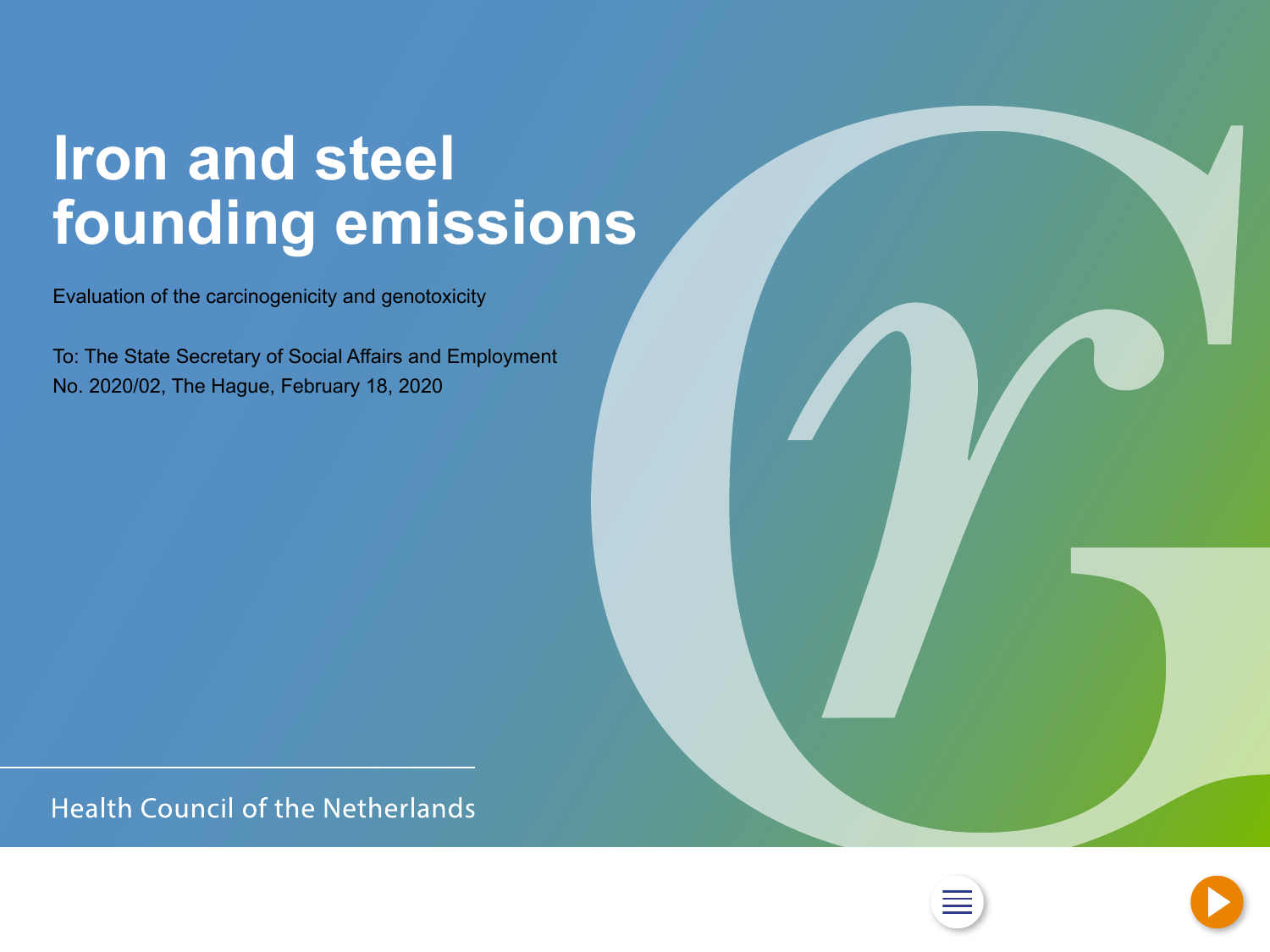## <span id="page-1-0"></span>contents

|          | <b>Samenvatting</b>      |   |
|----------|--------------------------|---|
|          | <b>Executive summary</b> | 6 |
| <b>A</b> | $\mathbf{a}$             | œ |

| 01 Scope         |                             | 8  |  |
|------------------|-----------------------------|----|--|
| 1.1              | Background                  | 9  |  |
| 1.2 <sub>2</sub> | Committee and procedure     | 9  |  |
| 1.3              | Data                        | 9  |  |
| 1.4              | <b>Quality assessment</b>   | 10 |  |
| 15               | Criteria for classification | 10 |  |
|                  |                             |    |  |

### **02 [Identity of the iron and steel founding emissions](#page-10-0) 11**

| 2.1 | Iron and steel founding                              | 12 |
|-----|------------------------------------------------------|----|
| 2.2 | Composition of the iron and steel founding emissions | 13 |
|     | 2.3 Physicochemical properties                       | 13 |

| 03 | International classification |                                       |    |  |
|----|------------------------------|---------------------------------------|----|--|
|    | 3.1                          | <b>European Commission</b>            | 15 |  |
|    | 3.2                          | <b>IARC</b>                           | 15 |  |
|    | 3.3                          | The Health Council of the Netherlands | 15 |  |
| 04 |                              | <b>Monitoring</b>                     | 16 |  |
|    | 4.1                          | Environmental exposure monitoring     | 17 |  |
|    | 4.2                          | Biological exposure monitoring        | 17 |  |
| 05 |                              | <b>Manufacture and uses</b>           | 18 |  |
|    | 5.1                          | Manufacture                           | 19 |  |
|    | 5.2                          | Identified uses                       | 19 |  |
| 06 |                              | <b>Summary of (toxico) kinetics</b>   |    |  |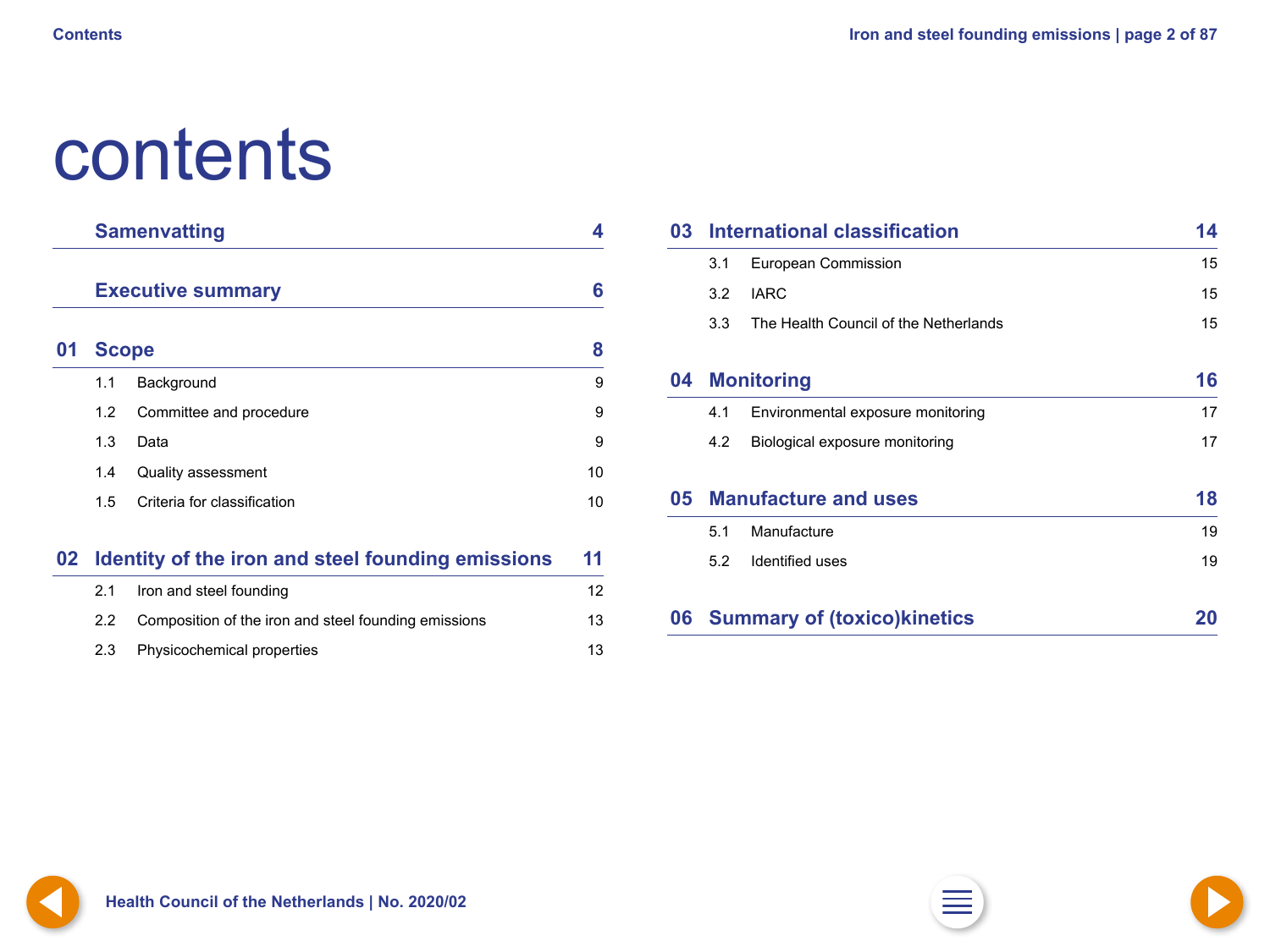<span id="page-2-0"></span>

| 07 |                                                             | <b>Germ cell mutagenicity</b><br>22                      |    |  |  |
|----|-------------------------------------------------------------|----------------------------------------------------------|----|--|--|
|    | Summary and relevance of the provided information on<br>7.1 |                                                          |    |  |  |
|    |                                                             | (germ cell) mutagenicity                                 | 23 |  |  |
|    | 7.2                                                         | Evaluation of the germ cell mutagenicity                 | 25 |  |  |
|    | 7.3                                                         | Recommendation on the classification for                 |    |  |  |
|    |                                                             | germ cell mutagenicity                                   | 25 |  |  |
| 08 |                                                             | <b>Carcinogenicity</b>                                   | 26 |  |  |
|    | Summary and relevance of the provided information on<br>8.1 |                                                          |    |  |  |
|    |                                                             | carcinogenicity                                          | 27 |  |  |
|    | 8.2                                                         | Evaluation of the carcinogenicity                        | 30 |  |  |
|    | 8.3                                                         | Recommendation on the classification for carcinogenicity | 30 |  |  |
|    |                                                             | <b>References</b>                                        |    |  |  |

|   | <b>Annexes</b>                                                     | 37 |
|---|--------------------------------------------------------------------|----|
| A | IARC evaluation and conclusion                                     | 38 |
| B | Reliability testing of animal and in vitro studies                 | 40 |
| С | Reliability testing of epidemiological studies                     | 41 |
| D | Classification on germ cell mutagenicity                           | 43 |
| Ε | Classification on carcinogenicity                                  | 48 |
| F | Individual components that can be found in the emission            |    |
|   | during iron and steel founding                                     | 49 |
| G | Substances identified in the emissions of iron and steel founding, |    |
|   | which are classified for carcinogenicity                           | 53 |
| H | Genotoxicity: mutagenicity x                                       | 55 |
|   | Genotoxicity in humans                                             | 58 |
| J | Epidemiology: meta-analyses                                        | 63 |
| K | Epidemiology: cohorts studies                                      | 66 |
|   | Epidemiology: case-control studies                                 | 83 |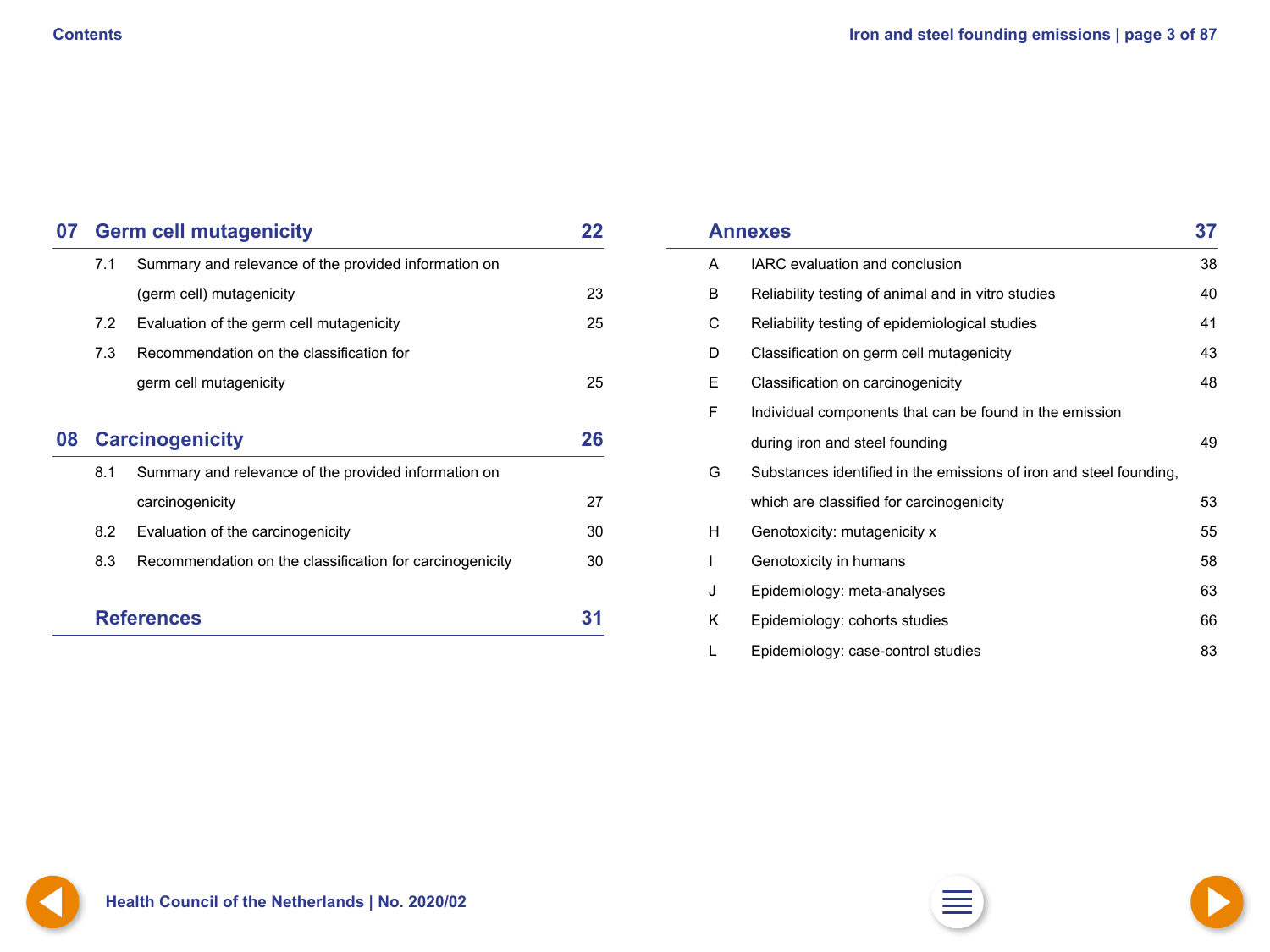# <span id="page-3-0"></span>samenvatting

Op verzoek van de Minister van Sociale Zaken en Werkgelegenheid heeft de Gezondheidsraad beoordeeld of emissies die ontstaan tijdens het ijzer- en staalgieten een genotoxisch effect hebben en tot kanker kunnen leiden. Het advies is opgesteld door de Subcommissie Classificatie kankerverwekkende stoffen – hierna aangeduid als de commissie –, een subcommissie van de vaste commissie Gezondheid en beroepsmatige blootstelling aan stoffen. De samenstelling van de subcommisie is te vinden achterin dit advies. De Gezondheidsraad heeft een vaste rol bij de bescherming van werknemers tegen mogelijke schadelijke effecten van stoffen waar zij tijdens hun werk mee in aanraking kunnen komen. Meer informatie over die rol staat op www.gezondheidsraad.nl.

#### **Het gieten van ijzer en staal**

In dit advies worden de emissies die ontstaan tijdens het ijzer- en staalgieten in ogenschouw genomen. Individuele stoffen die in de emissie tijdens het ijzer- en staalgietproces kunnen voorkomen worden niet afzonderlijk beoordeeld. Het ijzer- en staalgietproces omvat het maken van mallen, het smelten en behandelen van de basismaterialen, het gieten in mallen, het laten afkoelen van het gegoten materiaal en het verwijderen van de mallen en het afwerken van het gietsel. De ijzer- en staalproducten die hieruit voorkomen kennen een brede toepassing in onder meer de auto- en scheepvaartindustrie, constructie-industrie en verpakkingsindustrie.

### **Beoordeling kankerverwekkende en mutagene eigenschappen**

De commissie beoordeelt aan de hand van de beschikbare wetenschappelijk literatuur of er aanwijzingen zijn dat individuele stoffen, mengsels of emissies genotoxisch en kankerverwekkend zijn en hoe groot de bewijskracht daarvoor is. Genotoxische stoffen met mutagene eigenschappen kunnen het erfelijk materiaal in de cel blijvend veranderen (mutatie of genafwijking). Hierdoor kunnen zij kankerverwekkend zijn. Aan de hand van de bewijskracht doet de commissie vervolgens voorstellen om de stof te classificeren in gevarencategorieën: één die aangeeft hoe groot de bewijskracht is dat de stof mutageen is in geslachtscellen, en één die aangeeft hoe groot de bewijskracht is dat de stof tot kanker kan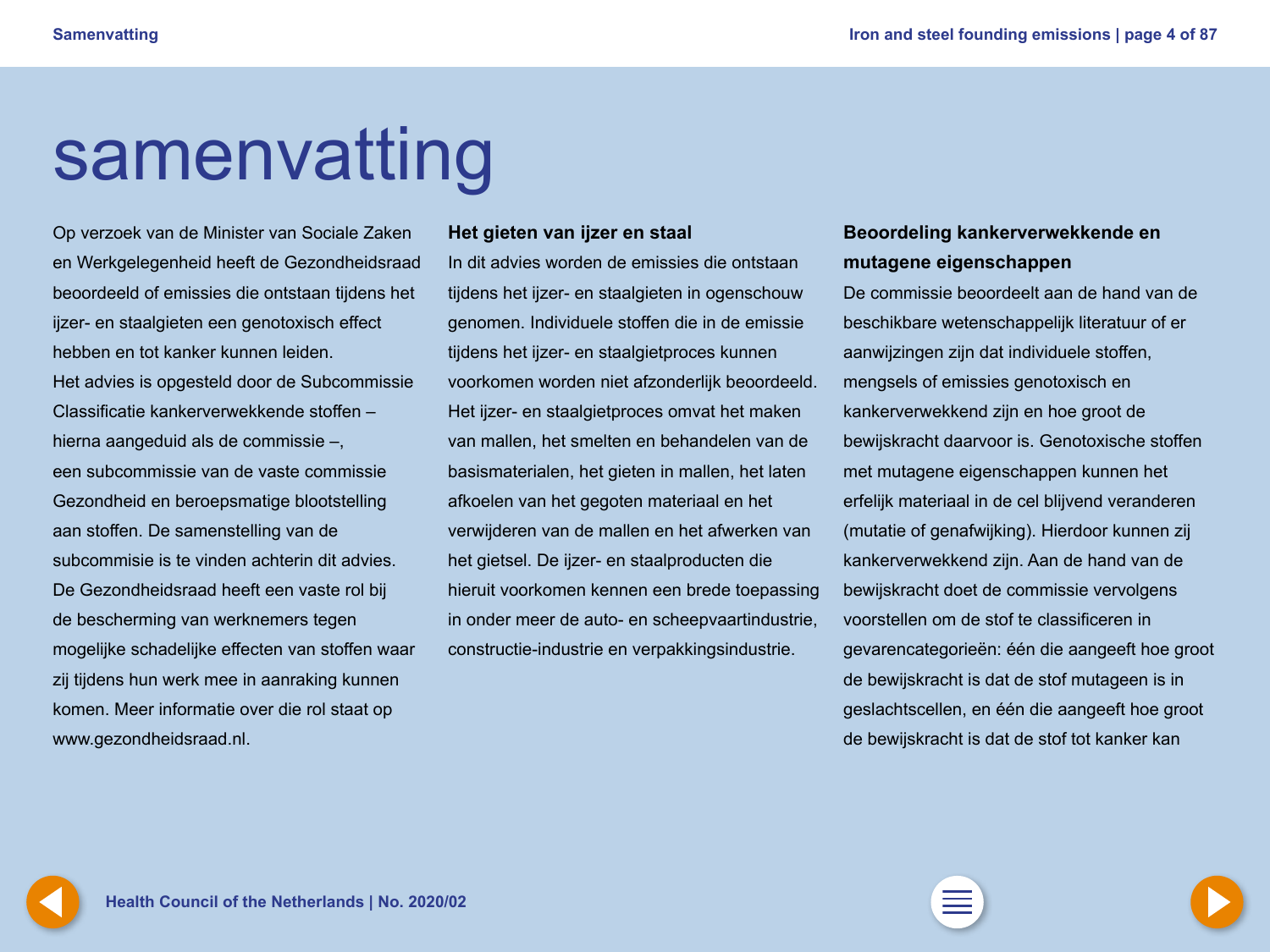<span id="page-4-0"></span>leiden. De categorieën zijn gebaseerd op de criteria die gebruikt worden in EU-verordening (EG) 1272/2008 over de classificatie van stoffen. Op basis van de voorstellen van de commissie kan de minister besluiten om de stof al dan niet als mutageen in geslachtscellen en/of als kankerverwekkend aan te merken.

#### **Advies aan de minister**

Op basis van de beschikbare gegevens beveelt de commissie aan de emissies van ijzer- en staalgieten te classificeren als mutageen in geslachtscellen in categorie 2 ("*stof die reden geeft tot bezorgdheid voor de mens omdat zij mogelijk erfelijke mutaties in de geslachtscellen van mensen veroorzaakt*").

De commissie concludeert dat beroepsmatige blootstelling aan de emissies van ijzer- en staalgieten kankerverwekkend zijn voor de mens, en beveelt aan deze emissies in categorie 1A ("*stof is kankerverwekkend voor de mens*") te classificeren. De kankerverwekkende effecten worden waarschijnlijk veroorzaakt door een stochastisch genotoxisch werkingsmechanisme.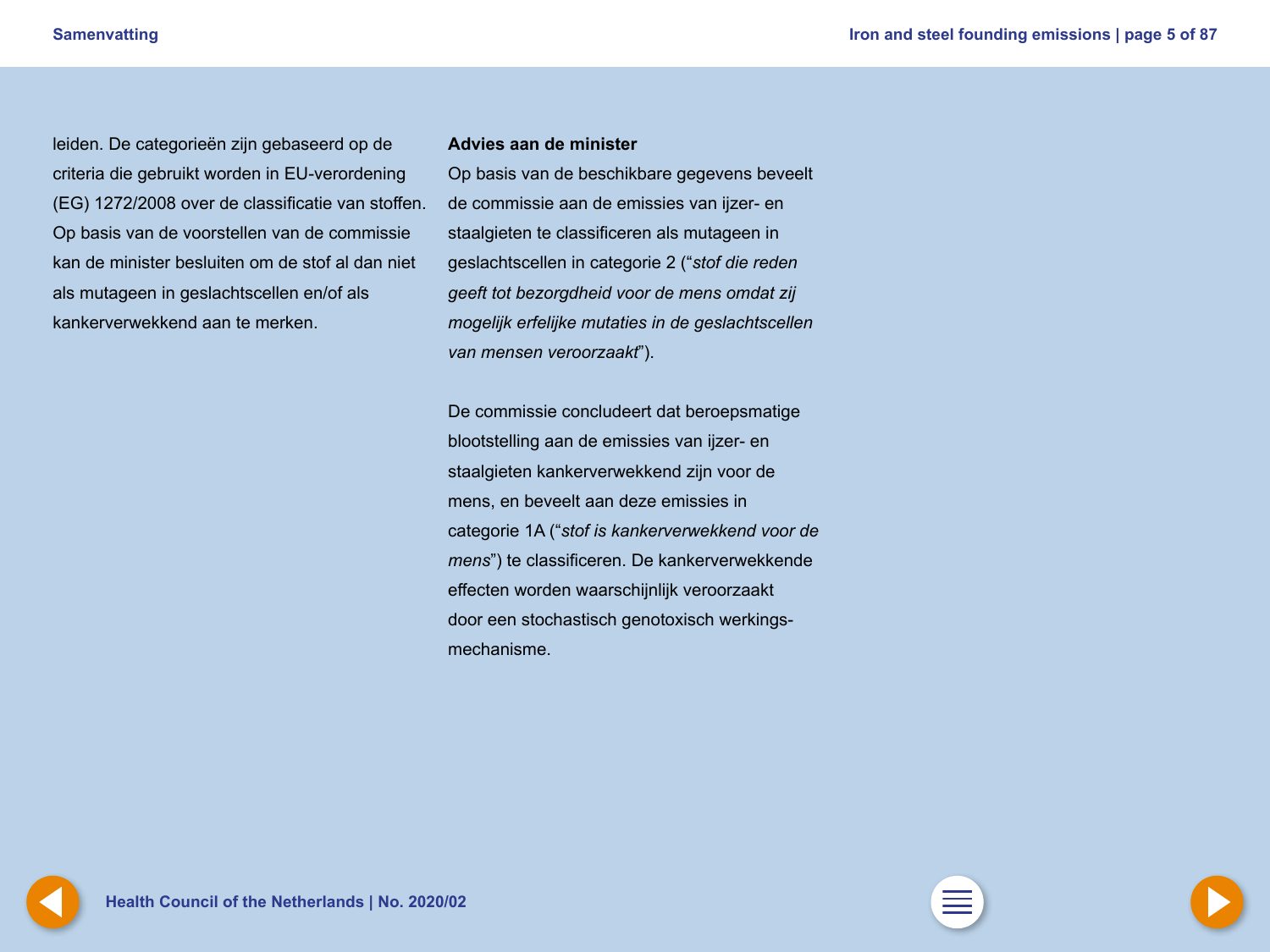## <span id="page-5-0"></span>executive summary

At request of the Minister of Social Affairs and Employment, the Health Council of the Netherlands assessed whether emissions, which are formed during iron and steel founding, may induce genotoxic effects and may cause cancer. The assessment is performed by the Subcommittee on Classifying carcinogenic substances – hereafter called the committee – of the Dutch Expert Committee on Occupational Safety of the Health Council. The membership of the Subcommittee is given on the last page of this advisory report. The Health Council has a permanent task in the protection of employees to harmful health effects of substances to which they may be exposed during work. More information on this task can be found on the website www.gezondheidsraad.nl.

#### **Iron and steel founding**

In the present advisory report, the evaluation concerns the emissions that are formed during the iron and steel founding. Individual substances that can be found in the emissions are not considered. Iron and steel founding comprises creating a mould, melting and treating the basic material, pouring into moulds, cooling down the metal, and removing and cleaning the castings. Iron and steel products are widely used, such as in the car and shipping industry, construction industry and the packaging industry.

### **Assessment of genotoxicity and carcinogenicity**

Based on the available scientific literature, the committee assesses the potential genotoxic and carcinogenic properties of individual substances, mixtures or emissions. If there are indications for such properties, it recommends classifying the substance in two hazard categories, which represent the grade of evidence that the substance is mutagenic in germ cells (a measure for genotoxicity), and that the substance is carcinogenic. The categories are based on the criteria for assessing hazard categories, as set by the European Commission (EU-guideline (EG) 1272/2008).

The recommendation can be used by the Minister to decide whether the substance should be listed as mutagenic in germ cells and/or carcinogenic.

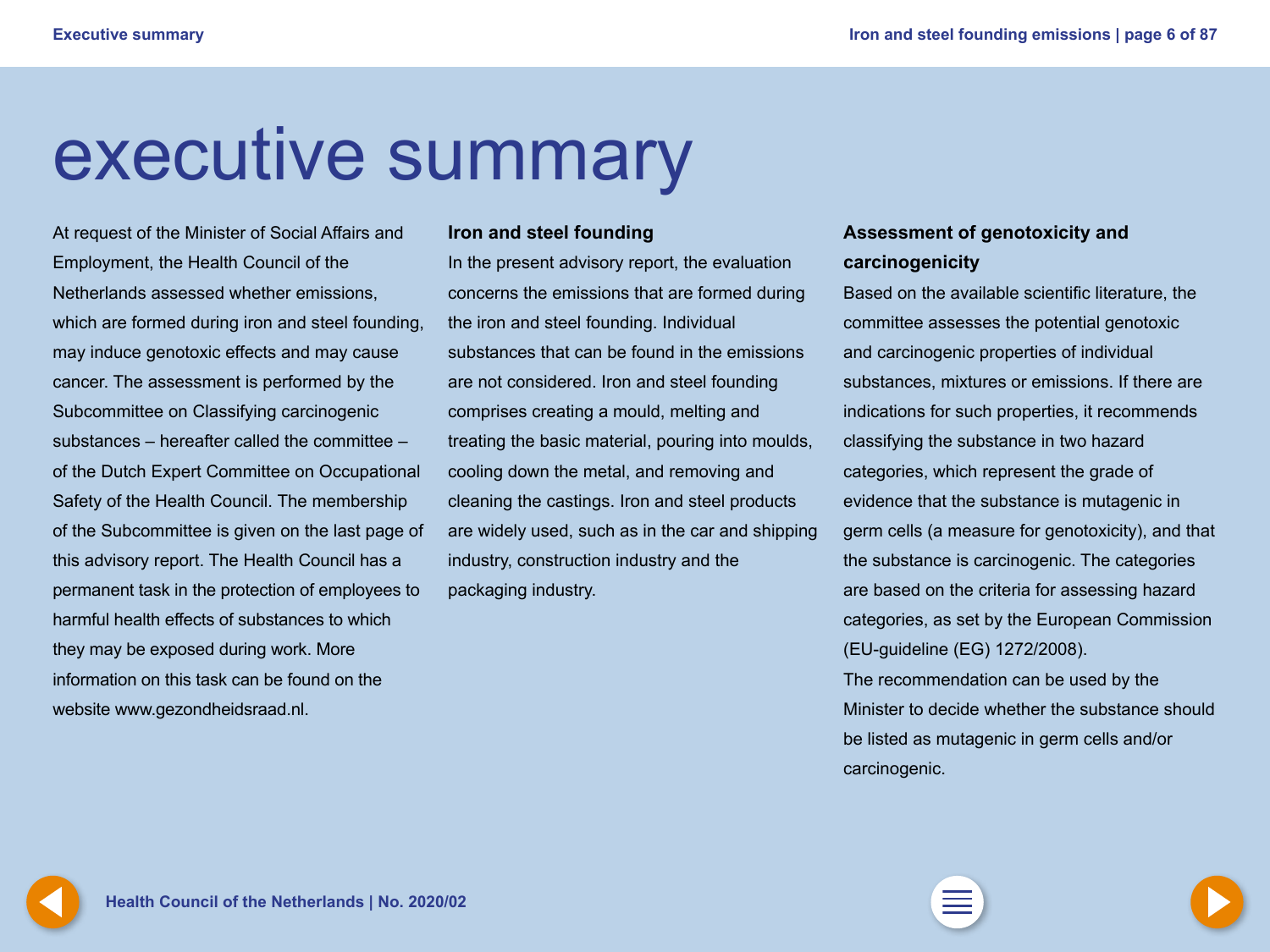#### <span id="page-6-0"></span>**Recommendation**

Based on the available data, the Committee recommends classifying iron and steel founding emissions as a germ cell mutagen in category 2 ("*Substances which cause concern for humans owing to the possibility that they may induce heritable mutations in the germ cells of humans*").

The committee concludes that iron and steel founding emissions are carcinogenic to humans, and recommends classifying the emissions in category 1A ("*known to have carcinogenic potential for humans*"). The carcinogenic effects are most likely caused by a stochastic genotoxic mode of action.

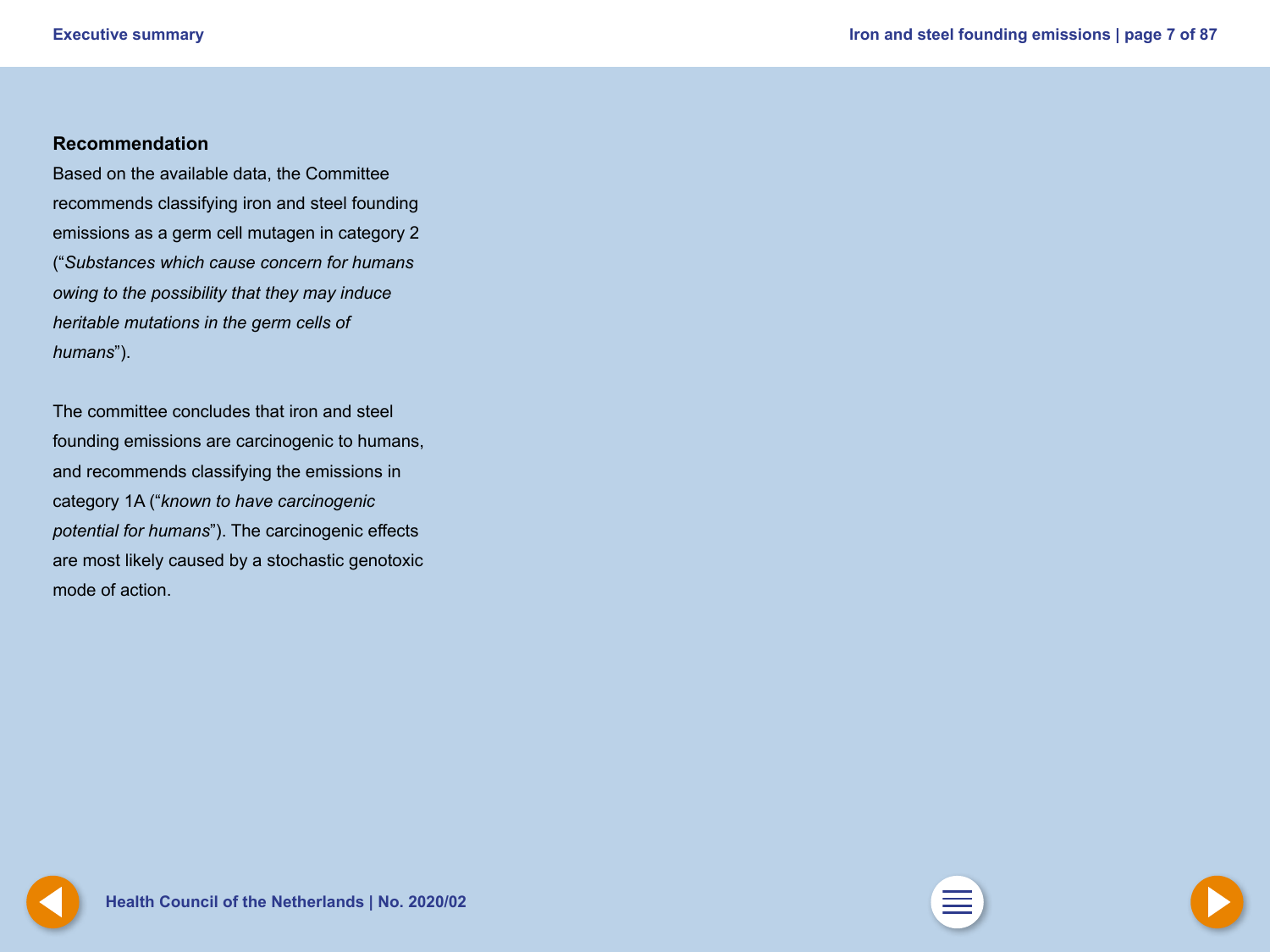# <span id="page-7-0"></span>01 scope







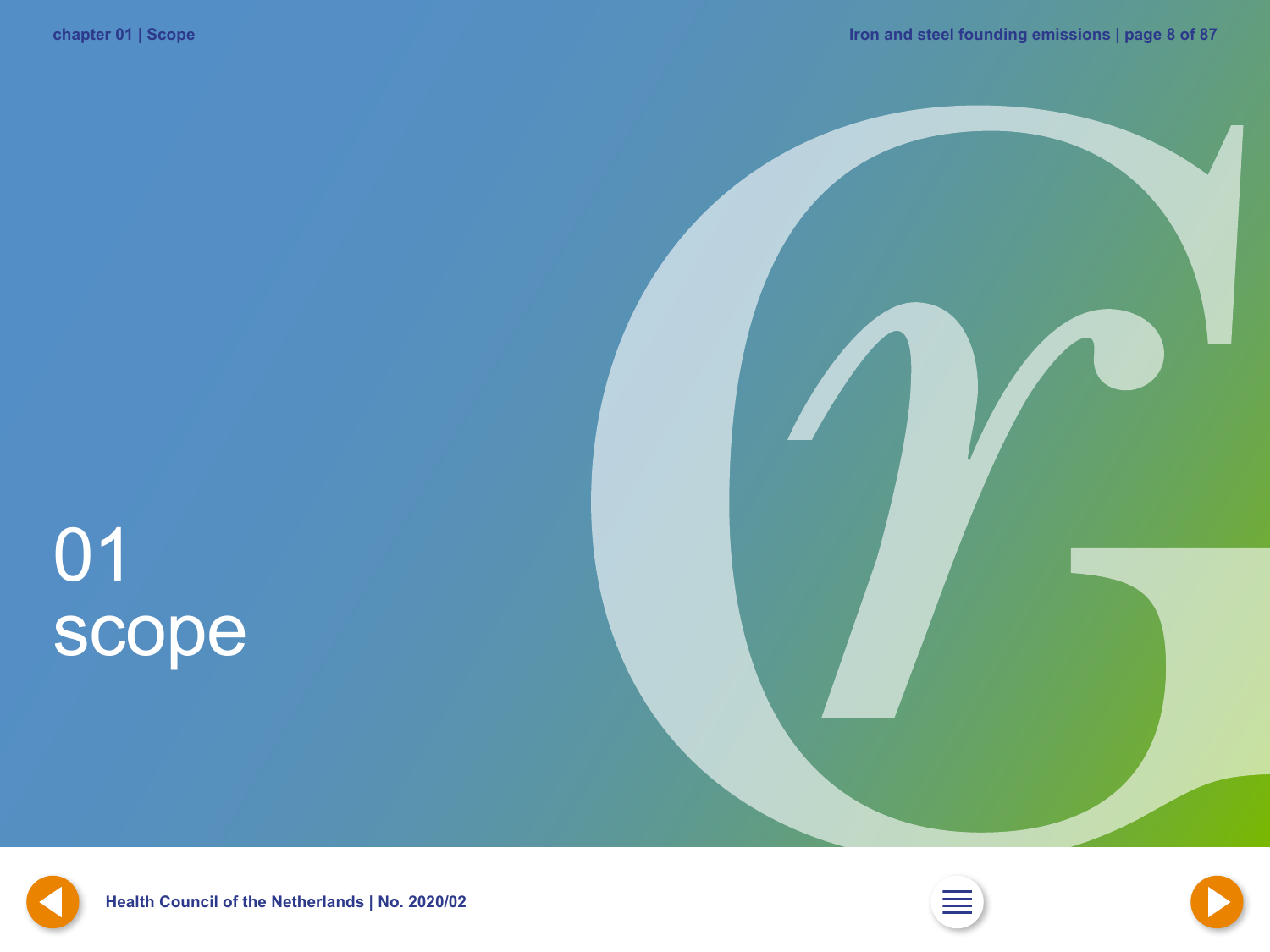#### <span id="page-8-0"></span>**1.1 Background**

In the Netherlands a special policy is in force with respect to occupational use and exposure to carcinogenic substances. Regarding this policy, the Minister of Social Affairs and Employment has asked the Health Council of the Netherlands to evaluate the carcinogenic properties of substances (individual substances, mixtures or emissions), and to propose a classification. In addition to classifying substances as carcinogenic, the Health Council also assesses the genotoxic properties of the substance in question, and proposes a classification on germ cell mutagenicity. A letter of the request can be found on the website of the Health Council.

This report contains the evaluation of the mutagenicity and carcinogenicity of the emissions that are formed during iron and steel founding. Iron and steel founding comprises creating a mould, melting and treating the basic material, pouring into moulds, cooling down the metal, and removing and cleaning the castings. The evaluation concerns the emissions as a whole. Individual substances that can be found in the emissions are not considered.

#### **1.2 Committee and procedure**

The evaluation is performed by the Subcommittee on Classifying Carcinogenic Substances of the Dutch Expert Committee on Occupational Safety of the Health Council, hereafter called the committee. The members of the committee, including the consulted experts, are listed on the last page of this report.

In 2018, the President of the Health Council released a draft of the report for public review. The committee has taken these comments into account in deciding on the final version of the report. The comments, and the replies by the committee, can be found on the website of the Health Council.

#### **1.3 Data**

The evaluation and recommendation of the committee is standardly based on scientific data, which are publicly available. The starting points of the committees' reports are, if possible, the monographs of the International Agency for Research on Cancer (IARC). This means that the original sources of the studies, which are mentioned in the IARC-monograph, are evaluated only by the committee when these are considered most relevant in assessing the carcinogenicity and genotoxicity of the substance in question. In the case of iron and steel founding emissions, such an IARC-monograph is available, of which the summary and conclusion is inserted in Annex A.

Data published after the last IARC evaluation were retrieved from the online databases Medline, Toxline, Chemical Abstracts, and RTECS. The last online search was in August 2019. The literature search was

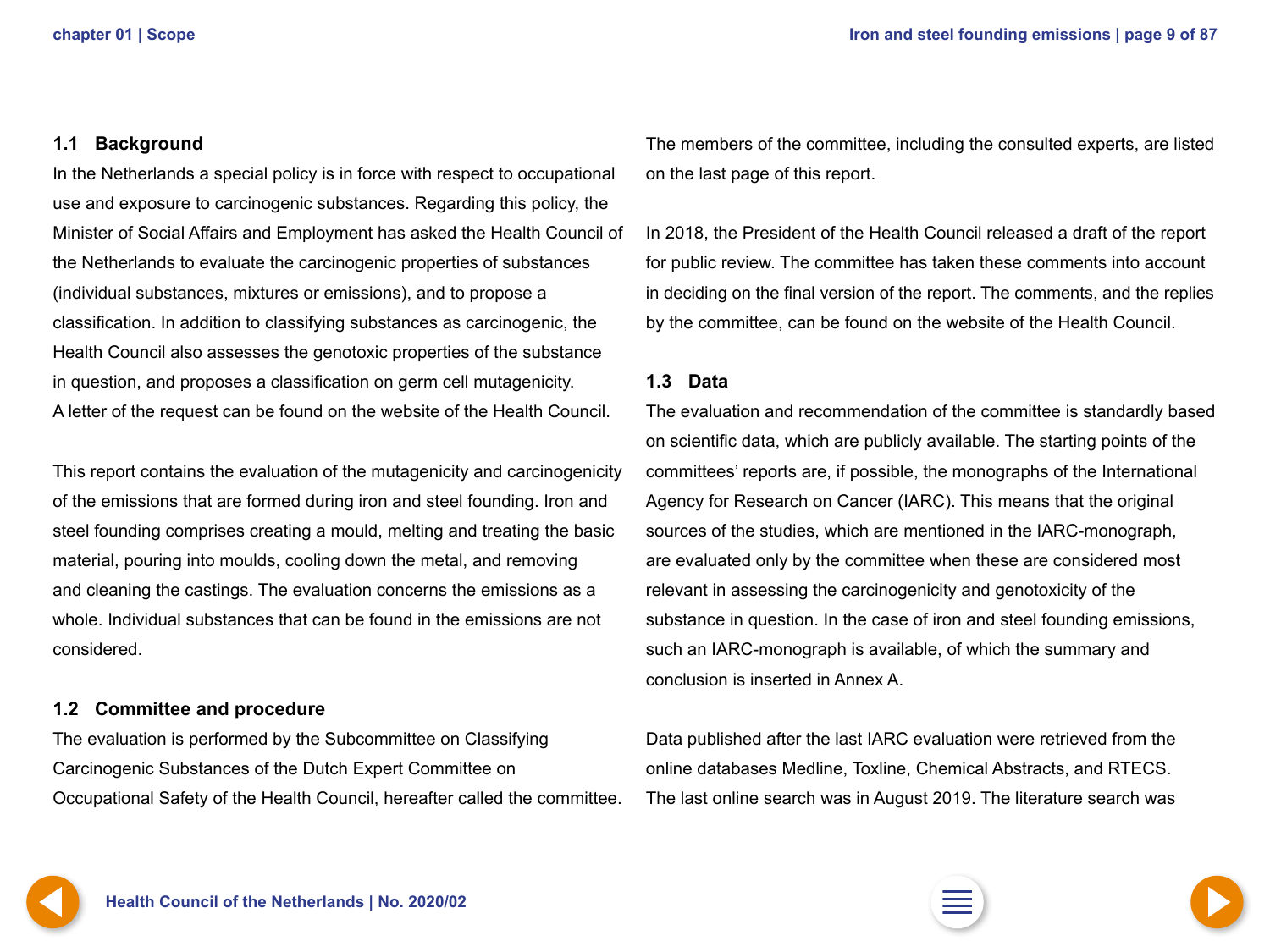<span id="page-9-0"></span>based on the following key words: foundry or foundries, iron foundry/ foundries, steel foundry/foundries, occupational exposure, cancer, carcinog\*, mutag\*, genotox\*. All data retrieved (i.e., data from the IARC Monograph and new data) were summarized in tables in the annexes of the present advisory report.

#### **1.4 Quality assessment**

The Committee evaluates the data retrieved on reliability and quality, by using criteria set by others, and by expert judgment. For animal experiments and in vitro assays, the criteria set by Klimisch et al. (1997) are used.<sup>1</sup> For epidemiological studies, the reliability criteria set by Money et al. (2013) are used.<sup>2</sup> A summary of the reliability criteria is given in Annex B and C, respectively.

In Chapter 7 and 8, studies with sufficient reliability (with or without restrictions) are described, and taken into account for the hazard assessment. Studies with lower quality are incorporated in the summary tables in the annexes, but not considered for the hazard assessment.

#### **1.5 Criteria for classification**

For recommending a classification on mutagenicity in germ cells, the Committee uses the criteria described in Section 3.5 of Annex I of the European regulation No. 1272/2008 (see annex D), in combination with expert judgement.<sup>3</sup> Although the criteria mentioned in the regulation are set for substances that are evaluated according to the CLP-regulation,

the Committee considers them useful in recommending a classification as mutagenic in germ cells for substances, mixtures and emissions, for which the regulation does not apply. The criteria are based on the Globally Harmonized System, and can be universally applied.

In 2010, the Health Council published a *Guideline to the classification of carcinogenic compounds*, for classifying substances in terms of their carcinogenic properties, and for assessing the mode of action.4 The criteria and the classification on carcinogenic properties are based on the Globally Harmonized System, which is also used by the European Union for the classification, labelling and packaging of substances and mixtures (Regulation EC 1272/2008, Section 3.6 Carcinogenicity).3 Annex E summaries the classification system for carcinogenic substances, as used by the Committee. For the assessment of the carcinogenicity, the Committee uses four categories of evidence. These categories are described in detail in the *Guideline to the classification of carcinogenic compounds* (Health Council, 2010).4 The proposal for a classification is expressed in standard sentences, combined with a category number.



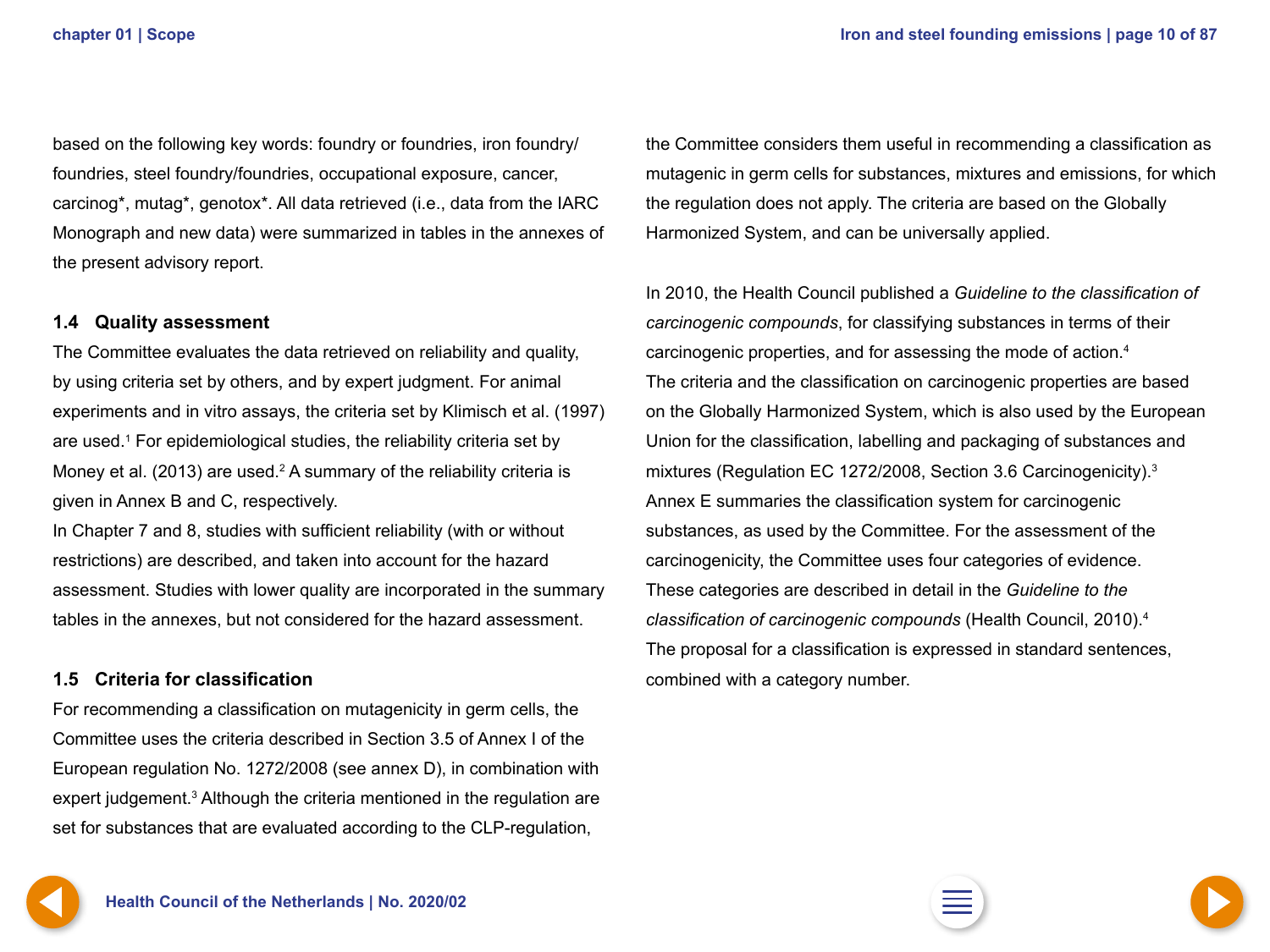## <span id="page-10-0"></span>02 identity of the iron and steel founding emissions





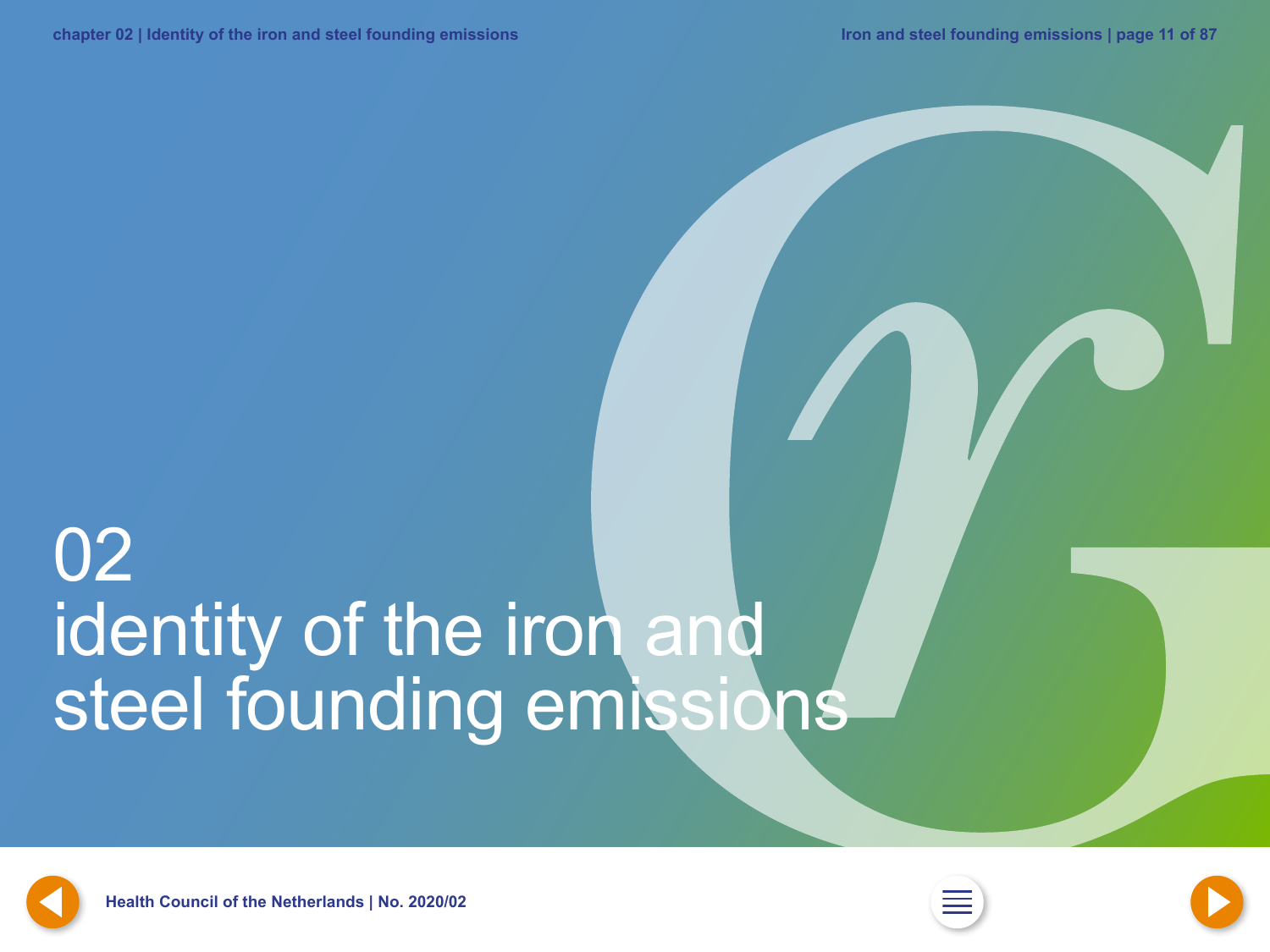<span id="page-11-0"></span>The information in this chapter is abstracted from IARC Monographs.<sup>5-7</sup>

#### **2.1 Iron and steel founding**

The present evaluation concerns the occupational exposure to the emissions that are formed during iron and steel founding operations. No distinction is made between iron founding and steel founding; steel is an alloy of iron and carbon. The differences in composition and founding operations between iron and steel founding fall within the general diversity in materials and founding processes of ferrous materials.

In short, iron and steel founding comprises patternmaking, creating a mould, melting and pouring the melted metals in moulds, and fettling:

- *Patternmaking*. A pattern is a three-dimensional negative image of the desired product. The materials and design of the pattern depend upon the method of casting production, and the intended shape of the desired product. Materials used to make patterns may include wood, natural and synthetic waxes or polystyrene foam materials. Patterns are created for single (expendable) or permanent use.
- *Creating a mould*. Using the patterns, a mould or matrix, which contains a hollow negative image of the desired product, is made from sand (silica (quartz) or bentonite), metal or other materials, which do not melt together with the melted iron or steel, and which does not distort during the moulding process. The choice of material depends on the desired size of the product, the production volume, and type of metal needed to

make the product. Natural bonding or synthetic sand casting is one of the simplest types of casting. The sand is bonded together using clays, chemical binders (e.g., furan, phenolic isocyanate, sulphonic acids) or polymerized oils and resins (e.g., urea-formaldehyde, polyester urethane). Also, organic additives to control for the atmosphere are added in the (green-sand) moulds, such as pulverized coal dust or coal-dust replacements (e.g., synthetic polymers (such as polysterene, polymeric petroleum products), products of coal or petroleum distillation (e.g., mixture of heavy hydrocarbons, aromatic components and naphthenes), asphalts (bitumen), and coal-tar pitches. Moulds can be produced for single (disposable, non-reusable) or permanent use.

• *Melting and pouring*. So-called cupolas (iron casting; charge material, pig iron and scrap), electric-induction furnaces (iron and steel casting), electric arc furnaces (steel casting; open-heart and reverberatory furnaces), or combinations are used to melt iron and steel. Holding furnaces may serve as a reservoir of the melted metal at the pouring temperature. To get the desired composition of the desired product, additional charge materials existing of ferroalloys of pure metal are added, such as ferrochromium and ferromanganese. In addition, calcium compounds (e.g., calcium silicide, calcium carbide), and magnesium metal may be added to control the melting and casting. The scrap may contain undesired metal constituents, such as lead, zinc and cadmium, which are evaporated during melting, together with pyrolysis products of any oil, grease, plastics or rubber present in the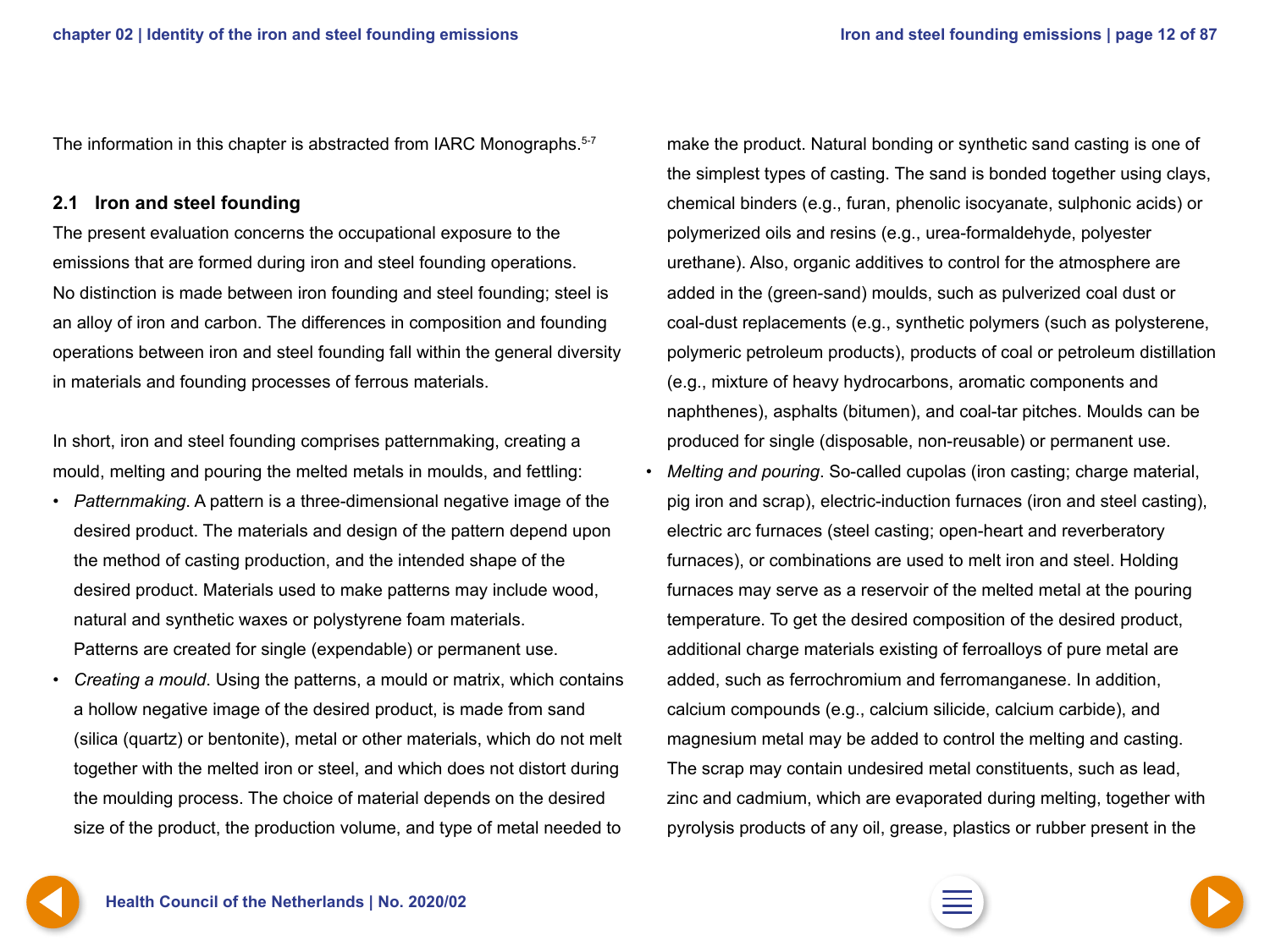<span id="page-12-0"></span>charge material. During the melting process, reagents may be added to purify, deoxidise, degas, inoculate or refine the alloy. Furnace temperatures are about 1,400 (cast irons) degrees Celsius or higher. The pouring is a delicate process, in which the pouring rate and temperature are crucial factors to prevent deterioration of the mould and casting. To minimize a temperature drop of the melted metal, a preheating system is used. During and after pouring, lighting and gas evolving from the hot mould may enter the workplace atmosphere. When cooled down, the moulds are shaked-out by, for instance, pneumatic tools, hammers, and vibratory tables, during which dust exhaust may be released into the workplace atmosphere.

• *Fettling*. After the shake-out, the finished casting is cleaned by removing adherent sand residues (manually or mechanically), and separating excess metal (feeders, risers, gates and sprues; by sawing, flame- or compressed air-cutting, and/or grinding). During the fettling process, the iron or steel casting may undergo a heat treatment and primer painting.

#### **2.2 Composition of the iron and steel founding emissions**

As is described in the previous section, the iron and steel foundry industry is very diverse in materials and processes. This results in occupational exposures to a wide variety of substances (gases, aerosols and particles), some likely involving almost all workers, some only concerning specific job titles or working areas in the foundry. Substances that can be found in

the emissions of iron and steel founding, are for instance respirable (metal) dust and quartz, carbon monoxide and carbon dioxide, aliphatic hydrocarbons (e.g., benzene), and organic binder materials (e.g., isocyanates, phenol, formaldehyde, various amines). In airborne pyrolysis products (coal tar pitch) substantial quantities of polycyclic aromatic compounds can be found, such as pyrene and benzo(a)pyrene. A list of the main substances to which workers are likely exposed during iron and steel founding is given by IARC (1984; see also Annex F of the present advisory report).<sup>5</sup> In the more recently published IARC Monograph (2012), a new summary description is given of the main substances in combination with data on exposure levels: respirable dust and respirable quartz, carbon monoxide, binder compounds, polycyclic aromatic hydrocarbons, metals, and/or refractory ceramic fibres (see Annex F).

#### **2.3 Physicochemical properties**

Since the emission of iron and steel founding is a complex mixture of gases, aerosols and particles, no physicochemical properties are specified.

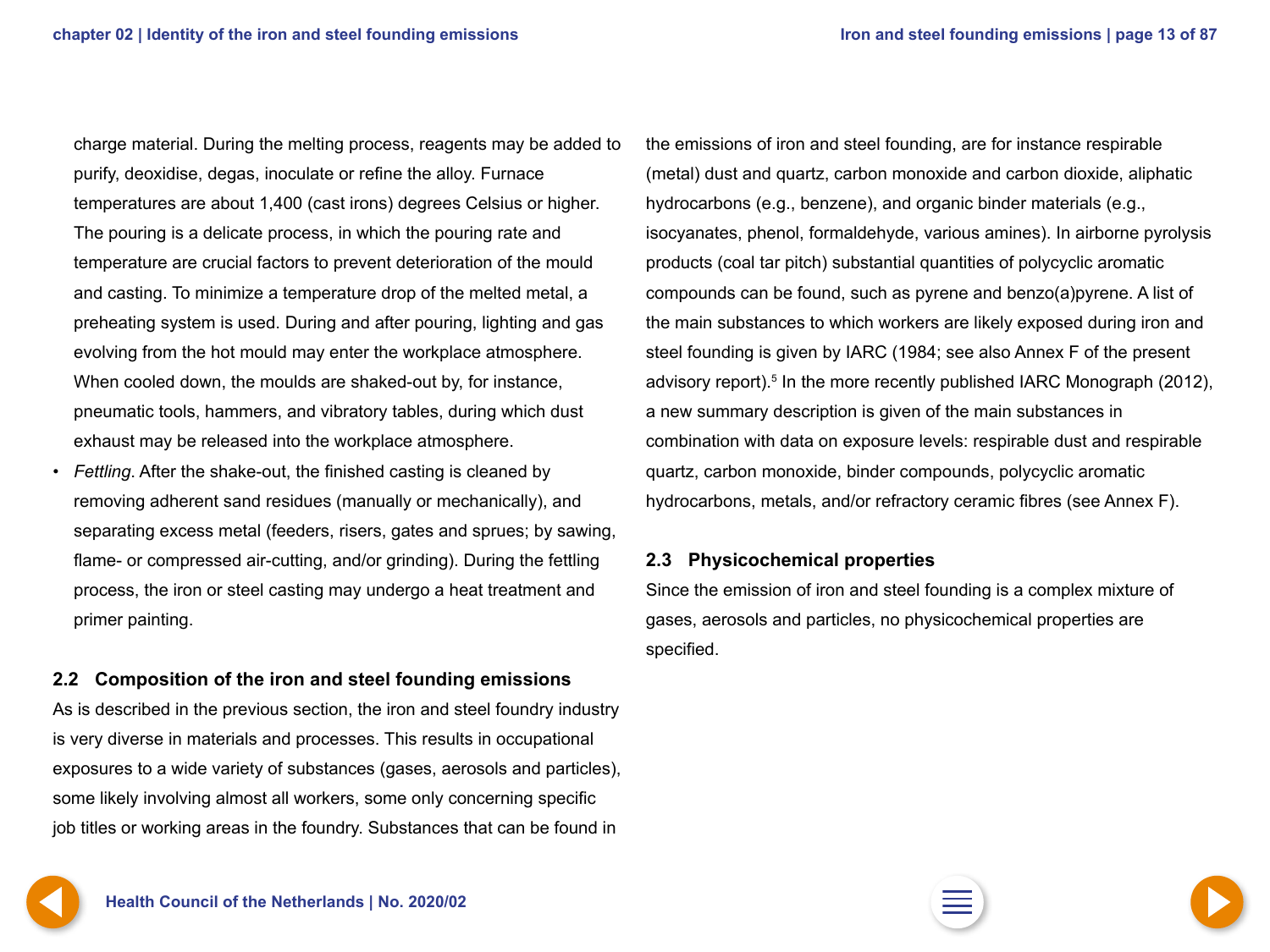### <span id="page-13-0"></span>03 international **classification**







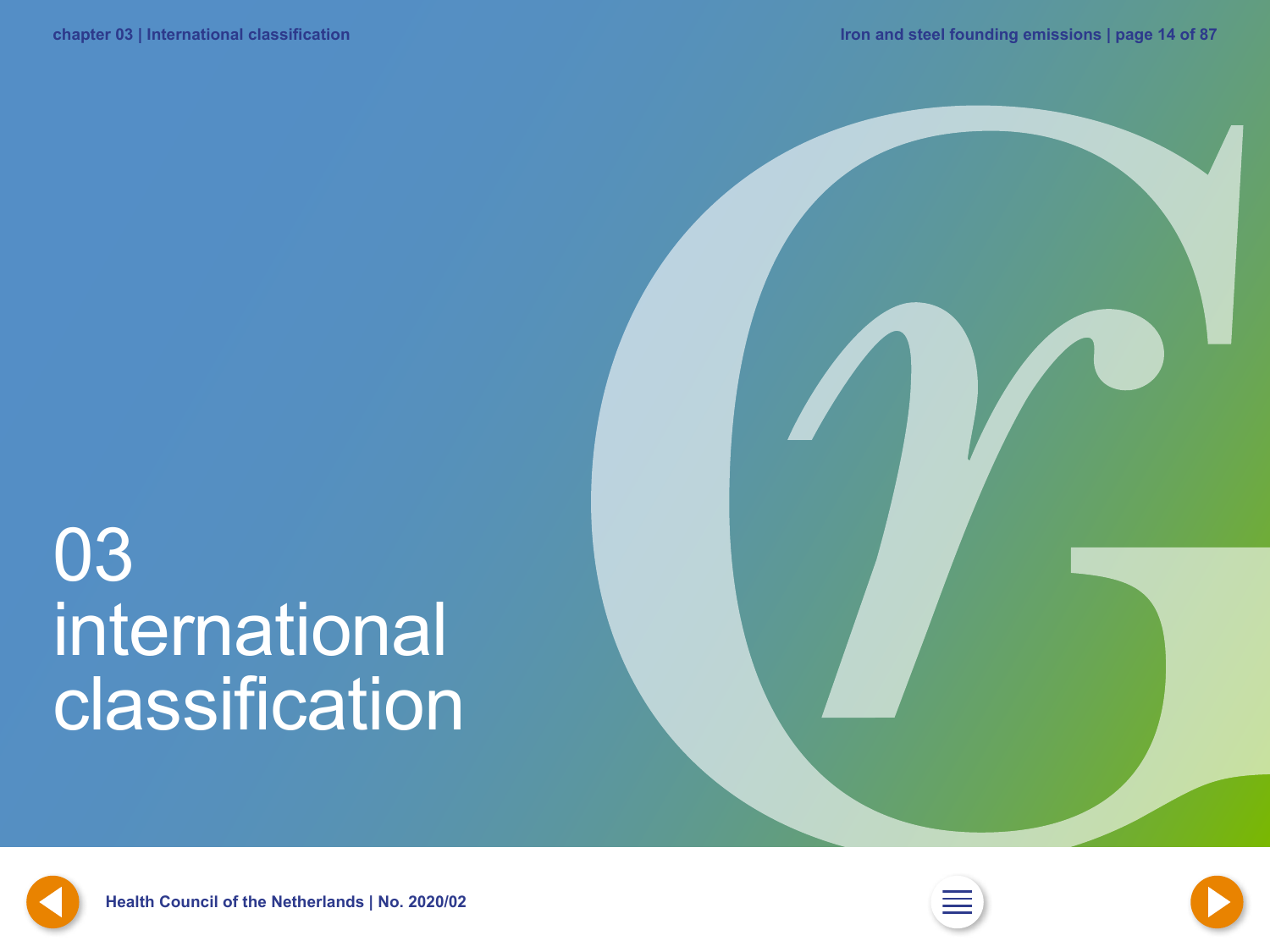#### <span id="page-14-0"></span>**3.1 European Commission**

Not evaluated.

### **3.2 IARC**

In 2012, the Working Group of IARC summarized that there is sufficient evidence in humans for the carcinogenicity of occupational exposures during iron and steel founding.<sup>7</sup> Occupational exposures during iron and steel founding cause cancer of the lung. No data on the carcinogenicity to experimental animals of mixtures present in iron and steel founding were available to the Working Group. Overall, IARC concluded that occupational exposures during iron and steel founding are carcinogenic to humans (Group 1). A summary of the evaluation and conclusion by IARC is given in Annex A. Annex G shows a list of individual components, which can most likely be found in the emission of iron and steel founding, and which are classified by IARC.

#### **3.3 The Health Council of the Netherlands**

Not evaluated. Annex G shows a list of individual components, which can most likely be found in the emissions of iron and steel founding, and which are officially classified in the Netherlands.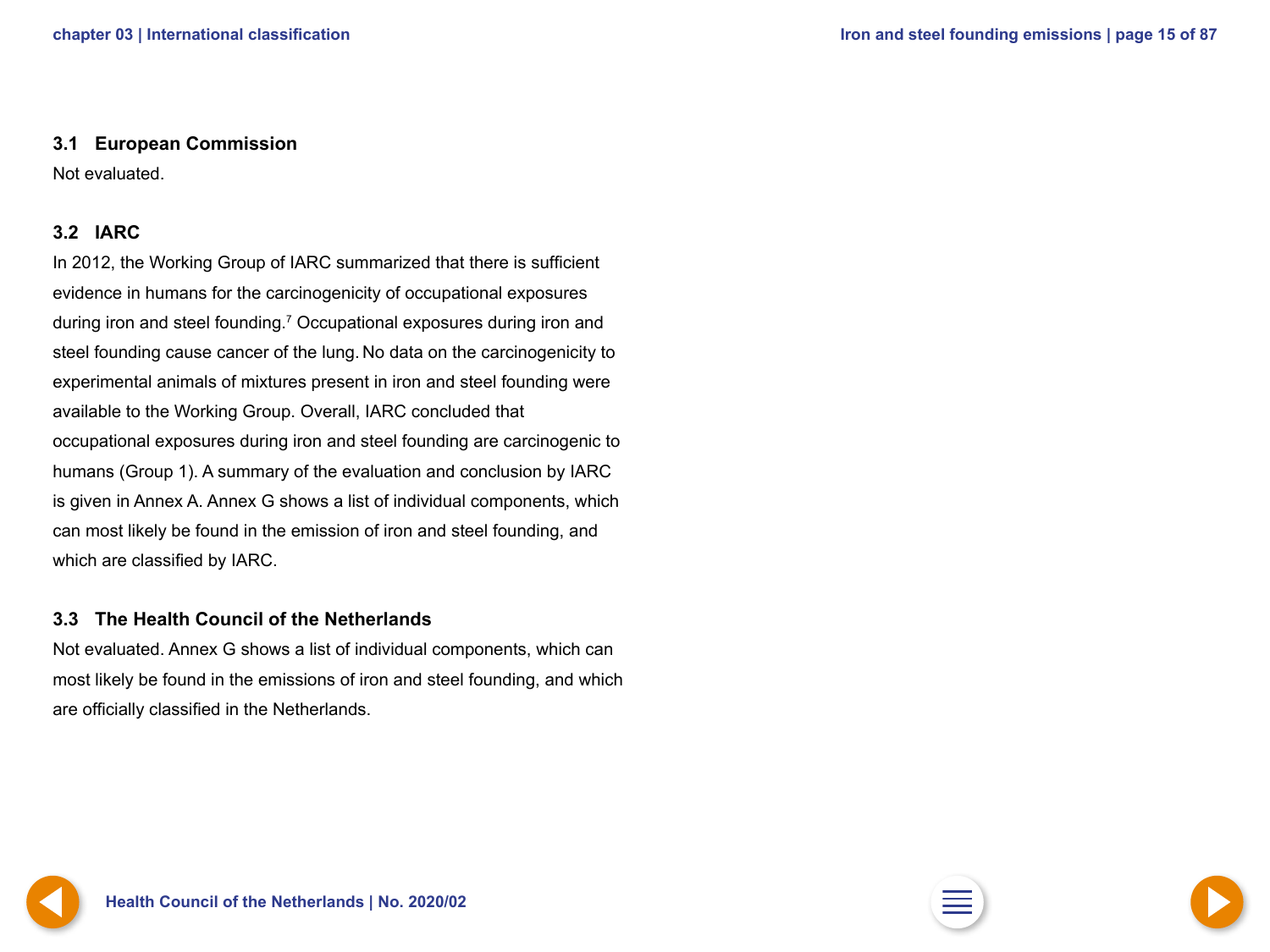## <span id="page-15-0"></span>04 monitoring









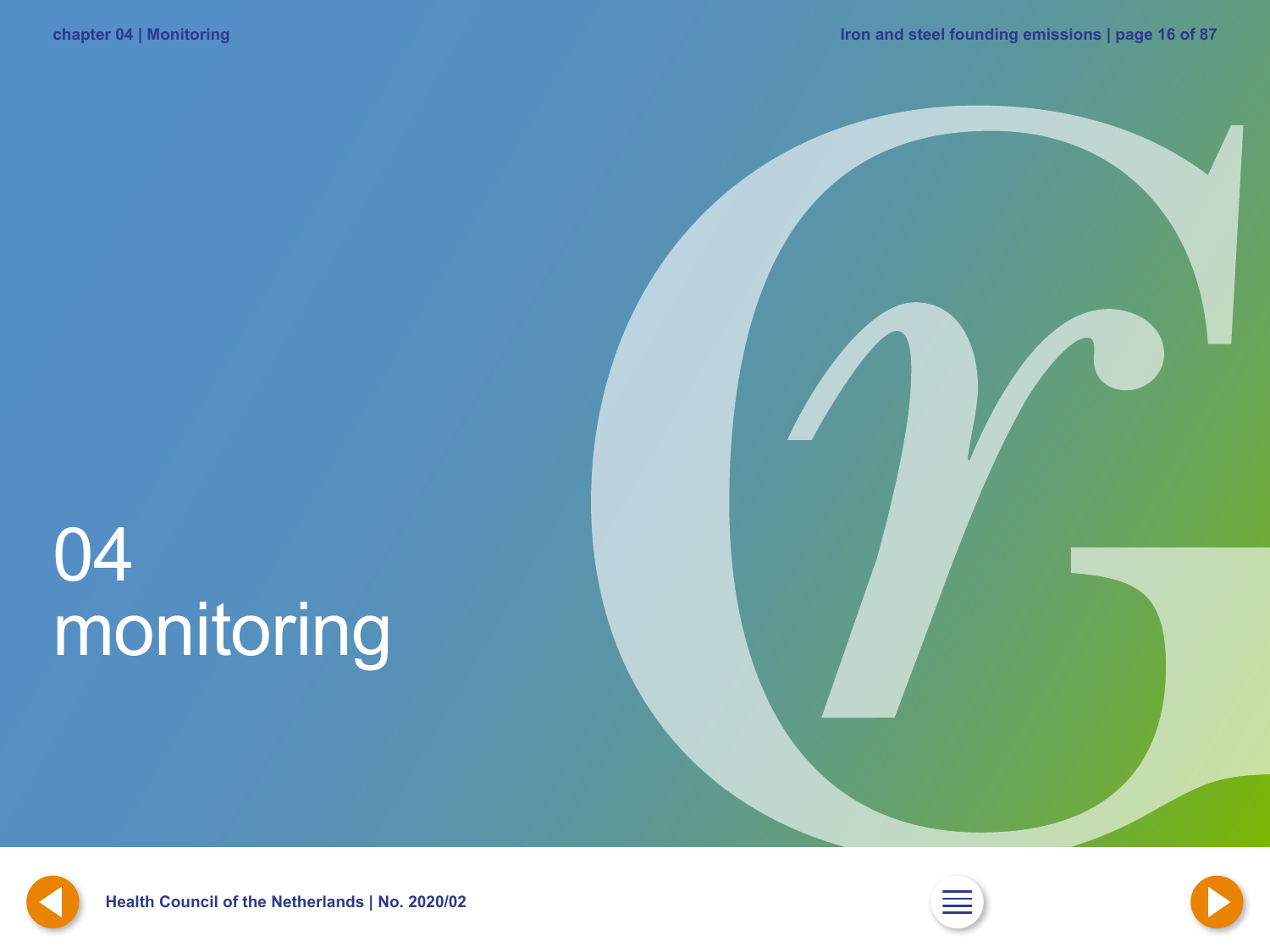#### <span id="page-16-0"></span>**4.1 Environmental exposure monitoring**

Exposure to the iron and steel founding emissions implies exposure to a complex mixture, suggesting that varying markers may be applied for the measurement of exposure in workplaces. Overall, in the literature no preference for a certain exposure marker is identified. However, in human studies on the carcinogenic potential of occupational exposure during iron and steel founding, airborne concentrations of respirable dust and quartz, carbon monoxide, binder compounds, polycyclic aromatic hydrocarbons, metals, and refractory ceramic fibers have been used to assess exposure to the emission of iron and steel founding.

#### **4.2 Biological exposure monitoring**

Not specified.

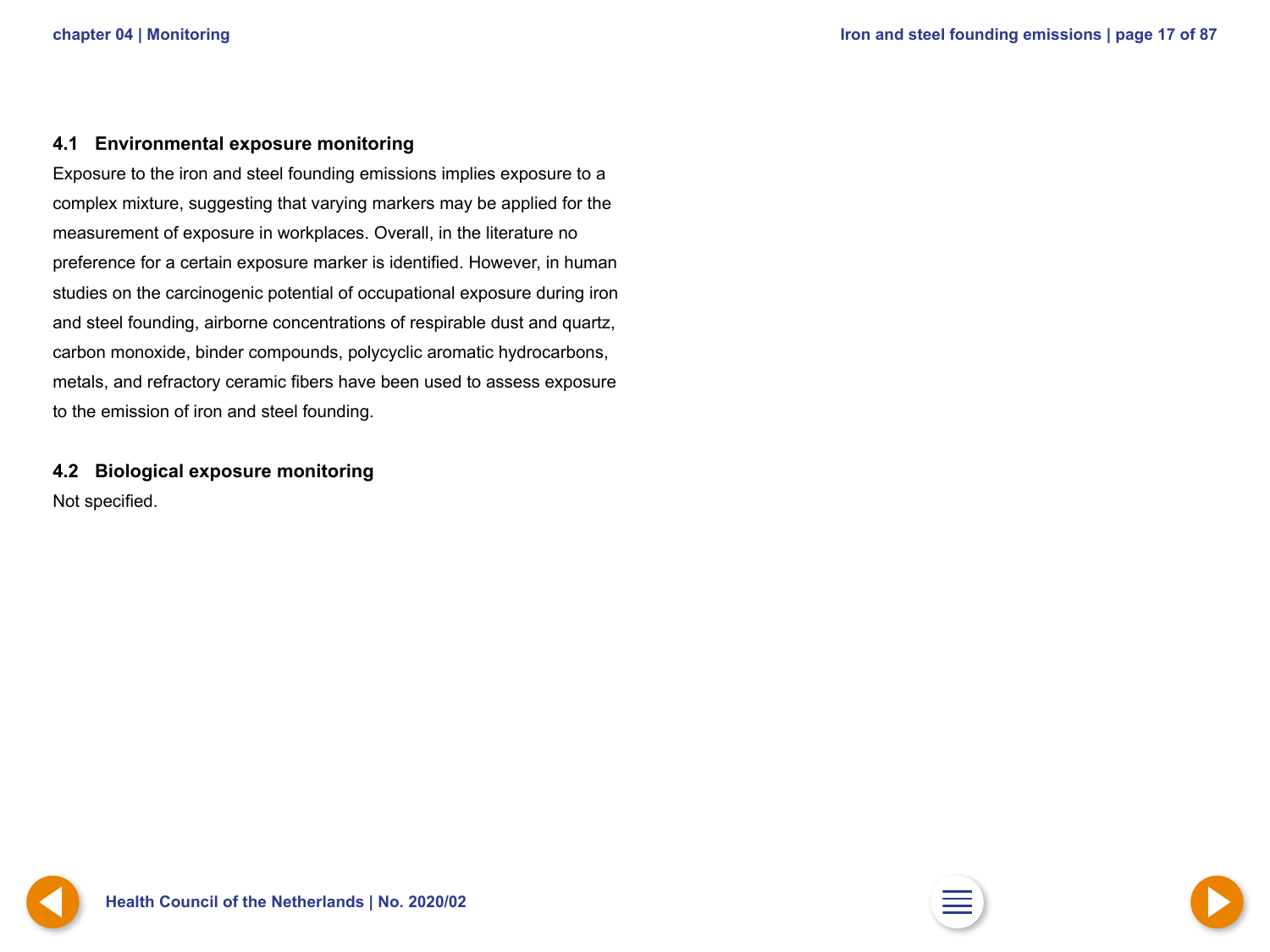### <span id="page-17-0"></span>05 manufacture and uses







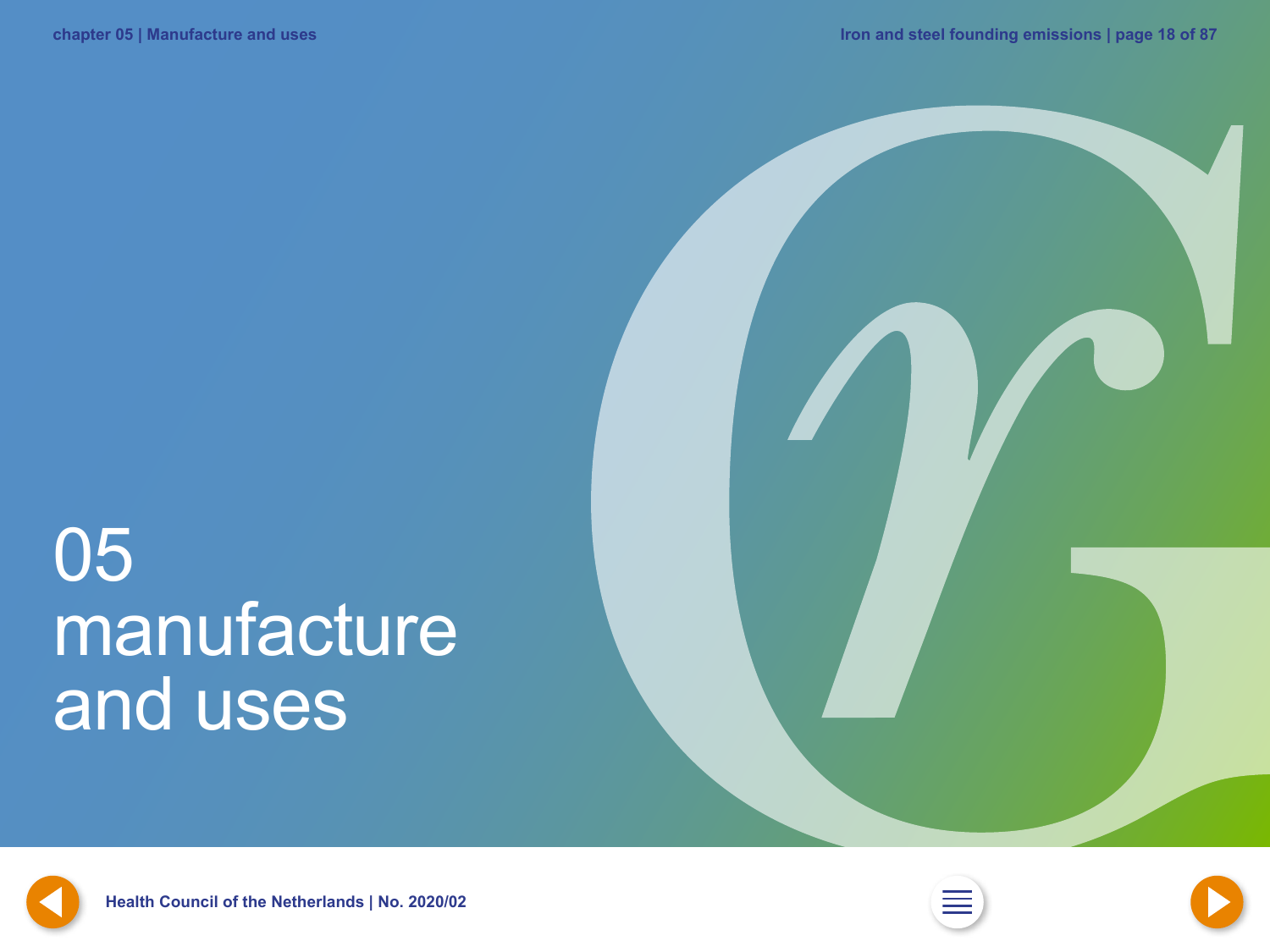#### <span id="page-18-0"></span>**5.1 Manufacture**

The emissions are unintentionally formed during iron and steel founding operations.

#### **5.2 Identified uses**

Iron and steel founding is used to produce a large variety of semi-finished and finished metal products for a wide range of construction and engineering applications, such as machine and motor parts, cookware, pipes, pumps, valves, nails, and ship paddles.





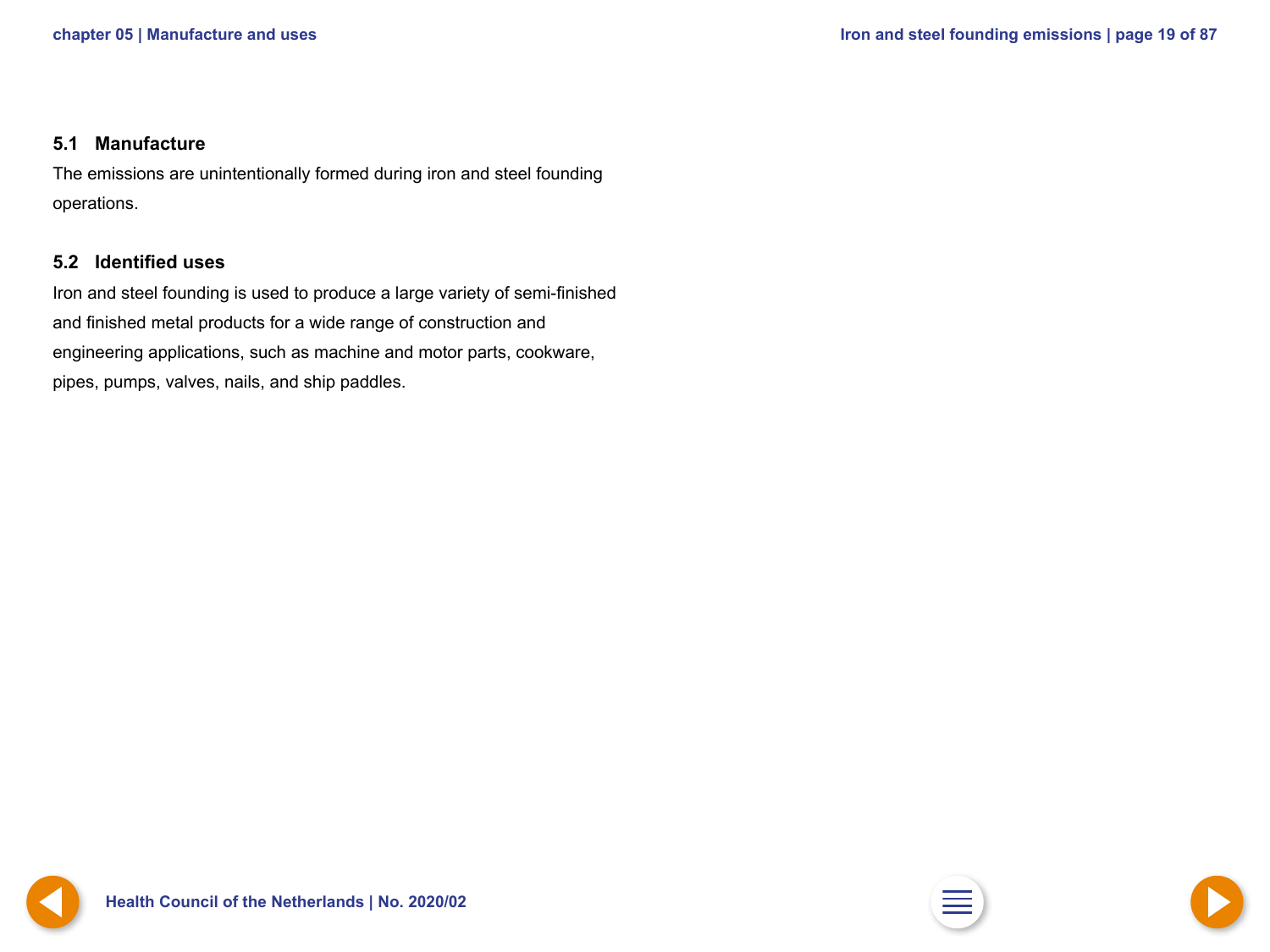## <span id="page-19-0"></span>06 summary of (toxico)kinetics







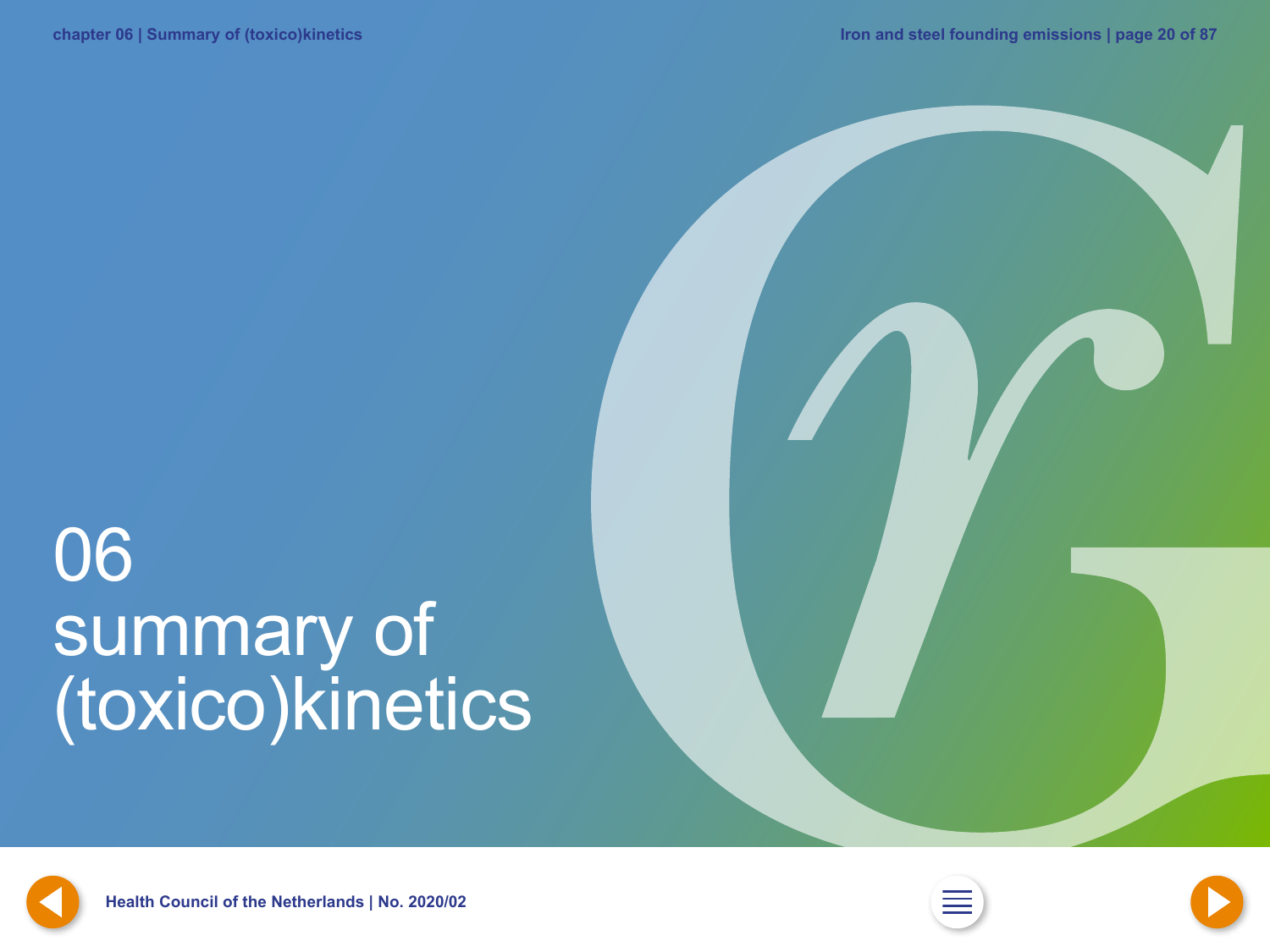<span id="page-20-0"></span>Data on absorption, distribution, elimination, and toxicokinetics are available for certain individual substances that can be found in the emissions of iron and steel founding, but no such data are available for the emission as a whole. Since in the present report the individual substances in the emissions are not evaluated, this topic is not further discussed.

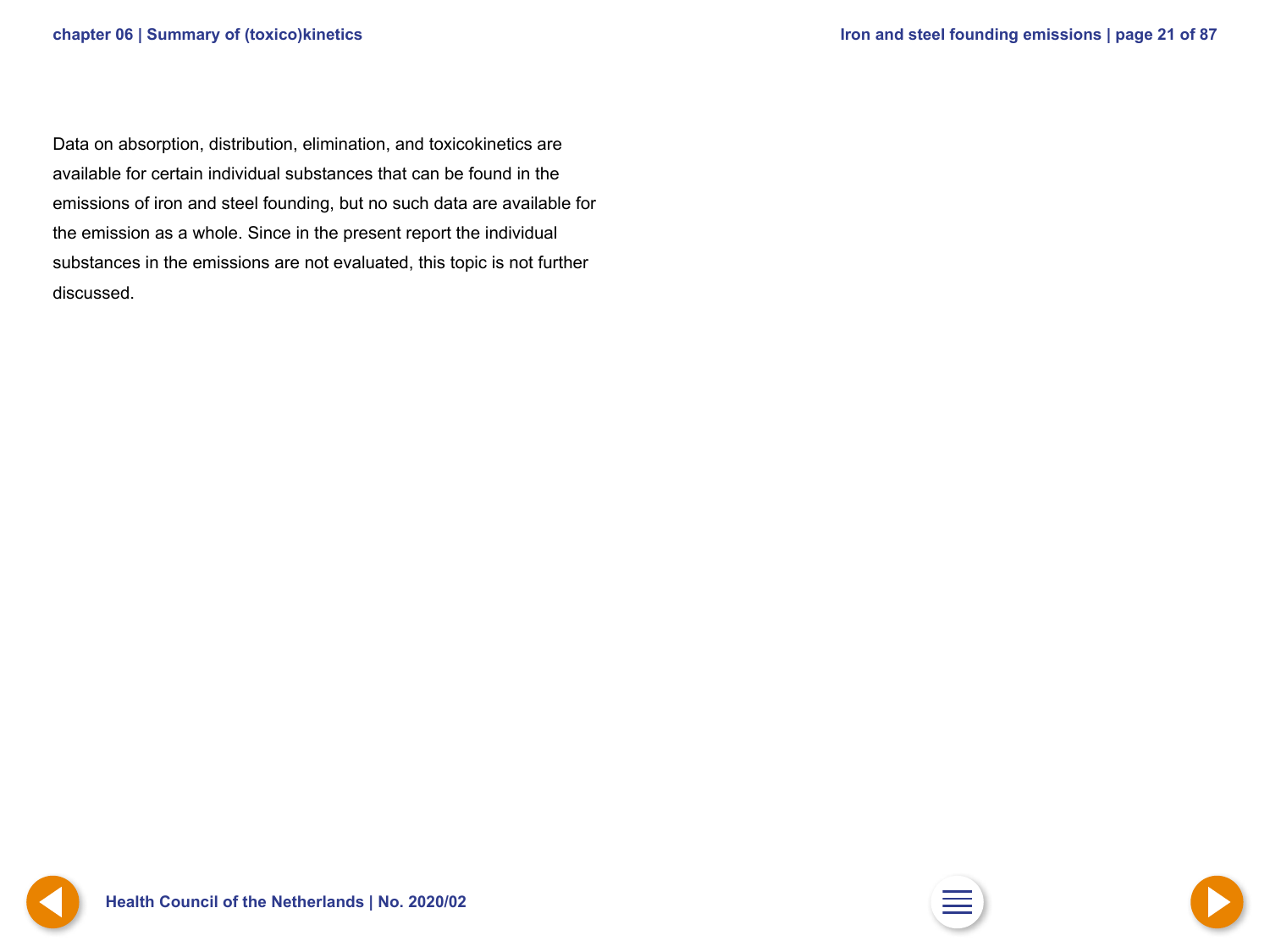## <span id="page-21-0"></span>07 germ cell mutagenicity





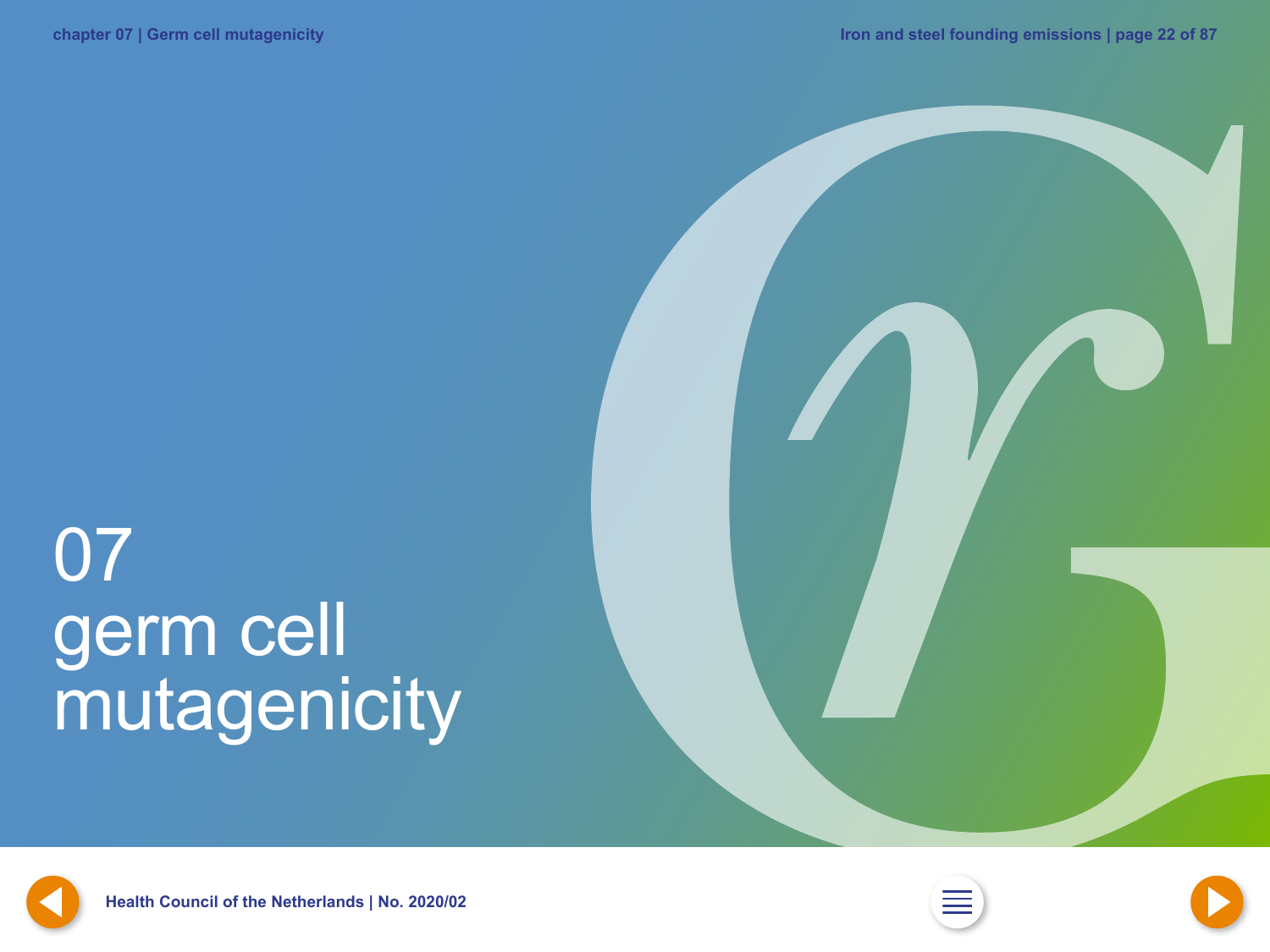### <span id="page-22-0"></span>**7.1 Summary and relevance of the provided information on (germ cell) mutagenicity**

**7.1.1 Summary of genotoxicity tests in vitro**

#### *Mutagenicity*

The results of the mutagenicity tests are shown in Annex H. Three studies were considered sufficiently reliable. In these studies, samples of aerosols and fumes, which are formed during iron and steel founding, and obtained from several plants in various countries, induced reverse mutations in *Salmonella typhimurium* strains TA98 and TA100.

**Table 1.** Micronuclei formation

#### *Clastogenic and aneugenic effects*

Humfrey et al. (1996) tested whether fume extracts from binder system sites in an iron foundry, could induce micronuclei in a human lymphoblastoid cell line.<sup>8</sup> As shown in Table 1, the extracts increased the number of cells with micronuclei in a dose-dependent matter. No other studies are available.

#### *Unscheduled DNA synthesis*

Humfrey et al. (1996) also reported that the fume extracts induced unscheduled DNA synthesis in a dose-dependent matter (see Table 2).8 No other studies are available.

| <b>Method and reference</b>                    | <b>Cell type and conditions</b>                                       | Source test substance and doses applied in test<br>system                                                  | <b>Results</b>                                                                                                       | <b>Reliability (Annex B)</b> |
|------------------------------------------------|-----------------------------------------------------------------------|------------------------------------------------------------------------------------------------------------|----------------------------------------------------------------------------------------------------------------------|------------------------------|
| Micronucleus test<br>Humfrey et al. $(1996)^8$ | MCL-5 cells (human lymphoblastoid<br>cell line)                       | Iron foundry fumes sampled from 3 different binder<br>systems (in casting area):<br>- A: green sand binder | Statistically significant dose-related increase in<br>number of micronucleated cells/500 binuclear<br>cells reported | <b>Reliability 2</b>         |
|                                                | 500 binucleated cells per dose<br>applied were scored for micronuclei | - B: shellmould binder<br>- C: cold box amine gassed binder                                                | Significant cytotoxicity observed at highest dose<br>applied (based on cut-off of 20% decrease in                    |                              |
|                                                |                                                                       | Final concentration of fume suspension applied:<br>0, 1, 5 and 10 $\mu$ g/ml                               | viability)                                                                                                           |                              |

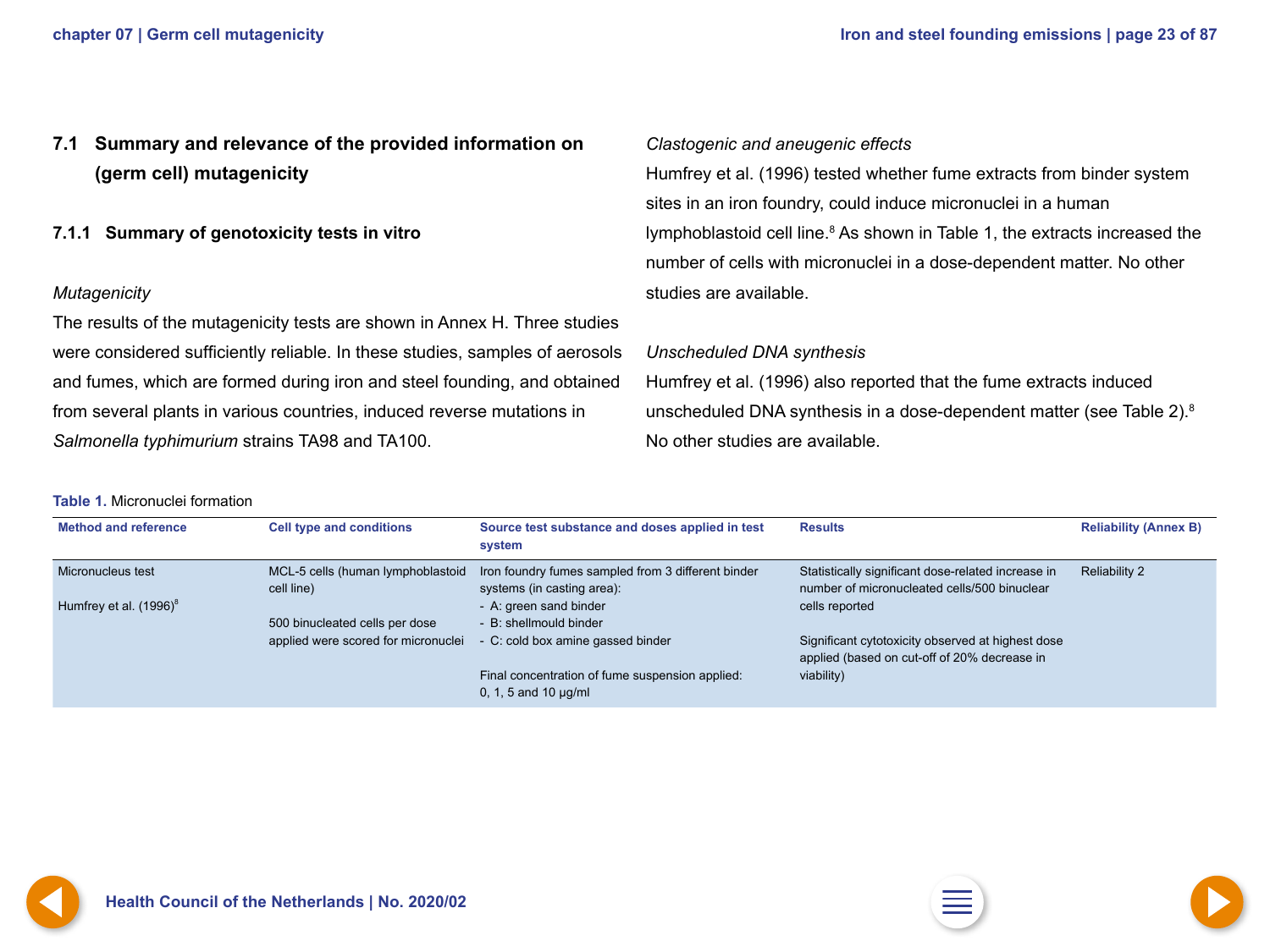#### <span id="page-23-0"></span>**Table 2.** Unscheduled DNA synthesis.

| <b>Method and reference</b> | <b>Cell type and conditions</b>                      | Source test substance and doses applied in<br>test system                        | <b>Results</b>                                                                                                               | <b>Reliability (Annex B)</b> |
|-----------------------------|------------------------------------------------------|----------------------------------------------------------------------------------|------------------------------------------------------------------------------------------------------------------------------|------------------------------|
| Unscheduled DNA synthesis   | Primary rabbit tracheal cells and rat<br>hepatocytes | Iron foundry fumes sampled from 3 different<br>binder systems (in casting area): | Rabbit tracheal cells<br>Statistically significant dose-related increase in net                                              | Well-performed study         |
| Humfrey et al. $(1996)^8$   |                                                      | - A: green sand binder<br>- B: shellmould binder                                 | nuclear grains reported<br>Rat hepatocytes                                                                                   | <b>Reliability 1</b>         |
|                             |                                                      | - C: cold box amine gassed binder                                                | Statistically significant dose-related increase in net<br>nuclear grains reported                                            |                              |
|                             |                                                      | Concentration of fume suspension applied:                                        |                                                                                                                              |                              |
|                             |                                                      | - Rabbit cells: 0, 100, 500 and 1,000 $\mu$ g/ml                                 | Overall, fumes suspensions from various binder                                                                               |                              |
|                             |                                                      | - rat cells: 0, 50, 100, 200 and 500 $\mu$ g/ml                                  | systems showed differences in potency, the lowest<br>potency found in binder C.                                              |                              |
|                             |                                                      | Positive control rabbit cells: 1,6-dinitropyrene                                 |                                                                                                                              |                              |
|                             |                                                      | Positive control rat cells: 2-acetylaminoflurene                                 | Significant cytotoxicity noted at or above 500 µg/ml in<br>rabbit tracheal cells; no toxicity observed in rat<br>hepatocytes |                              |

#### *Conclusion on genotoxicity*

The committee remarks that the number of studies on in vitro genotoxicity (other than mutagenicity tests) is limited, and that the study on unscheduled DNA synthesis does not give evidence of genotoxicity, but rather is a marker for exposure that supports the suggestion of genotoxicity. However, it is clear to the committee that extracts of the iron and steel founding emissions induce gene mutations in vitro.

**7.1.2 Summary of human data relevant for germ cell mutagenicity**

Data on gene mutations, other genotoxic effects and effects on DNA are summarized in Annex I. The small studies have been performed with iron and steel foundry workers from which blood samples were taken. In the

studies the concentration of benzo(a)pyrene, a well-known mutagenic and carcinogenic substance, served as exposure marker to the emission of iron and steel founding.

In a single study, no increased mutations were found in the hypoxanthineguanine phosphoribosyl transferase (HPRT) gene in white blood cells with and without adjustment for smoking habits.

In another single study, no difference was observed in the frequency of micronuclei in white blood cells between workers exposed to high and low concentrations of benzo(a)pyrene (high,  $3.1$ -13.7  $\mu$ g/m<sup>3</sup>; low, 0.0-0.006 µg/m3 ).9 Two other studies on chromosome aberrations and sister chromatid exchanges could not be interpreted by the committee due to low quality.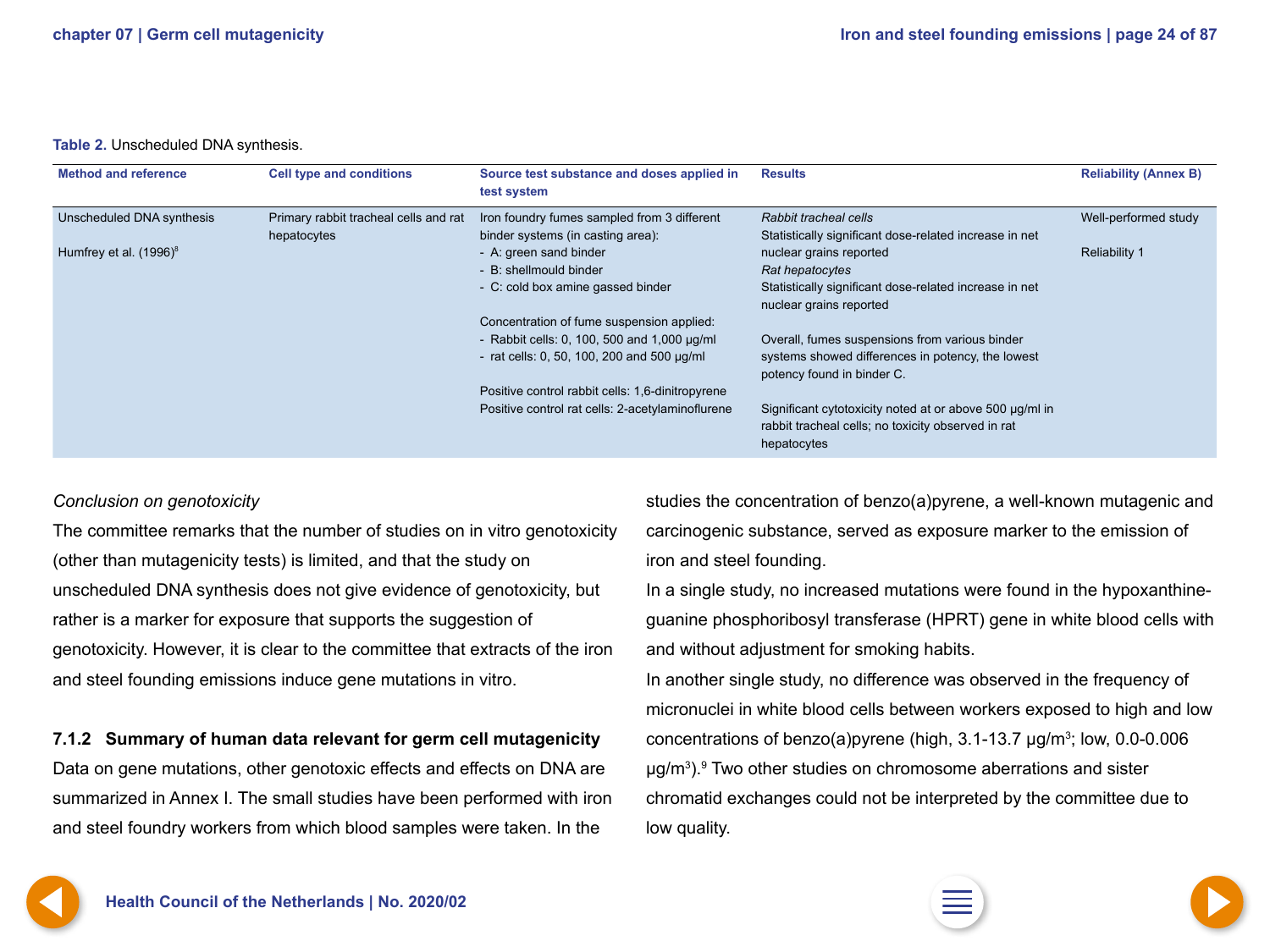<span id="page-24-0"></span>In four studies, moderate to clear increases in DNA-adduct formation were observed, but in only two studies the increase reached statistical significance. However, since DNA-adduct formation is more an indication of exposure rather than an indication for genotoxicity, these data are not further evaluated.

Overall, the number of studies on human materials obtained from foundry workers is very limited, and those with sufficient quality do not show mutagenic or clastogenic activity.

### **7.1.2 Summary of genotoxicity tests in mammalian somatic or germ cells in vivo**

Currently, no animal experiments have been performed on the genotoxic activity of the emissions samples of iron and steel founding.

#### **7.2 Evaluation of the germ cell mutagenicity**

No data have been found on germ cell mutagenicity in humans or mammals. In addition, no genotoxicity tests in germ cells have been performed with samples taken from iron and steel founding emissions. Therefore, the committee concludes that there is a lack of evidence to classify iron and steel founding emissions in category 1 ("*known to induce heritable mutations in the germ cells of humans"*).

Extracts from the emissions of iron and steel founding showed to be mutagenic in *in vitro* test systems. Additional information in two of the three mutagenicity studies showed that in these extracts benzo(a)pyrene or coal tar pitch was present, two substances, which are well known to have carcinogenic and mutagenic potential. Limited evidence is available on the clastogenic properties of extracts of the emissions of iron and steel founding (*in vitro* and in vivo tests). To the opinion of the Committee, all these findings indicate that a classification in category 2 ("*cause of concern for humans owing to the possibility that it may induce heritable mutations in the germ cells of humans*") is warranted.

### **7.3 Recommendation on the classification for germ cell mutagenicity**

Based on the available data, the Committee recommends classifying iron and steel founding emissions as a germ cell mutagen in category 2 ("*Cause of concern for humans owing to the possibility that they may induce heritable mutations in the germ cells of humans*").



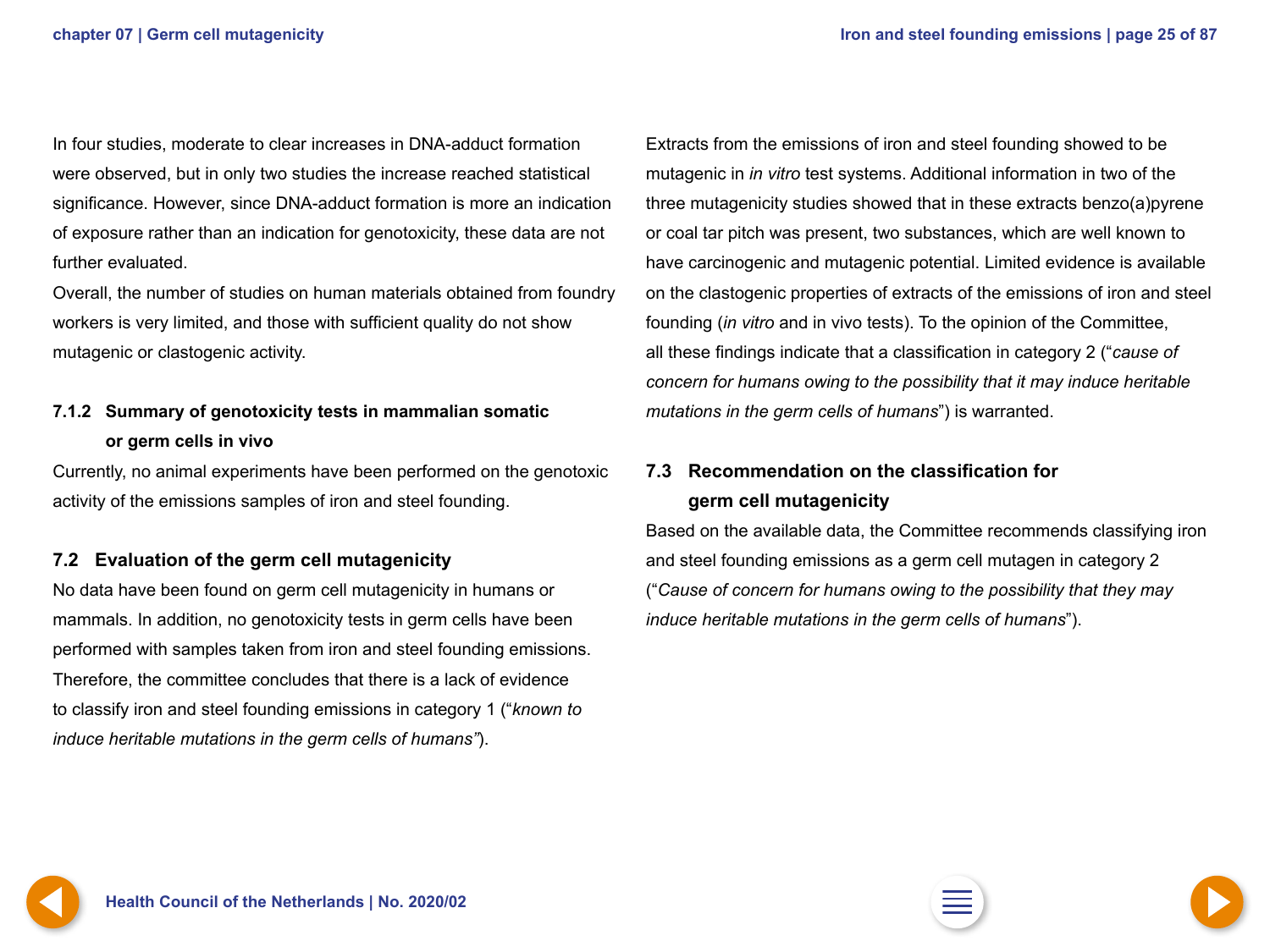## <span id="page-25-0"></span>08 carcinogenicity



**[25](#page-24-0) Health Council of the Netherlands | No. 2020/02 [2](#page-1-0) [27](#page-26-0)**



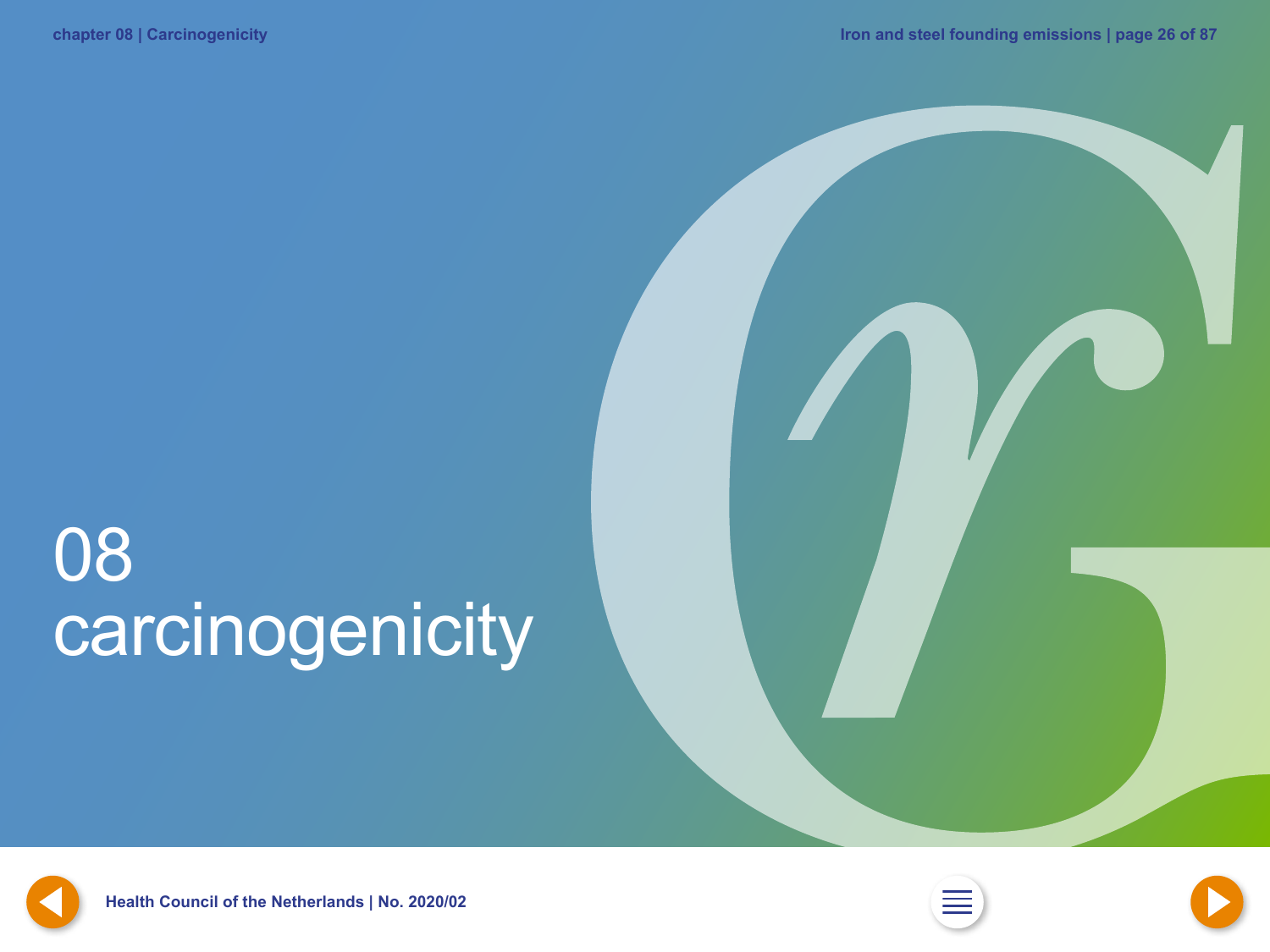### <span id="page-26-0"></span>**8.1 Summary and relevance of the provided information on carcinogenicity**

#### **8.1.1 Observations in humans**

Available data on cancer development in humans are summarized in Annex J (meta-analyses), K (cohort studies), and L (case-control studies). The publications contain data from studies of industrial workers worldwide, which are exposed to the emissions of iron and steel founding at varying exposure levels, and under various exposure circumstances.

#### *Meta-analyses*

Four meta-analyses have been published on occupational exposure during iron and steel founding. Rota et al. (2014) used data from 13 cohort studies, which is an update from Bosetti et al.  $(2006)$ .<sup>10,11</sup> They associated occupational exposure during iron and steel founding with increased cancer mortality in the lungs (pooled relative risk (RR) 1.31, 95% confidence interval (95%CI) 1.07-1.61), larynx (pooled RR 1.48, 95%CI 1.14-1.91) and bladder (pooled RR 1.38, 95%CI 1.14-1.91).10 Alicandro et al. (2016) did not find an association for lymphatic and haematopoietic neoplasms; data on possible neoplasms or cancer at other sites of the body were not analysed.12 Singh et al. (2018) focused on PAH exposure-associated lung cancer and therefore included only three studies (two were also included in Rota et al. (2014), one was described

in a conference abstract only.13 Therefore this study will not be further discussed by the committee.

*Notes by the committee*. In the meta-analyses by Rota et al. and Bosetti et al., the authors reported the presence of heterogeneity between the studies. This is not surprising to the committee, because the exposure in the iron and steel foundries vary considerably among each other. In most cohort studies data on smoking habits or other potentially confounding factors were not collected or reported, and therefore were not taken into account in the meta-analyses.

Overall, the meta-analyses demonstrate a 30% excess risk for cancer of the lung in iron and steel foundry industries, and no excess risk for hematopoietic cancers. The potential impact of unmeasured confounding factors cannot be fully excluded.

#### *Cohort studies*

Twenty-five retrospective cohort studies have been performed on cancer mortality among iron and steel workers, of which five studies were not considered by the committee due to low quality. Overall, in fifteen of the twenty studies a positive association with statistical significance have been found between occupational exposure to the iron and steel founding emissions and certain types of cancer, such as lung, stomach and bladder cancer. In five studies (limited) data on smoking habits were available; in three of these studies, the association was still positive when data were adjusted for these smoking habits, or after indicating that there was no

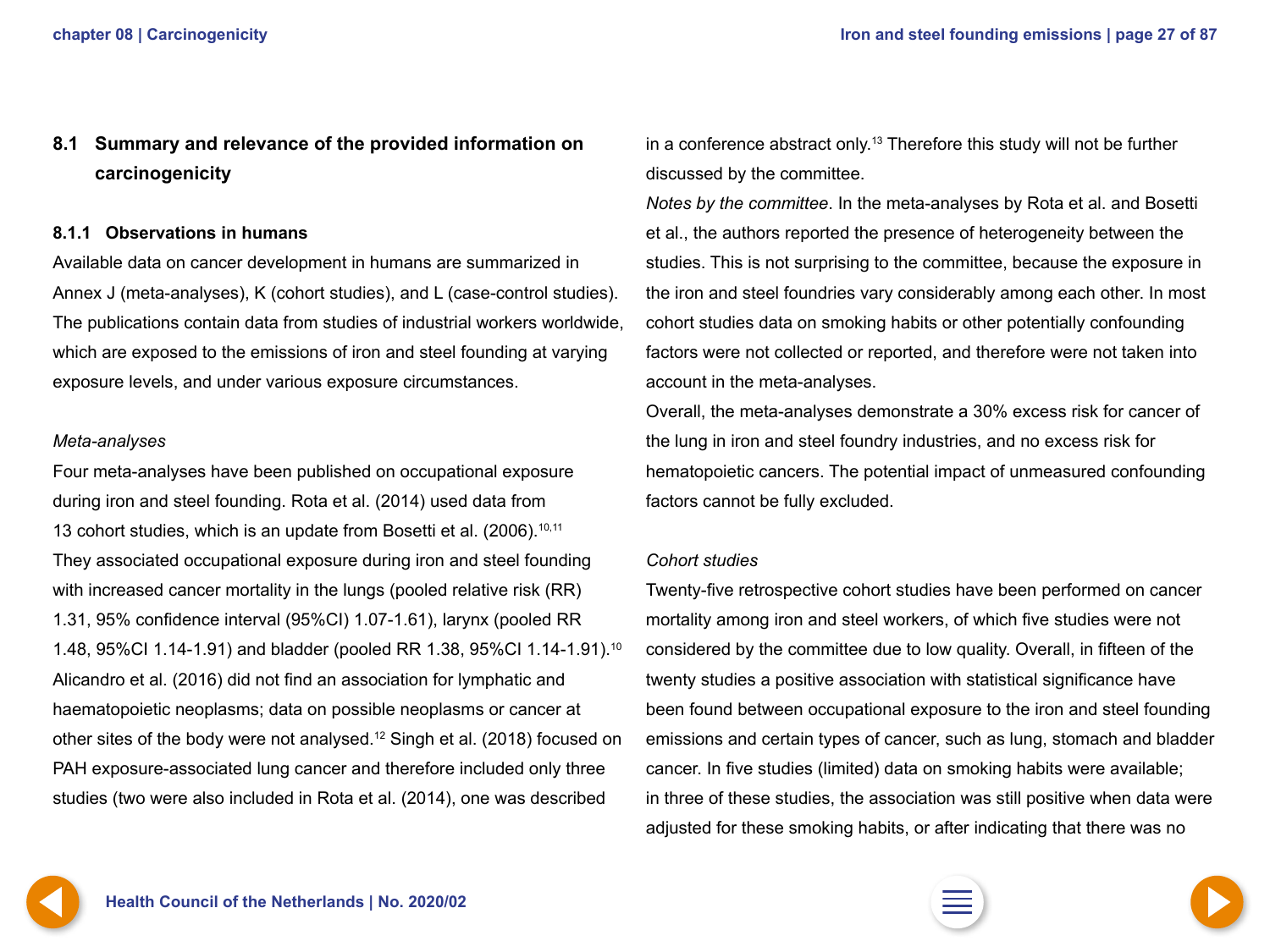<span id="page-27-0"></span>difference in percentage of smokers between exposed and reference group.

In fifteen studies data on exposure-response relationships were presented, using years of employment, job title, employment history, or age, as indicators for cumulative exposure. For instance, Adzersen et al. (2003) found increased lung cancer mortality among workers with more than 30 years of exposure since first exposure compared to workers with less than 10 years of exposure since first exposure (standardized mortality ratio (SMR), 1.36, 95% confidence interval 1.04-1.99).<sup>14</sup> In the small study by Mallin et al. (1998), an association between bladder cancer mortality and heaters was reported, but no associations were found for other job titles.15 Sitas et al. (1989) found a positive association between lung cancer mortality in workers of 65 years old or older, but not in the younger population.16 In addition, Westberg et al. (2013) reported a positive association between a latency period (period between exposure and cancer development) of more than 20 years and lung cancer mortality, irrespective of the duration of employment (0-19 years of employment, SMR, 2.35 (95% confidence interval 1.12-4.32); more than 20 years of employment, SMR, 1.72 (95% confidence interval 1.08-2.61).<sup>17</sup> However, in the majority of the cohort studies no associations have been found between duration of tenure in the iron and steel founding industry, and cancer mortality.

In two studies, the level of PAH exposure was assessed. Tola et al. (1979) found no clear association between current PAH exposure and lung

cancer mortality.18 The committee noted that for accurate exposure levels in relation to cancer development, also historical exposure levels should be taken into account, since working conditions may change over time. In a nested-case control study, Moulin et al. (2000) observed increased trends between estimated PAH exposure and lung cancer mortality (odds ratio 1.42,  $p=0.06$ ).<sup>19</sup> The estimated PAH exposures were based on exposure levels that might have occurred in the past, and thus may contain a degree of uncertainty.

*Notes by the committee*. Various factors may have influenced the outcomes of the cohort studies. These include variations in working conditions and thus in exposure levels and composition, uncertainties in historical exposure, not accounting for smoking habits, and lack of data on latency. However, the majority of the retrospective cohort studies showed an association between exposure to iron and steel foundry emissions and increased cancer development.

#### *Case-control studies*

Seven case-control studies were available on workers population. Overall workers' exposure is assessed by job titles, work areas and duration of employment, rather than by measuring exposure levels. Statistically significant positive associations were found for lung cancer, and in one study also for stomach cancer.<sup>20-24</sup> In five studies data were adjusted for tobacco smoking. In the study by Becher et al. (1989), a positive association was only found among iron and steel workers with the longest

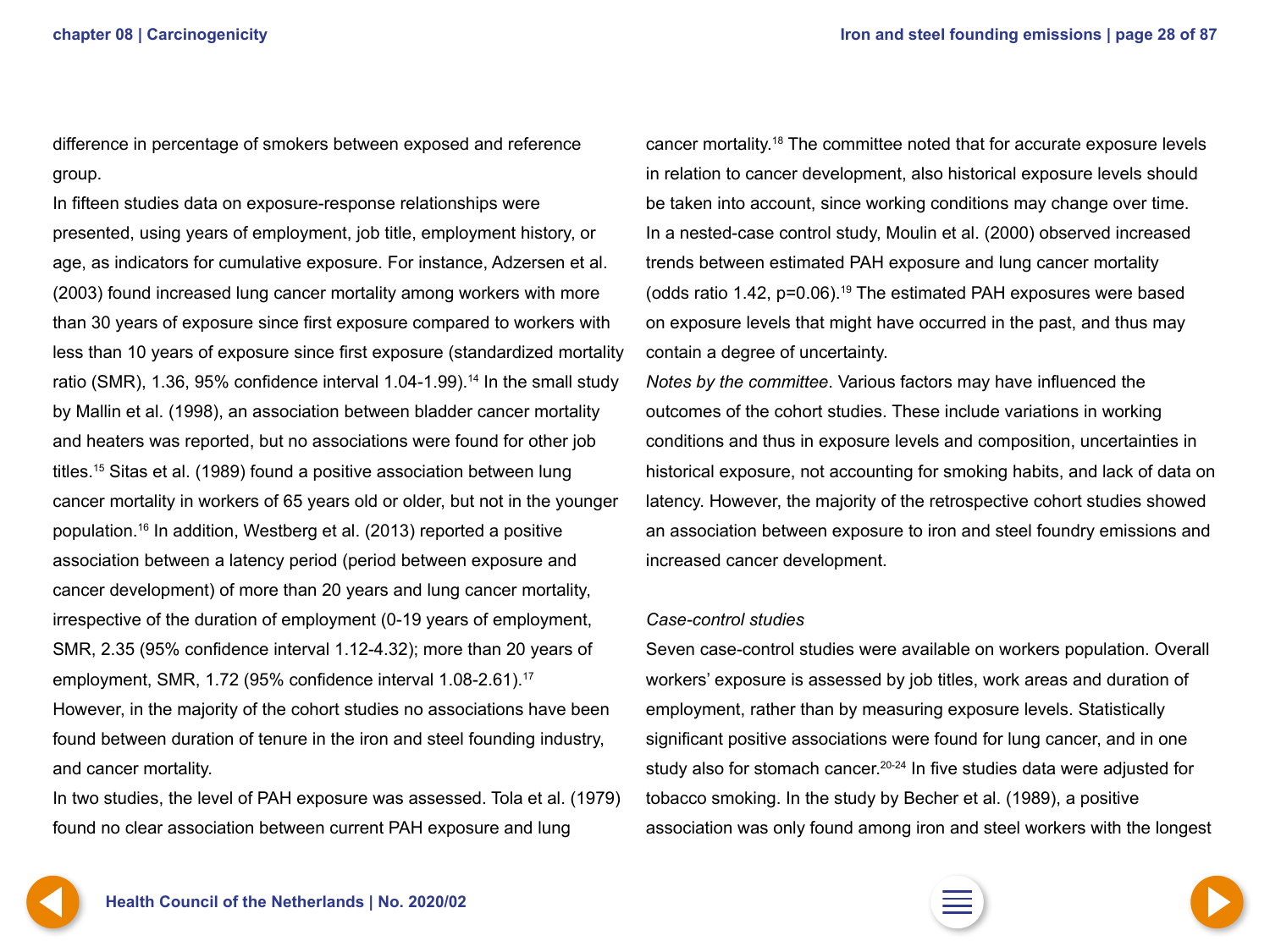<span id="page-28-0"></span>years of employment (more than 30 years), $20$  whereas Xu et al. (1996) found positive associations in groups of workers with less than 15 years of employment.23 In two population-based studies no associations were found for lung cancer or bladder cancer and working in iron and steel foundries.25,26

*Notes by the committee*. No data were reported on historical and current exposure to substances in the emission of iron and steel founding. In addition, possible confounding by the healthy worker effect was not taken into account, indicating that the calculated excess of cancer mortality could be underestimated. Overall, taking into account these notes, in case-control studies associations were found between exposure to iron and steel foundry emissions and increased cancer development.

#### *Conclusion on observations in humans*

Occupational exposure to the emissions of iron and steel founding comprises exposure to a complex mixture of substances with variable composition and concentrations, indicating some degree of heterogeneity. In addition, not always potential bias or confounding was taken into account, such as smoking habits and the healthy worker effect. Smoking is strongly associated with lung and bladder cancer, and thus may have influenced the outcome of the cohort studies if smoking rates between the iron and steel founding workers differed from the reference population. Three cohort studies explored this issue and demonstrated that it is unlikely that smoking behavior fully explained the excess cancer

risk among iron and steel founding workers. Therefore, the Committee does not preclude beforehand the studies with no or insufficient data on smoking habits for the hazard assessment, unless it is clear that the reference population is not comparable with the exposed population. This may also account for co-morbidities. The 'healthy worker' effect may have resulted in an underestimation of work-related cancer cases in retrospective and case-control studies to some degree. However, it is reasonable to assume that this phenomenon has only a minor influence on the number of cancer cases, because cancer development may take many years before complaints start to occur, whereas complaints are a reason for a worker to leave the workplace early. Therefore exclusion of the these types of studies for the hazard assessment is not necessary.

Overall and taking into account potential bias and confounding, the majority of the cohort studies showed an association between exposure to the emissions of iron and steel founding and increased cancer mortality, in particular lung cancer mortality. The case-control studies support the findings from the cohort studies. In conclusion, the committee is of the opinion that there is sufficient evidence of an association between occupational exposure to iron and steel founding emissions of and increased lung cancer development in humans.

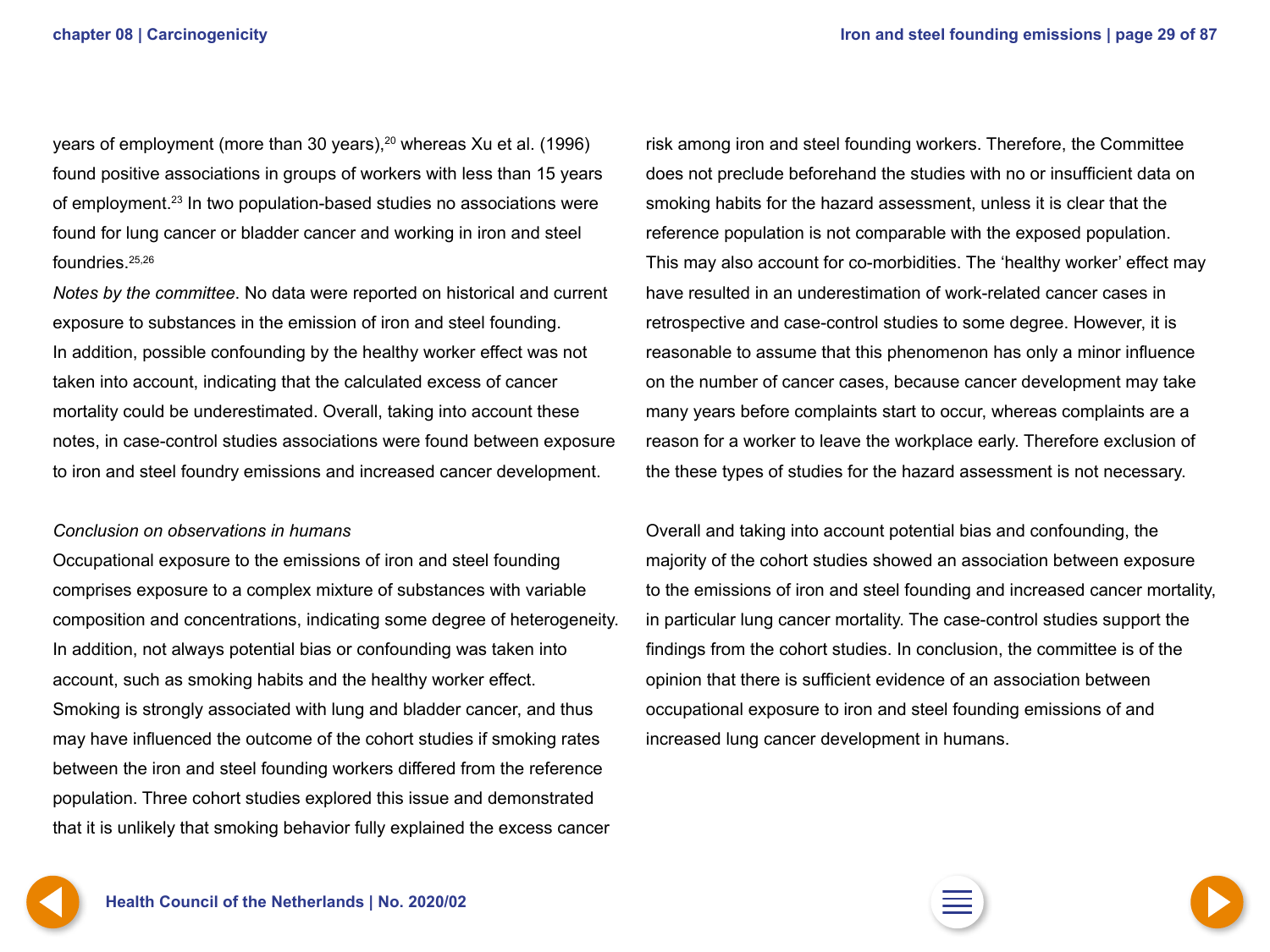#### <span id="page-29-0"></span>**8.1.2 Animal carcinogenicity studies**

Humfrey et al. (1996) performed an animal experiment on the carcinogenicity of extracts of aerosols collected from the emissions of iron and steel founding.<sup>8</sup> Male and female Wistar rats (N=50 animals/sex/ group) were exposed to iron foundry fume extracts in pellets by intrabroncheal installation in a two-year rodent bioassay. The authors did not find tumours that could be related to fume extract exposure, although preneoplastic lesions in the bronchial epithelium were observed in treated animals when compared to control animals. The committee noted that the chosen exposure route is irrelevant for the human working situation. Furthermore, reporting on tumour development was limited (no data on general toxicity, body weight gain, food consumption, etc.). Therefore, the committee considers this study too limited for a conclusion. So far known, no other animal experiments have been performed.

#### **8.2 Evaluation of the carcinogenicity**

Several observational studies among workers in the iron and steel foundry industry show a positive association between exposure to the emissions of iron and steel founding and cancer-related mortality. Types of cancer observed include mainly lung cancer, but also bladder and stomach cancer have been reported. Data on animal carcinogenicity is too limited to draw a conclusion. Based on the observational studies, and taking into account bias and confounding, the Committee concludes that there is sufficient evidence for an association between exposure during iron and

steel founding and lung cancer development in humans. According to the criteria, the exposure should be considered as "*known to be carcinogenic to humans*", which corresponds to classification in category 1A.

Genotoxicity data from in vitro test systems show that extracts from the emissions of iron and steel founding induced mutations. This suggests that the emissions likely cause cancer by a stochastic genotoxic mode of action. A further indication that this type of carcinogenic mechanism may play a role comes from two of the three mutagenicity studies using the reverse mutation assay, in which benzo(a)pyrene or coal tar pitch were detected in the test samples. These substances are well known for their mutagenic activity.

#### **8.3 Recommendation on the classification for carcinogenicity**

The committee concludes that the iron and steel founding emissions are carcinogenic to humans, and recommends classifying the exposure in category 1A ("*known to have carcinogenic potential for humans*").

In addition, the committee concludes that the emissions are likely to cause cancer by a stochastic genotoxic mode of action.

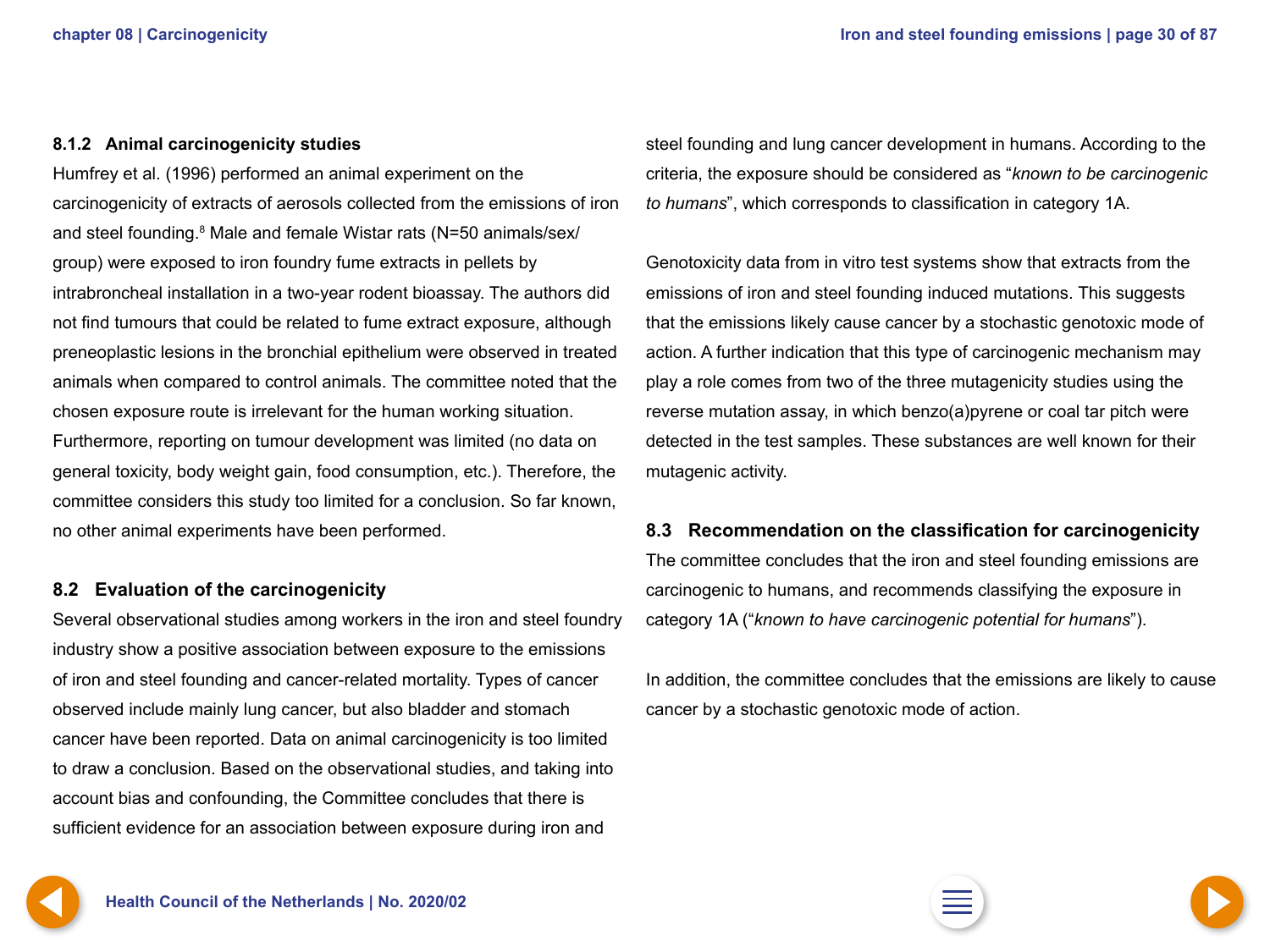## <span id="page-30-0"></span>references



**[30](#page-29-0) Health Council of the Netherlands | No. 2020/02 [2](#page-1-0) [32](#page-31-0)**



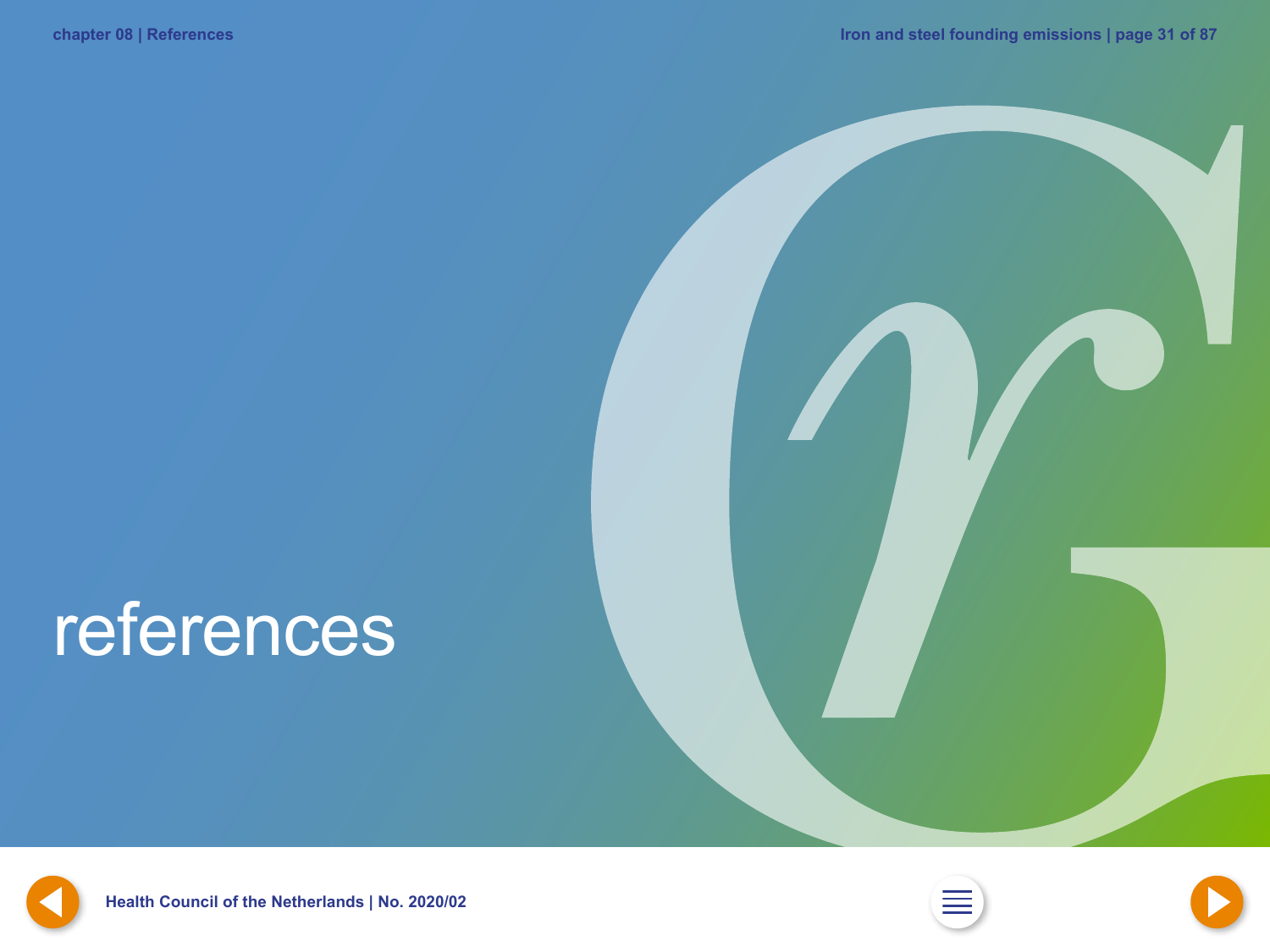- <span id="page-31-0"></span><sup>1</sup> Klimisch HJ, Andreae M and Tillmann U. *A systematic approach for evaluating the quality of experimental toxicological and ecotoxicological data*. Regul Toxicol Pharmacol 1997; 25(1): 1-5.
- <sup>2</sup> Money CD, Tomenson JA, Penman MG, Boogaard PJ and Jeffrey Lewis R. *A systematic approach for evaluating and scoring human data*. Regul Toxicol Pharmacol 2013; 66(2): 241-7.
- <sup>3</sup> European Union. *Regulation (EC) No 1272/2008 of the European Parliamant and of the Council on classification, labelling and packaging of substances and mixtures*. 2009.
- <sup>4</sup> The Health Council. *Guideline to the classifiaction of carcinogenic compounds. Guide for classifying compounds in terms of their carcinogenic properties and for assesing their genotoxicity*. The Hague, report no. A10/07E, 2010.
- <sup>5</sup> IARC. *Polynuclear aromatic compounds, Part 3, Industrial exposurees in aluminium production, coal gasification, coke production, and iron and steel founding.* IARC Monograph 34, 1984: 1-219.
- <sup>6</sup> IARC. *Overall evaluations of carcinogenicity: an updating of IARC Monographs volumes 1-42*. IARC Monograph Suppl 7, 1987: 1-440.
- <sup>7</sup> IARC. *Occupational exposures during iron and steel founding*. IARC Monograph 100F, 2012: 497-507.
- <sup>8</sup> Humfrey C, Levy L and Faux S. *Potential Carcinogenicity of foundry fumes: a comparative In Vivo-In Vitro study*. Food Chem Toxicol 1996; 34: 1103-11.
- <sup>9</sup> Kubiak R, Belowski J, Szczeklik J, Smolik E, Mielzynska D, Baj M, et al. *Biomarkers of carcinogenesis in humans exposed to polycyclic aromatic hydrocarbons*. Mutat Res 1999; 445: 175-80.
- <sup>10</sup> Rota M, Bosetti C, Boccia S, Boffetta P and La Vecchia C. *Occupational exposures to polycuclic aromatic hydrocarbons and respiratory and urinary tract cancers: an updated systematic review and a meta-analysis to 2014*. Arch Toxicol 2014; 88: 1479-90.
- <sup>11</sup> Bosetti C, Boffetta PF and La VC. *Occupational exposures to polycyclic aromatic hydrocarbons, and respiratory and urinary tract cancers: a quantitative review to 2005*. Annals of Oncology 2007; 18: 431-46.
- <sup>12</sup> Alicandro G, Rota M, Boffetta P and La Vecchia C. *Occupational exposure to polycyclic aromatic hydrocarbons and lymphatic and hematopoietic neoplasms: a systematic review and meta-analysis of cohort studies*. Arch Toxicol 2016; 90(11): 2643-56.
- <sup>13</sup> Singh A, Kamal R, Ahamed I, Wagh M, Bihari V, Sathian B, et al. *PAH exposure-associated lung cancer: an updated meta-analysis*. Occup Med (Lond) 2018; 68(4): 255-61.
- <sup>14</sup> Adzersen K, Becker N, Steindorf K and Frentzel-Beyme R. *Cancer mortality in a cohort of male German iron foundry workers*. Am J Ind Med 2003; 43: 295-305.
- <sup>15</sup> Mallin K. *A nested case-control study of bladder cancer incidence in a steel manufacturing plant*. Am J Ind Med 1998; 34(4): 393-8.

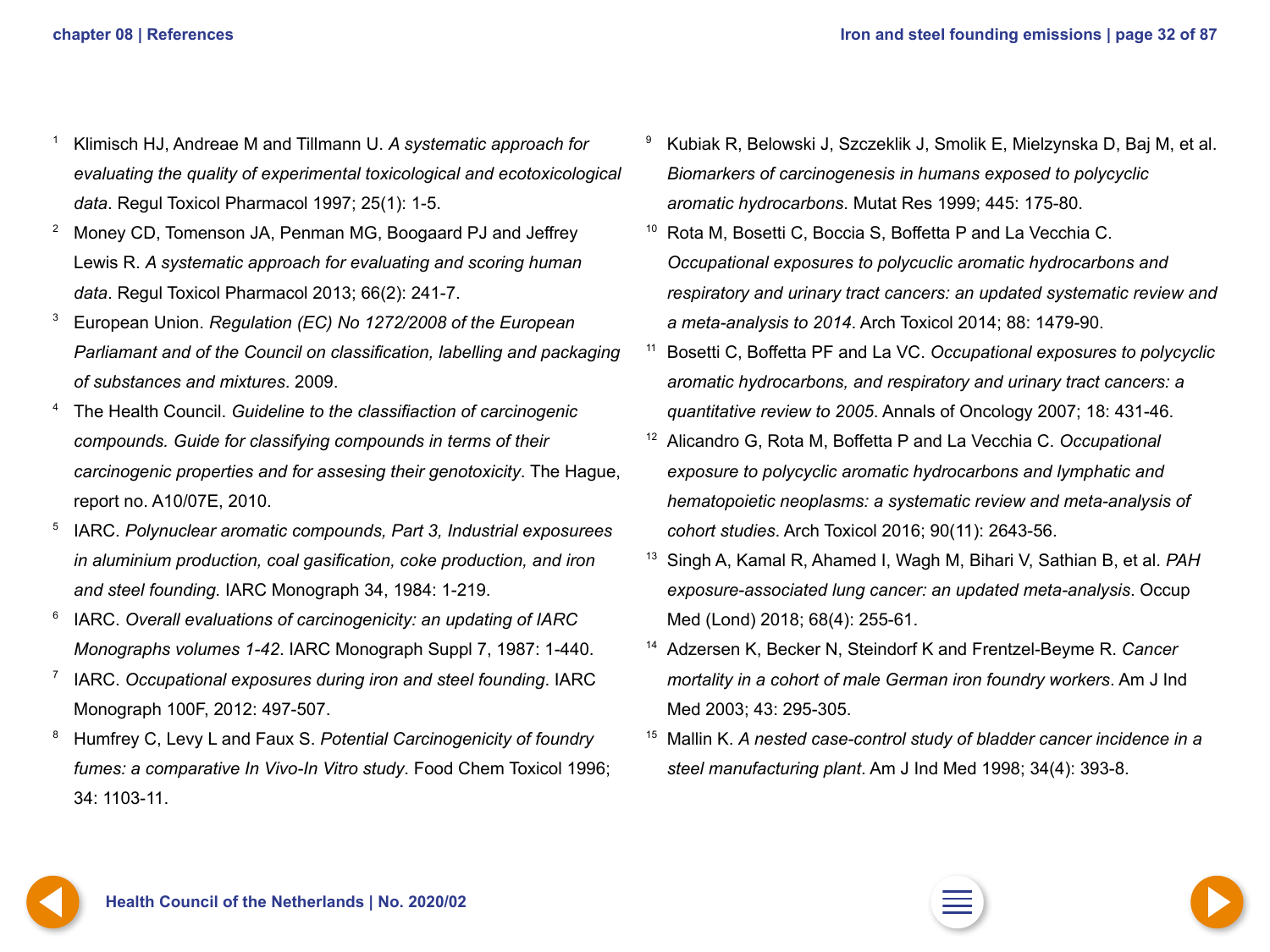- <span id="page-32-0"></span><sup>16</sup> Sitas F, Douglas A and Webster E. *Respiratory disease mortality patterns among South African iron moulders*. Br J Ind Med 1989; 46: 310-5.
- <sup>17</sup> Westberg H, Andersson L, Bryngelsson I, Ngo Y and Ohlson C. *Cancer morbidity and quartz exposure in Swedish iron foundries*. Int Arch Occup Environ Health 2013; 86: 499-507.
- <sup>18</sup> Tola S, Koskela R, Hernberg S and Jarvinen E. *Lung cancer mortality among iron foundry workers*. J Occup Med 1979; 21: 753-9.
- <sup>19</sup> Moulin JJ, Clavel T, Roy D, Dananche B, Marquis N, Fevotte J, et al. *Risk of lung cancer in workers producing stainless steel and metallic alloys*. Int Arch Occup Environ Health 2000; 73(3): 171-80.
- <sup>20</sup> Becher H, Jedrychowski W, Flak E, Gomola K and Wahrendorf J. *Lung cancer, smoking, and employment in foundries*. Scand J Work Environ Health 1989; 15: 38-42.
- <sup>21</sup> Blot W, Brown L, Pottern L, Stone B and Fraumeni J. *Lung cancer among long-term steel workers*. Am J Epidemiol 1983; 117: 706-16.
- <sup>22</sup> Rodriguez V, Tardon A, Kogevinas M, Prieto C, Cueto A, Garcia M, et al. *Lung cancer risk in iron and steel foundry workers: a nested case control study in Asturias, Spain*. Am J Ind Med 2000; 38: 644-50.
- <sup>23</sup> Xu Z, Brown LM, Pan GW, Liu TF, Gao GS, Stone BJ, et al. *Cancer risks among iron and steel workers in Anshan, China, Part II: Casecontrol studies of lung and stomach cancer*. Am J Ind Med 1996; 30(1): 7-15.
- <sup>24</sup> Xu Z, Pan GW, Liu LM, Brown LM, Guan DX, Xiu Q, et al. *Cancer risks among iron and steel workers in Anshan, China, Part I: Proportional mortality ratio analysis*. Am J Ind Med 1996; 30(1): 1-6.
- <sup>25</sup> Finkelstein M. *Lung cancer among steelworkers in Ontario*. Am J Ind Med 1994; 26: 549-57.
- <sup>26</sup> Golka K, Bandel T, Schlaefke S, Reich S, Reckwitz T, Urfer W, et al. *Urothelial cancer of the bladder in an area of formal coal, iron and steel industries in Germany: a case-control study*. International Journal of Occupational and Environmental Health 1998; 4: 79-84.
- <sup>27</sup> von Elm E, Altman DG, Egger M, Pocock SJ, Gotzsche PC, Vandenbroucke JP, et al. *The Strengthening the Reporting of Observational Studies in Epidemiology (STROBE) statement: guidelines for reporting observational studies*. J Clin Epidemiol 2008; 61(4): 344-9.
- <sup>28</sup> Skytta E, Schimberg R and Vainio H. *Mutagenic activity in foundry air*. Arch Toxicol Suppl 1980; 4: 68-72.
- <sup>29</sup> Bryant D and McCalla D. *Mutagenicity and lung cancer in a steel foundry environment*. Book: Mutagenicity: new horizons in genetic toxicology, Chapter 4, Heddle, J.A., Academic Press Inc., 1st Edition, 1982: 89-115.
- <sup>30</sup> Gibson E, McCalla D, Kaiser-Farrell C, Kerr A, Lockington J, Hertzman C, et al. *Lung cancer in a steel foundry: a search for causation*. J Occup Med 1983; 25: 573-8.



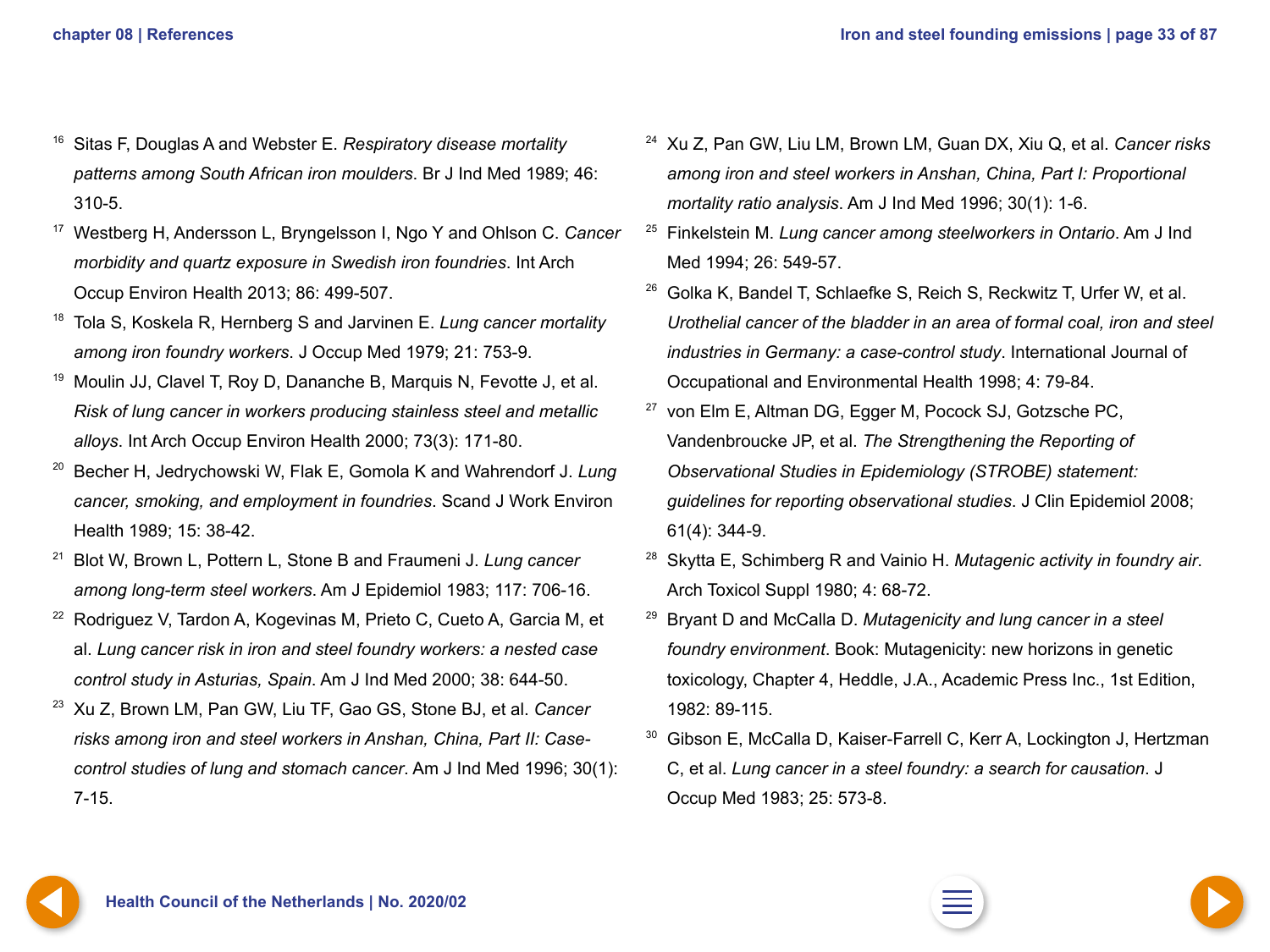- <span id="page-33-0"></span><sup>31</sup> McCalla D, Kaiser-Farrell C, Kerr A, Lockington J and Gibson E. *Distribution of extractable mutagenic activity in steel foundry air particulates of different sizes*. Environ Mutagen 1983; 5: 881-9.
- <sup>32</sup> Kaiser-Farrell C, Sheldrake C, McCalla D, Gibson E, Kerr A and Lockington J. *The mutagenicity of emissions from eight binder systems used in steel foundries*. Am Ind Hyg Assoc J 1986; 47: 578-86.
- <sup>33</sup> Tomkins DJ, McCalla DR and Gibson ES. *Comparison of in vivo somatic cell mutation, chromosome aberration, sister chromatid exchange, micronuclei formation and urine mutagenicity in steel foundry workers*. Prog Clin Biol Res 1990; 340C: 377-86.
- <sup>34</sup> Tomkins DJ. *Genetic toxicologic monitoring of human populations: smokers, quitters and life-time non-smokers*. Can J Public Health 1986; 77, Suppl 1: 140-3.
- <sup>35</sup> Perera F, Dickey C, Santella R, O'Neill J, Albertini R, Ottman R, et al. *Carcinogen-DNA adducts and gene mutation in foundry workers with low-level exposure to polycyclic aromatic hydrocarbons*. Carcinogenesis 1994; 15: 2905-10.
- <sup>36</sup> Rudek Z. *Chromosome aberrations and sister chromatid exchange in the inhabitants of an area surrounding a large metallurgical plant*. Follia Biol 1990; 38: 75-82.
- <sup>37</sup> Phillips D, Hemminki K, Alhonen A, Hewer A and Grover P. *Monitoring occupational exposure to carcinogens: detection by 32P-postlabeling of aromatic DNA adducts in white blood cells from iron foundry workers*. Mutat Res 1988; 204: 531-41.
- <sup>38</sup> Reddy M, Hemminki K and Randerath K. *Postlabeling analysis of polycyclic aromatic hydrocarbon-DNA adducts in white blood cells of foundry workers*. J Toxicol Environ Health 1991; 34: 177-85.
- <sup>39</sup> Santella R, Hemminki K, Tang D, Paik M, Ottman R, Young T, et al. *Polycyclic aromatic hydrocarbon-DNA adducts in white blood cells and urinary 1-hydroxypyrene in foundry workers*. Cancer Epidemiol Biomarkers Prev 1993; 2: 59-62.
- <sup>40</sup> Park RM, Ahn YS, Stayner LT, Kang SK and Jang JK. *Mortality of iron and steel workers in Korea*. Am J Ind Med 2005; 48(3): 194-204.
- <sup>41</sup> Yoon JH and Ahn YS. *Cause-specific mortality due to malignant and non-malignant disease in Korean foundry workers*. PLoS One 2014; 9(2): e88264.
- <sup>42</sup> Ahn YS, Won JU and Park RM. *Cancer morbidity of foundry workers in Korea*. J Korean Med Sci 2010; 25(12): 1733-41.
- <sup>43</sup> Rotimi C, Austin H, Delzell E, Day C, Macaluso M and Honda Y. *Retrospective follow-up study of foundry and engine plant workers.* Am J Ind Med 1993; 24: 485-98.
- <sup>44</sup> Austin H, Delzell E, Lally C, Rotimi C and Oestenstad K. *A case-control study of lung cancer at a foundry and two engine plants*. Am J Ind Med 1997; 31: 414-21.
- <sup>45</sup> Moulin J, Wild P, Mantout B, Fournier-Betz M, Mur J and Smagghe G. *Mortality from lung cancer and cardiovascular diseases among stainless-steel producing workers*. Cancer Causes Control 1993; 4: 75-81.

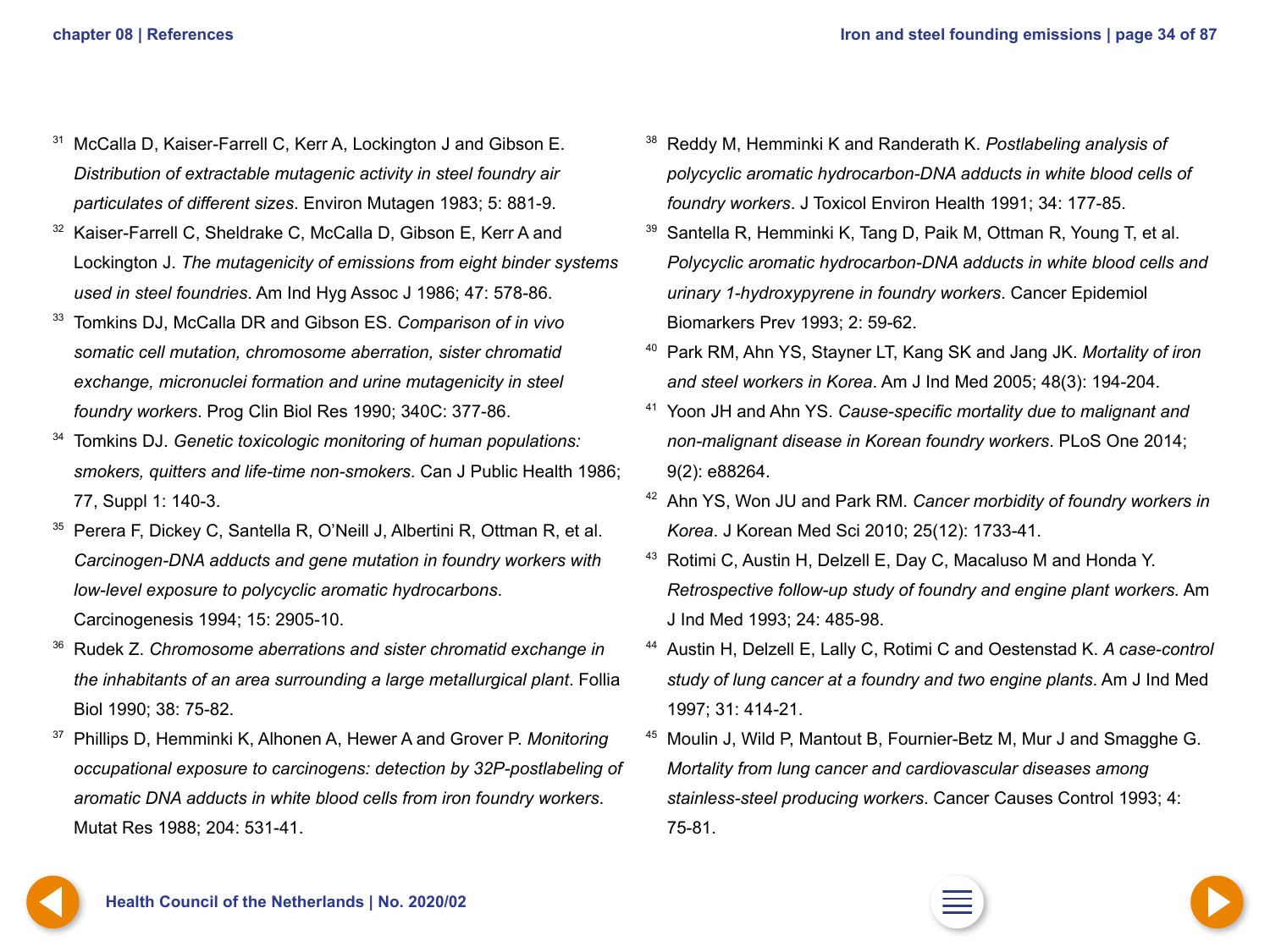- <span id="page-34-0"></span><sup>46</sup> Gibson E, Martin R and Lockington J. *Lung cancer mortality in a steel foundry*. J Occup Med 1977; 19: 807-12.
- <sup>47</sup> Silverstein M, Maiziish N, Park R, Silverstein B, Brodsky L and Mirer F. *Mortality among ferrous foundry workers*. Am J Ind Med 1986; 10: 27-43.
- <sup>48</sup> Andersson L, Bryngelsson I-L, Ngo Y, Ohlson C-G and Westberg H. *Exposure assessment and modeling of quartz in Swedish iron foundries for a nested case-control study on lung cancer*. J Occup Environ Hyg 2012; 9: 110-9.
- <sup>49</sup> Hoshuyama T, Pan G, Tanaka C, Feng Y, Yu L, Liu T, et al. *Mortality of iron-steel workers in Anshan, China: a retrospective cohort study*. Int J Occup Environ Health 2006; 12(3): 193-202.
- <sup>50</sup> Firth HM, Elwood JM, Cox B and Herbison GP. *Historical cohort study of a New Zealand foundry and heavy engineering plant*. Occup Environ Med 1999; 56(2): 134-8.
- <sup>51</sup> Hansen ES. *A cohort mortality study of foundry workers*. Am J Ind Med 1997; 32(3): 223-33.
- <sup>52</sup> Koskela RS, Hernberg S, Karava R, Jarvinen E and Nurminen M. *A mortality study of foundry workers*. Scand J Work Environ Health 1976; 2 Suppl 1: 73-89.
- <sup>53</sup> Koskela RS. *Mortality, morbidity and health selection among metal workers*. Scand J Work Environ Health 1997; 23 Suppl 2: 1-80.
- <sup>54</sup> Sherson D, Svane O and Lynge E. *Cancer incidence among foundry workers in Denmark*. Arch Environ Health 1991; 46(2): 75-81.
- <sup>55</sup> Hansen ES. *Cancer mortality among Danish molders*. Am J Ind Med 1991; 20(3): 401-9.
- <sup>56</sup> Andjelkovich D, Mathew R, Yu R, Richardson R and Levine R. *Mortality of iron foundry workers: II Analysis by work area*. J Occup Med 1992; 34: 391-401.
- <sup>57</sup> Andielkovich D, Shy C, Brown M, Janszen D, Levine R and Richardson R. *Mortality of iron foundry workers: III Lung cancer case-control study*. J Occup Med 1994; 36: 1301-9.
- <sup>58</sup> Andjelkovich D, Jansze D, Brown M, Richardson R and Miller F. *Mortality of iron foundry workers: IV Analysis of a subcohort exposed to formaldehyde*. J Occup Environ Med 1995; 37: 826-37.
- <sup>59</sup> Andjelkovich D, Mathew R, Richardson R and Levine R. *Mortality of iron foundry workers: I Overall findings*. J Occup Med 1990; 32: 529-40.
- <sup>60</sup> Sorahan T, Faux A and Cooke M. *Mortality among a cohort of United Kingdom steel foundry workers with special reference to cancers of the stomach and lung, 1946-90*. Occup Environ Med 1994; 51: 316-22.
- <sup>61</sup> Sorahan T and Cooke M. *Cancer mortality in a cohort of United Kingdom steel foundry workers: 1946-85*. Brit J Ind Med 1989; 46: 74-81.
- <sup>62</sup> Decoufle P and Wood D. *Mortality patterns among workers in a gray iron foundry*. Am J Epidemiol 1979; 109: 667-75.
- <sup>63</sup> Breslin P. *Mortality among foundry men in steel mills*. Editor: Lemen R, Dement, JM (eds). Dusts and Disease: IL: Pathotox Publishers, 1979; pages 439-447;



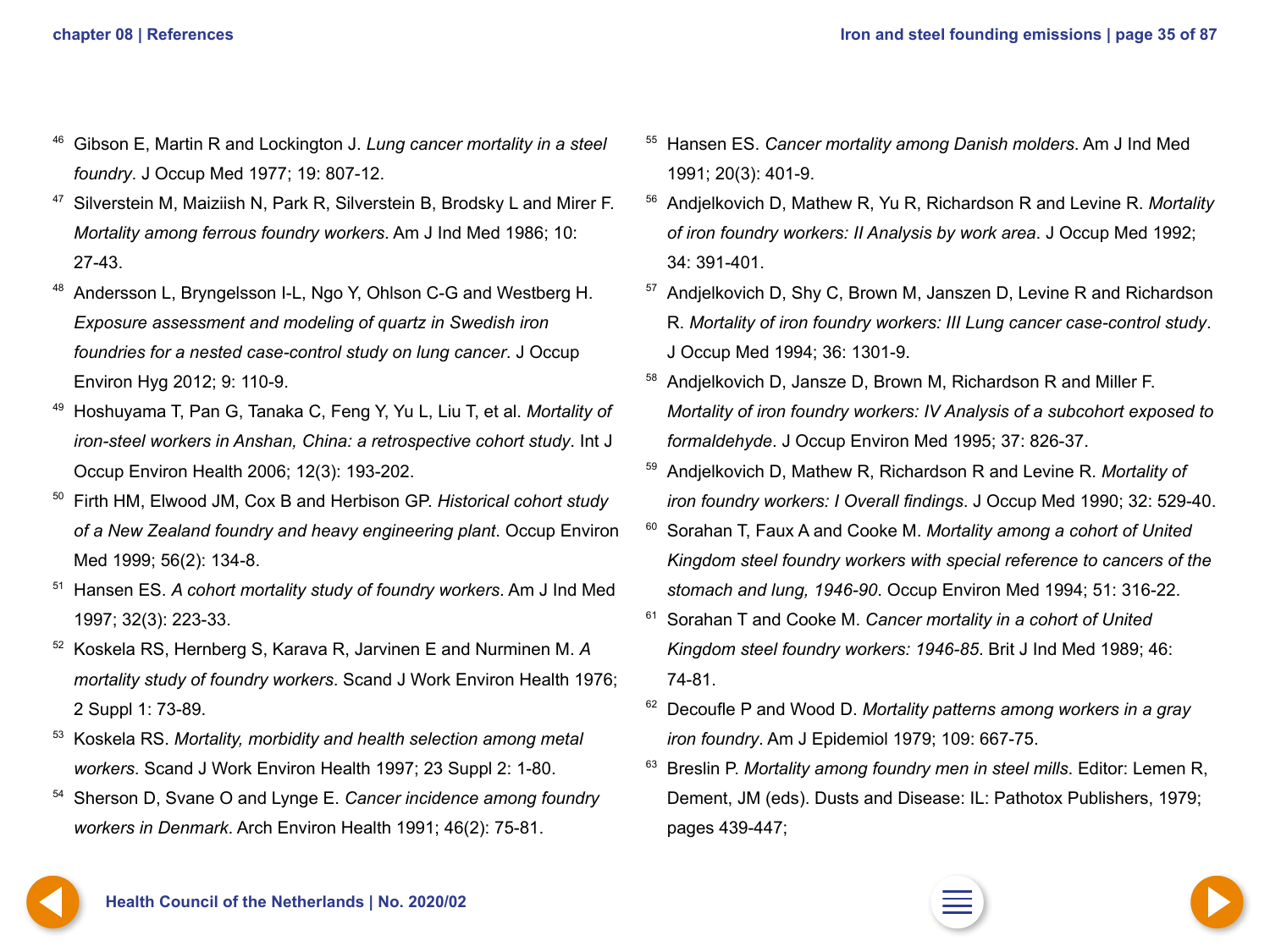- <span id="page-35-0"></span><sup>64</sup> Egan-Baum E, Miller B and Waxweiler R. *Lung cancer and other mortality patterns among foundrymen*. Scand J Work Environ Health 1981; 7: 147-55.
- <sup>65</sup> Oddone E, Scaburri A, Bai E, Modonesi C, Stracci F, Marchionna G, et al. *Occupational brain cancer risks in Umbria (Italy), with a particular focus on steel foundry workers*. G Ital Med Lav Erg 2014; 36: 111-7.



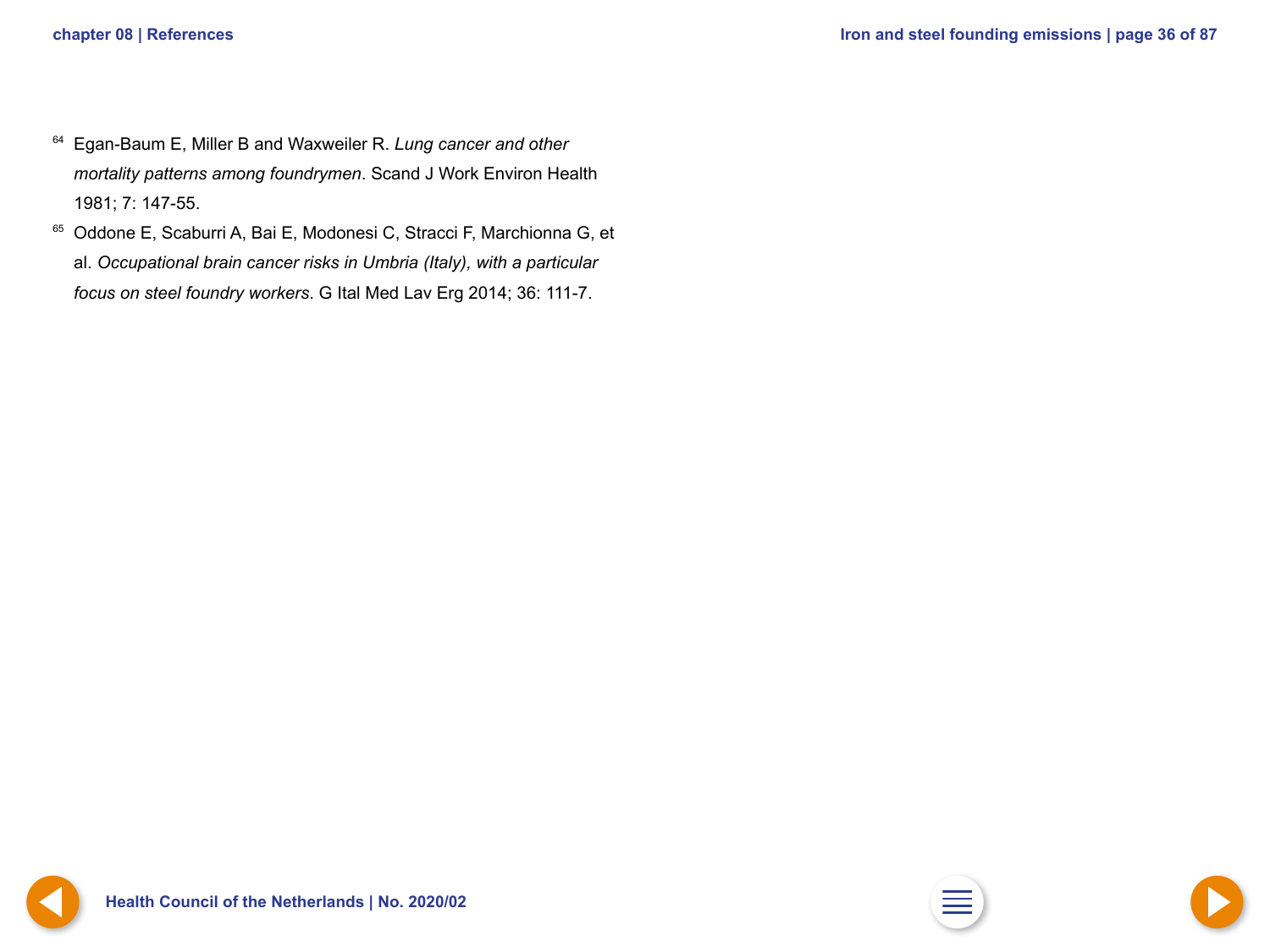# <span id="page-36-0"></span>annexes







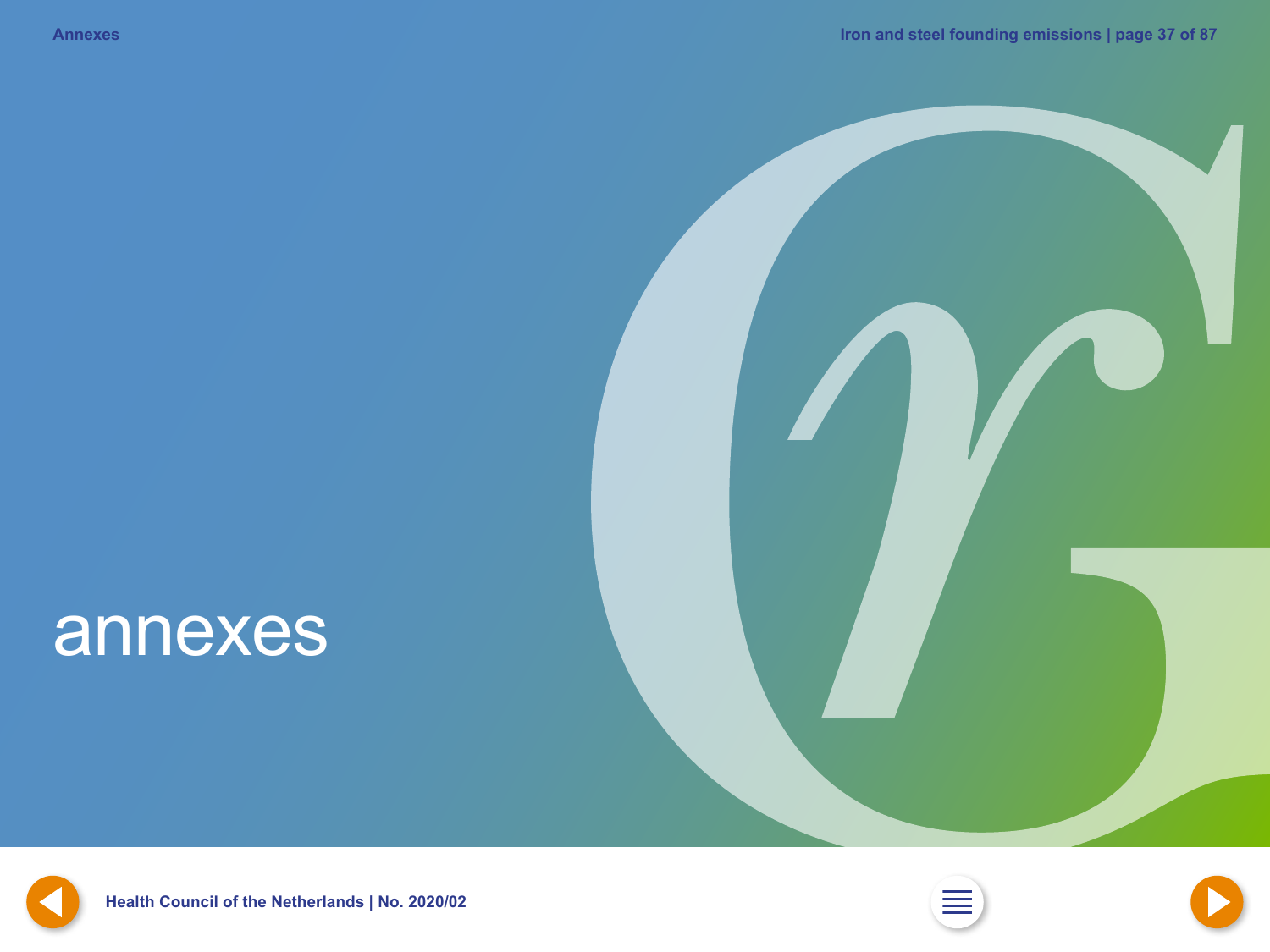# <span id="page-37-0"></span>A IARC evaluation and conclusion

Iron and steel founding was considered by IARC Working Groups in 1984, 1987 and in 2012.<sup>5-7</sup> Foundries produce shaped castings from re-melted metal ingots and scrap. The processes in iron and steel founding generally comprise pattern-making, moulding and core-making, melting, pouring and shake-out, and fettling. A detailed description of these production steps can be found in IARC (1984).<sup>5</sup> The iron and steel industry is very diverse in materials and processes, resulting in occupational exposures to a wide variety of substances, including (but not limited to) silica and carbon monoxide, airborne polycyclic aromatic hydrocarbons (PAHs), airborne chromium and nickel compounds, phenol, formaldehyde, isocyanates and various amines. In several studies significant exposure levels of one or more of these substances were demonstrated.

There were 13 cohort studies available on iron and steel founding workers in various parts of the world. A significantly increased risk for lung cancer was observed in almost all cohorts or high-exposed subgroups. In two additional cohorts supportive evidence of an excess of lung cancer in foundry workers was observed, based on proportional mortality. Two population-based case-control studies demonstrated a statistically

significant excess of lung cancer in association with foundry work, with adjustment for smoking. Considering the observations in the cohort studies and case-control studies, the epidemiological data clearly support the notion that work in iron and steel foundries is associated with an increased risk for lung cancer. Chance, bias and confounding are not likely to explain the excess risk.

There are no data available on cancer in experimental animals.

Exposures in the iron and steel founding industry are complex and includes a wide variety of known genotoxic and carcinogenic substances including PAHs, metals (e.g. nickel, chromium) and formaldehyde. These agents have been previously reviewed by IARC (1983, 1990, 1995, 2010). In human studies a (significant) correlation was observed between the estimated exposures and DNA-adduct levels in peripheral white blood cells or in leucocytes. Based on this it was concluded that there is moderate evidence that extracts of particles collected from a steel foundry act through a genotoxic mechanism, based on bacterial mutation studies. There is weak evidence of a genotoxic mechanism of action for exposure during iron and steel founding, based on DNA-adduct studies.

Based on the available information, IARC concluded that there is sufficient evidence in human for carcinogenicity of occupational exposures during

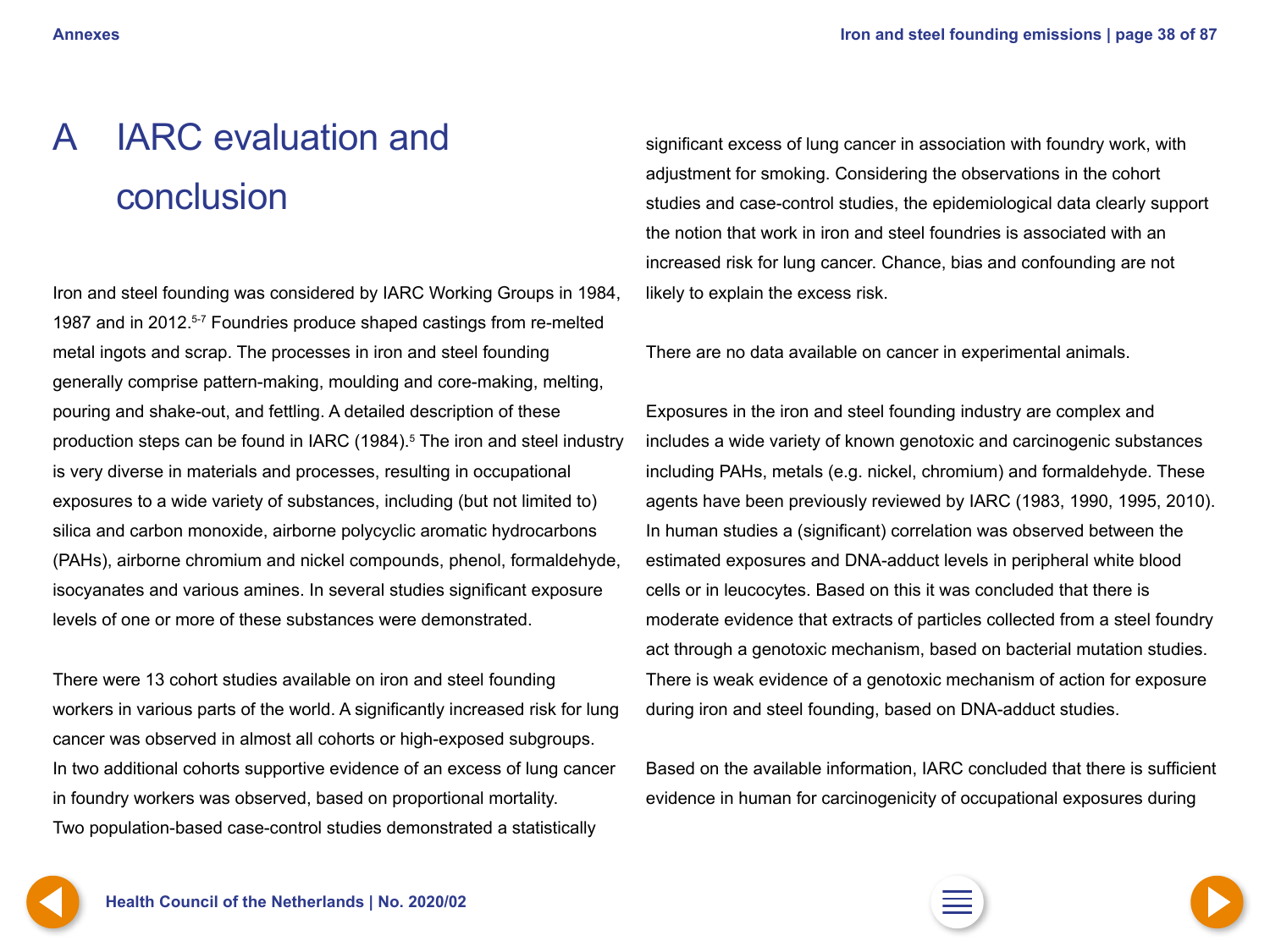<span id="page-38-0"></span>iron and steel founding. Occupational exposures during iron and steel founding cause cancer of the lung.

No data on the carcinogenicity to experimental animals of mixtures present in iron and steel founding were available to the Working Group.

Occupational exposures during iron and steel founding are *carcinogenic to humans (Group 1)*.

**Health Council of the Netherlands | No. [2](#page-1-0)020/02** 

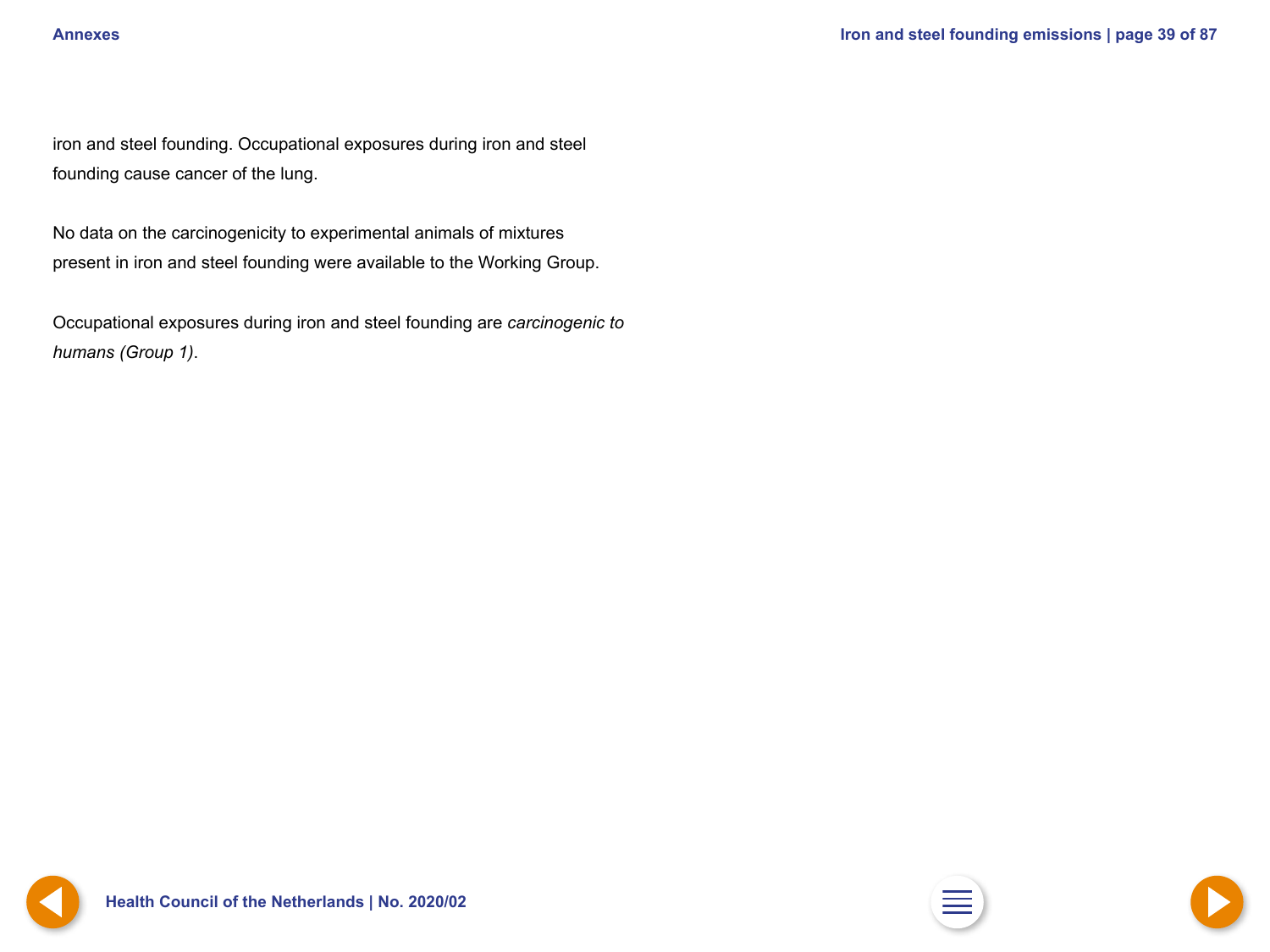# <span id="page-39-0"></span>B reliability testing of animal and in vitro studies

To assess the reliability of animal and in vitro studies, the Committee uses the criteria set by Klimisch et al. 1997. $1$  A summary of the criteria of the reliability scores is given below. Only studies with a reliability score of 1 or 2 are considered in assessing genotoxicity and carcinogenicity.

#### *Reliability 1 (reliable without restriction)*

For example, guideline study (OECD, etc.); comparable to guideline study; test procedure according to national standards (DIN, etc.).

#### *Reliability 2 (reliable with restrictions)*

For example, acceptable, well-documented publication/study report which meets basic scientific principles; basic data given: comparable to guidelines/standards; comparable to guideline study with acceptable restrictions.

#### *Reliability 3 (not reliable)*

For example, method not validated; documentation insufficient for assessment; does not meet important criteria of today standard methods; relevant methodological deficiencies; unsuitable test system.

*Reliability 4 (not assignable)* For example, only short abstract available; only secondary literature (review, tables, books, etc.).



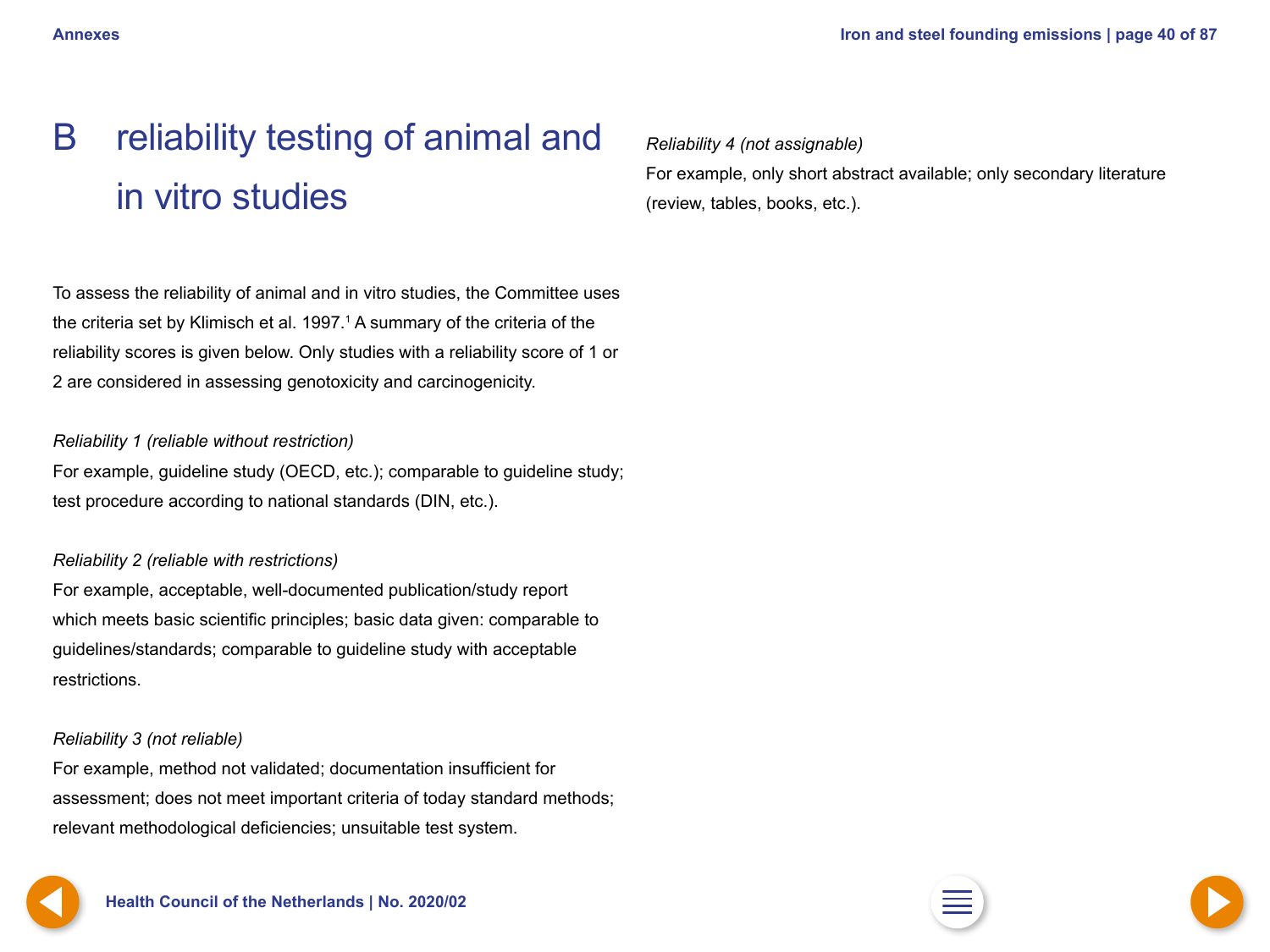# <span id="page-40-0"></span>C reliability testing of epidemiological studies

To assess the reliability of epidemiological studies, the Committee uses the criteria set by Money et al. $(2013).<sup>2</sup>$  A summary of the reliability categories set by Money et al. (2013) is given below. Only studies with a reliability score of 1 or 2 are considered in assessing genotoxicity and carcinogenicity.

### **Reliability 1 (reliable without restriction)**

*Chronic, non-specific outcomes*

Appropriate study design to research question.

- (1) Selected subjects or persons at risk represent appropriate exposure distributions. Adequate procedures of follow-up and reduction of loss to follow up were performed.
- (2) Exposure assessment was made independent of outcome with validated methods, preferentially with individual exposure data.
- (3) Effect data were collected independently from exposure status, using standardized data collection procedures/registries.
- (4) The possibility of serious bias has been reduced by design, controlled through statistical adjustment, and/or quantified through sensitivity analyses.
- (5) The sample/exposure range was sufficient to study the question under investigation, so that effects estimates are not constrained by high imprecision.
- (6) The data were analysed using appropriate statistical techniques to address the research questions and model assumptions.
- (7) The methodology and results were comprehensively and transparently reported according to relevant guidelines (*e.g*., the STROBE guidelines for observational data, Von Elm et al. 2007).27

#### *Acute or specific outcomes*

The same principles should be applied as for chronic, non-specific outcomes. The focus lies more with how well exposure has been characterised, and the disease outcome is defined.

### **Reliability 2 (reliable with restrictions)**

#### *Chronic, non-specific outcomes*

Applies to studies which possess most of the qualities of studies with reliability 1. The overall quality is comprised due to minor, but obvious, methodological limitations. Examples include well-designed and conducted studies, but with limited measurement data, possibility of some residual confounding, some imprecision due to small sample size or low exposure range.

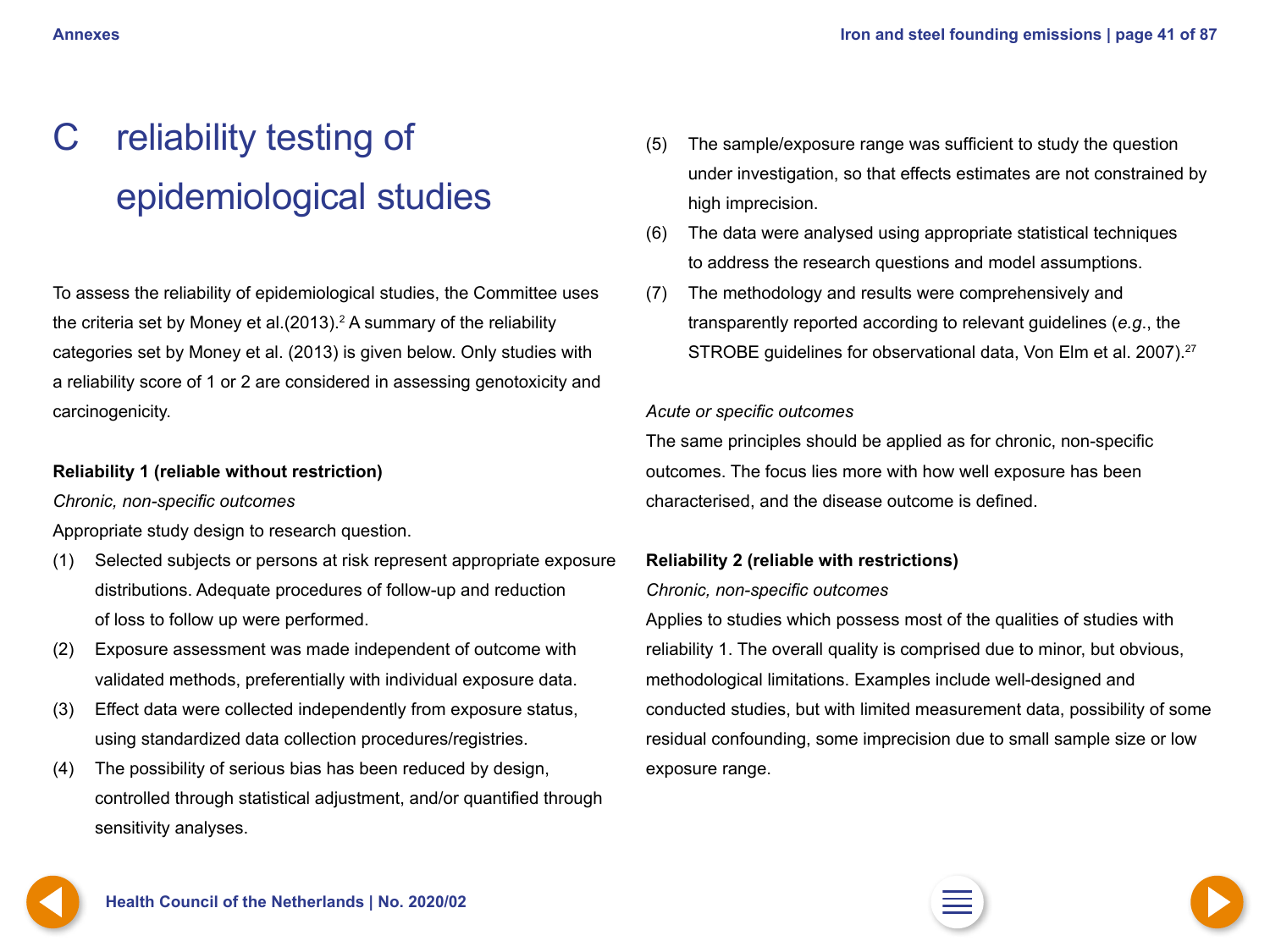#### <span id="page-41-0"></span>*Acute or specific outcomes*

The same principles should be applied as for chronic, non-specific outcomes. Examples of shortcomings may include a lack of individual exposure data, and effects derived from self-reported outcomes.

Note: some studies with serious methodological limitations may provide reliable information for an acute or specific outcome.

#### **Reliability 3 (not reliable)**

The studies fail to meet one or more of the most basic standards necessary to interpret epidemiologic research, such as appropriate study design to the research question. Shortcomings may include using census job titles as a surrogate for exposure.

#### **Reliability 4 (not assignable)**

This includes studies or data which do not give sufficient details about methodology used, or which are short listed in abstracts or secondary literature.

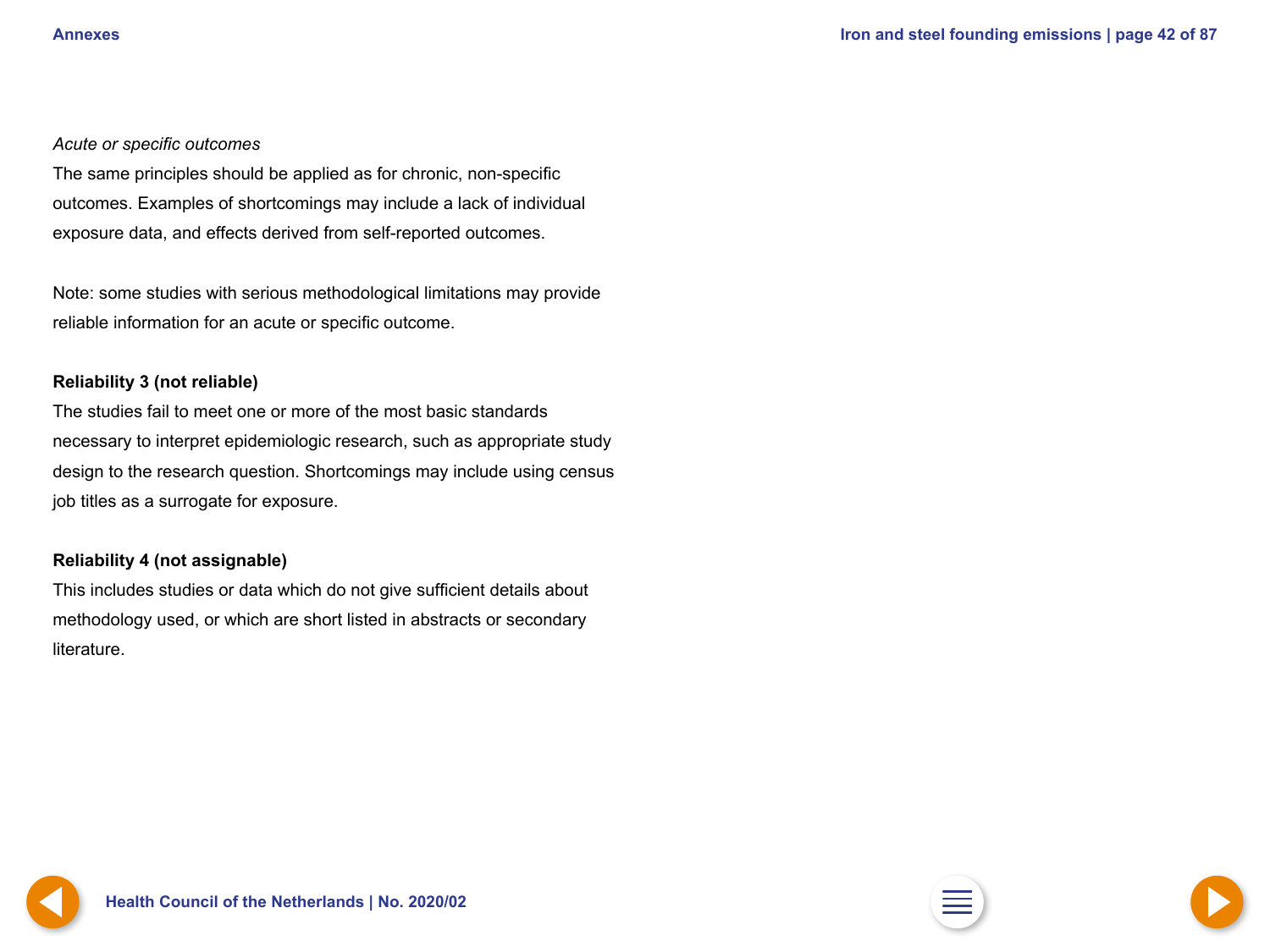# <span id="page-42-0"></span>D classification on germ cell mutagenicity

*Source*: Section 3.5 (Germ cell mutagenicity) of Regulation No. 1272/2008 of the European Parliament and of the council of 10 August 2009 on classification, labelling and packaging of substances.<sup>3</sup>

*3.5.1. Definitions and general considerations*

3.5.1.1. A mutation means a permanent change in the amount or structure of the genetic material in a cell. The term 'mutation' applies both to heritable genetic changes that may be manifested at the phenotypic level and to the underlying DNA modifications when known (including specific base pair changes and chromosomal translocations). The term 'mutagenic' and 'mutagen' will be used for agents giving rise to an increased occurrence of mutations in populations of cells and/or organisms.

3.5.1.2. The more general terms 'genotoxic' and 'genotoxicity' apply to agents or processes which alter the structure, information content, or segregation of DNA, including those which cause DNA damage by interfering with normal replication processes, or which in a

non-physiological manner (temporarily) alter its replication. Genotoxicity test results are usually taken as indicators for mutagenic effects.

*3.5.2. Classification criteria for substances*

3.5.2.1. This hazard class is primarily concerned with substances that may cause mutations in the germ cells of humans that can be transmitted to the progeny. However, the results from mutagenicity or genotoxicity tests in vitro and in mammalian somatic and germ cells in vivo are also considered in classifying substances and mixtures within this hazard class.

3.5.2.2. For the purpose of classification for germ cell mutagenicity, substances are allocated to one of two categories as shown in Table 3.5.1.

3.5.2.3 Specific considerations for classification of substances as germ cell mutagens

3.5.2.3.1. To arrive at a classification, test results are considered from experiments determining mutagenic and/or genotoxic effects in germ and/ or somatic cells of exposed animals. Mutagenic and/or genotoxic effects determined in in vitro tests shall also be considered.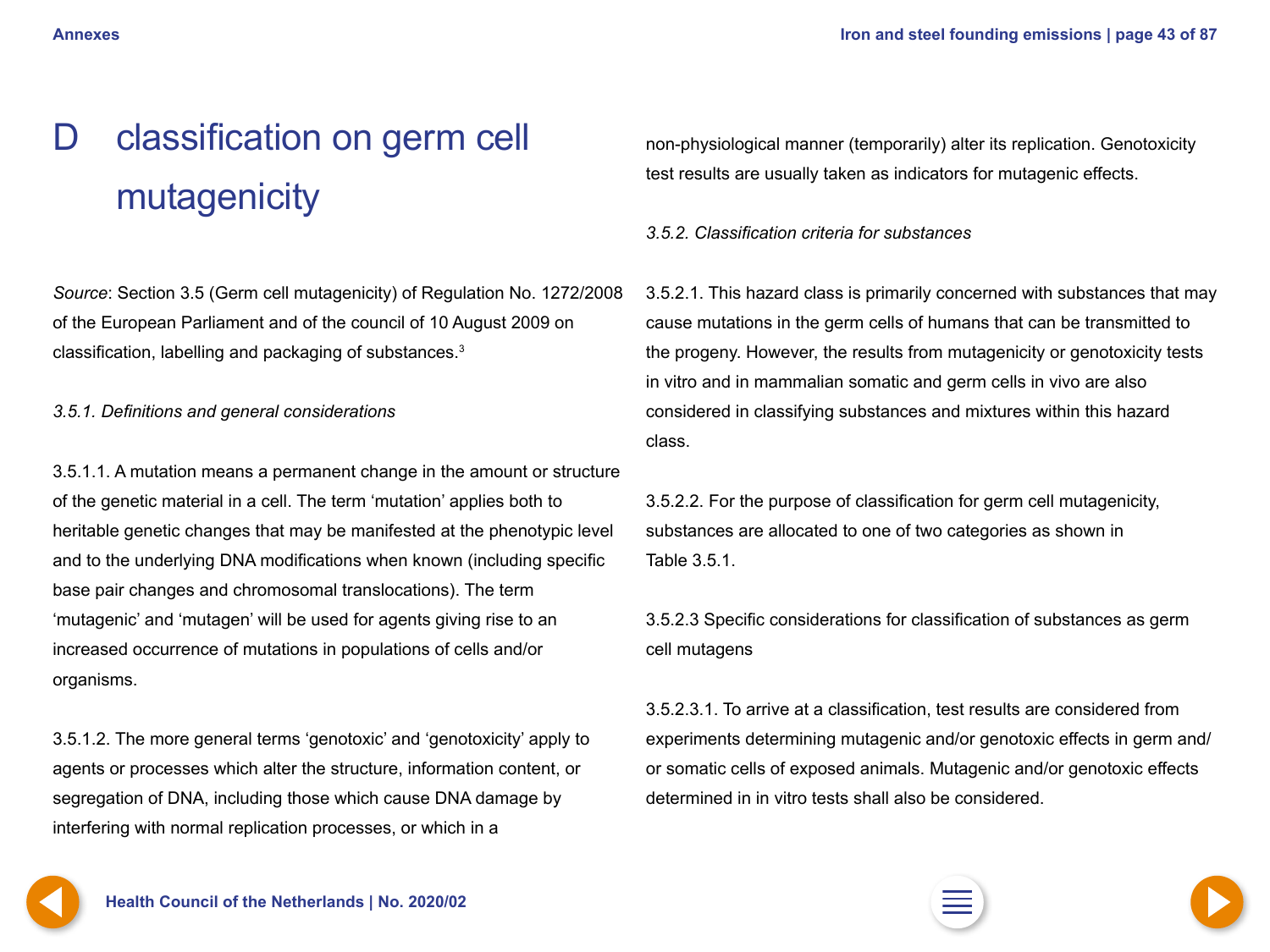<span id="page-43-0"></span>3.5.2.3.2. The system is hazard based, classifying substances on the basis of their intrinsic ability to induce mutations in germ cells.

The scheme is, therefore, not meant for the (quantitative) risk assessment of substances.

#### **Table 3.5.1** Hazard categories for germ cell mutagens

| <b>Categories</b> | <b>Criteria</b>                                                                                                                                                                                                                                                                                                                                                                                                                                                                                                                                                                                                                                                                                                                                                          |
|-------------------|--------------------------------------------------------------------------------------------------------------------------------------------------------------------------------------------------------------------------------------------------------------------------------------------------------------------------------------------------------------------------------------------------------------------------------------------------------------------------------------------------------------------------------------------------------------------------------------------------------------------------------------------------------------------------------------------------------------------------------------------------------------------------|
| CATEGORY 1:       | Substances known to induce heritable mutations or to be regarded as if they induce<br>heritable mutations in the germ cells of humans. Substances known to induce<br>heritable mutations in the germ cells of humans.                                                                                                                                                                                                                                                                                                                                                                                                                                                                                                                                                    |
| Category 1A:      | The classification in Category 1A is based on positive evidence from human<br>epidemiological studies. Substances to be regarded as if they induce heritable<br>mutations in the germ cells of humans.                                                                                                                                                                                                                                                                                                                                                                                                                                                                                                                                                                   |
| Category 1B:      | The classification in Category 1B is based on:<br>- positive result(s) from in vivo heritable germ cell mutagenicity tests in mammals; or<br>- positive result(s) from in vivo somatic cell mutagenicity tests in mammals, in<br>combination with some evidence that the substance has potential to cause<br>mutations to germ cells. It is possible to derive this supporting evidence from<br>mutagenicity/ genotoxicity tests in germ cells in vivo, or by demonstrating the ability<br>of the substance or its metabolite(s) to interact with the genetic material of germ<br>cells; or<br>- positive results from tests showing mutagenic effects in the germ cells of humans,<br>without demonstration of transmission to progeny; for example, an increase in the |

frequency of aneuploidy in sperm cells of exposed people.

| <b>Categories</b> | <b>Criteria</b>                                                                                                                                                                                                                                                                                                                                                                                                                                                                                                                                                                                                                                                                               |
|-------------------|-----------------------------------------------------------------------------------------------------------------------------------------------------------------------------------------------------------------------------------------------------------------------------------------------------------------------------------------------------------------------------------------------------------------------------------------------------------------------------------------------------------------------------------------------------------------------------------------------------------------------------------------------------------------------------------------------|
| CATEGORY 2:       | Substances which cause concern for humans owing to the possibility that they may<br>induce heritable mutations in the germ cells of humans. The classification in<br>Category 2 is based on:<br>- positive evidence obtained from experiments in mammals and/or in some cases<br>from in vitro experiments, obtained from:<br>- somatic cell mutagenicity tests in vivo, in mammals; or<br>- other in vivo somatic cell genotoxicity tests which are supported by positive<br>results from in vitro mutagenicity assays.<br>Note: Substances which are positive in in vitro mammalian mutagenicity assays, and<br>which also show chemical structure activity relationship to known germ cell |

mutagens, shall be considered for classification as Category 2 mutagens.

3.5.2.3.3. Classification for heritable effects in human germ cells is made on the basis of well conducted, sufficiently validated tests, preferably as described in Regulation (EC) No 440/2008 adopted in accordance with Article 13(3) of Regulation (EC) No 1907/2006 ('Test Method Regulation') such as those listed in the following paragraphs. Evaluation of the test results shall be done using expert judgement and all the available evidence shall be weighed in arriving at a classification.

3.5.2.3.4. In vivo heritable germ cell mutagenicity tests, such as:

- rodent dominant lethal mutation test;
- mouse heritable translocation assay.

3.5.2.3.5. In vivo somatic cell mutagenicity tests, such as:

- mammalian bone marrow chromosome aberration test;
- mouse spot test;
- mammalian erythrocyte micronucleus test.



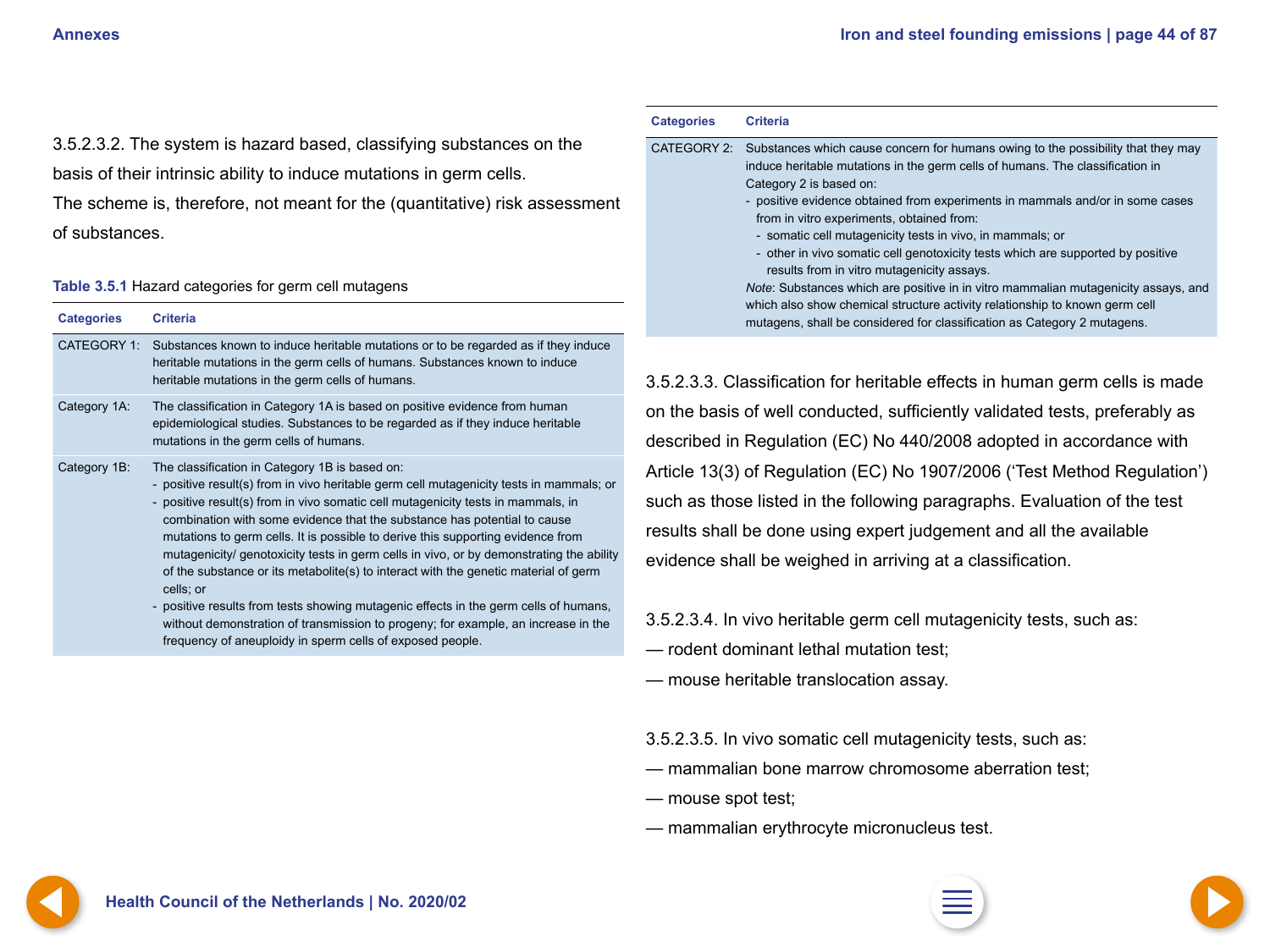- <span id="page-44-0"></span>3.5.2.3.6. Mutagenicity/genotoxicity tests in germ cells, such as:
- (a) mutagenicity tests: mammalian spermatogonial chromosome aberration test; spermatid micronucleus assay;
- (b) Genotoxicity tests: sister chromatid exchange analysis in spermatogonia; nscheduled DNA synthesis test (UDS) in testicular cells.

3.5.2.3.7. Genotoxicity tests in somatic cells such as:

- liver Unscheduled synthesis test (UDS) in vivo;
- mammalian bone marrow Sister Chromatid Exchanges (SCE);
- 3.5.2.3.8. In vitro mutagenicity tests such as:
- in vitro mammalian chromosome aberration test;
- in vitro mammalian cell gene mutation test;
- bacterial reverse mutation tests.

3.5.2.3.9. The classification of individual substances shall be based on the total weight of evidence available, using expert judgement (See 1.1.1). In those instances where a single well-conducted test is used for classification, it shall provide clear and unambiguously positive results. If new, well validated, tests arise these may also be used in the total weight of evidence to be considered. The relevance of the route of

exposure used in the study of the substance compared to the route of human exposure shall also be taken into account.

*3.5.3 Classification criteria for mixtures*

3.5.3.1. Classification of mixtures when data are available for all ingredients or only for some ingredients of the mixture

3.5.3.1.1. The mixture shall be classified as a mutagen when at least one ingredient has been classified as a Category 1A, Category 1B or Category 2 mutagen and is present at or above the appropriate generic concentration limit as shown in Table 3.5.2 for Category 1A, Category 1B and Category 2 respectively.

| Table 3.5.2 Generic concentration limits of ingredients of a mixture classified as germ |  |
|-----------------------------------------------------------------------------------------|--|
| cell mutagens that trigger classification of the mixture.                               |  |

| <b>Ingredient classified</b> | Concentration limits triggering classification of a mixture as: |                               |                           |  |
|------------------------------|-----------------------------------------------------------------|-------------------------------|---------------------------|--|
| as:                          | <b>Category 1A</b><br>mutagen                                   | <b>Category 1B</b><br>mutagen | <b>Category 2 mutagen</b> |  |
| Category 1A mutagen          | $\ge 0.1\%$                                                     | -                             | $\overline{\phantom{0}}$  |  |
| Category 1B mutagen          |                                                                 | $\ge 0.1\%$                   | $\overline{\phantom{0}}$  |  |
| Category 2 mutagen           | ÷                                                               | $\qquad \qquad$               | $\geq 1.0\%$              |  |

Note. The concentration limits in the table above apply to solids and liquids (w/w units) as well as gases (v/v units).

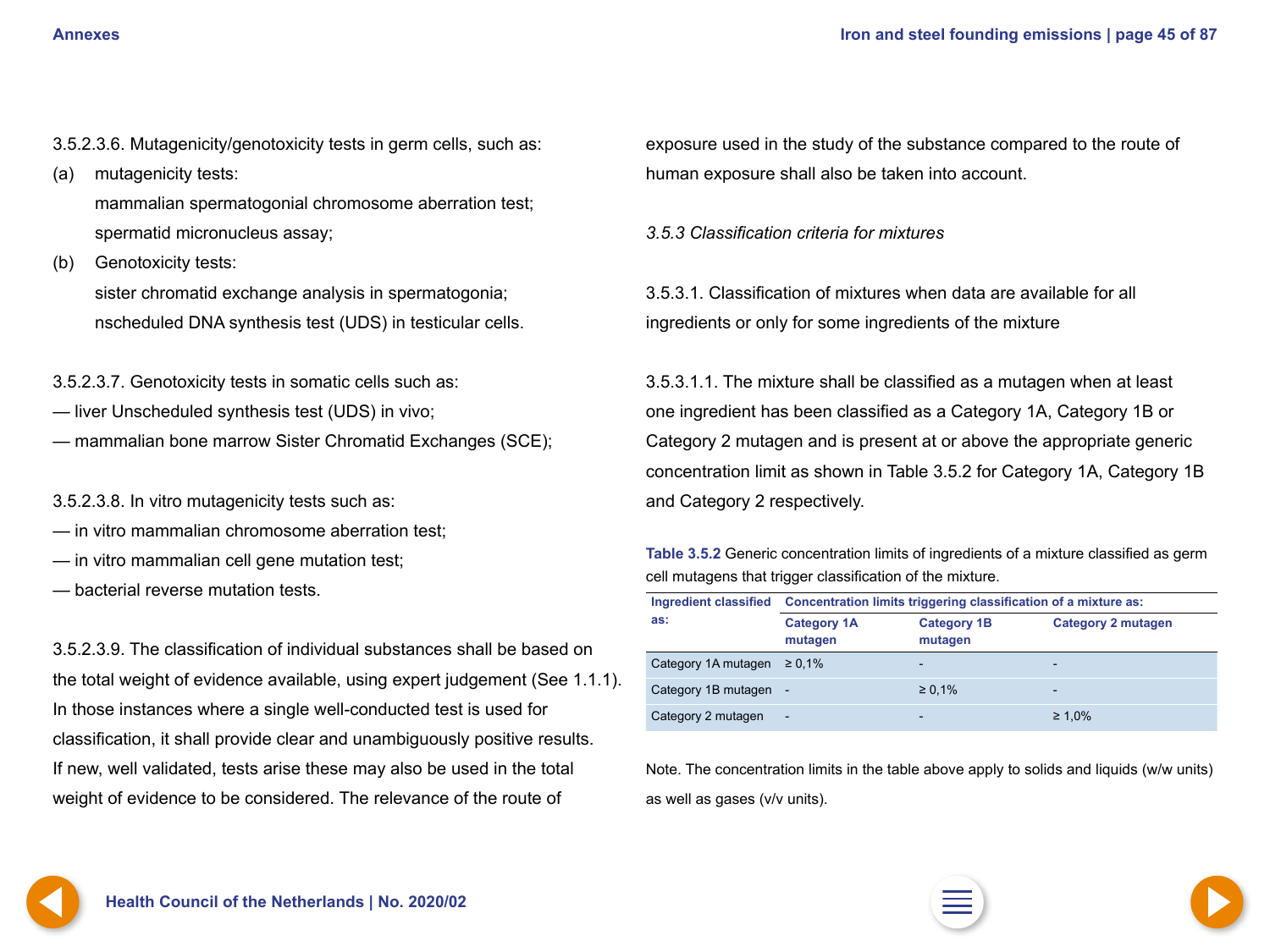<span id="page-45-0"></span>3.5.3.2. Classification of mixtures when data are available for the complete mixture

3.5.3.2.1. Classification of mixtures will be based on the available test data for the individual ingredients of the mixture using concentration limits for the ingredients classified as germ cell mutagens. On a case-by-case basis, test data on mixtures may be used for classification when demonstrating effects that have not been established

from the evaluation based on the individual ingredients. In such cases, the test results for the mixture as a whole must be shown to be conclusive taking into account dose and other factors such as duration, observations, sensitivity and statistical analysis of germ cell mutagenicity test systems. Adequate documentation supporting the classification shall be retained and made available for review upon request.

3.5.3.3 Classification of mixtures when data are not available for the complete mixture: bridging principles

3.5.3.3.1. Where the mixture itself has not been tested to determine its germ cell mutagenicity hazard, but there are sufficient data on the individual ingredients and similar tested mixtures (subject to paragraph 3.5.3.2.1), to adequately characterise the hazards of the mixture, these data shall be used in accordance with the applicable bridging rules set out in section 1.1.3.

#### *3.5.4. Hazard communication*

3.5.4.1. Label elements shall be used in accordance with Table 3.5.3, for substances or mixtures meeting the criteria for classification in this hazard class.

#### **Table 3.5.3** Label elements of germ cell mutagenicity

| <b>Classification</b>                        | <b>Category 1A or Category 1B</b>                                                                                                                    | <b>Category 2</b>                                                                                                                                               |
|----------------------------------------------|------------------------------------------------------------------------------------------------------------------------------------------------------|-----------------------------------------------------------------------------------------------------------------------------------------------------------------|
| <b>GHS Pictograms</b>                        |                                                                                                                                                      |                                                                                                                                                                 |
| Signal word                                  | Danger                                                                                                                                               | Warning                                                                                                                                                         |
| <b>Hazard Statement</b>                      | H340: May cause genetic<br>defects (state route of exposure<br>if it is conclusively proven that<br>no other routes of exposure<br>cause the hazard) | H341: Suspected of causing<br>genetic defects (state route of<br>exposure if it is conclusively<br>proven that no other routes of<br>exposure cause the hazard) |
| <b>Precautionary Statement</b><br>Prevention | P201, P202, P281                                                                                                                                     | P201, P202, P281                                                                                                                                                |
| <b>Precautionary Statement</b><br>Response   | $P308 + P313$                                                                                                                                        | $P308 + P313$                                                                                                                                                   |
| <b>Precautionary Statement</b><br>Storage    | P405                                                                                                                                                 | P405                                                                                                                                                            |
| <b>Precautionary Statement</b><br>Disposal   | P <sub>501</sub>                                                                                                                                     | P <sub>501</sub>                                                                                                                                                |

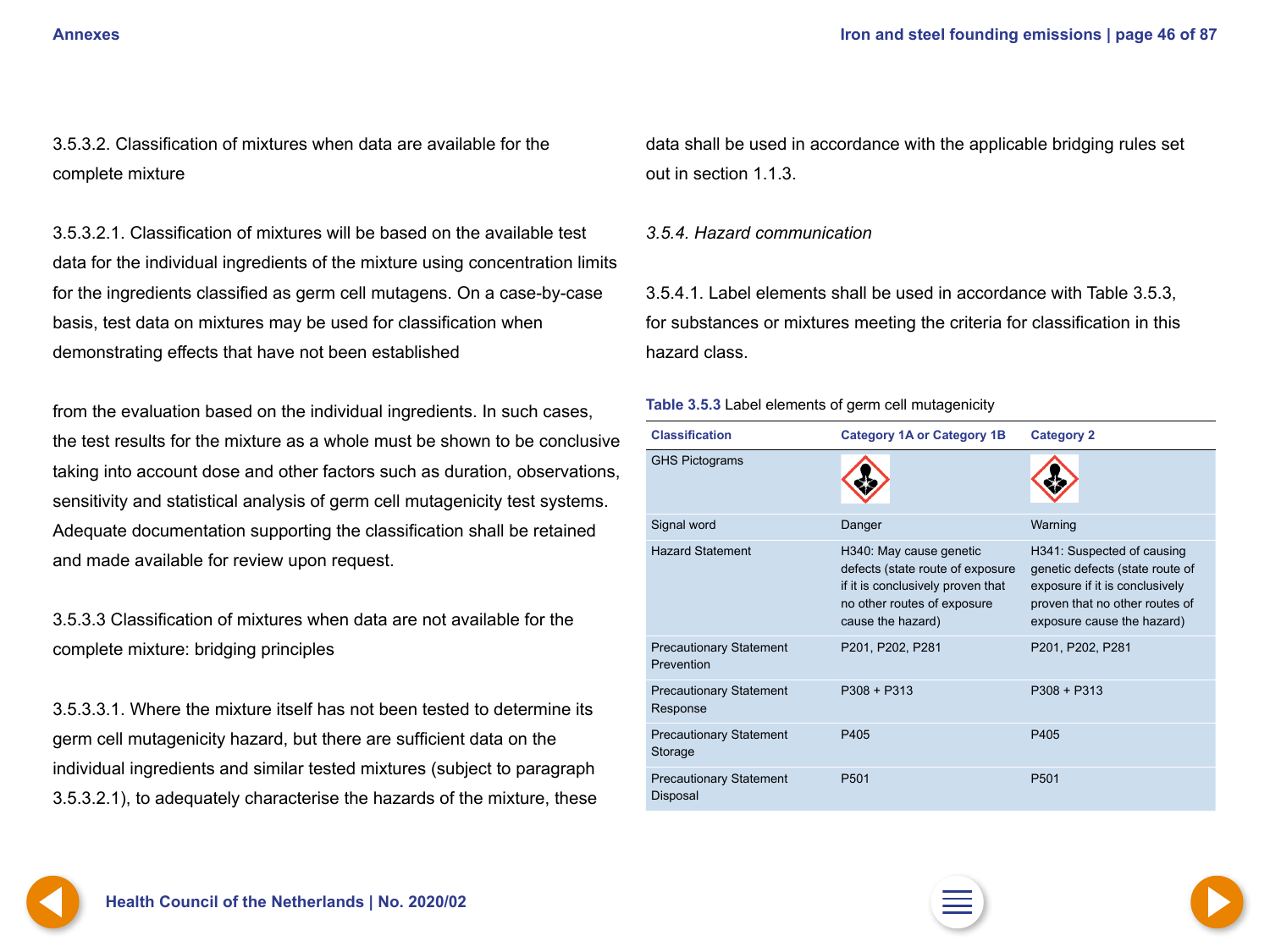#### <span id="page-46-0"></span>*3.5.5. Additional classification considerations*

It is increasingly accepted that the process of chemical-induced tumorigenesis in humans and animals involves genetic changes for example in proto-oncogenes and/or tumour suppresser genes of somatic cells. Therefore, the demonstration of mutagenic properties of substances in somatic and/or germ cells of mammals in vivo may have implications for the potential classification of these substances as carcinogens (see also Carcinogenicity, section 3.6, paragraph 3.6.2.2.6).





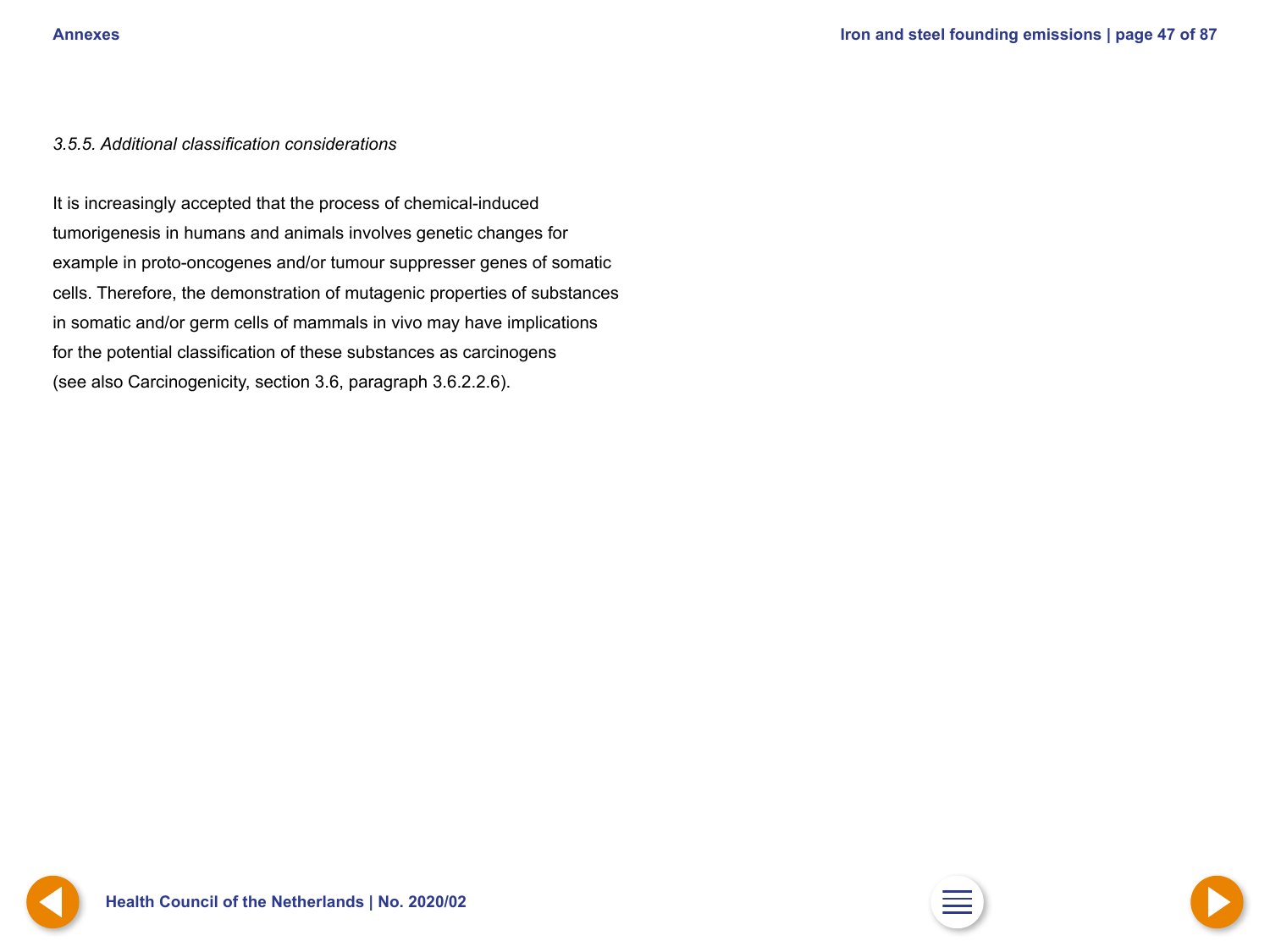# <span id="page-47-0"></span>E classification on carcinogenicity

In 2010, the committee published a guideline for classifying substances in terms of their carcinogenic properties, and for assessing their genotoxicity.4 The classification on carcinogenic properties is based on the Globally Harmonized System which is also used by the European Union for the classification, labelling and packaging of substances and mixtures (Regulation EC 1272/2008, Section 3.6 Carcinogenicity).3

| <b>Category</b> | <b>Judgement of the Committee (GRGHS)</b>                                                                                                                                                                                                                                                                                                    | <b>Comparable with EU</b><br><b>Category</b> |
|-----------------|----------------------------------------------------------------------------------------------------------------------------------------------------------------------------------------------------------------------------------------------------------------------------------------------------------------------------------------------|----------------------------------------------|
| 1A              | The compound is known to be carcinogenic to humans.<br>It acts by a stochastic genotoxic mechanism.<br>It acts by a non-stochastic genotoxic mechanism.<br>It acts by a non-genotoxic mechanism.<br>Its potential genotoxicity has been insufficiently investigated.<br>Therefore, it is unclear whether the compound is genotoxic.          | 1A                                           |
| 1B              | The compound is presumed to be as carcinogenic to<br>humans.<br>It acts by a stochastic genotoxic mechanism.<br>It acts by a non-stochastic genotoxic mechanism.<br>It acts by a non-genotoxic mechanism.<br>Its potential genotoxicity has been insufficiently investigated.<br>Therefore, it is unclear whether the compound is genotoxic. | 1B                                           |
| $\overline{2}$  | The compound is suspected to be carcinogenic to man.                                                                                                                                                                                                                                                                                         | $\overline{2}$                               |
| (3)             | The available data are insufficient to evaluate the<br>carcinogenic properties of the compound.                                                                                                                                                                                                                                              | not applicable                               |
| (4)             | The compound is probably not carcinogenic to man.                                                                                                                                                                                                                                                                                            | not applicable                               |



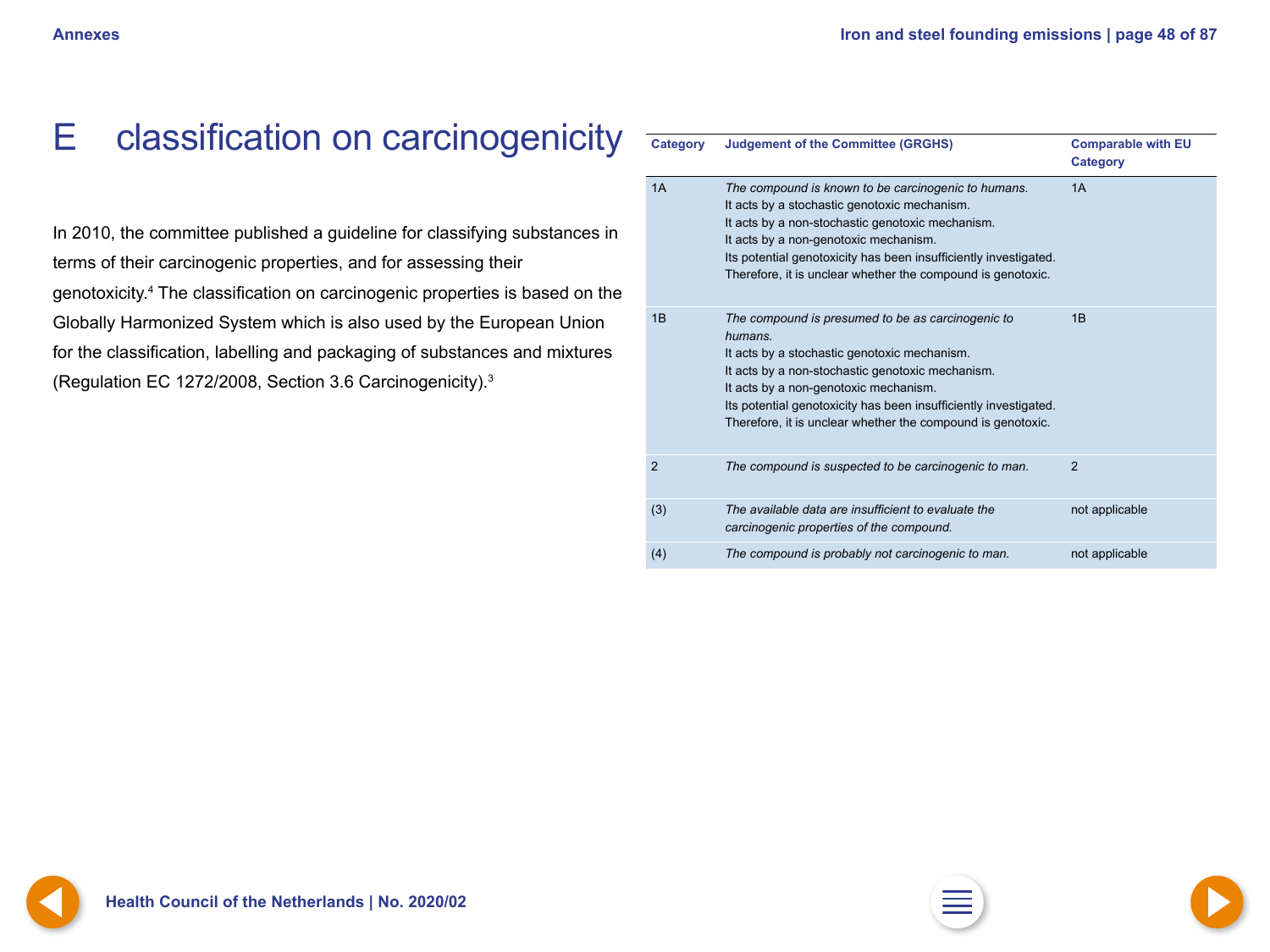# <span id="page-48-0"></span>F individual components that can be found in the emission during iron and steel founding

## *Source IARC Monograph 100F (2012, pages 497 - 507)***, compilation of Table 1.1 and text in section 1.2**

*"Substantial exposures to silica and carbon monoxide continue to occur in many foundries. Occupational exposures to airborne polycyclic aromatic hydrocarbons (PAHs) are also present, resulting mainly from the thermal decomposition of carbonaceous ingredients commonly added to foundry sand. In addition, some steel foundry workers (e.g. fettlers) are exposed to airborne chromium and nickel compounds. The introduction of organic binder materials in the late 1950s has resulted in exposures of foundry workers to other chemicals, including phenol, formaldehyde, isocyanates and various amines. Earlier exposure studies have been reviewed previously (IARC, 1984). More recent studies are presented here and summarized in Table 1.1."*

| <b>Substance name</b>                                                                                                                                                                              | <b>Mean</b><br>level                                    | <b>Lowest</b><br>level                                 | <b>Highest</b><br>level                                | <b>Range Note</b>                                                                                     |                                                                                                                           |
|----------------------------------------------------------------------------------------------------------------------------------------------------------------------------------------------------|---------------------------------------------------------|--------------------------------------------------------|--------------------------------------------------------|-------------------------------------------------------------------------------------------------------|---------------------------------------------------------------------------------------------------------------------------|
| Respirable dust<br>(in air, $\mu g/m^3$ )                                                                                                                                                          | n.d.p.                                                  | 580                                                    | 580                                                    | $20 - 31,000$                                                                                         | Exposure level<br>depending on job title<br>or content                                                                    |
| Respirable quartz<br>(in air, $\mu g/m^3$ )                                                                                                                                                        | n.d.p.                                                  | 28                                                     | 28                                                     | $3 - 2,100$                                                                                           | Exposure level<br>depending on job title<br>or content                                                                    |
| Carbon monoxide<br>(in air, $\mu g/m^3$ )                                                                                                                                                          | n.d.p.                                                  | n.d.p.                                                 | n.d.p.                                                 | n.d.p.                                                                                                | No data                                                                                                                   |
| Binder components*:<br>isocyanates<br>(in air, $\mu g/m^3$ )                                                                                                                                       | n.d.p.                                                  | 3.4                                                    | 200                                                    | $< 4 - 1,600$                                                                                         | Exposure level<br>depending on job title<br>or content                                                                    |
| Polycyclic aromatic<br>hydrocarbons<br>(in air, $\mu g/m^3$ ):                                                                                                                                     |                                                         |                                                        |                                                        |                                                                                                       | Exposure level<br>depending on job title<br>or content                                                                    |
| - Pyrene<br>- Benzo[a]pyrene<br>- Sum of 15 PAHs                                                                                                                                                   | n.d.p.<br>n.d.p.<br>n.d.p.                              | 0.0<br>0.0<br>0.58                                     | 0.22<br>0.04<br>11.17                                  | n.d.p.<br>n.d.p.<br>n.d.p.                                                                            |                                                                                                                           |
| <b>Metals</b><br>- Thallium (in urine, µg/l)<br>- Manganese<br>(in blood, µg/l)<br>- Cadmium (in urine, µg/l)<br>- Cobalt (in urine, µg/l)<br>- Nickel (in urine, µg/l)<br>- Lead (in urine, µg/l) | n.d.p.<br>$2.5 \pm 5$<br>9.52<br>8.18<br>33.10<br>53.50 | 0.22<br>n.d.p.<br>n.d.p.<br>n.d.p.<br>n.d.p.<br>n.d.p. | 0.38<br>n.d.p.<br>n.d.p.<br>n.d.p.<br>n.d.p.<br>n.d.p. | $0.06 - 1.22$<br>n.d.p.<br>$3.19 - 22.07$<br>$3.06 - 23.30$<br>13.90<br>$-78.90$<br>28.90<br>$-85.60$ | Exposure level<br>depending on job title;<br>confirmed exposure<br>to lead and cadmium;<br>data missing on job<br>history |
| Refractory ceramic fibres<br>- in fibres/mL air<br>- in fibres/ $cm3$ of lavage<br>fluid                                                                                                           | 1<br>34 - 930                                           | n.d.p.<br>0.01                                         | 23<br>930                                              | n.d.p.<br>$< 0.01 - 0.29$                                                                             | Exposure level<br>depending on job title                                                                                  |

**Table 1.1** *(Geometric) mean air levels, data published after 1984*

n.d.p., No data presented.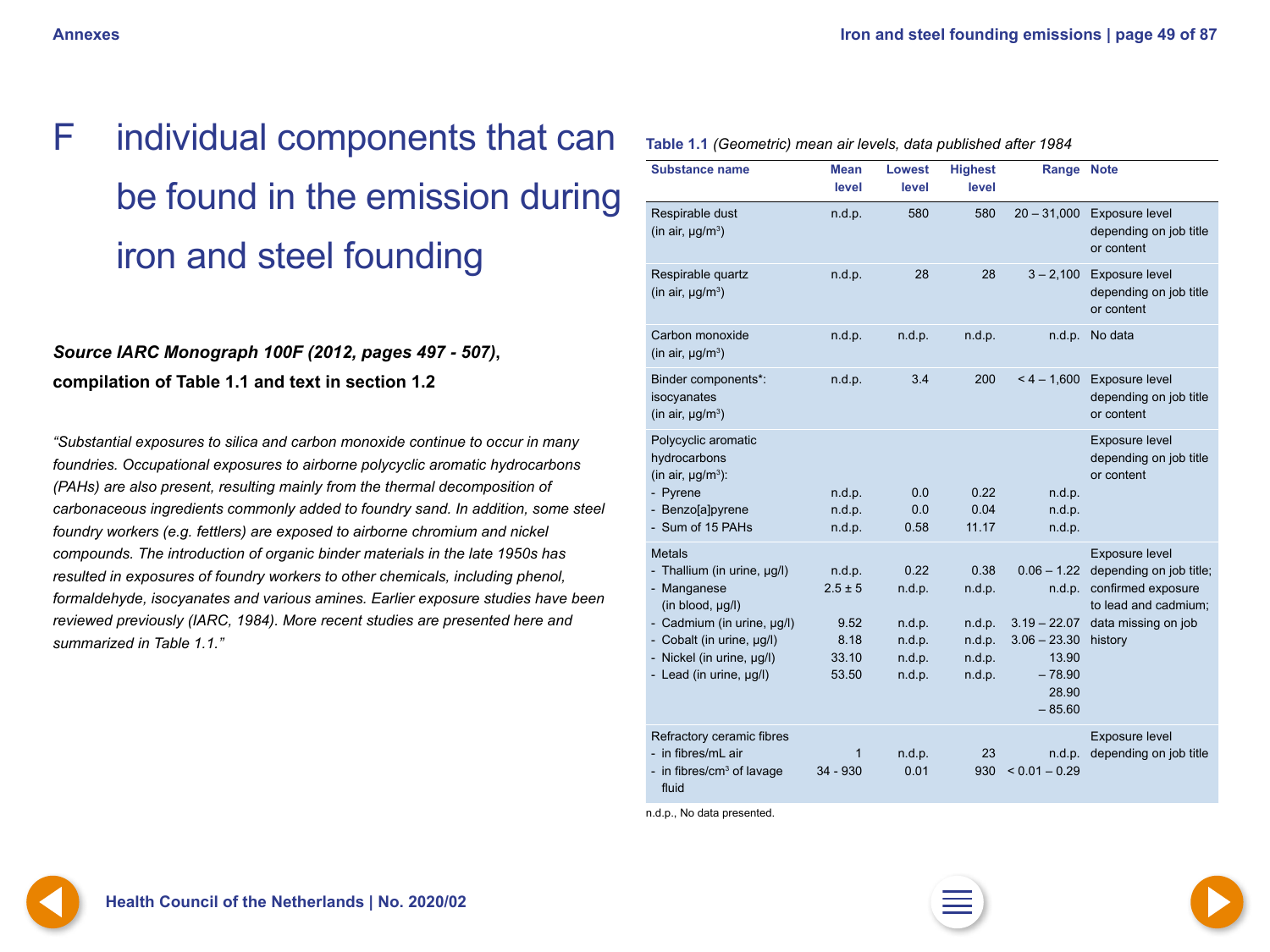*1977; IARC, 1984)."*

<span id="page-49-0"></span>*\* Binder components. "Organic binder materials for cores and moulds include furan, phenol-formaldehyde, urea-formaldehyde and urethane resins as well as oleo-resinous oils. These ingredients may volatilize into the workplace air during mixing, blowing, ramming, drying or baking operations. Curing reactions and thermal decomposition give rise to formation of additional compounds, which are released during pouring and shakeout. When organic binders are subjected to high temperatures, pyrolysis may produce gases and smoke aerosols. Only a few components of these emissions have been identified: aliphatic components include methane, ethane, ethylene, acetylene, and smaller amounts of high molecular-weight compounds; aromatic substances include benzene, toluene, xylenes, naphthalenes and a variety of PAHs in lower concentrations. Nitrogen compounds such as ammonia, cyanides and amines may be formed from the nitrogen-containing urea, ammonium salts and hexamethylenetetramine that are used as binder chemicals. Urethane resins may emit free isocyanates under moulding and pouring conditions. No-bake catalysts, based on arylsulphonic acids, may produce sulfur dioxide and hydrogen sulphide by thermal processes. If phosphoric acid is used as a catalyst, phosphine can be formed in the strongly reducing atmosphere of the hot emissions. In air, phosphine rapidly oxidizes to phosphorus oxide. Furan binders contain free furfuryl alcohol, which can volatilize during mixing, moulding or core-making. Similarly, furan and phenolic resins may emit formaldehyde, phenol and other derivatives by volatilization or thermal decomposition. Core oils and alkyd-isocyanate resins are partly composed of natural drying oils, and heating of these materials gives rise to acrolein, various aldehydes, ketones, acids and esters as well as aliphatic hydrocarbons. When organic solvents are used in sand binders, the vapours may add to the exposure of workers (Toeniskoetter & Schafer,* 

*Source: IARC Monograph 34 (1984, pages 133 - 190***), compilation of Table 4 and text in section 3.1**

*"A wide variety of occupational health hazards is present in iron and steel foundries: airborne crystalline silica is virtually ubiquitous in foundries that use quartz and for moulding and coremaking; metallic fumes are present during melting, pouring, welding and flame-cutting processes; and metal dusts are associated with abrasive grinding operations. The cupola and casting operations may emit carbon monoxide into the working environment. Phenol, formaldehyde, furfuryl alcohol, isocyanates and amines are used as ingredients of organic binders in mould and core sands. Furthermore, several carbonaceous materials are in contact with molten metal during pouring and thus various pyrolysis products, including polynuclear aromatic compounds, are formed."*

*"Main airborne contaminants to which workers may be exposed are given in Table 4."*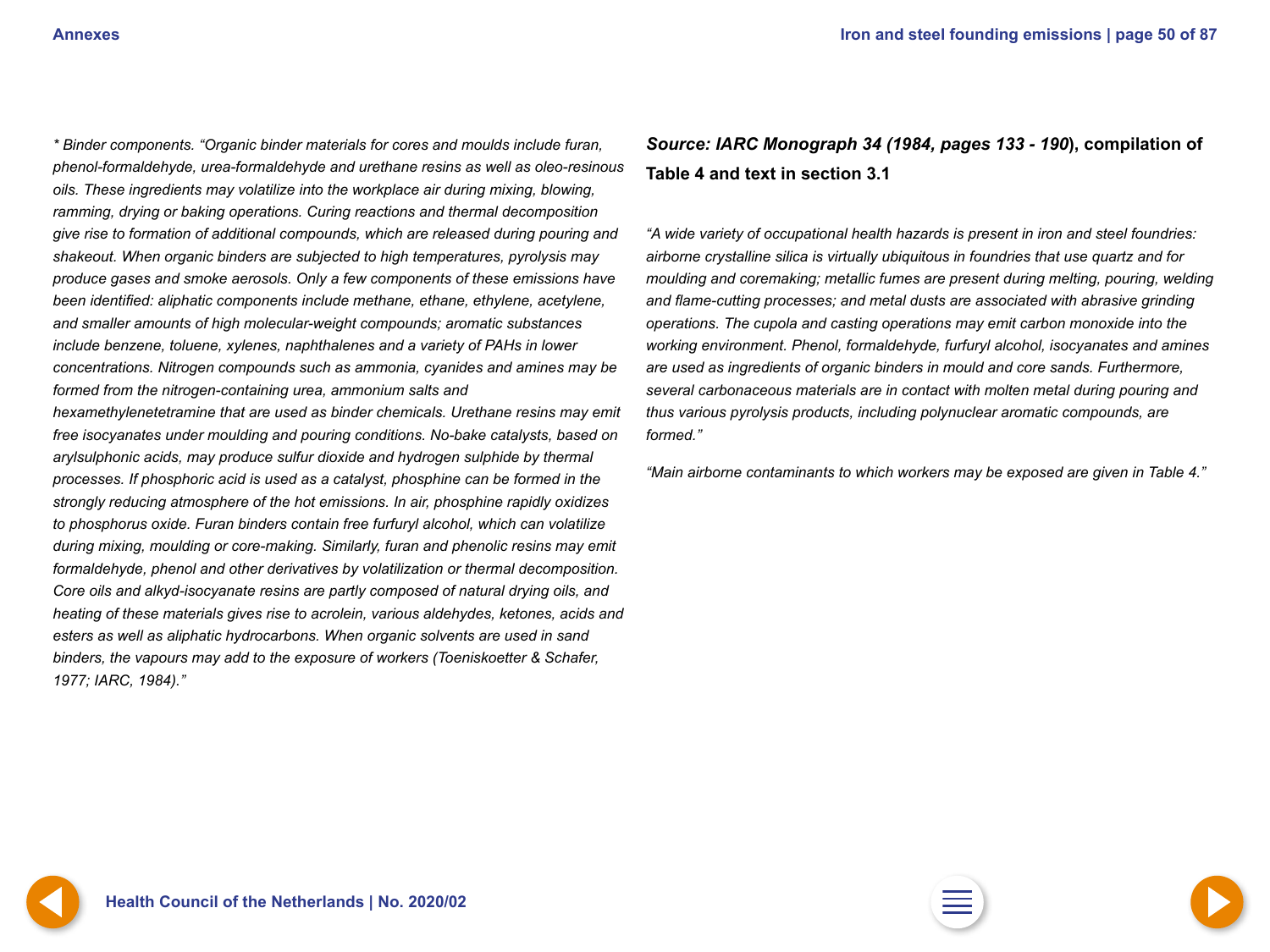#### <span id="page-50-0"></span>**Table 4.** *Airborne substances (and cases of substances) found in*

*iron and steel foundriesa*

| <b>Material</b>                                                                                                                                                                                          | Principle uses or sources of emission                                                                                             | <b>Material</b>                                                  | <b>Principle uses or sources of emission</b>                                                                                    |
|----------------------------------------------------------------------------------------------------------------------------------------------------------------------------------------------------------|-----------------------------------------------------------------------------------------------------------------------------------|------------------------------------------------------------------|---------------------------------------------------------------------------------------------------------------------------------|
| Common airborne contaminants                                                                                                                                                                             |                                                                                                                                   | Hydrocarbons, aliphatic and<br>aromatic (e.g., benzene, toluene, | Solvents tor binders and paints, pattern resins and glues, core<br>and mould dressings, metal primers, petroleum fuels, thermal |
| (e.g., hexamethylenetetramine                                                                                                                                                                            | Urethane binders, amine gassing of urethane resins, thermal<br>decomposition of urea, urethane or shell binders<br>triethylamine; |                                                                  | decomposition of organic materials in foundry sand                                                                              |
| Dimethylethyl amine, aniline)                                                                                                                                                                            |                                                                                                                                   | Hydrogen sulphide                                                | Water quenching of furnace slag, thermal decomposition of                                                                       |
| Ammonia                                                                                                                                                                                                  | Thermal decomposition of hexamethylenetetramine in shell<br>moulding, decomposition of urea or urethane binders                   | Iron and iron oxides                                             | sulphur compounds in foundry sand<br>Ferrous alloys, melting, pouring, cutting, grinding and welding                            |
| <b>Bentonite</b>                                                                                                                                                                                         | Foundry sand, refractory materials                                                                                                | Isocyanates (e.g.,                                               | Urethane resins, thermal decomposition of urethane binders                                                                      |
| Carbon                                                                                                                                                                                                   | Coal powder, graphite and soot in foundry sand, coke in                                                                           | 4,4'-methylenediphenyl diisocyanate)                             | in foundry sands                                                                                                                |
|                                                                                                                                                                                                          | cupola melting, core and mould coatings, constituent of                                                                           | Lead and lead oxides*                                            | Scrap melting, spray painting operations                                                                                        |
|                                                                                                                                                                                                          | ferrous alloys, electrodes in arc melting and gouging                                                                             | Magnesium and magnesium oxide                                    | Inoculation process in production of nodular iron                                                                               |
| Carbon dioxide<br>Combustion of carbonaceous materials in foundry sand,<br>cupola melting, fuel combustion in furnaces, ovens, heaters<br>and engines, carbon dioxide gassing of silicate binders, inert |                                                                                                                                   | Manganese and manganese oxides                                   | Ferrous alloys, melting, pouring, cutting, grinding and welding<br>operations                                                   |
|                                                                                                                                                                                                          | gas welding                                                                                                                       | Nickel and nickel oxides                                         | Steel alloys, melting, pouring, cutting, grinding and welding<br>operations                                                     |
| Carbon monoxide                                                                                                                                                                                          | Combustion of carbonaceous materials in foundry sand,<br>cupola melting, fuel combustion in furnaces, ovens, heaters              | Nitrogen oxides                                                  | Thermal decomposition of urea or urethane binders in foundry                                                                    |
|                                                                                                                                                                                                          | and engines, flame cutting and welding                                                                                            |                                                                  | sand, flame cutting and welding, internal combustion engines                                                                    |
| Chromite                                                                                                                                                                                                 | Foundry sand, refractory materials                                                                                                | Olivine                                                          | Foundry sand, refractory materials                                                                                              |
| Chromium and chromium oxides<br>(chromium VI, chromium III,                                                                                                                                              | Steel alloys, melting, pouring, cutting, grinding and welding<br>operations                                                       | Phenols (e.g., cresol, phenol, xylenol)                          | Phenolic binders, thermal decomposition of organic materials<br>in foundry sand                                                 |
| chromium metallic)                                                                                                                                                                                       |                                                                                                                                   | Polynuclear aromatic hydrocarbons                                | Coal-tar pitch, thermal decomposition of carbonaceous                                                                           |
| Chlorinated hydrocarbons (e.g.,<br>1,1,1-trichloroethane)                                                                                                                                                | Solvents                                                                                                                          |                                                                  | materials in foundry sand, fuel combustion in furnaces, ovens,<br>heaters and engines                                           |
| Cristobalite                                                                                                                                                                                             | Refractory materials, high-temperature transformation of                                                                          | Silica, quartz                                                   | Foundry sand, refractory materials, sand blasting                                                                               |
| silicon dioxide                                                                                                                                                                                          |                                                                                                                                   | Sulphur dioxide                                                  | Combustion of sulphurous fuels, sulphur-dioxide gassing and                                                                     |
| Fluorides                                                                                                                                                                                                | Melting, slagging and welding                                                                                                     |                                                                  | decomposition of furan resins                                                                                                   |
| Formaldehyde                                                                                                                                                                                             | Urea, phenol and furan resins, thermal decomposition of<br>organic materials in core baking and casting                           | Tridymite                                                        | Refractory materials, high-temperature, phase transformation<br>of quartz                                                       |
| Furfuryl alcohol                                                                                                                                                                                         | Furan resins                                                                                                                      | Vanadium and vanadium oxides<br>(vanadium pentoxide)             | Steel alloying                                                                                                                  |



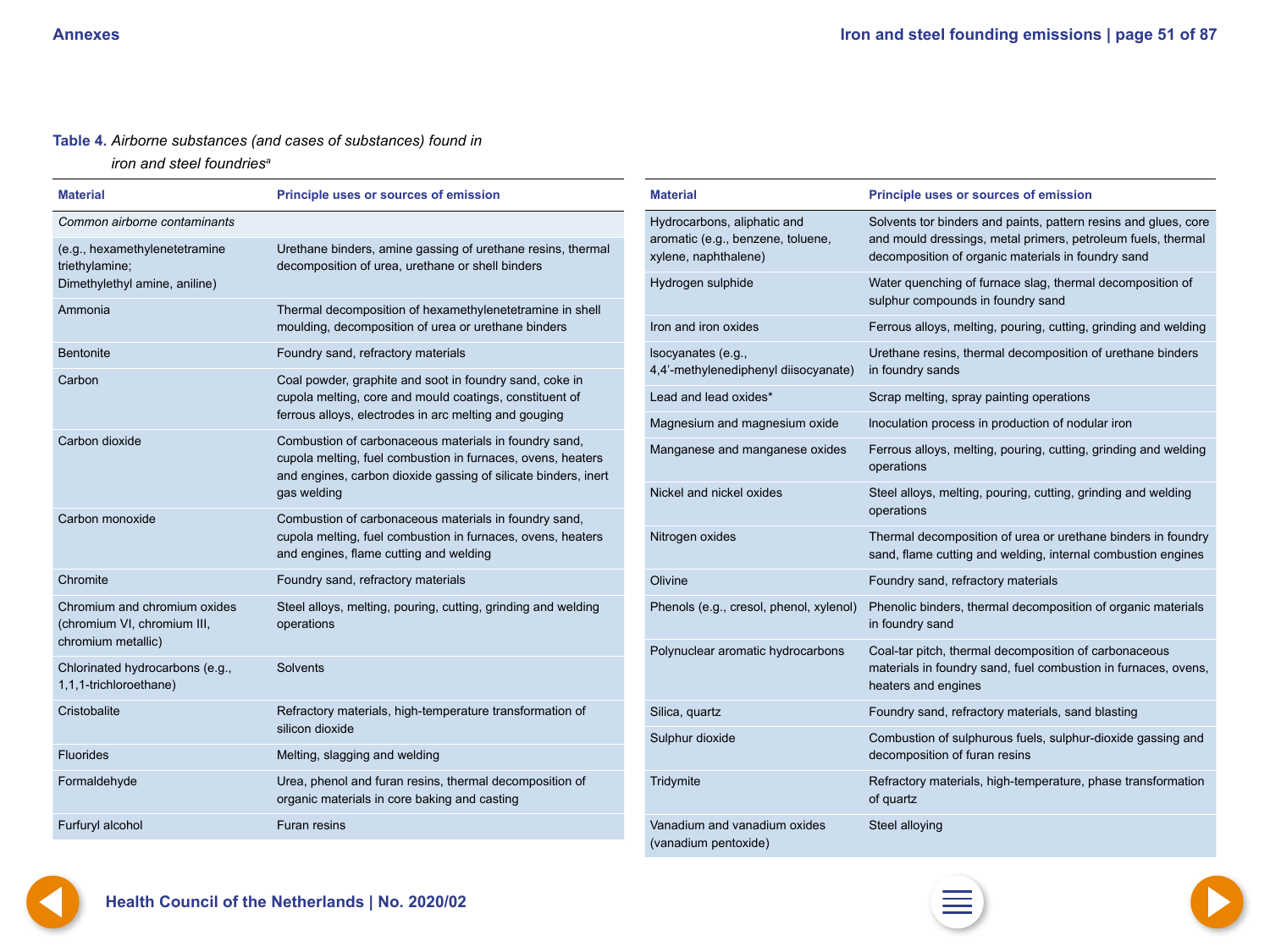<span id="page-51-0"></span>

| <b>Material</b>                                                                   | <b>Principle uses or sources of emission</b>                                                                |
|-----------------------------------------------------------------------------------|-------------------------------------------------------------------------------------------------------------|
| Zinc and zinc oxides                                                              | Scrap melting                                                                                               |
| Zircon                                                                            | Foundry sand, refractory materials                                                                          |
| Other airborne contaminants                                                       |                                                                                                             |
| Acrolein                                                                          | Thermal decomposition of vegetable oils in care baking and<br>casting                                       |
| Alcohols, aliphatic (e.g., isopropanol)                                           | Solvents tor binders and paints, carriers tor care and mould<br>dressings, components of urethane resins    |
| Asbestos                                                                          | Thermal or electrical insulation in furnaces and ovens;<br>coverings, troughs and clothing in pouring areas |
| Cadmium and cadmium oxide                                                         | Scrap melting                                                                                               |
| Calcium carbide, calcium carbonate,<br>calcium silicide, calcium oxide            | Melting, alloying and slagging                                                                              |
| Carbon disulphide                                                                 | Decomposition of furan resins with sulphonic acid catalysts                                                 |
| Carbonyl disulphide                                                               | Decomposition of furan resins with sulphonic acid catalysts                                                 |
| Copper and copper oxides                                                          | Scrap melting, are gouging with coated carbon electrodes                                                    |
| Cyanides (e.g., hydrogen cyanide)                                                 | Thermal decomposition of urea or urethane binders, heat<br>treatment of special castings                    |
| Esters (e.g. glycerol diacetate, butyl<br>acetate)                                | Ester-silicate process, foundry solvents                                                                    |
| Ethyl silicate                                                                    | Silicate binders                                                                                            |
| Ferrochromium, ferromanganese,<br>ferromolybdenum, ferrosilicon,<br>ferrovanadium | Melting and alloying                                                                                        |
| Methylethylketone peroxide                                                        | Sulphur-dioxide gassing process                                                                             |
| Nitrogen heterocyclics (e.g., pyridine)                                           | Coal-tar pitch, thermal decomposition of carbonaceous<br>materials in foundry sand                          |
| Nitrosamines (e.g., N-nitrosodimethyl-<br>amine*, N-nitrosodiethylamine)          | Reaction of nitrogen oxides with amines in foundry sand                                                     |

| <b>Material</b>                                    | <b>Principle uses or sources of emission</b>                                                                                       |
|----------------------------------------------------|------------------------------------------------------------------------------------------------------------------------------------|
| Oxygen heterocyclics (e.g., furan,<br>methylfuran) | <b>Furan resins</b>                                                                                                                |
| Ozone                                              | Inert gas welding                                                                                                                  |
| Phosphine                                          | Reaction of water with phosphides in ferroalloys,<br>decomposition of furan binder, furan resins catalysed with<br>phosphoric acid |
| Phosphoric acid                                    | Catalyst for furan resins                                                                                                          |
| Radon                                              | Zircon sands                                                                                                                       |
| Sulphonic acids (e.g., toluene/<br>sulphonic acid) | Catalyst for furan resins                                                                                                          |
| Sulphur heterocyclics (e.g.,<br>thiophene)         | Decomposition of furan resins                                                                                                      |
| Talc                                               | Core and mould dressings                                                                                                           |

Note IARC: The list includes chemicals (or classes of chemicals) used in or formed in iron and steel founding operations, and the processes during which they are used or formed or during which exposures are most likely to occur. It was compiled from information collected during the preparation of the monograph and cannot pretend to be exhaustive.

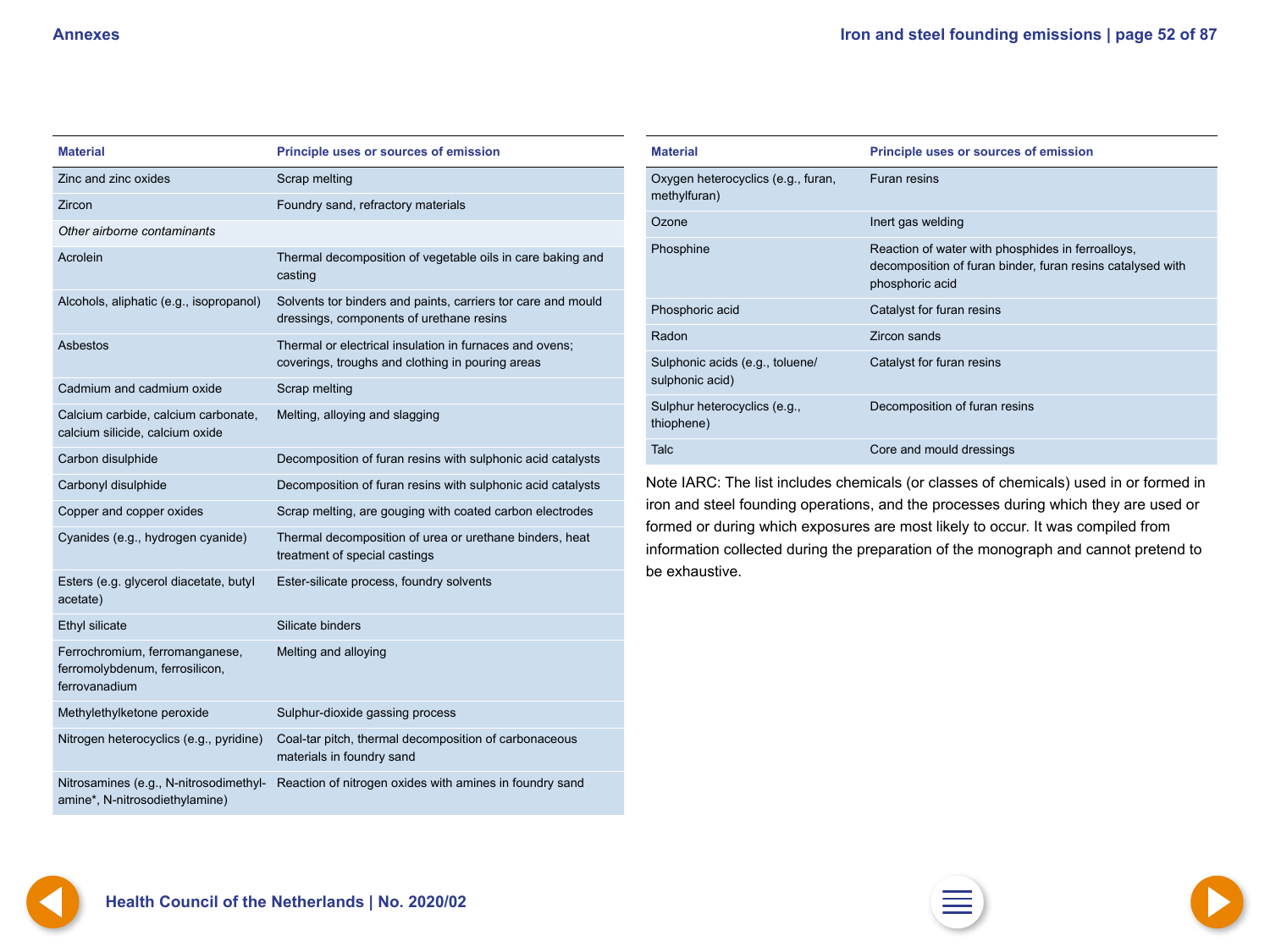<span id="page-52-0"></span>G substances identified in the emissions of iron and steel founding, which are classified for carcinogenicity

**Substances identified in the emissions of iron and steel founding,**  which are classified for carcinogenicity by IARC (Source [www.iarc.fr;](http://www.iarc.fr) last visited, September 30, 2019)

| <b>IARC</b> classification                                 | <b>Substance name</b>                                                                                                                                                                                         |
|------------------------------------------------------------|---------------------------------------------------------------------------------------------------------------------------------------------------------------------------------------------------------------|
| Group 1 (the agent is carcinogenic to humans)              | Asbestos<br><b>Benzene</b><br>Benzo[a]pyrene (PAH<br>Cadmium<br>Cadmium oxide<br>Chromium VI compounds<br>Coal tar pitch<br>Cristabolite<br>Formaldehyde<br>Isopropanol<br>Nickel oxides<br>Respirable quartz |
| Group 2A (the agent is probably carcinogenic to<br>humans) | Lead oxides<br><b>Nitrosamines</b>                                                                                                                                                                            |

| <b>IARC classification</b>                                                   | <b>Substance name</b>                                                                                                                                                                                                                        |
|------------------------------------------------------------------------------|----------------------------------------------------------------------------------------------------------------------------------------------------------------------------------------------------------------------------------------------|
| Group 2B (the agent is possibly carcinogenic to<br>humans)                   | Cobalt<br>Furan<br>Furfuryl alcohol<br>Lead<br>Naphthalene<br><b>Nickel</b><br><b>Nitrosamines</b><br>Refractory ceramic fibres<br>Vanadium pentoxide                                                                                        |
| Group 3 (the agent is not classified as to its<br>carcinogenicity to humans) | 1,1,1-trichloroethane<br>4,4'-methylenediphenyl diisocyanate<br>Aniline<br>Chromium III compounds<br>Chromium metal<br>Ferrochromium<br><b>Fluorides</b><br>Lead<br>Phenol<br>Pyrene (PAH)<br><b>Talc</b><br><b>Toluene</b><br><b>Xylene</b> |

Group 4 (the agent is probably not carcinogenic to humans)



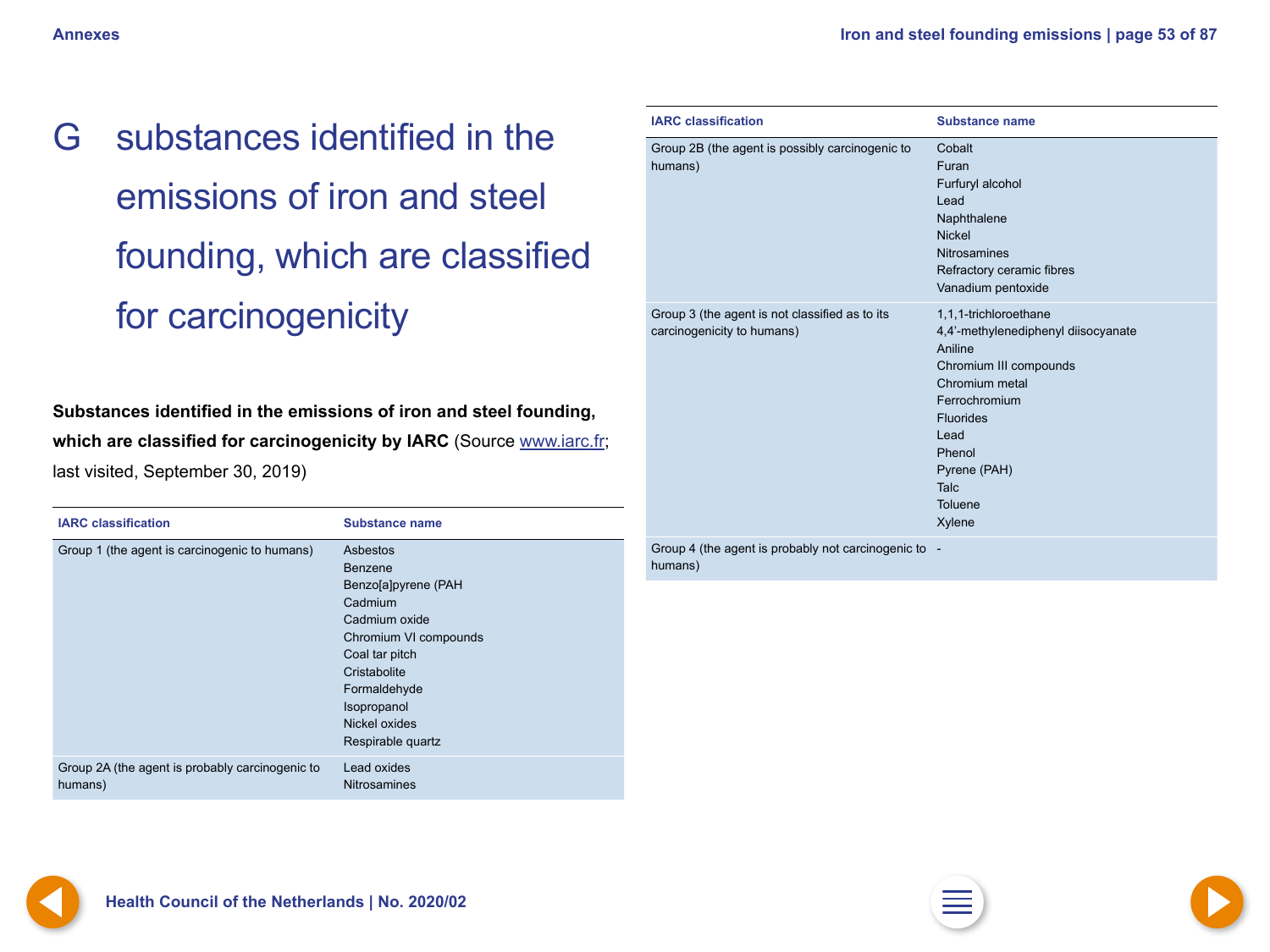<span id="page-53-0"></span>

**Substances identified in the emissions of iron and steel founding, which are classified for carcinogenicity in The Netherlands**

*Source*: CMR-list of the Dutch Ministry of Social Affairs and Employment. The list comprises substances classified in category 1A or 1B for carcinogens, according to the Dutch legislation (Staatscourant, website: <https://zoek.officielebekendmakingen.nl>; last visited, September 30, 2019).

- Asbestos
- Benzene
- Benzo[a]pyrene
- Cadmium
- Cadmium oxide
- Chromium VI compounds
- **Formaldehyde**
- Furan
- Nickel oxide
- Nitrosamines (e.g., N-nitrosodiethanolamine, N-nitrosodiethylamine, N-nitrosodiisopropylamine, N-nitrosodimethylamine, N-nitrosodi-nbutylamine, nitrosodipropylamine, N-nitrosomethylethylamine, N-nitrosomethylvinylamine, N-nitrosoethylureum, N-nitrosomethylureum, N-nitrosomorfoline, N-nitrosopiperidine, N-nitrosopyrrolidine)
- Refractory ceramic fibres

• Respirable crystalline silica

- Work that involves exposure to polycyclic aromatic hydrocarbons, which is present in soot and tar from coal
- Work that involves exposure to work activities that generate respirable crystalline silica



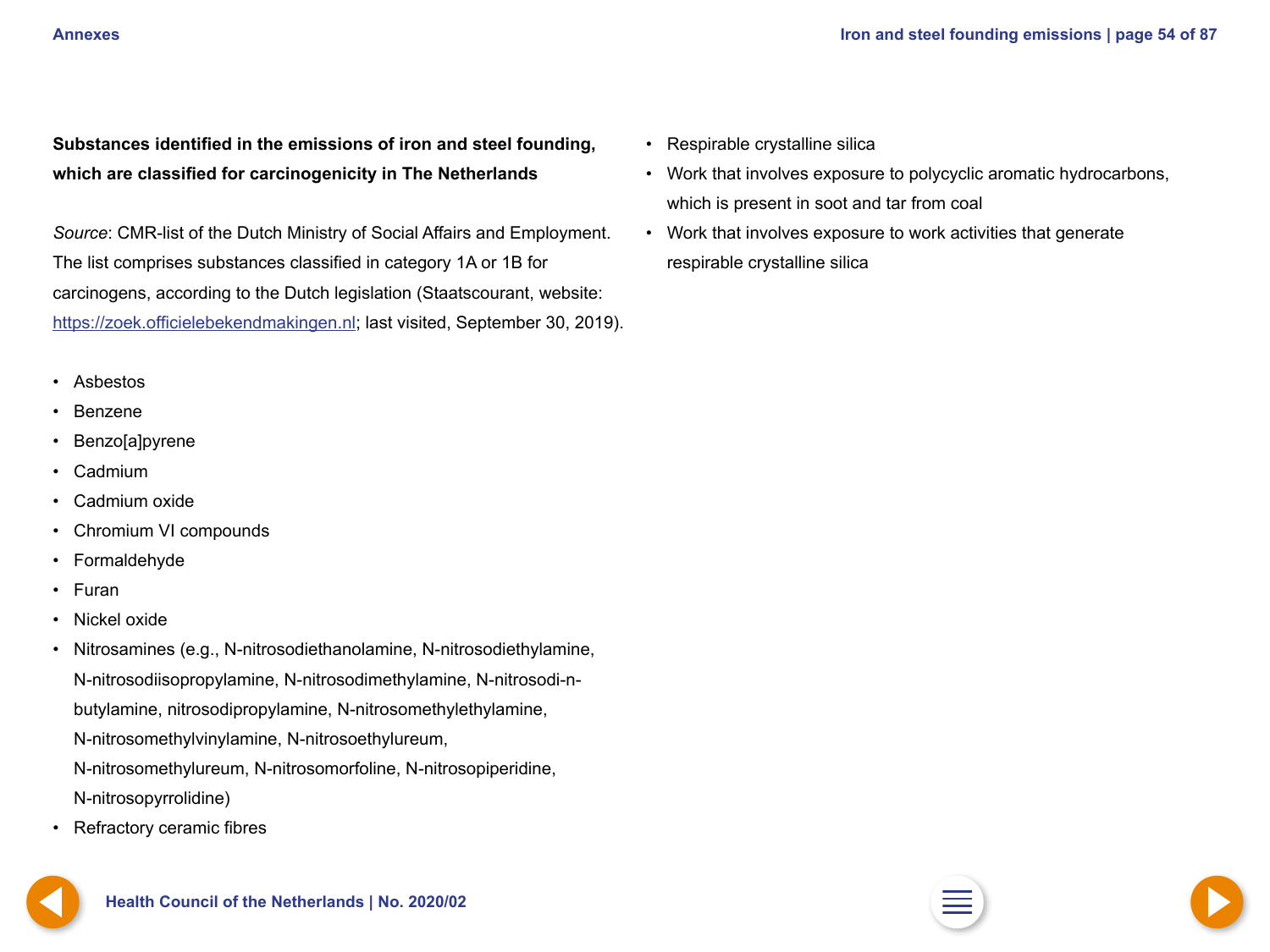# <span id="page-54-0"></span>H genotoxicity: mutagenicity in vitro

| <b>Method and reference</b>                                             | <b>Cell type and conditions</b>                                                                                                                                                                       | Source test substance and doses applied in<br>test system                                                                                                                                                                                                                                                                    | <b>Results</b>                                                                                                                                                                                                                                                                                                                                                                                                    | <b>Reliability (Annex B)</b>                                                                                                                                     |
|-------------------------------------------------------------------------|-------------------------------------------------------------------------------------------------------------------------------------------------------------------------------------------------------|------------------------------------------------------------------------------------------------------------------------------------------------------------------------------------------------------------------------------------------------------------------------------------------------------------------------------|-------------------------------------------------------------------------------------------------------------------------------------------------------------------------------------------------------------------------------------------------------------------------------------------------------------------------------------------------------------------------------------------------------------------|------------------------------------------------------------------------------------------------------------------------------------------------------------------|
| Reverse mutation (Ames test)<br>Skyttä et al. (1980) <sup>28</sup>      | Salmonella typhimurium TA98 and<br>TA100, with $(+)$ and without $(-)$<br>metabolic activation (S9)                                                                                                   | Organic, cyclohexane soluble foundry air<br>contaminants sampled in two iron foundries (A<br>and B). Samples obtained from breathing zone;<br>concentration of B(a)P ranged between 0.6-57.5<br>$\mu$ g/m <sup>3</sup><br>Doses applied: single or two solutions of sample<br>extracts (samples contained 0.1-2.7 µg B(a)P)  | TA98: positive (+S9)<br>TA100: positive (+S9)<br>(samples contained 0.1-2.7 µg B(a)P per plate)<br>Samples from plant A showed a dose-related<br>correlation between the amount of B(a)P and<br>mutagenicity, when compared to the<br>corresponding dose response correlations of<br>known B(a)P concentrations (correlation<br>coefficients):<br>$-$ TA98: 0.78<br>$-$ TA100: 0.87<br>- $B(a)P$ standard: $0.99$ | Only two strains tested; no<br>data on cytotoxicity; limited<br>statistical analyses; no further<br>details on concentrations<br>applied<br><b>Reliability 2</b> |
| Reverse mutation (Ames test)<br>Bryant and McCalla (1982) <sup>29</sup> | Salmonella typhimurium TA98 and<br>TA100, with $(+)$ and without $(-)$<br>metabolic activation (S9)<br>spontaneous mutation rate in TA98<br>(15-20 revertants/plate) and in<br>TA100 (150 rev/ plate) | Extracts of airborne particulates from breathing<br>zone from workers in two iron foundries (using<br>coal-tar pitch as an additive); no data reported on<br>concentrations of particulate extracts used in test<br>system, but figure 1 in paper shows<br>concentrations of 0,100, 200, 500 and 750 $\mu$ g<br>particulate. | <b>TA98</b><br>Positive in TA98 (+/- S)<br>Positive dose-related response in TA98 with<br>metabolic activation<br><b>TA100</b><br>Negative                                                                                                                                                                                                                                                                        | Only two strains tested; no<br>data on cytotoxicity; no data<br>on composition of extracts<br><b>Reliability 2</b>                                               |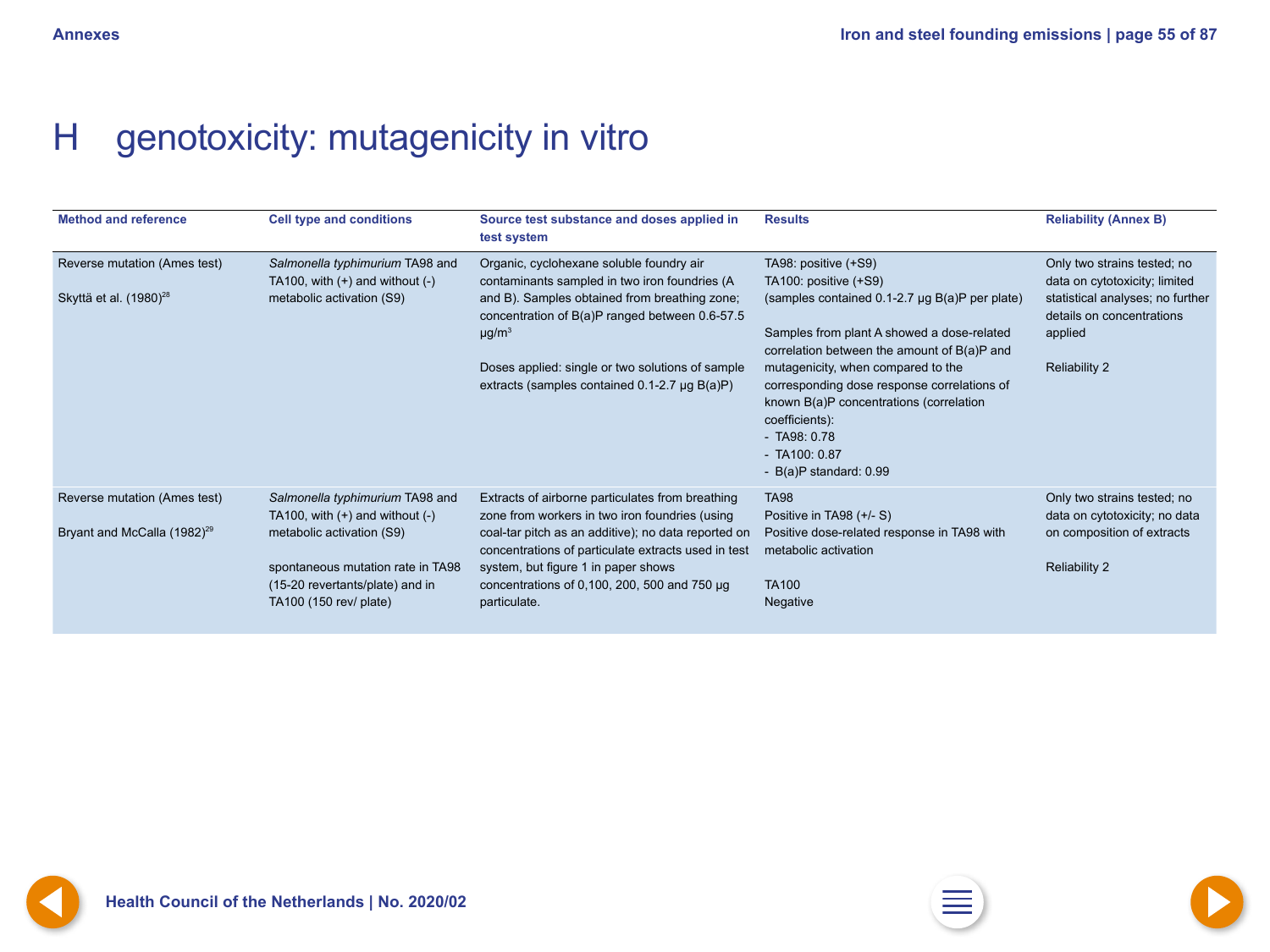<span id="page-55-0"></span>

| <b>Method and reference</b>                                  | <b>Cell type and conditions</b>                                                                     | Source test substance and doses applied in<br>test system                                                                                                                                                                                                                                                                                                                            | <b>Results</b>                                                                                                                                                                                                                                                                                                                                                                        | <b>Reliability (Annex B)</b>                                                                                                                                                                                                                                                                                    |
|--------------------------------------------------------------|-----------------------------------------------------------------------------------------------------|--------------------------------------------------------------------------------------------------------------------------------------------------------------------------------------------------------------------------------------------------------------------------------------------------------------------------------------------------------------------------------------|---------------------------------------------------------------------------------------------------------------------------------------------------------------------------------------------------------------------------------------------------------------------------------------------------------------------------------------------------------------------------------------|-----------------------------------------------------------------------------------------------------------------------------------------------------------------------------------------------------------------------------------------------------------------------------------------------------------------|
| Reverse mutation (Ames test)<br>Humfrey et al. $(1996)^8$    | Salmonella typhimurium TA98 and<br>TA100, with $(+)$ and without $(-)$<br>metabolic activation (S9) | Iron foundry fumes sampled from 3 different<br>binder systems (in casting area):<br>- A: green sand binder<br>- B: shell mould binder<br>- C: cold box amine gassed binder<br>Doses applied: 0, 50, 150, 500, 1,500, and 5,000<br>µg extract/ml.<br>Test include positive controls                                                                                                   | Positive in TA98 and TA100 (+/-S9) for all<br>binders:<br>- A: TA98 (50/20), TA100 (80/50)<br>- B: TA98 (30/60), TA100 (70/80)<br>- C: TA98 (690/130), TA100 (570/170)<br>Significant dose-related increase in number of<br>revertants (A, B and C): C was most potent<br>(description of authors, no data presented)<br>Preliminary study did show cytotoxicity up to<br>5,000 µg/ml | Only two strains tested; no<br>results presented on positive<br>and negative controls<br>(authors remarked that the<br>positive control compounds<br>"demonstrated the sensitivity<br>of the assay and the<br>metabolic activity of the S-9<br>mix"; no data on statistical<br>analysis<br><b>Reliability 2</b> |
| Reverse mutation (Ames test)<br>Gibson et al. $(1983)^{30}$  | Salmonella typhimurium TA98, with<br>(+) and without (-) metabolic<br>activation (S9)               | Ferrous foundries; foundry-air particulate was<br>collected and filtered, and all mould and core-<br>making materials were tested for mutagenicity;<br>sampling at different sites in foundry (crane, core,<br>mould, finish, etc.)<br>Mean values of PAH in particulates (B[a]P µg/m <sup>3</sup> ,<br>modified data from literature):<br>Steel foundry: 0.43<br>Iron foundry: 0.94 | Foundry areas (foundry not specified):<br>positive (+/- S9)<br>+ S9 gave higher mutation rates than -S9<br>Bulk of total mutagenicity associated with<br>particulates <1.1 µm diameter<br>Moulding materials: negative                                                                                                                                                                | Study design not appropriate<br>Only one strains tested; lack<br>of positive control, no<br>statistical analyses; one dose<br>applied only<br><b>Reliability 3</b>                                                                                                                                              |
| Reverse mutation (Ames test)<br>McCalla et al. $(1983)^{31}$ | Salmonella typhimurium TA98, with<br>(+) and without (-) metabolic<br>activation (S9)               | Steel foundry, Canada; collection of different size<br>classes of airborne particulate matter<br>Samples collected 5 successive (size class, µm):<br>$\leq$ 1.1, 1.1-2.0, 2.0-3.3, 3.3-7.0, and $\geq$ 7.0; dose<br>applied on plates: 0.5, 2.0 and 5 mg equivalents<br>of particulates<br>Positive control: 2-acetylaminofluorene                                                   | Positive outcome (+S9) - The smaller the<br>particles the higher number of revertants per mg<br>particulate<br>- dose-related increase in revertants per plate<br>No or lower positive scores without metabolic<br>activation.                                                                                                                                                        | Study design not appropriate<br>Only one strain tested; no<br>data on spontaneous mutant<br>frequency; no data on positive<br>controls; no data on<br>cytotoxicity; no data on<br>statistical analyses<br><b>Reliability 3</b>                                                                                  |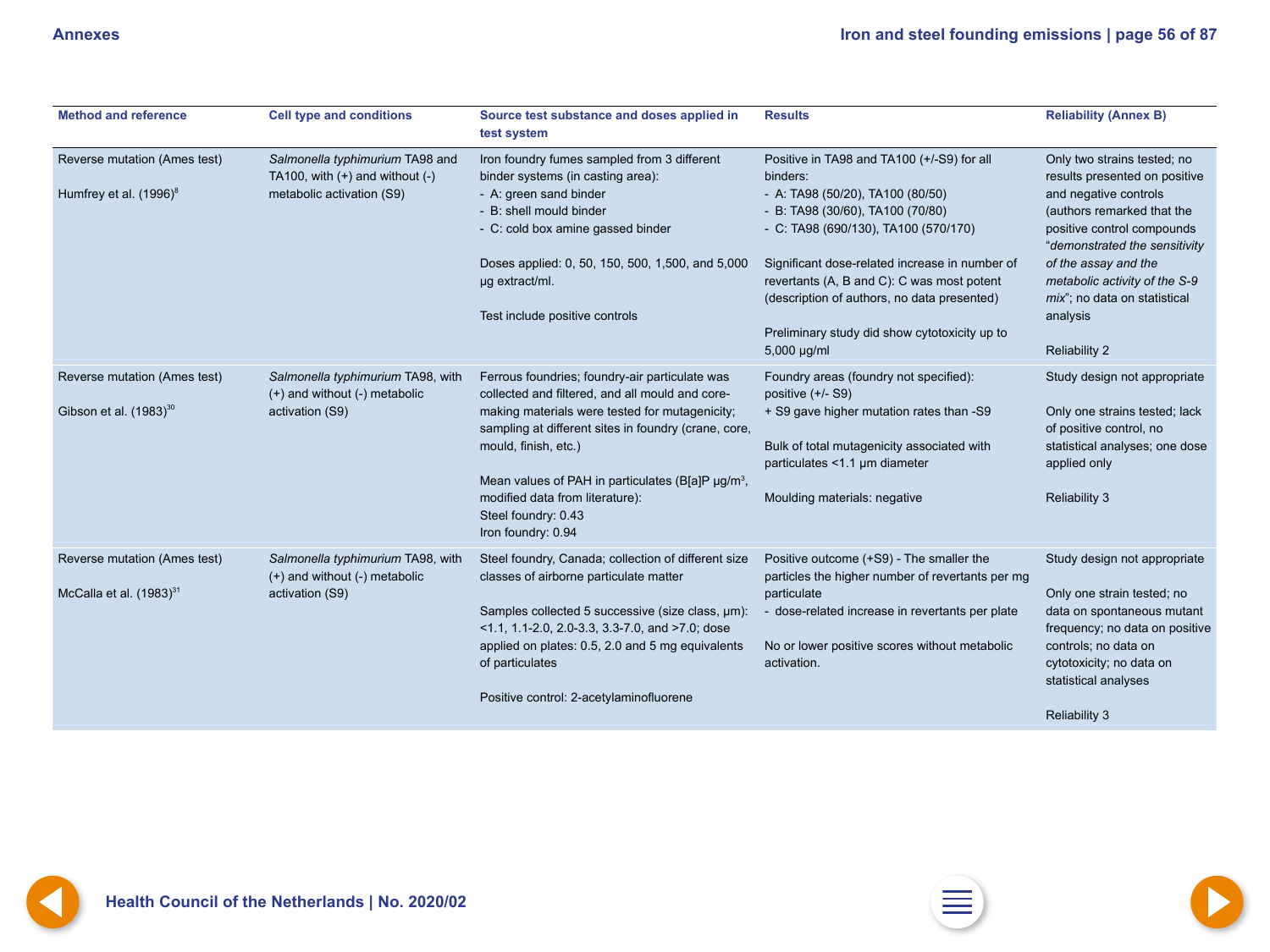<span id="page-56-0"></span>

| <b>Method and reference</b>                                                                                                                    | <b>Cell type and conditions</b>                                                                                                                                                                                                                                                                                                   | Source test substance and doses applied in<br>test system                                                                                                                                                                                                                                                                                                                                                                                                                                                                                                                                                                  | <b>Results</b>                                                                                                                                                                                           | <b>Reliability (Annex B)</b>                                                                                                                                                  |
|------------------------------------------------------------------------------------------------------------------------------------------------|-----------------------------------------------------------------------------------------------------------------------------------------------------------------------------------------------------------------------------------------------------------------------------------------------------------------------------------|----------------------------------------------------------------------------------------------------------------------------------------------------------------------------------------------------------------------------------------------------------------------------------------------------------------------------------------------------------------------------------------------------------------------------------------------------------------------------------------------------------------------------------------------------------------------------------------------------------------------------|----------------------------------------------------------------------------------------------------------------------------------------------------------------------------------------------------------|-------------------------------------------------------------------------------------------------------------------------------------------------------------------------------|
| Reverse mutation (Ames test)<br>Kaiser-Farell et al. (1986) <sup>32</sup>                                                                      | Salmonella typhimurium TA 98, with<br>(+) and without (-) metabolic<br>activation (S9)                                                                                                                                                                                                                                            | Extracts of emissions from binder systems used<br>in Steel Foundry; emission was generated when<br>molten steel was poured into sand molds<br>fabricated with different binder systems (1) shell<br>core, 2) conventional oil-clay-cereal, 3) new green<br>sand, 4) green sand with reclaimed silica sand, 5)<br>green sand with reclaimed silica sand plus hot<br>topping compound, 6) sodium silicate, 7) furan<br>no-bake, and 8) kold set). For each binder<br>emission samples were taken.<br>Positive controls: 2-acetylamino-fluorene,<br>1-nitropyrene and 2-nitrofluorene<br>Negative control: ambient background | +S9: positive for all binder systems<br>-S9: positive for all binder systems.<br>Mutagenic activity:<br>varied among binder types<br>- higher in tests +S9 than in tests -S9                             | Study design not appropriate<br>Only one strain tested; data<br>on controls not shown; no<br>data on statistical analysis; no<br>data on cytotoxicity<br><b>Reliability 3</b> |
| Reverse mutation (Ames test)<br>Kaiser et al. (1981) (Source: IARC<br>$1984)^5$                                                                | Salmonella typhimurium TA98 and<br>TA100 with and without metabolic<br>activation (S9)                                                                                                                                                                                                                                            | Steel foundry; air samples collected (breathing<br>zone) on glass-fibre filters and extracted; no data<br>on concentrations in tested samples.                                                                                                                                                                                                                                                                                                                                                                                                                                                                             | Pouring-floor level:<br>TA98: positive (+/-S9)<br>TA100: negative (+/-S9)<br>Floor level:<br>TA98: positive (+/-S9)<br>TA100: negative (+/-S9)                                                           | Secondary source available<br>only<br><b>Reliability 4</b>                                                                                                                    |
| Reverse mutations (Ames assay;<br>Salmonella typhimurium TA98)<br>Tomkins et al. (1990) <sup>33</sup> , Tomkins et<br>al. (1986) <sup>34</sup> | Urinary samples obtained from<br>Canadian steel foundry workers<br>$(N=125)$<br>Groups:<br>- high-risk (crane operators)<br>- intermediate-risk (molders and<br>finishers)<br>- unexposed controls (office<br>workers from elsewhere in the<br>plant)<br>Groups were matched for age,<br>smoking history and years of<br>exposure | Steel foundry<br>No data on exposure or emission levels in<br>foundry                                                                                                                                                                                                                                                                                                                                                                                                                                                                                                                                                      | Result focuses on smoking habits; no results<br>shown for separate groups.<br>Reverse mutations (smoking status)<br>- never: 1.65-2.00 rev/ml<br>- current: 3.81-4.09 rev/ml<br>No other data presented. | Only one strain tested; lack of<br>detailed information on<br>results, such as number of<br>workers among groups, and<br>number of smokers<br><b>Reliability 4</b>            |

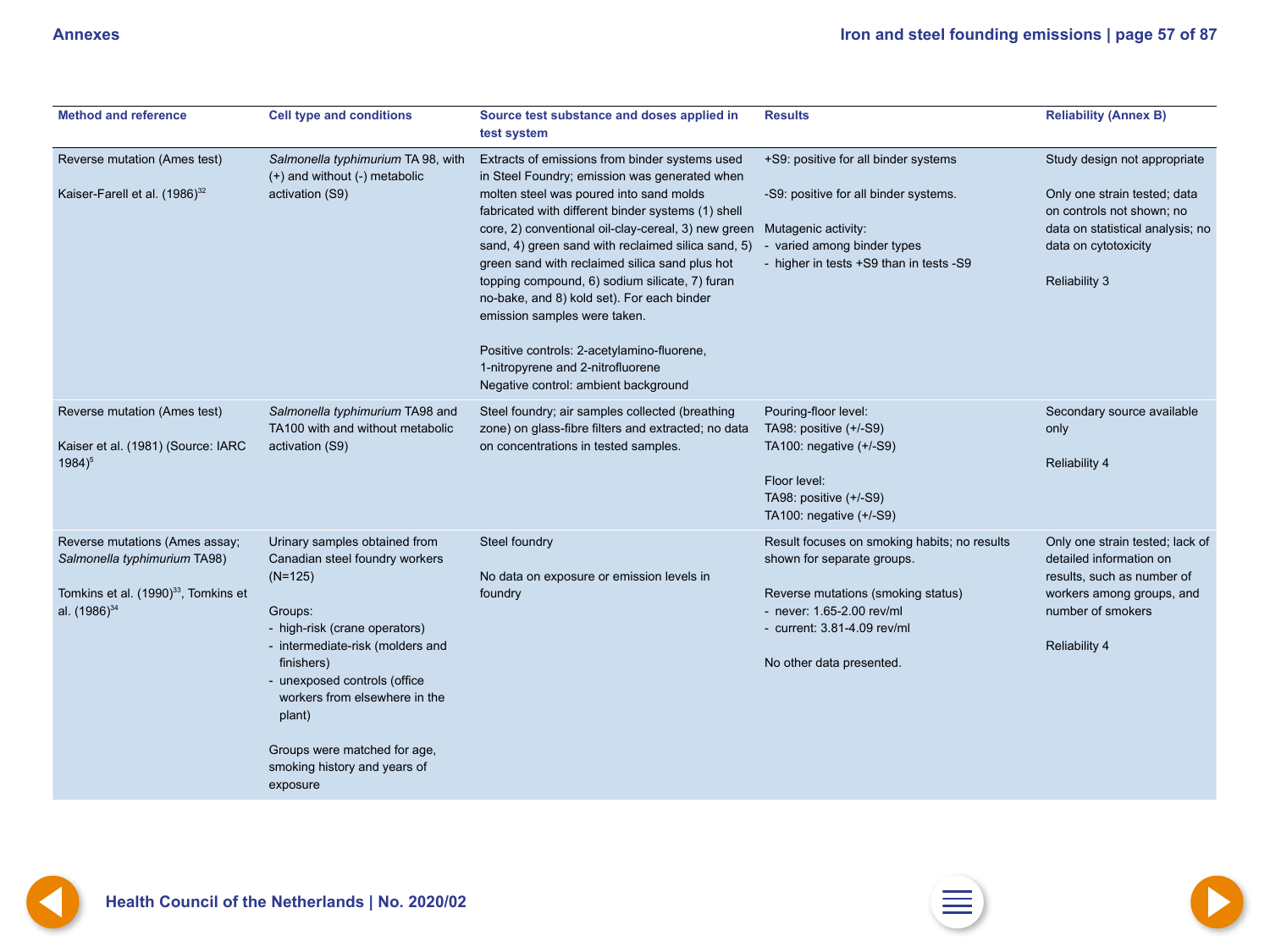# <span id="page-57-0"></span>genotoxicity in humans

### **Gene mutation assays**

| <b>Method and reference</b>           | <b>Cell type and conditions</b>                                                                                      | Source test substance and doses applied in<br>test system                                                                                             | <b>Results</b>                                                                                                                 | <b>Remarks and reliability</b><br>(Annex B)     |
|---------------------------------------|----------------------------------------------------------------------------------------------------------------------|-------------------------------------------------------------------------------------------------------------------------------------------------------|--------------------------------------------------------------------------------------------------------------------------------|-------------------------------------------------|
| Somatic gene mutation (HPRT<br>locus) | Peripheral white blood cells from<br>healthy iron male and female                                                    | Finnish iron foundry                                                                                                                                  | HPRT mutations (mutation frequency/106 cells;<br>year 1, year 2 and year $1+2$ ):                                              | Small study                                     |
| Perera et al. $(1994)^{35}$           | foundry workers (N=64; 51 males,<br>13 females)                                                                      | 8-Hour dust samples taken from stationary and<br>personal air monitoring; B(a)P was extracted from<br>dust samples. Workers were placed in one of the | - $low:1.0\pm0.2, 1.1\pm0.5, 1.1\pm0.5$<br>medium:1.1±0.2, 1.0±0.6, 1.1±0.5<br>- high: $1.7\pm0.9$ , $0.9\pm0.0$ , $1.7\pm0.9$ | Data were adjusted for<br>smoking               |
|                                       | Average length of employment: 14<br>years (range 1 to 47 years)                                                      | three exposure groups (in concentration of B(a)<br>$P$ ):<br>- low: $<$ 5 ng/m <sup>3</sup> , N=20                                                    | No statistically significant differences found                                                                                 | Variability in exposure levels<br>within groups |
|                                       | One or two samples were taken in<br>November/December 1990 (year 1)<br>and/or in November/ December<br>1991 (year 2) | - medium: $5-12$ ng/m <sup>3</sup> , N=26<br>- high: $>12$ ng/m <sup>3</sup> , N=18                                                                   |                                                                                                                                | <b>Reliability 2</b>                            |
|                                       | 50% current smokers                                                                                                  |                                                                                                                                                       |                                                                                                                                |                                                 |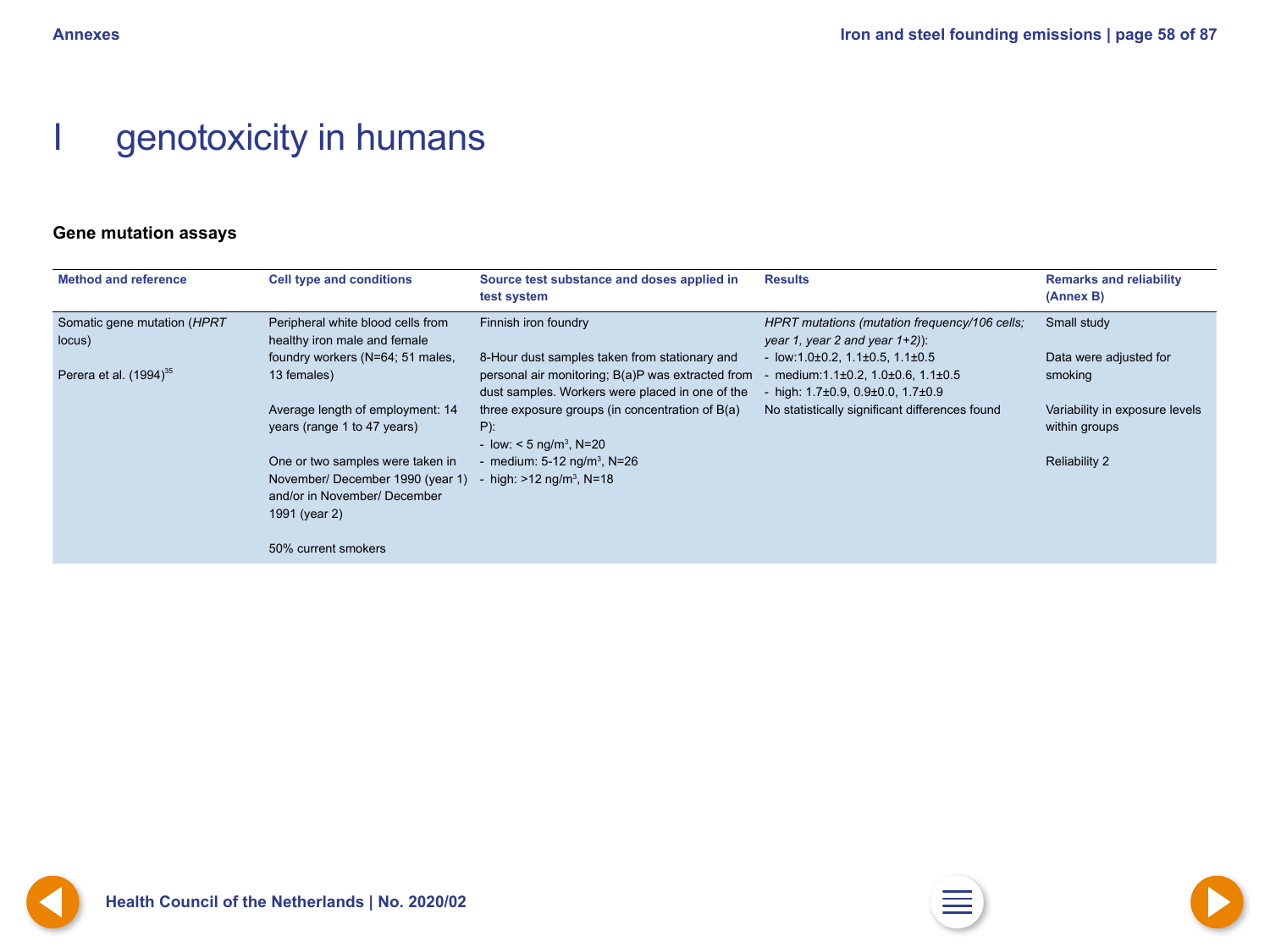## <span id="page-58-0"></span>**Other genotoxicity tests**

| <b>Method and reference</b>                                                                                                                             | <b>Cell type and conditions</b>                                                                                                                                                                                                                                                                                                  | Source test substance and doses applied in<br>test system                                                                                                                                                                                                                                                                                                                                                                                     | <b>Results</b>                                                                                                                                                                                                                                                                                                                                                               | <b>Quality score (see Annex B)</b>                                                                                                                 |
|---------------------------------------------------------------------------------------------------------------------------------------------------------|----------------------------------------------------------------------------------------------------------------------------------------------------------------------------------------------------------------------------------------------------------------------------------------------------------------------------------|-----------------------------------------------------------------------------------------------------------------------------------------------------------------------------------------------------------------------------------------------------------------------------------------------------------------------------------------------------------------------------------------------------------------------------------------------|------------------------------------------------------------------------------------------------------------------------------------------------------------------------------------------------------------------------------------------------------------------------------------------------------------------------------------------------------------------------------|----------------------------------------------------------------------------------------------------------------------------------------------------|
| Micronuclei frequency<br>Kubiak et al. (1999) <sup>9</sup>                                                                                              | Peripheral lymphocytes obtained<br>from steel foundry workers (N=91)<br>Samples were taken in 1991, 1993<br>and 1996<br>Lymphocytes were cytokinesis-<br>blocked                                                                                                                                                                 | Polish steel foundry<br>Ambient PAH levels at the work stand (mean µg<br>B(a)P/m <sup>3</sup> , 1991-1993-1996):<br>- coke oven unit workers, high exposure, N=55):<br>9.69-3.05-13.72<br>- Reference group (rollers with low exposure,<br>N=10): 0.006-nd*-nd*<br>* not determined<br>Mean 1-hydroxypyrene excretion in urine<br>(µmoles/Mol creatinine):<br>- Coke oven workers: $10.78 \pm 13.44$ (p=0.0008)<br>- Rollers: $0.76 \pm 0.63$ | Mean micronuclei frequency:<br>- Coke oven workers: 12.4±0.77, p=0.84<br>- Rollers: $11.3 \pm 0.59$<br>Difference between groups not statistically<br>significant<br>No relationship between micronuclei frequency<br>and duration of work.                                                                                                                                  | Small study<br>Information on smoking,<br>drinking, protective equipment<br>and current or prior<br>occupational exposures<br><b>Reliability 2</b> |
| Chromosome aberrations (CA);<br>Sister chromatid exchange (SCE);<br>micronuclei<br>Tomkins et al. (1990), <sup>33</sup> Tomkins et<br>al. $(1986)^{34}$ | Blood samples obtained from<br>Canadian steel foundry workers<br>$(N=125)$<br>Groups:<br>- high-risk (crane operators)<br>- intermediate-risk (moulders and<br>finishers)<br>- unexposed controls (office<br>workers from elsewhere in the<br>plant)<br>Groups were matched for age,<br>smoking history and years of<br>exposure | Steel foundry<br>No data on exposure or emission levels in<br>foundry                                                                                                                                                                                                                                                                                                                                                                         | Result focuses on smoking habits; no results<br>shown for separate groups.<br>Smoking status<br>% micronuclei<br>- never: 0.57<br>- current: $0.57$<br>No. of micronuclei/1,000 cells:<br>- never: 5.98<br>- current: $6.03$<br>% cells with CA<br>- never: 9.01<br>- current: 11.31<br>Mean SCE per cell<br>- never: 14.80<br>- $current:16.22$<br>No other data presented. | Lack of detailed information<br>on results, such as number of<br>workers in groups, and<br>number of smokers<br><b>Reliability 4</b>               |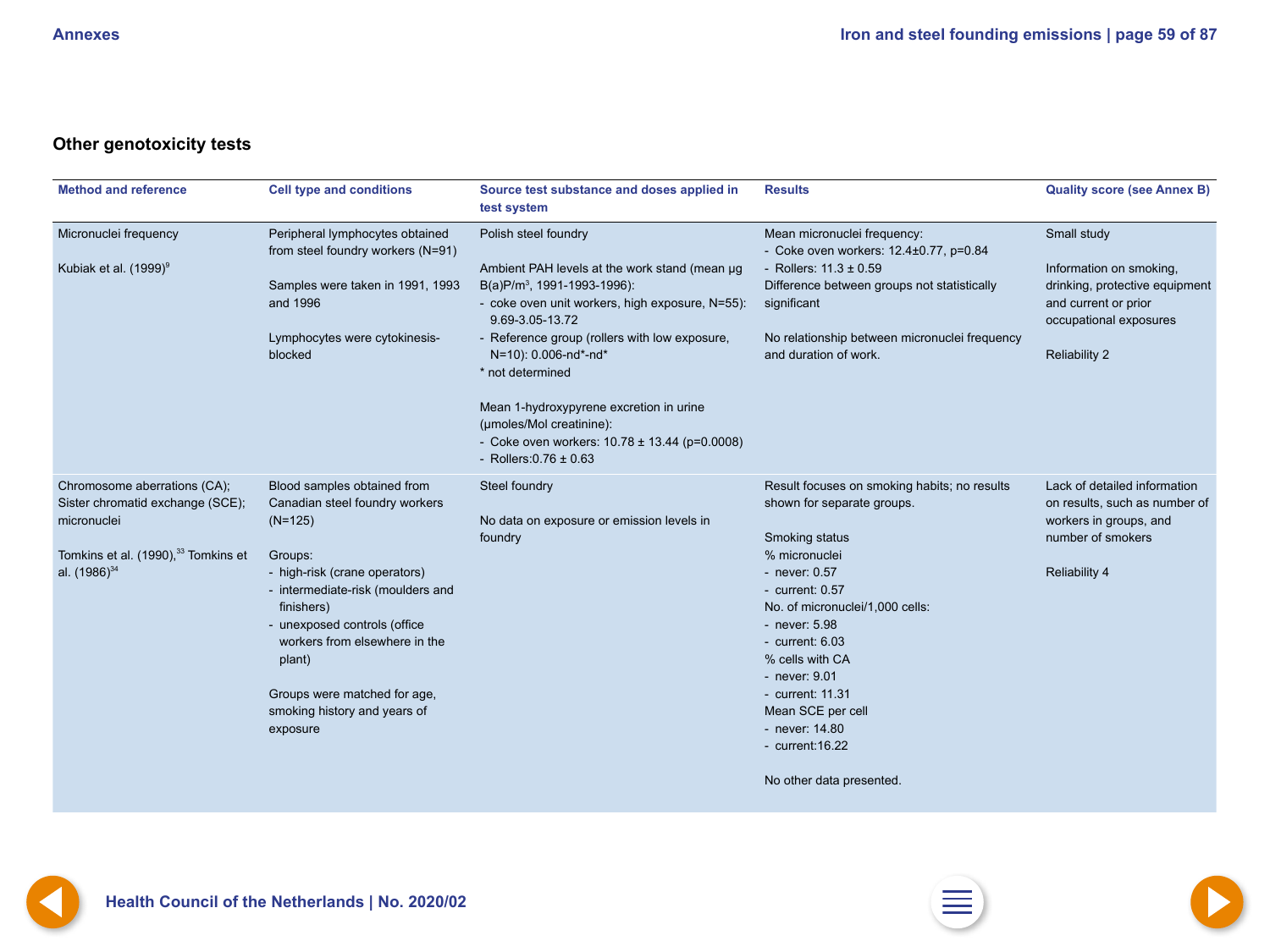<span id="page-59-0"></span>

| <b>Method and reference</b>                                     | <b>Cell type and conditions</b>                                      | Source test substance and doses applied in<br>test system                                   | <b>Results</b>                                   | <b>Quality score (see Annex B)</b> |
|-----------------------------------------------------------------|----------------------------------------------------------------------|---------------------------------------------------------------------------------------------|--------------------------------------------------|------------------------------------|
| Chromosome aberrations (CA);<br>Sister chromatid exchange (SCE) | Peripheral lymphocytes obtained<br>from male and female inhabitants: | No data on exposure levels; no data on<br>environmental emission levels from steel foundry; | Data shown below concern adults only             | Population-based study             |
|                                                                 | - living nearby a steel foundry                                      | no data on background emission levels                                                       | CA (% gaps, % other aberrations):                | No data on exposure levels;        |
| Rudek (1990) <sup>36</sup>                                      | $(N=9+21)^*$                                                         |                                                                                             | - Nearby: 1.14, 0.79                             | no information on work             |
|                                                                 | - living in central Kraków (N=8+12)*                                 |                                                                                             | - Kraków: 0.59, 0.65                             | history; lack of data on           |
|                                                                 | - living in a small village at 40 km                                 |                                                                                             | - Village: 0.28, 0.50                            | workers in steel foundry           |
|                                                                 | distance from city and foundry                                       |                                                                                             | (p<0.05)                                         |                                    |
|                                                                 | $(N=8+12)^*$                                                         |                                                                                             |                                                  | Data not relevant                  |
|                                                                 |                                                                      |                                                                                             | SCE range (mean/cell):                           |                                    |
|                                                                 | * Age groups                                                         |                                                                                             | - Nearby: $10.4\pm3.0$                           |                                    |
|                                                                 | 7-15 yrs: children                                                   |                                                                                             | - Kraków: $7.9 \pm 3.0$                          |                                    |
|                                                                 | 50-73 yrs: adults                                                    |                                                                                             | - Village: $6.0\pm2.0$                           |                                    |
|                                                                 | (children+ adults)                                                   |                                                                                             | (p<0.01)                                         |                                    |
|                                                                 | Blood samples retrieved in the                                       |                                                                                             | Limited data on smoking habits (past and present |                                    |
|                                                                 | period 1986-1988; CA counted in                                      |                                                                                             | smokers combined; SCE range (mean/cell) ):       |                                    |
|                                                                 | 150-200 metaphases/ sample, SCE                                      |                                                                                             | - Nearby (N=5): $12.6 \pm 2.9$                   |                                    |
|                                                                 | counted in 50 metaphases/                                            |                                                                                             | - Kraków (N=5): 7.9±3.4                          |                                    |
|                                                                 | sample                                                               |                                                                                             | - Village (N=2): $6.1 \pm 2.9$                   |                                    |
|                                                                 |                                                                      |                                                                                             | No data on never smokers                         |                                    |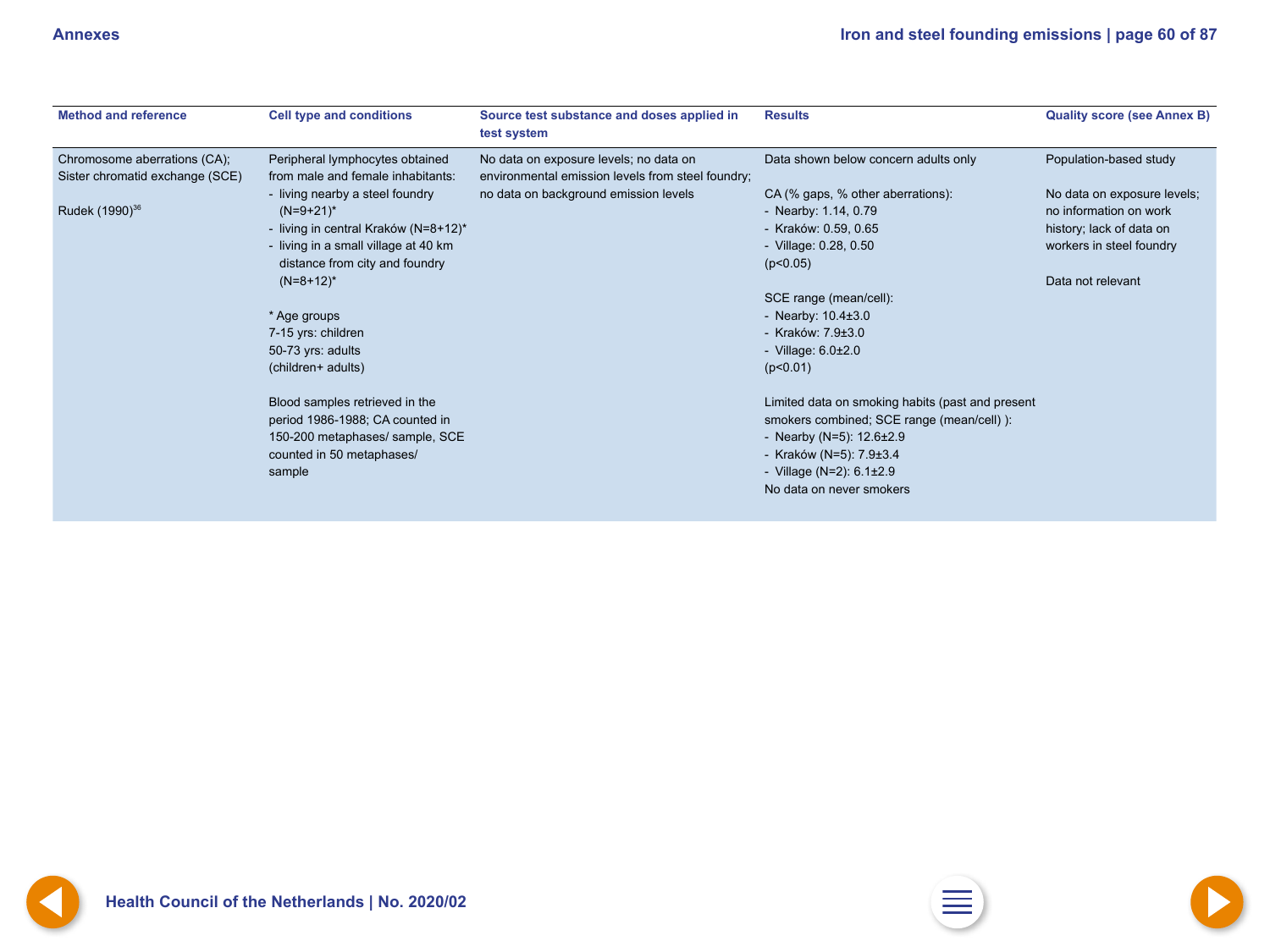### <span id="page-60-0"></span>**DNA-adduct formation**

| <b>Method and reference</b>                       | <b>Cell type and conditions</b>                                          | Source test substance and doses applied in<br>test system                                                                     | <b>Results</b>                                                                                                                | <b>Quality score (see Annex B)</b>                              |
|---------------------------------------------------|--------------------------------------------------------------------------|-------------------------------------------------------------------------------------------------------------------------------|-------------------------------------------------------------------------------------------------------------------------------|-----------------------------------------------------------------|
| Aromatic DNA adducts<br>(32P-postlabelling assay) | Peripheral white blood cells from<br>healthy iron foundry workers (N=24) | Finnish iron foundry                                                                                                          | Mean no. of adducts/108 nucleotides (range)):<br>$-$ low: 0.06 (0-0.6)                                                        | Small study                                                     |
|                                                   |                                                                          | Industrial hygiene measurements for PAH in                                                                                    | - high/medium: $1.8(0-10.0)$                                                                                                  | Variability in exposure levels;                                 |
| Phillips et al. (1988) <sup>37</sup>              | Unexposed controls: subjects from<br>different parts of Finland (N=9)    | 1978-1980 (as B(a)P]). Workers divided into three<br>exposure groups;                                                         | controls: 0.2 (0-1.9)                                                                                                         | no data on statistical analysis                                 |
|                                                   |                                                                          | - low (< $0.05 \mu g/m^3$ ), N=16<br>- medium (0.05-0.2 $\mu$ g/m <sup>3</sup> ), N=6<br>- high $(>0.2 \text{ µg/m}^3)$ , N=2 | Large amount of inter-individual variation as well<br>as in samples taken from the same individual,<br>but at different times | <b>Reliability 2</b>                                            |
|                                                   |                                                                          |                                                                                                                               | No effect from smoking observed                                                                                               |                                                                 |
| Aromatic DNA adducts<br>(32P-postlabelling assay) | Peripheral white blood cells from<br>healthy iron male and female        | Finnish iron foundry                                                                                                          | Mean DNA adduct score:<br>$-Low: 0.5-1.0$                                                                                     | Small study                                                     |
|                                                   | foundry workers (N=61)                                                   | Workers were divided into exposure groups: low                                                                                | - Medium: 1.4-2.0                                                                                                             | No effects observed taking                                      |
| Reddy $(1991)^{38}$                               | Unexposed controls: (N=19)                                               | $(N=24)$ , medium $(N=32)$ and high $(N=5)$<br>Industrial hygiene measurements for PAH in                                     | - High: 2.0-2.8<br>- Control: 0.0-0.3                                                                                         | into account for age or<br>smoking habits (57% were<br>smokers) |
|                                                   | DNA adduct expressed as scores                                           | 1978-1980 (as B(a)P);                                                                                                         | Highly significant correlation between estimated                                                                              |                                                                 |
|                                                   | (no. of adducts/108 nucleotides):                                        | - low $(<0.05 \text{ }\mu\text{g/m}^3)$                                                                                       | exposure and adduct levels.                                                                                                   | No data on job history                                          |
|                                                   | 0: 5                                                                     | - medium $(0.05-0.2 \text{ µg/m}^3)$                                                                                          |                                                                                                                               |                                                                 |
|                                                   | $1:5-10$                                                                 | - high $(>0.2 \mu g/m^3)$                                                                                                     |                                                                                                                               | <b>Reliability 2</b>                                            |
|                                                   | $2:10-20$                                                                |                                                                                                                               |                                                                                                                               |                                                                 |
|                                                   | 3: >20                                                                   |                                                                                                                               |                                                                                                                               |                                                                 |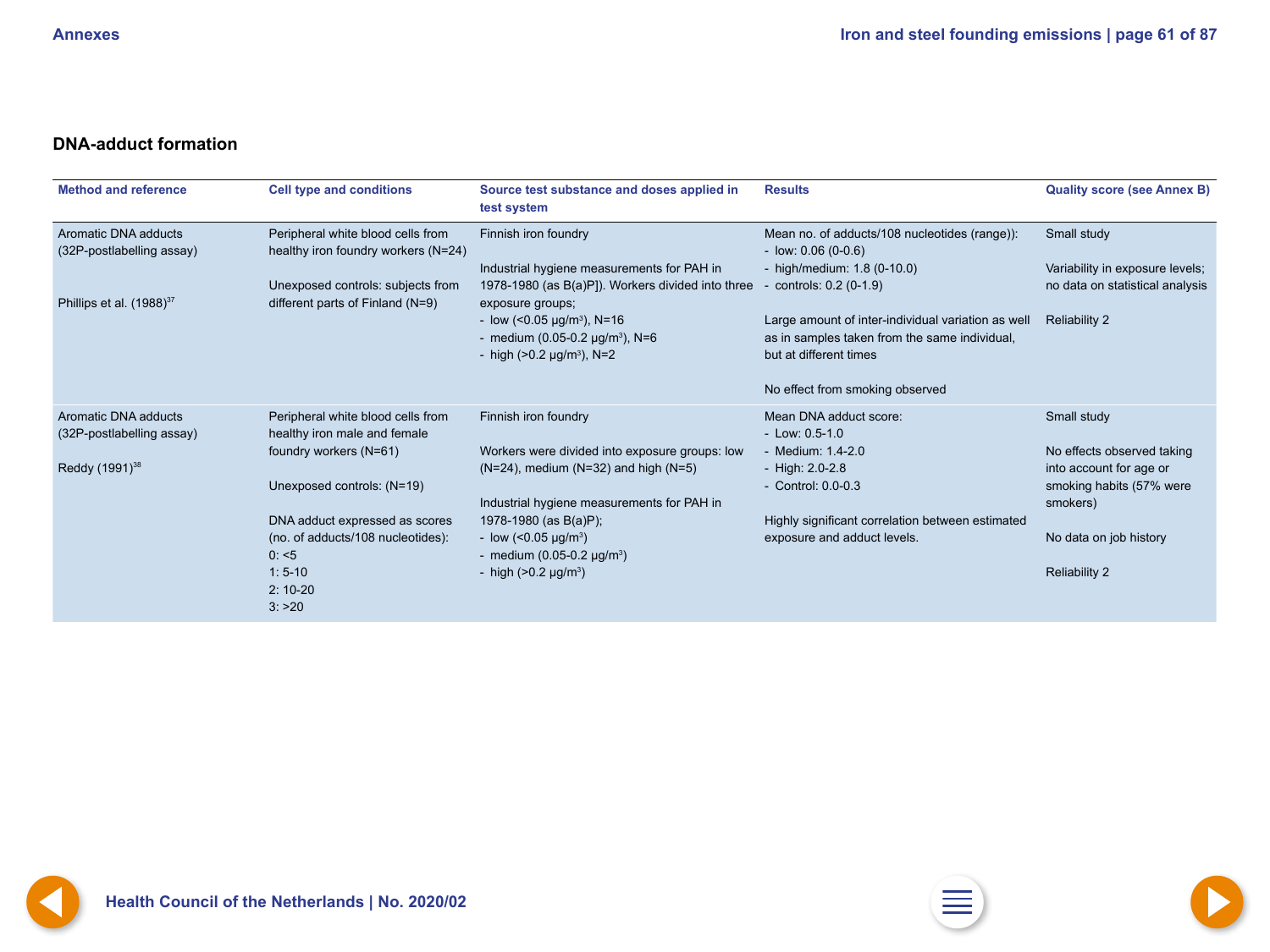<span id="page-61-0"></span>

| <b>Method and reference</b>                       | <b>Cell type and conditions</b>                                              | Source test substance and doses applied in<br>test system                                                                            | <b>Results</b>                                                                                                                                                                   | <b>Quality score (see Annex B)</b>                                                        |
|---------------------------------------------------|------------------------------------------------------------------------------|--------------------------------------------------------------------------------------------------------------------------------------|----------------------------------------------------------------------------------------------------------------------------------------------------------------------------------|-------------------------------------------------------------------------------------------|
| Aromatic DNA adducts<br>(32P-postlabelling assay) | Peripheral white blood cells from<br>healthy iron male and female            | Finnish iron foundry                                                                                                                 | Mean DNA adducts (adducts/108 nucleotides,<br>adjusted for smoking habits):                                                                                                      | Small study                                                                               |
| Santella et al. (1993) <sup>39</sup>              | foundry workers (N=48; 37 males,<br>11 females)                              | Personal exposure to PAH (determination of B(a)<br>P) ranged between 2 and 60 ng/m <sup>3</sup> ):<br>- Low: $< 5$ ng/m <sup>3</sup> | - Low: $5.1\pm4.1$<br>- Medium: $6.1\pm4.3$<br>- High: $9.6 \pm 8.1$                                                                                                             | Large inter-individual<br>variability; study did not<br>include reference group           |
|                                                   | Employment period ranges from 2<br>to 46 years (average 13 years)            | - Medium: $5-12$ ng/m <sup>3</sup><br>- High: $>12$ ng/m <sup>3</sup><br>Mean 1-hydroxypyrene levels (µmol/mol                       | Dose-related increase with exposure (r=0.28,<br>p=0.08); exposure groups did not differ<br>significantly from each other                                                         | without exposure, lowest<br>exposure group served as<br>reference                         |
|                                                   |                                                                              | creatinine) in group:<br>$-Low: 2.7±2.2$<br>- Medium: $1.8 \pm 1.2$<br>- High: $3.6 \pm 2.5$                                         | No Influence of cigarette smoking on formation of Reliability 2<br>DNA adducts (54% of workers were smokers)                                                                     |                                                                                           |
| Aromatic DNA adducts<br>(32P-postlabelling assay) | Peripheral white blood cells from<br>healthy iron male and female            | Finnish iron foundry                                                                                                                 | Aromatic DNA adducts (mean no. of adducts/108<br>nucleotides; year $1, 2, 1+2$ )                                                                                                 | Small study                                                                               |
| PAH-DNA adducts (competitive<br>ELISA)            | foundry workers (N=64; 51 males,<br>13 females)                              | Workers were divided into exposure groups (in<br>$B(a)P$ :<br>- low: $<$ 5 ng/m <sup>3</sup> , N=20                                  | - low: $2.2\pm0.8$ , $1.3\pm0.6$ , $1.9\pm0.9$<br>- medium: $2.1 \pm 1.4$ , $1.5 \pm 1.1$ , $2.0 \pm 1.4$<br>- high: $2.5 \pm 1.2$ , $2.3 \pm 2.0$ , $2.5 \pm 1.2$               | Adjustments made for<br>smoking                                                           |
| Somatic gene mutation (HPRT<br>locus)             | Average length of employment: 14<br>years (range 1 to 47 years)              | - medium: $5-12$ ng/m <sup>3</sup> , N=26<br>- high: $>12$ ng/m <sup>3</sup> , N=18                                                  | PAH-DNA adducts (mean no. of adducts/108<br>nucleotides; year 1, year 2 and year 1+2)):                                                                                          | Variability in exposure levels<br>within groups; study did not<br>include reference group |
| Perera et al. $(1994)^{35}$                       | One or two samples were taken in<br>1990 (year 1) and/or in 1991 (year<br>2) |                                                                                                                                      | - low: $5.2\pm4.1$ , $1.5\pm1.4$ , $4.4\pm3.9$<br>- medium: $6.1\pm4.3$ , $2.9\pm3.1$ , $5.2\pm4.2$<br>- high: 9.6±8.1*, 3.9±4.1, 9.6±8.1<br>* p<0.05 (low versus high exposure) | without exposure, lowest<br>exposure group served as<br>reference                         |
|                                                   | 50% current smokers                                                          |                                                                                                                                      |                                                                                                                                                                                  | <b>Reliability 2</b>                                                                      |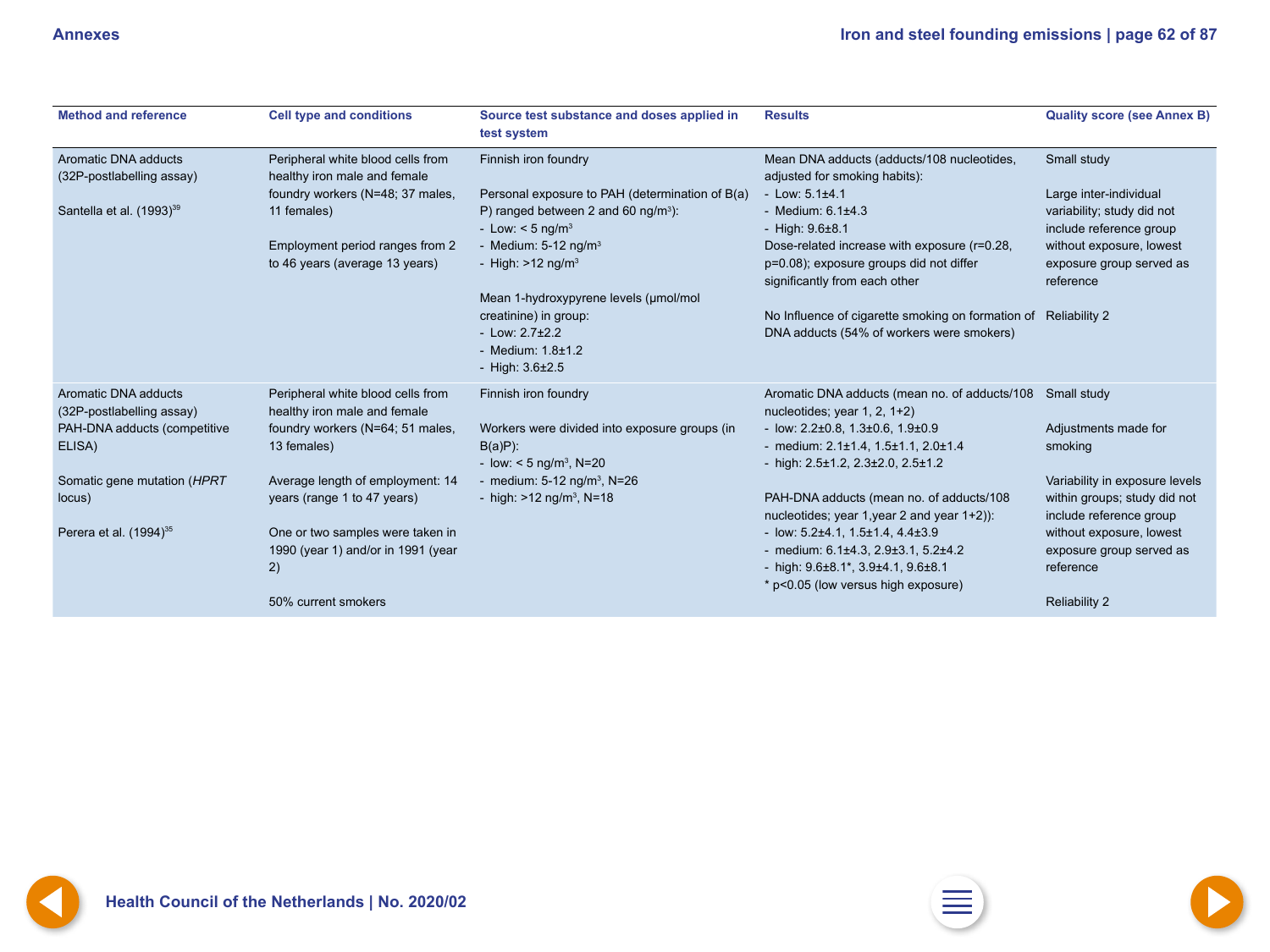## <span id="page-62-0"></span>J epidemiology: meta-analyses

## Note: heterogeneity p<0.10 is indicative for substantial heterogeneity

(variation between studies)

| Selected studies and study population       | <b>Study selection criteria</b>             | <b>Results</b>                                                              | <b>Remarks and reliability (Annex C)</b> |
|---------------------------------------------|---------------------------------------------|-----------------------------------------------------------------------------|------------------------------------------|
|                                             |                                             |                                                                             |                                          |
| Cohort studies on workers employed in       | Search period: up to February 2016          | Outcome: no associations found                                              | Appropriate design and reporting         |
| iron and steel foundries with data on       |                                             |                                                                             |                                          |
| lymphatic and haematopoietic neoplasms      | Inclusion criteria: workers exposed to PAH; | Meta-relative risks (95% confidence interval, number of cases,              | No quality assessment of individual      |
| $(N=12)^{*}$                                | incidence or mortality risk from (non-)     | I-squared (%), p for heterogeneity:                                         | studies performed; smoking habits        |
|                                             | Hodgkin lymphomas, multiple myeloma or      |                                                                             | not taken into account                   |
| Alicandro et al. $(2016)^{12}$              | leukemia, related to PAH exposure;          | Hodgkin lymphoma                                                            |                                          |
|                                             | publications in English, French or Italian; | 1.38 (0.95-2.01), 26 cases, 0%, p=0.53                                      | <b>Reliability 2</b>                     |
| * Decoufle et al. 1979; Anjelkovisch et al. | cause specified according to international  |                                                                             |                                          |
| 1990; Moulin et al. 1990; Sherson et al.    | classification of diseases                  | Non-Hodgkin lymphoma                                                        |                                          |
| 1991; Rotimi et al. 1993; Hansen et al.     |                                             | 0.94 (0.73-1.22), 57 cases, 0%, p=0.87                                      |                                          |
| 1997; Firth et al. 1999; Park et al. 2005;  | Quality assessment individual studies: not  |                                                                             |                                          |
| Hoshuyama et al. 2006; Westberg et al.      | reported                                    | Multiple myeloma                                                            |                                          |
| 2013; Yoon and Ahn 2014. Details of the     |                                             | 1.00 (0.67-1.51), 23 cases, 0%, p=0.26                                      |                                          |
| individual studies are shown in Annex K     | Meta-analyses: incidence ratios (SIR),      |                                                                             |                                          |
| (indicated as B)                            | Standardized mortality ratios (SMR) and     | Leukaemia                                                                   |                                          |
|                                             | relative risks (RR) with corresponding 95%  | 1.13 (0.93-1.39), 103 cases, 4%, p=0.41                                     |                                          |
|                                             | confidence intervals; analyses on           |                                                                             |                                          |
|                                             | heterogeneity, random effect models;        | No significant between-study heterogeneity was observed; no indications for |                                          |
|                                             | sensitivity analyses performed              | publication bias                                                            |                                          |
|                                             |                                             |                                                                             |                                          |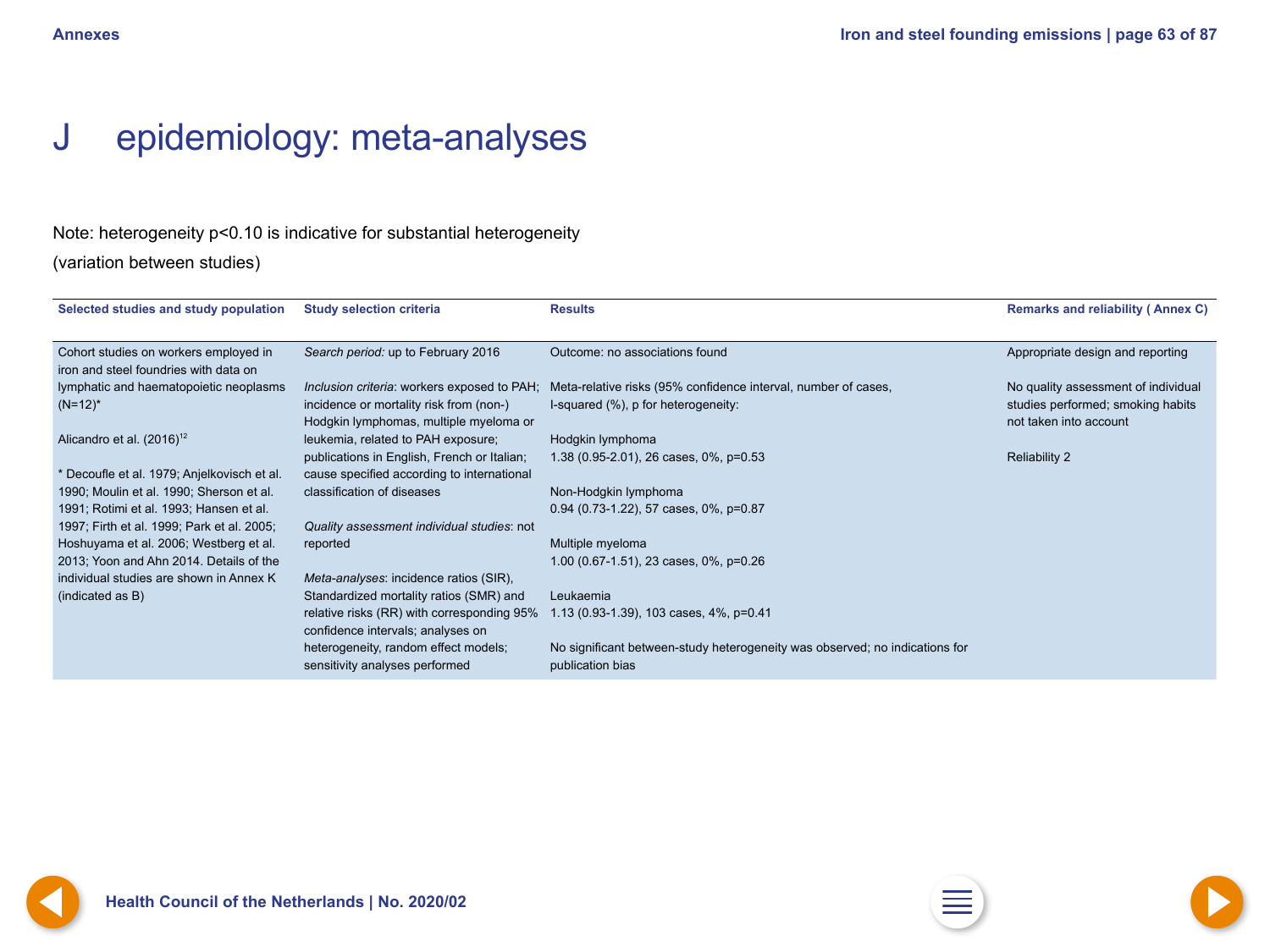<span id="page-63-0"></span>

| Selected studies and study population                                                                                                                                      | <b>Study selection criteria</b>                                                                                  | <b>Results</b>                                                                                                                                | <b>Remarks and reliability (Annex C)</b>                                 |
|----------------------------------------------------------------------------------------------------------------------------------------------------------------------------|------------------------------------------------------------------------------------------------------------------|-----------------------------------------------------------------------------------------------------------------------------------------------|--------------------------------------------------------------------------|
| Cohort studies on workers employed in<br>industries with potential PAH exposure                                                                                            | Search period: 1958 - 2014                                                                                       | Outcome: positive association for certain cancer types                                                                                        | Appropriate design and reporting                                         |
| (N=13, iron and steel foundries)*                                                                                                                                          | Inclusion criteria: cancer/tumours on<br>respiratory and urinary tracts; PAH                                     | Standard mortality ratios (SMR) and pooled relative risk (RR) (95% confidence<br>interval), observed/expected, p value for heterogeneity:     | No quality assessment of individual<br>studies performed; smoking habits |
| Rota et al. (2014) <sup>10</sup> ,<br>Update from Bosetti et al. (2006)                                                                                                    | exposure; retrospective, longitudinal and<br>prospective cohorts; one publication per                            | <b>Respiratory tract</b>                                                                                                                      | not taken into account                                                   |
|                                                                                                                                                                            | cohort (most informative); cancer cases                                                                          | - all: SMR 1.05, pooled RR 1.31 (1.08-1.59), 2,932//2,784, p<0.0001                                                                           | Authors report that workers may be                                       |
| * Koskela et al. 1976; Gibson et al. 1977;<br>Breslin 1979; Andjelkovich et al. 1990;                                                                                      | and deaths                                                                                                       | - lung cancer: SMR 1.05, pooled RR 1.31 (1.07-1.61), 2,903/2,762, p<0.0001<br>- larynx: SMR 1.43, pooled RR 1.48 (1.14-1.91), 59/41, p=0.537  | exposed in the past to various<br>potential carcinogenic substances      |
| Hansen 1991; Sherson et al. 1991; Rotimi<br>et al. 1993; Sorahan et al. 1994; Moulin et                                                                                    | Quality assessment individual studies: not<br>included                                                           | <b>Bladder cancer</b>                                                                                                                         | other than PAH                                                           |
| al. 2000; Adzersen et al. 2003; Park et al.                                                                                                                                |                                                                                                                  | SMR 1.18, pooled RR 1.38 (1.00-1.91), 151/127, p=0.001                                                                                        | <b>Reliability 2</b>                                                     |
| 2005; Hoshuyama et al. 2006; Westberg et<br>al. 2013. Details of the individual studies                                                                                    | Meta-analyses: standard mortality ratios,<br>pooled relative risks; random-effects                               | Cancer in the kidneys                                                                                                                         |                                                                          |
| are shown in Annex K (indicated as C)                                                                                                                                      | models to take into account heterogeneity                                                                        | SMR 0.98, pooled RR 1.03 (0.78-1.35), 68/69, p=0.304                                                                                          |                                                                          |
|                                                                                                                                                                            | Heterogeneity: p<0.10 is indicative for<br>substantial heterogeneity (variation<br>between studies)              |                                                                                                                                               |                                                                          |
| Cohort studies on workers in the iron and<br>steel foundry with potential PAH exposure                                                                                     | Search period: Up to December 2005                                                                               | Outcome: positive association for cancer in the lungs, respiratory tract and the<br>bladder; no association for kidney cancer                 | Appropriate design and reporting                                         |
| $(N=10)^*$                                                                                                                                                                 | Inclusion criteria: workers in industries with                                                                   |                                                                                                                                               | No quality assessment of individual                                      |
| Bosetti et al. 2006 <sup>11</sup>                                                                                                                                          | high PAH exposure; cohort design;<br>mortality or incidence data on cancer risk                                  | Order: standardized mortality ratio (SMR), observed/expected no. of cases,<br>pooled RR (95% confidence intervals), p=value for heterogeneity | studies performed; smoking habits<br>not taken into account              |
|                                                                                                                                                                            | (the lungs, the respiratory tract, the<br>bladder, the urinary tract)                                            | Lung cancer (9 cohorts)<br>SMR, 1.39, 975/703.7, 1.40 (1.32-1.49), p=0.007                                                                    | <b>Reliability 2</b>                                                     |
| *Koskela et al. (1976), Gibson et al.<br>(1977), Breslin et al. (1979), Decouflé<br>(1979), Andjelkovich et al. (1990), Hansen                                             | Quality assessment individual studies: not<br>performed or reported                                              | Respiratory tract cancers (10 cohorts)<br>SMR, 1.38, 1,004/726, 1.40 (1.31-1.49), p=0.012<br>Bladder cancer (7 cohorts)                       |                                                                          |
| (1991), Sherson et al. (1991), Rotimi et al.                                                                                                                               | Meta-analysis: pooled relative risk (RR;                                                                         | SMR, 1.19, 99/83, 1.29 (1.06-1.57), p<0.001                                                                                                   |                                                                          |
| (1993), Sorahan et al. (1994), Moulin et al.<br>(1993). Details of the individual studies are SMRs, using the inverse of the variance<br>shown in Annex K (indicated as D) | calculated as a weighted average of the<br>as weight), fixed-effects model, chi-square<br>test for heterogeneity | Kidney cancer (4 cohorts)<br>SMR, 1.29, 40/31, 1.30 (0.095-1.77), p=0.91                                                                      |                                                                          |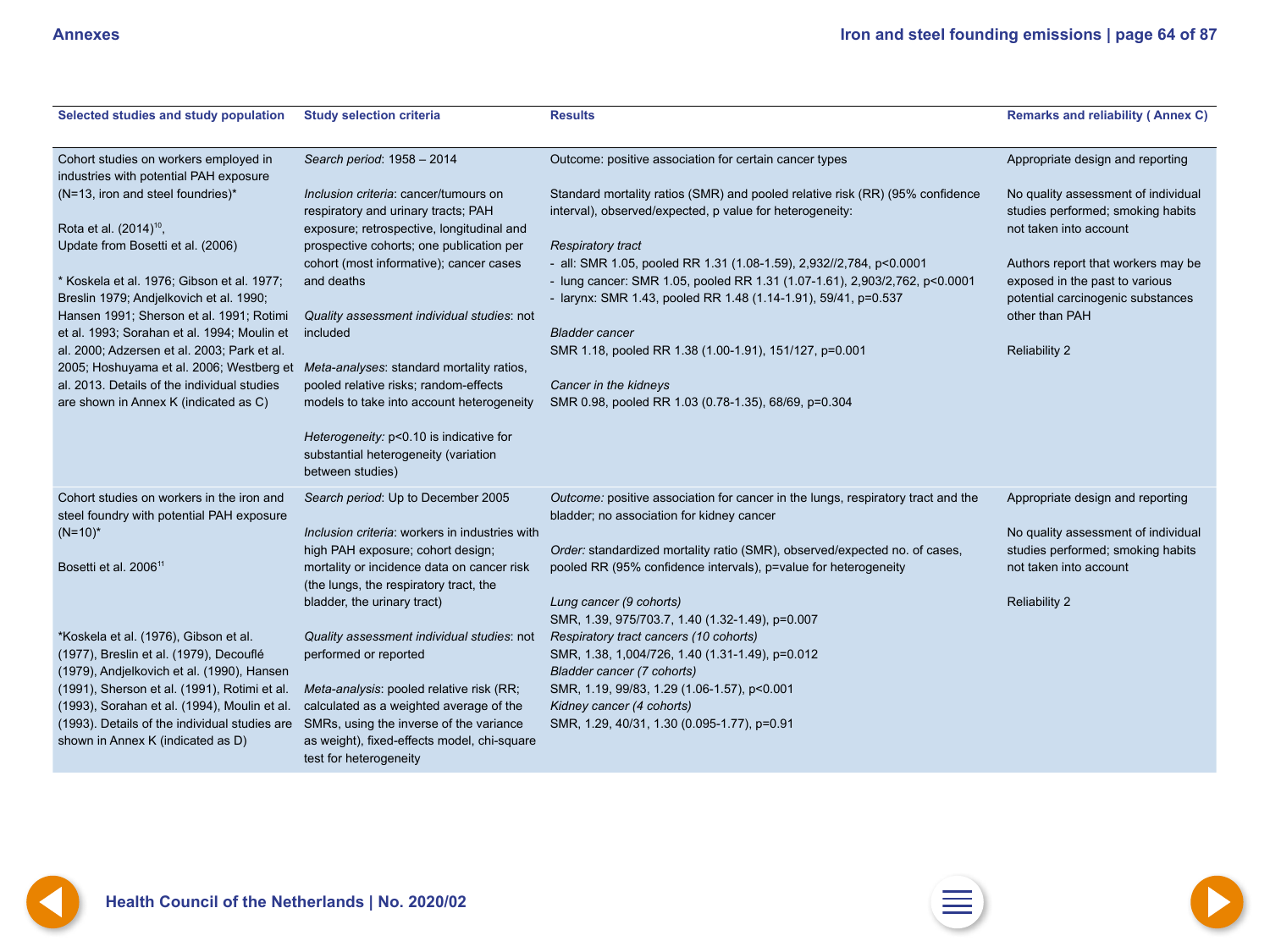<span id="page-64-0"></span>

| Selected studies and study population     | <b>Study selection criteria</b>             | <b>Results</b>                                                                     | <b>Remarks and reliability (Annex C)</b> |
|-------------------------------------------|---------------------------------------------|------------------------------------------------------------------------------------|------------------------------------------|
|                                           |                                             |                                                                                    |                                          |
| Cohort studies on workers employed in     | Search period: 1977-2017                    | Outcome: Focus on PAH exposure, not on iron and steel founding per se,             | Appropriate design                       |
| industries with potential PAH exposure    |                                             | therefore only a limited number of studies included. Two of the three studies also |                                          |
| (N=3, iron and steel foundries, total of  | Inclusion criteria: lung cancer/tumours;    | included in Rota, for the 3rd study the reference is questionable (conference)     | Presentation of data is limited; no      |
| 5,658 subjects)*                          | sufficient data on level of PAH exposure;   | abstract only). Therefore this publication is not relevant.                        | data on heterogeneity for subgroup       |
|                                           | retrospective, longitudinal and prospective |                                                                                    | 'iron and steel foundries'; no quality   |
| Singh et al. 2018 <sup>13</sup>           | cohorts; one publication per cohort (most   | Pooled relative risk (95% confidence interval)                                     | assessment of individual studies         |
|                                           | informative); cancer cases and deaths       |                                                                                    | performed; smoking habits not taken      |
| * Gibson et al. 1977; Moulin et al. 2000; | (mortality and incidences); publication in  | Lung cancer                                                                        | into account, because of limited         |
| Koskela et al. 1997. Details of the       | English only                                | 1.52 (1.05-2.21), 135 cases (incidence and mortality combined)                     | number of studies with data on           |
| individual studies are shown in Annex K   |                                             |                                                                                    | smoking                                  |
| (indicated as A)                          | Quality assessment individual studies: not  | Authors reported on wide variation in smoking habits and exposure to PAH, but      |                                          |
|                                           | included                                    | data on PAH exposure levels not reported                                           | <b>Reliability 2</b>                     |
|                                           | Meta-analyses: standard mortality ratios,   |                                                                                    |                                          |
|                                           | pooled relative risks; random-effects       |                                                                                    |                                          |
|                                           | models to take into account heterogeneity;  |                                                                                    |                                          |
|                                           | fixed effect models                         |                                                                                    |                                          |
|                                           |                                             |                                                                                    |                                          |
|                                           | Subgroup analyses: job title                |                                                                                    |                                          |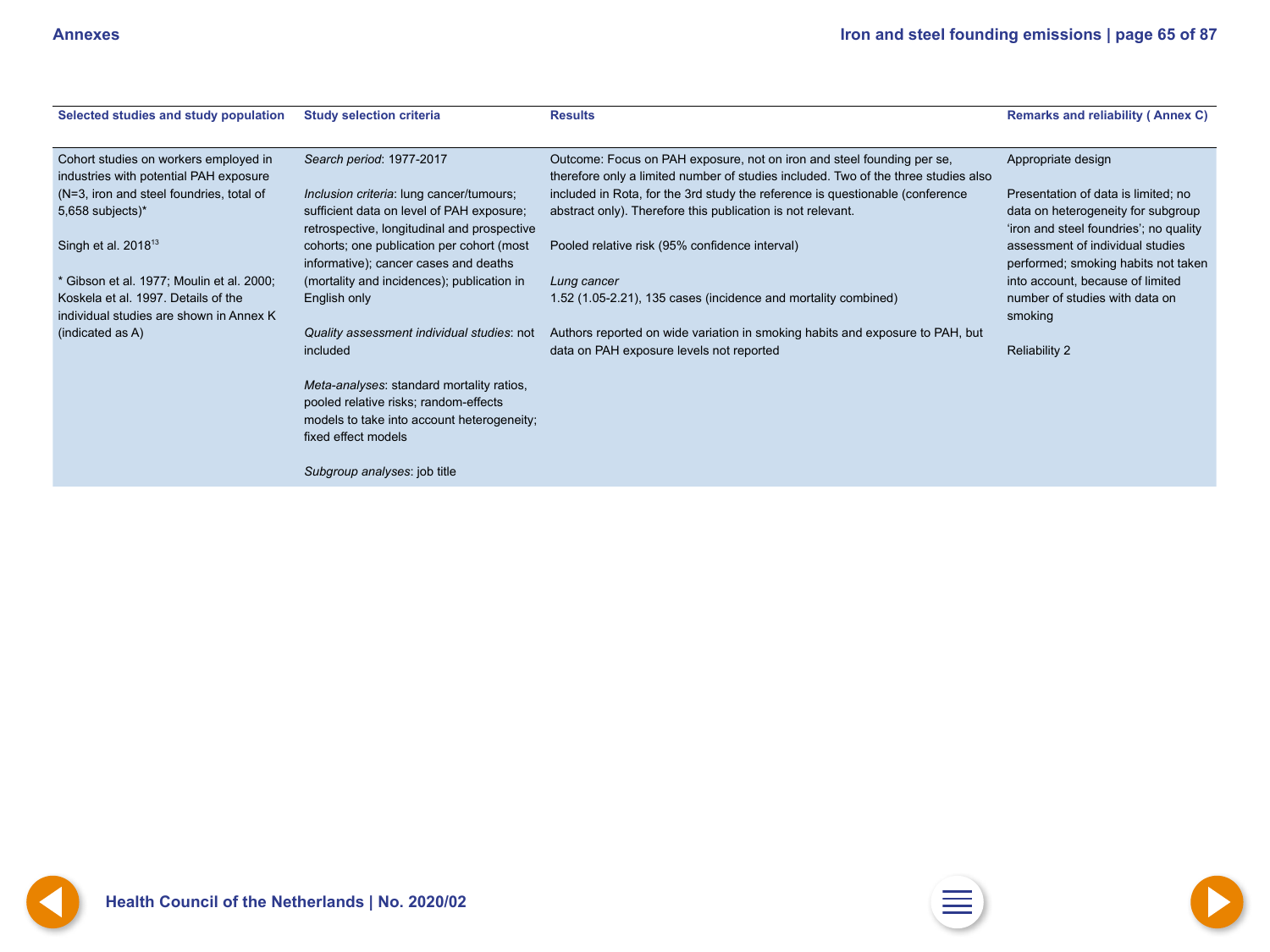## <span id="page-65-0"></span>K epidemiology: cohorts studies

A, B, C, D Data of the study used in meta-analysis by Singh et al. 2018 (A), Alicandro et al. 2016 (B), Rota et al. 2014 (C), and/or Bosetti et al. 2006 (D).

### **Prospective cohort studies**

| <b>Study design and</b> | Data on exposure and health Results | <b>Remarks and reliability</b> |
|-------------------------|-------------------------------------|--------------------------------|
| population              | assessment                          | (annex C)                      |
| No studies.             |                                     |                                |

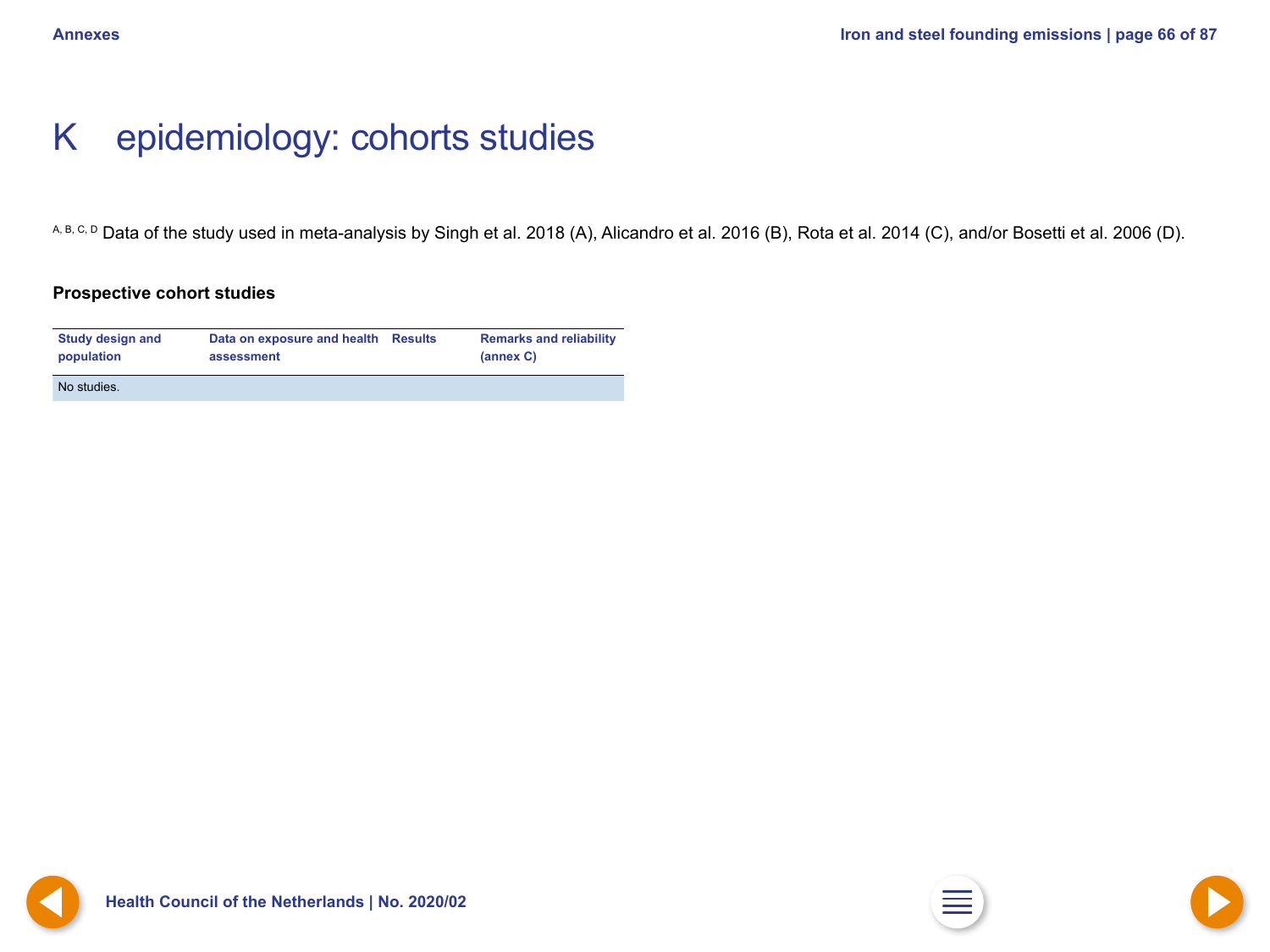## <span id="page-66-0"></span>**Retrospective cohort studies** (data on smoking habits)

| <b>Study design and population</b>                                                                                                                                            | Data on exposure and health<br>assessment                                                                                                                       | <b>Results</b>                                                                                                                                                                                                                                                                                                                                                                               | <b>Remarks and reliability</b><br>(annex J)               |
|-------------------------------------------------------------------------------------------------------------------------------------------------------------------------------|-----------------------------------------------------------------------------------------------------------------------------------------------------------------|----------------------------------------------------------------------------------------------------------------------------------------------------------------------------------------------------------------------------------------------------------------------------------------------------------------------------------------------------------------------------------------------|-----------------------------------------------------------|
| Iron and steel foundries (N=2); South<br>Korea; male workers (N=44,974)<br>employed between 1968-2001 and who                                                                 | Exposure: data on work area/job classes;<br>personal breathing zone air sampling<br>(obtained from one plant during 1994-                                       | Outcome: positive association with "all types of cancer"; no association with<br>individual types of cancer                                                                                                                                                                                                                                                                                  | Appropriate study design, large<br>study                  |
| were alive in 1992; follow-up 1992-2001<br>(10 years); reference group, general                                                                                               | 2000, probably representing worst case<br>scenarios), substances identified were for                                                                            | During follow-up: 806 death cases (=2% of population at risk)                                                                                                                                                                                                                                                                                                                                | No analyses performed on exposure<br>levels of substances |
| Korean male population                                                                                                                                                        | instance benzene, chromium and other<br>metals, PAH, and carbon monoxide; data                                                                                  | Standardized rate ratio (95% confidence interval, number of deaths)<br>- stainless steel production areas:                                                                                                                                                                                                                                                                                   | <b>Reliability 2</b>                                      |
| $B, C$ Park et al. (2005) <sup>40</sup>                                                                                                                                       | on duration of employment                                                                                                                                       | - all cancer: $3.26$ (1.37-6.49), N=7                                                                                                                                                                                                                                                                                                                                                        |                                                           |
| Note by the DECOS: most likely partly<br>overlap of the study population with the<br>populations in the studies by Yoon and<br>Ahn $(2014)^{41}$ and Ahn et al. $(2010)^{42}$ | Data: deaths identified by the Korean<br>National Statistical Office; diseases<br>classified according to International<br>Classification of Diseases; analyses | No associations found regarding:<br>- type of cancer<br>- duration of employment                                                                                                                                                                                                                                                                                                             |                                                           |
|                                                                                                                                                                               | included lag-time                                                                                                                                               | Authors reported large healthy worker effect for "all death causes", and "cancer"                                                                                                                                                                                                                                                                                                            |                                                           |
|                                                                                                                                                                               | Smoking habits obtained from part of<br>workers                                                                                                                 | Smoking habits: during follow-up percentage of smokers decreased in both<br>foundries (Plant 1 from 59.9% to 14.4%; Plant 2 from 55.4% to 33.3%).<br>Authors note "The current smoking rate was similar across categories of last job.<br>The overall smoking rate of study subjects in 1994 was about 15% lower than that<br>of Korean male population in that year in the same age range". |                                                           |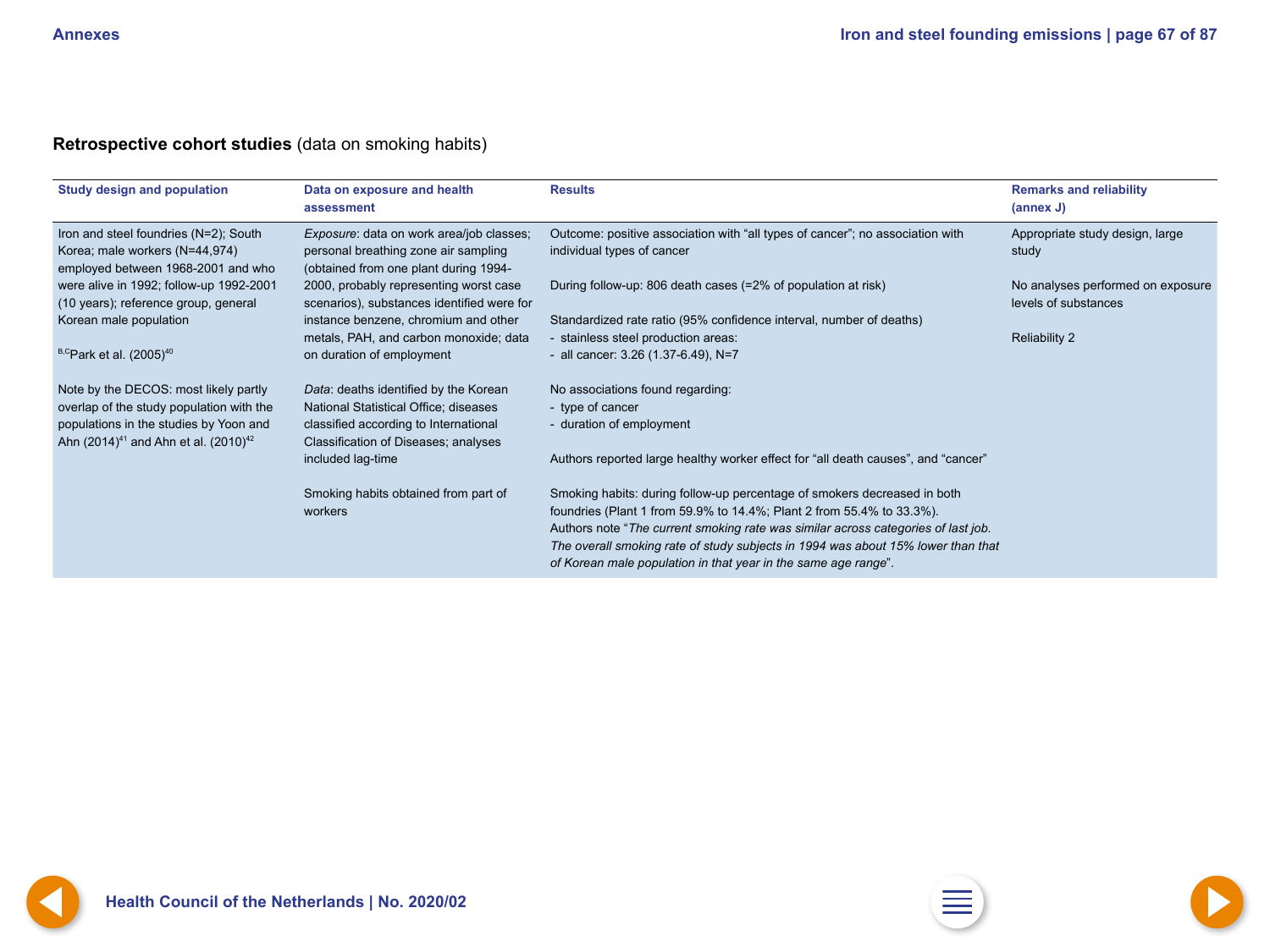<span id="page-67-0"></span>

| <b>Study design and population</b>                                          | Data on exposure and health<br>assessment                                     | <b>Results</b>                                                             | <b>Remarks and reliability</b><br>(annex J) |
|-----------------------------------------------------------------------------|-------------------------------------------------------------------------------|----------------------------------------------------------------------------|---------------------------------------------|
| Iron foundries (N=10); Sweden; male<br>workers employed for at least 1 year | Exposure: respirable dust and quartz<br>measurements (340 personal samples    | Outcome: positive association with lung cancer                             | Appropriate study design                    |
| between 1913-2005 (N=3,045); morbidity                                      | taken between 2005-2006) plus historical                                      | Standardized incidence ratios (95% confidence interval, expected/observed) | Authors performed internal                  |
| data obtained between 1958-2004;                                            | measurement data from surveys from the                                        | (data without taking into account smoking habits)                          | comparison in their dose-response           |
| reference group, general population of                                      | 1960s                                                                         |                                                                            | analyses to adjust for differences in       |
| Sweden                                                                      |                                                                               | Only data shown with statistically significant increased SIR               | smoking habits or other confounders         |
|                                                                             | Morbidity: data retrieved from company                                        |                                                                            | between foundry workers and the             |
| <sup>B,C</sup> Westberg et al. (2013) <sup>17</sup>                         | personnel records, and Swedish cancer                                         | All workers                                                                | general population: the increased           |
|                                                                             | Registry; diseases classified according to                                    | - all cancer types: 1.00 (0.90-1.11), 347.2/347                            | lung cancer risk disappeared when           |
|                                                                             | International Classification of Diseases                                      | - primary lung cancer: 1.61 (1.20-2.12), 32.24/52                          | the exposure groups were                    |
|                                                                             |                                                                               |                                                                            | compared.                                   |
|                                                                             | Smoking habits were obtained by                                               | Duration of exposure                                                       |                                             |
|                                                                             | questionnaire among 500 participants;<br>percentage of ex-smokers and smokers | No association between duration of exposure and cancer development         | <b>Reliability 2</b>                        |
|                                                                             | were 68%, 65% and 84% in the low-                                             | Latency time and duration of employment (lung cancer)                      |                                             |
|                                                                             | medium and high-exposed groups                                                | - Latency 0-19 yrs: no association                                         |                                             |
|                                                                             | (exposure to respirable quartz), data on                                      | - Latency $\geq 20$ yrs                                                    |                                             |
|                                                                             | individual smoking habits were not                                            | - duration 10-19 yrs: 2.35 (1.12-4.31), 4.27/10                            |                                             |
|                                                                             | available.                                                                    | - duration $\geq 20$ yrs: 1.72 (1.08-2.61), 12.76/22                       |                                             |
|                                                                             |                                                                               | Latency time and cumulative quartz exposure (lung cancer)                  |                                             |
|                                                                             |                                                                               | - Latency 0-19 yrs: no association                                         |                                             |
|                                                                             |                                                                               | - Latency $\geq 20$ yrs                                                    |                                             |
|                                                                             |                                                                               | - low exposure: 2.05 (1.32-3.02), 12.22/25                                 |                                             |
|                                                                             |                                                                               | - medium exposure: 1.72 (1.00-1.75), 9.89/17                               |                                             |
|                                                                             |                                                                               | - high exposure: 1.26 (0.26-3.69), 2.38/3                                  |                                             |
|                                                                             |                                                                               | No dose-related trend observed                                             |                                             |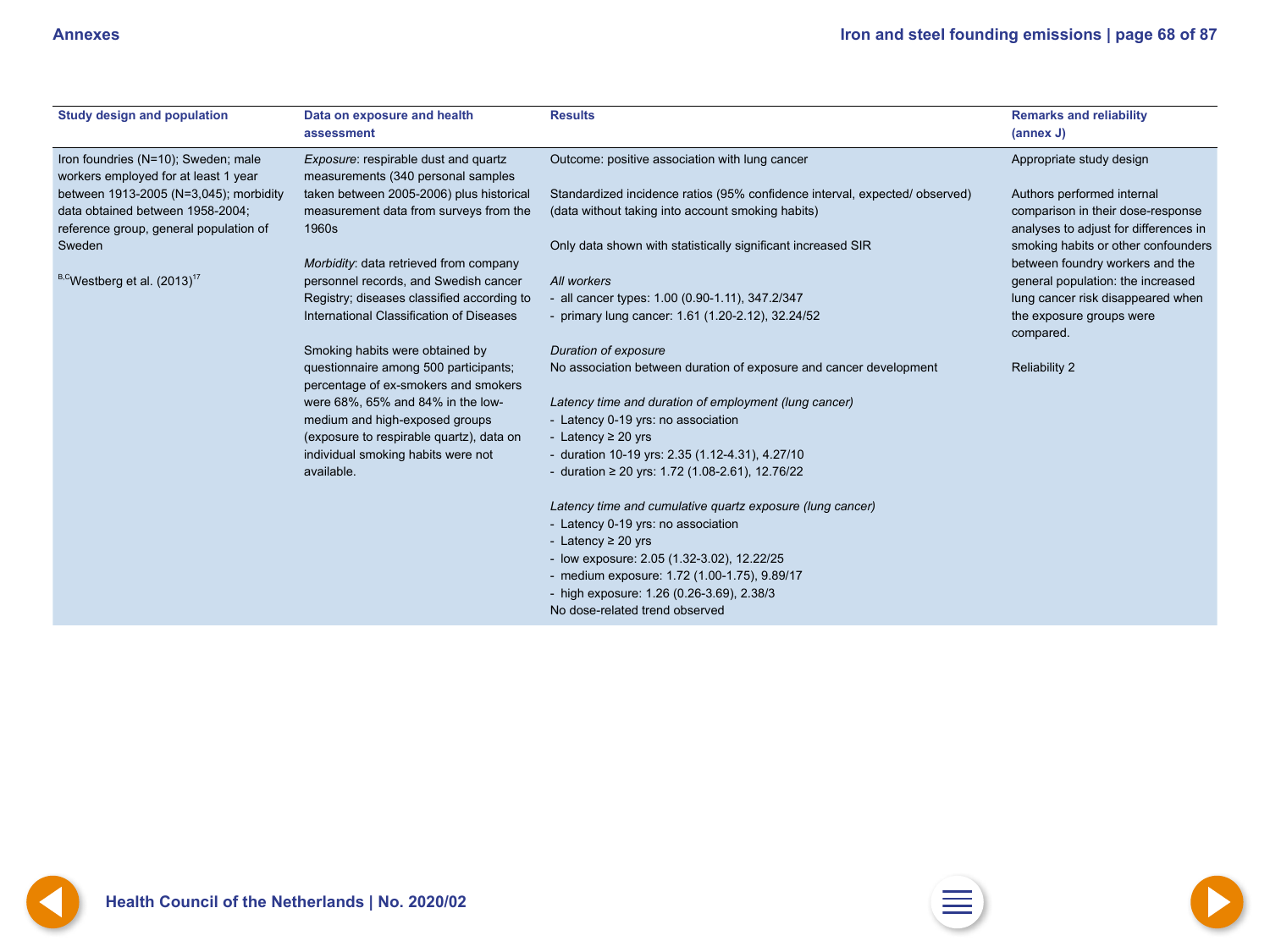<span id="page-68-0"></span>

| <b>Study design and population</b>                                  | Data on exposure and health<br>assessment                                      | <b>Results</b>                                                                                                                         | <b>Remarks and reliability</b><br>(annex J)                    |
|---------------------------------------------------------------------|--------------------------------------------------------------------------------|----------------------------------------------------------------------------------------------------------------------------------------|----------------------------------------------------------------|
| Nested case-control study from<br>retrospective cohort described by | Complete work histories of cases and<br>controls obtained from plant personnel | Outcome: positive association with lung cancer in workers handling material; no<br>association among workers with other job activities | Appropriate study design                                       |
| B,C,DRotimi et al. (1993); one iron foundry;                        | files; information on other lung cancer risk                                   |                                                                                                                                        | Lack of data on exposure levels; no                            |
| the USA; total number of lung cancer<br>cases is 231; 408 controls  | factors, including cigarette smoking, was<br>collected by interview.           | Odds ratios (95% confidence intervals, cases/controls), lung cancer mortality                                                          | data on other types of cancer;<br>adjustments made for smoking |
| Note (1): cases and control represent total                         | Mortality: from death certificate; cases                                       | Working area/job activities in iron foundry only (adjusted for smoking)<br>- Quality control: 6.3 (0.71-56), 6/1                       | habits                                                         |
| of one iron foundry and two engine plants                           | include 9 cases with lung cancer as                                            | - Material handling: 5.1 (1.5-17), 13/6                                                                                                | <b>Reliability 2</b>                                           |
| (data on iron foundry alone not reported)                           | secondary cause of death                                                       | - Maintenance: 0.87 (0.54-1.4), 31/62                                                                                                  |                                                                |
| Note (2): cohort by <sup>B,C,D</sup> Rotimi et al.                  |                                                                                | - Core room: 1.0 (0.57-56), 21/41                                                                                                      |                                                                |
| $(2013)^{43}$ not described in the present                          |                                                                                | - Melting: 0.10 (0.01-1.5), 1/6                                                                                                        |                                                                |
| report, because no distinction is made                              |                                                                                | - Molding: 1.0 (0.48-2.1), 14/24                                                                                                       |                                                                |
| between different types of industries                               |                                                                                | - Cleaning/finishing: 0.92 (0.44-1.9), 15/28                                                                                           |                                                                |
| Austin et al., (1997) <sup>44</sup>                                 |                                                                                | Duration of employment at iron foundry                                                                                                 |                                                                |
|                                                                     |                                                                                | - non: $1.0$ (-), $82/139$                                                                                                             |                                                                |
|                                                                     |                                                                                | $-$ <10 yrs: 0.79 (0.49-1.3), 53/104                                                                                                   |                                                                |
|                                                                     |                                                                                | - 10-19 yrs: 1.1 (0.66-1.8), 45/67                                                                                                     |                                                                |
|                                                                     |                                                                                | - ≥20 yrs: 0.90 (0.55-1.5), 51/98                                                                                                      |                                                                |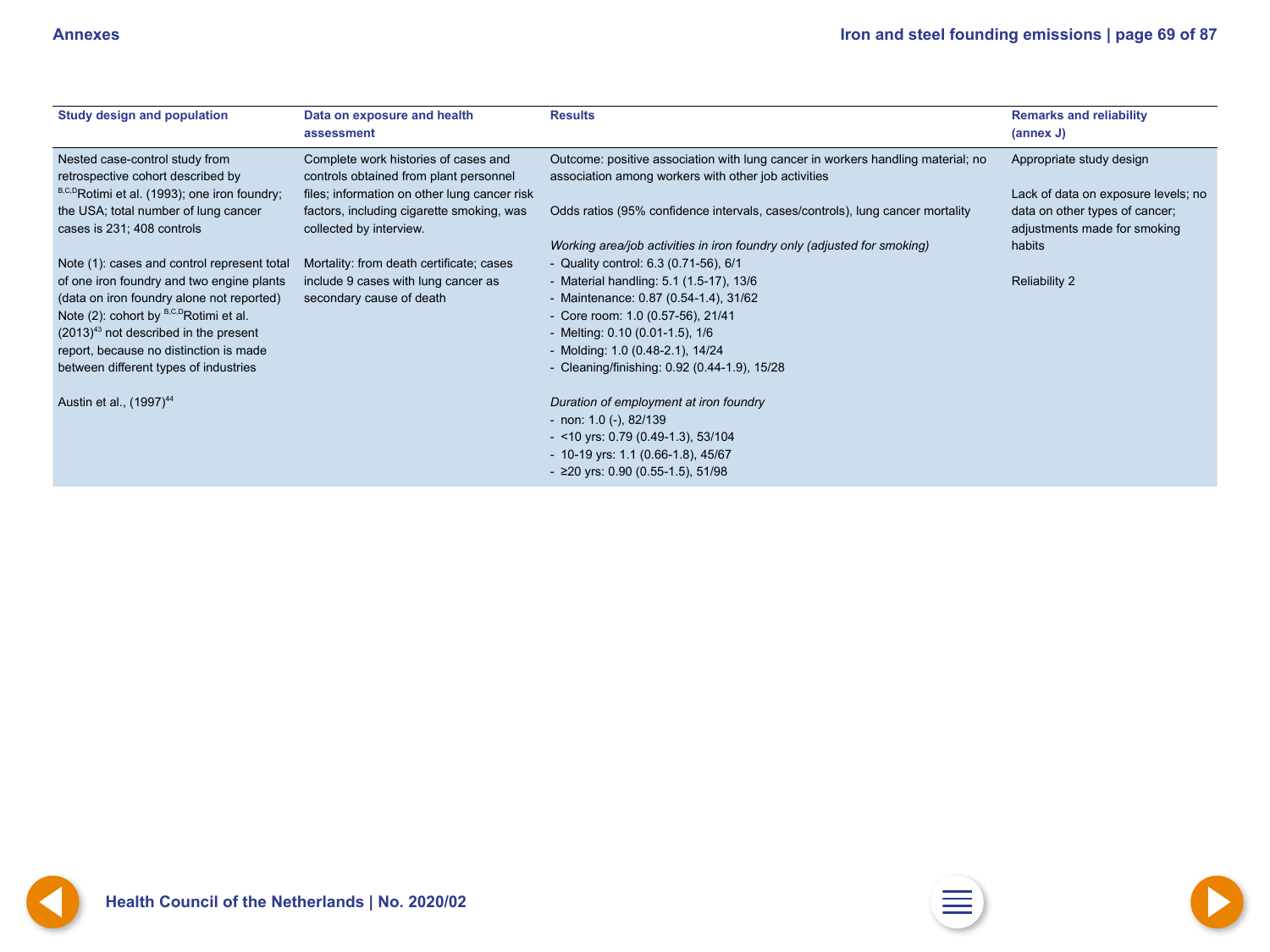<span id="page-69-0"></span>

| <b>Study design and population</b>                                                                                      | Data on exposure and health<br>assessment                                             | <b>Results</b>                                                                                                                                 | <b>Remarks and reliability</b><br>(annex J)                            |
|-------------------------------------------------------------------------------------------------------------------------|---------------------------------------------------------------------------------------|------------------------------------------------------------------------------------------------------------------------------------------------|------------------------------------------------------------------------|
| Historical prospective cohort, including a<br>nested case-control study; one stainless                                  | Exposure: assessed by job history<br>(specific job-exposure matrix); mean             | Outcome: no associations found                                                                                                                 | Appropriate study design                                               |
| steel and metallic alloys plant; France;<br>male and female workers ever employed                                       | duration of employment, 16.7 years;<br>exposure levels of certain substances          | Lost in follow-up, 1%                                                                                                                          | Lack of objective exposure levels;<br>data on smoking habits available |
| for at least one year between 1968 and                                                                                  | based on knowledge of exposure levels                                                 | <b>Historical cohort</b>                                                                                                                       |                                                                        |
| 1991 (N=4,288 males, 609 females);<br>follow-up mortality 1968-1992 (mean<br>length 18 years); reference group, general | that might have occurred (for the nested<br>case-control study)                       | Standardized mortality ratios (95% confidence interval), expected/observed<br>(adjusted for sex and age)                                       | Moulin et al. 1993: "A survey of<br>smoking habits<br>performed among  |
| French male population                                                                                                  | Mortality: death certificates (INSERM),                                               | Malignant neoplasms                                                                                                                            | those in employment 1986                                               |
|                                                                                                                         | diseases classified according to                                                      | - men: 0.98 (0.85-1.12), 210.3/206                                                                                                             | (24% of the cohort) showed a                                           |
| A,CMoulin et al. 2000 <sup>19</sup> (earlier results on                                                                 | International Classification of Diseases                                              | - both sexes: 0.82 (0.85-1.11), 222/216                                                                                                        | slightly higher percentage of                                          |
| cohort published: B, DMoulin et al. 1993) <sup>45</sup>                                                                 |                                                                                       | Lung cancer: not increased                                                                                                                     | smokers among the SS plant                                             |
|                                                                                                                         | Analyses included confounding factors,                                                | Bladder cancer: not increased                                                                                                                  | workers, than in the national                                          |
|                                                                                                                         | such as smoking habits                                                                |                                                                                                                                                | average. This could not explain the                                    |
|                                                                                                                         |                                                                                       | Nested case-control study (odds ratios, 54 cases/162 controls)<br>PAH and silica exposure: increased trends observed by increasing duration of | high lung cancer rate in<br>the foundry workers."                      |
|                                                                                                                         |                                                                                       | exposure (PAH, OR 1.46, p=0.01; silica, OR 1.55, p<0.01) and estimated                                                                         |                                                                        |
|                                                                                                                         |                                                                                       | increased exposure levels (PAH, OR 1.42, p=0.06; silica, OR 1.32, p=0.04)                                                                      | <b>Reliability 2</b>                                                   |
|                                                                                                                         |                                                                                       | No significant differences:                                                                                                                    |                                                                        |
|                                                                                                                         |                                                                                       | - smokers versus non-smokers                                                                                                                   |                                                                        |
|                                                                                                                         |                                                                                       | - among job categories                                                                                                                         |                                                                        |
|                                                                                                                         |                                                                                       | - by substance (metals, asbestos)                                                                                                              |                                                                        |
| Steel foundry, Dominion Foundries and<br>Steel Ltd, Canada; workers (in the past                                        | Exposure: foundry (N=439, working in<br>foundry for at least 5 years) and             | Outcome: positive association with lung cancer                                                                                                 | Appropriate study design                                               |
| and present) alive in 1967 and over 45<br>years of age, N=1,542; reference group,                                       | non-foundry group (N=1,103, at least 5<br>year working in plant, but less than 5 year | Standardized mortality ratios (SMR, 95% confidence interval, expected/observed)                                                                | A smoking survey in 1973 showed<br>no difference in                    |
| urban population in Toronto                                                                                             | in foundry); job categories; in 1967                                                  | Lung cancer                                                                                                                                    | smoking habits                                                         |
|                                                                                                                         | exposure levels were measured (personal                                               | - Foundry: 2.55 (1.55-3.82), 8.4/21, p<0.005                                                                                                   | between foundry                                                        |
| A,C,DGibson et al. 1977 <sup>46</sup>                                                                                   | sampling, particulates and metals)                                                    | - Non-foundry: 0.66 (0.33-1.19), 16.58/11                                                                                                      | and non-foundry                                                        |
|                                                                                                                         |                                                                                       | - exposure > 20 yrs                                                                                                                            | workers                                                                |
|                                                                                                                         | Mortality: death certificates from attending                                          | - foundry (N=128): 2.59, 1.25/11, p=0.025                                                                                                      |                                                                        |
|                                                                                                                         | physician and insurance carrier; cause<br>specified according to international        | - non-foundry (N=640): 0.69, 11.59/8                                                                                                           | Limited data on confidence intervals                                   |
|                                                                                                                         | classification of diseases                                                            | All cancer                                                                                                                                     | <b>Reliability 2</b>                                                   |
|                                                                                                                         |                                                                                       | Foundry: 1.38 (no data), 26.75/37, p<0.01                                                                                                      |                                                                        |
|                                                                                                                         |                                                                                       | Non-foundry: 0.92 (no data), 53.27/49                                                                                                          |                                                                        |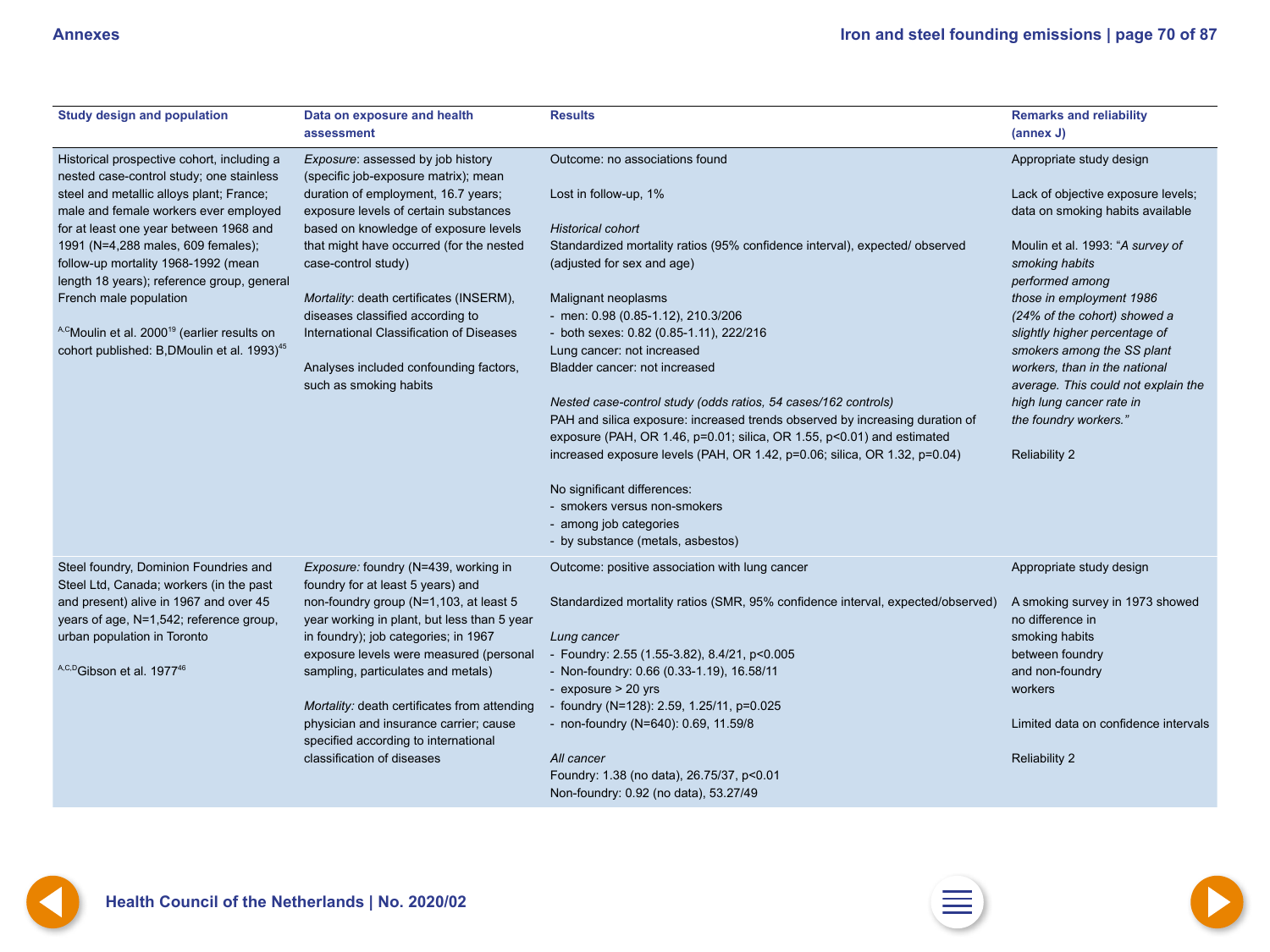<span id="page-70-0"></span>

| <b>Study design and population</b>                                               | Data on exposure and health<br>assessment                                                                                                                               | <b>Results</b>                                                                                                                                             | <b>Remarks and reliability</b><br>$(\text{annex } J)$                     |
|----------------------------------------------------------------------------------|-------------------------------------------------------------------------------------------------------------------------------------------------------------------------|------------------------------------------------------------------------------------------------------------------------------------------------------------|---------------------------------------------------------------------------|
| Cohort study plus nested case-control<br>study; gray iron foundry; the USA; male | <i>Exposure:</i> air samples (including breathing<br>zone) taken 17 times between 1947 and                                                                              | Outcome: positive association with lung cancer and leukaemia                                                                                               | Small study                                                               |
| and female workers, employed for at least<br>10 years and who died between 1970- | 1976; exposure levels determined of dust,<br>carbon monoxide and other contaminants                                                                                     | Standardized proportional mortality rates (95% confidence interval):<br>All cancers:                                                                       | Data on standardized proportional<br>mortality rates is notoriously prone |
| 1981 (n=278); reference group, general                                           | (PAH); exposure classification made by                                                                                                                                  | - white workers (N=221): $1.18$ (0.95-1.47), 61 cases                                                                                                      | to bias; no data on exposure levels                                       |
| population, US death registry                                                    | type of work                                                                                                                                                            | - nonwhite workers (N=56): 1.17 (0.71-1.93), 12 cases<br>Lung cancer:                                                                                      | presented                                                                 |
| Silverstein et al. (1986) <sup>47</sup>                                          | Mortality: based on records using various<br>sources, such as local union death benefit<br>fund and Social Security Administration;<br>diseases classified according to | - white workers: 1.48 (1.04-2.10), 28 cases<br>- nonwhite workers: $0.85$ (0.17-2.49), 3 cases<br>Leukaemia:<br>- white workers: 2.84 (1.23-6.55), 5 cases | <b>Reliability 4</b>                                                      |
|                                                                                  | International Classification of Diseases;<br>smoking habits were recorded (71% of                                                                                       | - nonwhite workers: 0 cases                                                                                                                                |                                                                           |
|                                                                                  | workers were classified as ever smokers)                                                                                                                                | Ever smokers had higher risks than non-smokers (white workers):<br>All cancers:                                                                            |                                                                           |
|                                                                                  | Some data adjusted for age, formerly                                                                                                                                    | - never (N=45): $0.70$ (0.38-1.27), 8 cases                                                                                                                |                                                                           |
|                                                                                  | employed in coal mines or other foundries,                                                                                                                              | - ever (N=167): $1.30$ (1.30-1.66), 51 cases, $p<0.05$                                                                                                     |                                                                           |
|                                                                                  | and smoking habits                                                                                                                                                      | Lung cancer:                                                                                                                                               |                                                                           |
|                                                                                  |                                                                                                                                                                         | - never: $0.96$ (0.24-2.44), 4 cases<br>- ever: $1.59$ (1.08-2.33), 23 cases, $p<0.05$                                                                     |                                                                           |
|                                                                                  |                                                                                                                                                                         | Nested-case control study:<br>No associations observed between type of work and lung cancer development.                                                   |                                                                           |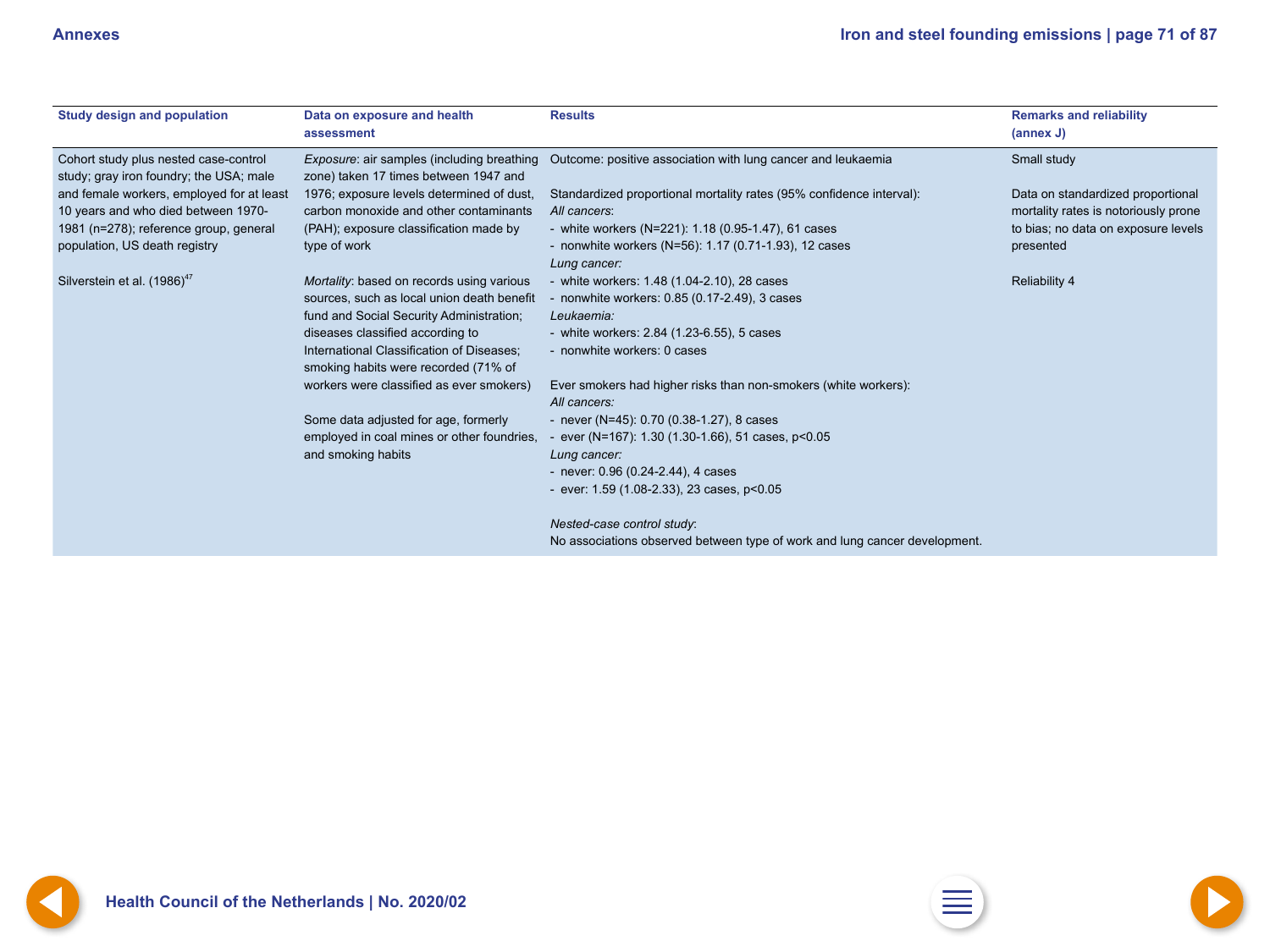### <span id="page-71-0"></span>**Retrospective cohort studies** (no data on smoking habits)

| <b>Study design and population</b>           | Data on exposure and health                  | <b>Results</b>                                                                    | <b>Remarks and reliability</b>     |
|----------------------------------------------|----------------------------------------------|-----------------------------------------------------------------------------------|------------------------------------|
|                                              | assessment                                   |                                                                                   | $(\text{annex } J)$                |
| Iron and steel foundries (N=208); South      | Exposure: based on job title, jobs           | Outcome: positive association among production workers for stomach and lung       | Appropriate study design           |
| Korea; N=14,611 male workers (between        | classified in categories, year first         | cancer; no associations found for colon, liver, pancreas and urinary bladder      |                                    |
| 1992-2000; N=11,793 production workers;      | employed, age first employed                 | cancer                                                                            | No data on smoking habits or other |
| N=2.818 non-production workers);             |                                              |                                                                                   | lifestyle factors that may have    |
| follow-up first day of employment or         | Mortality: data retrieved from Korea         | Standardized mortality ratio (95% confidence interval), no. observed cases        | influenced the outcome; no data on |
| January 1992 up to December 2008;            | National Statistical Office; causes of death | (reference, Korean men):                                                          | exposure levels                    |
| reference group, Korean male population,     | classified according to International        | Stomach: 1.08 (0.81-1.41), 53                                                     |                                    |
| and non-production workers in foundries      | <b>Classification of Diseases</b>            | Lung: 1.06 (0.80-1.38), 56                                                        | <b>Reliability 2</b>               |
| (not exposed)                                |                                              |                                                                                   |                                    |
|                                              |                                              | Relative risk (compared to non-production workers) (95% confidence interval), no. |                                    |
| <sup>B</sup> Yoon and Ahn 2014 <sup>41</sup> |                                              | observed cases:                                                                   |                                    |
|                                              |                                              | All types: 1.90 (1.36-2.64), 274                                                  |                                    |
| Note by the DECOS: most likely partly        |                                              | Stomach: 3.96 (1.41-11.06), 53                                                    |                                    |
| overlap of the study population with the     |                                              | Lung: 2.08 (1.01-4.30), 56                                                        |                                    |
| populations in the studies by Park et al.    |                                              |                                                                                   |                                    |
| $(2005)^{40}$ and Ahn et al. $(2010)^{42}$   |                                              |                                                                                   |                                    |
| Nested-case control study, Swedish           | Exposure: see Westberg et al. (2013),        | Outcome: no associations found regarding exposure to quartz                       | Appropriate study design, small    |
| cohort; iron foundries (N=10); 52 cases of   | focus on exposure to quartz; data            |                                                                                   | study                              |
| lung cancer; for each case 5 controls were   | presented on job titles                      | No association found between iron foundry work (expressed as quartz exposure)     |                                    |
| used                                         |                                              | and lung cancer risk                                                              | No data on smoking habits, or      |
|                                              | Data: data retrieved from company            |                                                                                   | socioeconomic status               |
| Andersson et al. (2012) <sup>48</sup>        | personnel records, and Swedish cancer        | Highest odds ratio for lung cancer: 1.17 (95% confidence interval 0.53-2.55) for  |                                    |
|                                              | Registry; diseases classified according to   | medium exposure group (1-1.9 mg quartz dust/m <sup>3</sup> )                      | <b>Reliability 2</b>               |
| (for cohort details see also Westberg et al. | International Classification of Diseases     |                                                                                   |                                    |
| $2013$ <sup>17</sup>                         |                                              |                                                                                   |                                    |



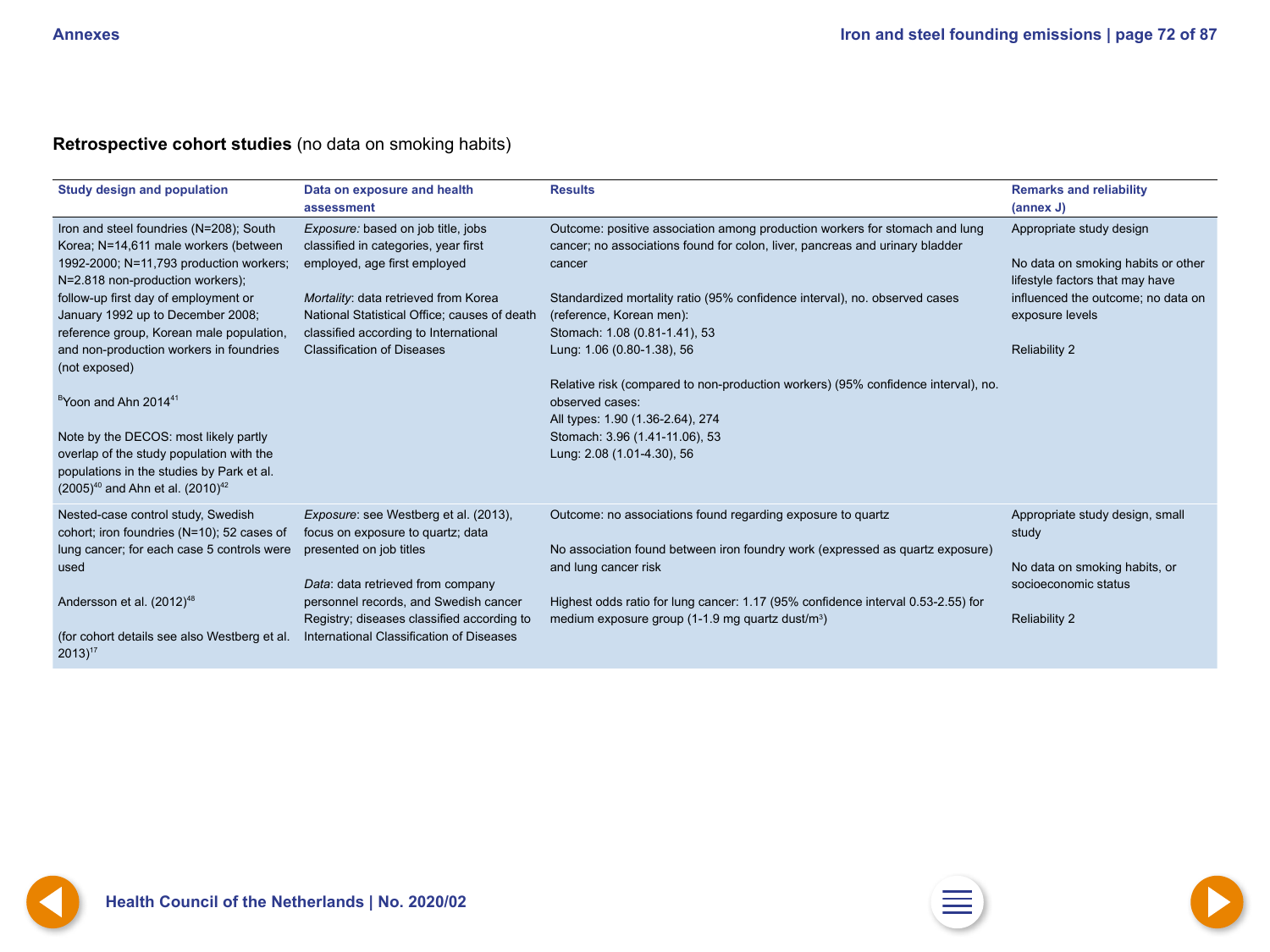<span id="page-72-0"></span>

| <b>Study design and population</b>                                                               | Data on exposure and health<br>assessment                                           | <b>Results</b>                                                                                                          | <b>Remarks and reliability</b><br>(annex J) |
|--------------------------------------------------------------------------------------------------|-------------------------------------------------------------------------------------|-------------------------------------------------------------------------------------------------------------------------|---------------------------------------------|
| Small-sized iron foundries; South Korea<br>(N=208); N=17,098 male and female                     | Exposure: based on job title (production<br>(N=13,100) and office work (N=3,998)),  | Outcome: positive association with lung cancer and lympho-haematopoietic<br>cancer                                      | Appropriate study design                    |
| workers, working any time between                                                                | and job area                                                                        |                                                                                                                         | No data on smoking habits                   |
| 1992-2000; reference group, Korean                                                               |                                                                                     | Standardized Incidence Rate Ratio (SIR, 95% confidence interval, number of                                              |                                             |
| general population; follow-up, cancer<br>diagnosis between 1992-2005                             | Cancer incidence: data retrieved from<br>Korea Central Cancer Registry; statistical | cases)                                                                                                                  | <b>Reliability 2</b>                        |
| Ahn et al. $(2010)^{42}$                                                                         | analyses included adjustments for<br>confounding factors (sex and age)              | Only data shown with statistically significant increased SIR                                                            |                                             |
|                                                                                                  |                                                                                     | Types of cancer among production workers:                                                                               |                                             |
| Note by the DECOS: most likely partly                                                            |                                                                                     | - all cancers: 1.14 (1.03-1.26), 409                                                                                    |                                             |
| overlap of the study population with the                                                         |                                                                                     | - lung cancer: 1.45(1.11-1.87), 61                                                                                      |                                             |
| populations in the studies by Park et al.<br>$(2005)^{40}$ and Yoon and Ahn et al. $(2014)^{42}$ |                                                                                     | - lympho-haematopoietic cancer: 1.58 (1.00-2.37), 23                                                                    |                                             |
|                                                                                                  |                                                                                     | Job duration:                                                                                                           |                                             |
|                                                                                                  |                                                                                     | Less than 10 years:                                                                                                     |                                             |
|                                                                                                  |                                                                                     | - all cancers: 1.22 (1.07-1.37), 261                                                                                    |                                             |
|                                                                                                  |                                                                                     | - stomach cancer: 1.35 (1.05-1.71), 68                                                                                  |                                             |
|                                                                                                  |                                                                                     | - lung cancer: 1.66 (1.20-2.24), 43                                                                                     |                                             |
|                                                                                                  |                                                                                     | - lympho-haematopoietic cancer: 1.81 (1.01-2.99), 15                                                                    |                                             |
|                                                                                                  |                                                                                     | More than 10 years: no exposure-related increase in any type of cancer observed                                         |                                             |
|                                                                                                  |                                                                                     | Most cases of lung and stomach cancer were found in production workers during<br>moulding and core making, and fettling |                                             |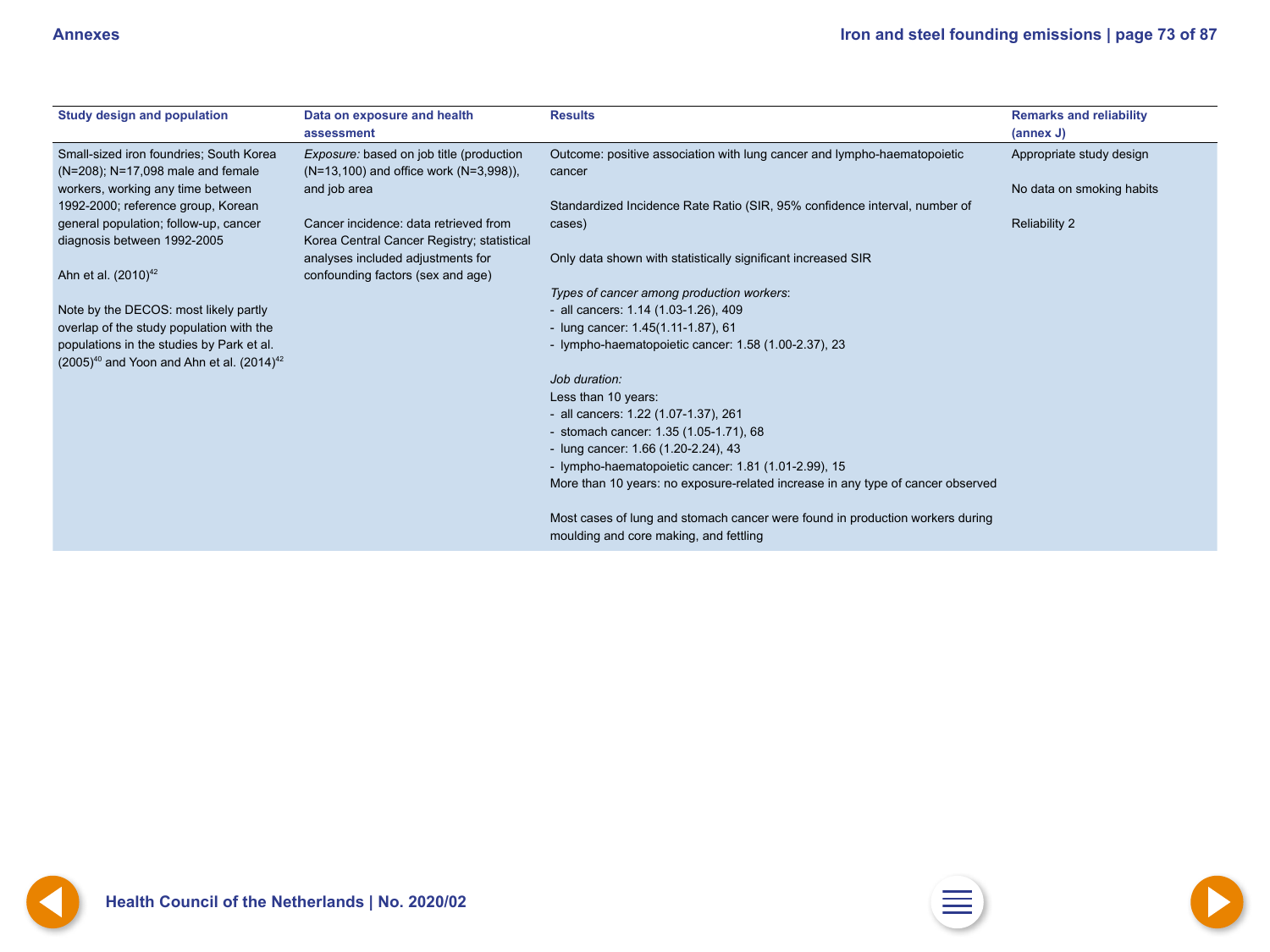<span id="page-73-0"></span>

| <b>Study design and population</b>                                                                                                                                                                                                                                                                                                                                          | Data on exposure and health<br>assessment                                                                                                                                                                                                                                                                                                                        | <b>Results</b>                                                                                                                                                                                                                                                                                                                                                                                                                                                                                                                                                                                                                                                                                                                                                                                                                                                                                                                                                                                                                                                                    | <b>Remarks and reliability</b><br>(annex J)                                                                                                                                                                                                                                                                                                                                                                                                                       |
|-----------------------------------------------------------------------------------------------------------------------------------------------------------------------------------------------------------------------------------------------------------------------------------------------------------------------------------------------------------------------------|------------------------------------------------------------------------------------------------------------------------------------------------------------------------------------------------------------------------------------------------------------------------------------------------------------------------------------------------------------------|-----------------------------------------------------------------------------------------------------------------------------------------------------------------------------------------------------------------------------------------------------------------------------------------------------------------------------------------------------------------------------------------------------------------------------------------------------------------------------------------------------------------------------------------------------------------------------------------------------------------------------------------------------------------------------------------------------------------------------------------------------------------------------------------------------------------------------------------------------------------------------------------------------------------------------------------------------------------------------------------------------------------------------------------------------------------------------------|-------------------------------------------------------------------------------------------------------------------------------------------------------------------------------------------------------------------------------------------------------------------------------------------------------------------------------------------------------------------------------------------------------------------------------------------------------------------|
| Iron steel plant; Anshan, China; male iron<br>and steel workers, at least employed for<br>six months and alive in 1980 (N=50,134);<br>follow-up 14 yrs (1980-1993); internal<br>reference group, non-exposed blue-collar<br>workers (N=39,048); reference group,<br>male population in Angang and residential<br>area of Anshan<br>B,CHoshuyama et al. (2006) <sup>49</sup> | Exposure: assessment by job exposure<br>matrix, job title; exposure to 15 agents<br>assessed (yes/no exposure), exposure<br>was linked by one job only<br>Data: data retrieved from company<br>personnel records and company death<br>registry, municipal death registry; diseases<br>classified according to International<br><b>Classification of Diseases</b> | Outcome: positive association with lung cancer when combined PAH-exposure<br>with one or two other dust types<br>Standardized mortality ratios (SMR) (95% confidence interval, no. of observed<br>cases):<br>Lung cancer.<br>- exposed workers: 0.96 (0.88-1.02), 750 cases<br>- internal reference: 0.88 (0.80-0.96), 507 cases<br>Liver cancer.<br>- exposed workers: 0.85 (0.76-0.94), 376 cases<br>- internal reference: 0.81 (0.72-0.92), 265 cases<br>Stomach cancer:<br>- exposed workers: 0.86 (0.77-0.96), 321 cases<br>- internal reference: 0.81 (0.72-0.92), 225 cases<br>Specified by exposure agents (standardized rate ratios (SRR)):<br>- silica, coal, grinding, wood and carbon monoxide: no association with cancer<br>- iron, welding, cement, asbestos, heat, PAH, oil mist, acid mist, benzene:<br>positive association for different types of cancer, such as cancer in the lungs,<br>stomach, and liver (SRR > 1.00 with 95% confidence intervals > 1.00)<br>Combined exposure to PAH and one or two dust types: SRR 6.54 (1.13-3.780) for<br>lung cancer | Appropriate study design<br>No data on smoking habits or other<br>lifestyle factors; limited data on<br>actual exposure levels; SMR<br>analyses showed healthy worker<br>effect<br><b>Reliability 2</b>                                                                                                                                                                                                                                                           |
| Historical prospective cohort; iron<br>foundries (N=37); Germany; production<br>workers first employed between 1950-<br>1985 with at least one year work<br>experience (N=17,708); reference group,<br>German general population; follow-up<br>mortality 1950-1993<br><sup>C</sup> Adzersen et al. $(2003)^{14}$                                                            | Exposure: duration of exposure<br>Mortality: data from national mortality<br>statistics West Germany; diseases<br>classified according to International<br><b>Classification of Diseases</b>                                                                                                                                                                     | Outcome: positive association with lung and liver cancer<br>Lost in follow-up: 5.1%<br>Standardized mortality ratios (95% confidence interval), expected/ (estimated)<br>observed:<br>- malignant neoplasms: 1.24 (1.02-1.53), 881.3/1,091<br>- trachea, bronchus, lung: 1.64 (1.24-2.23), 253.2/415<br>- liver: 3.23 (1.50-8.45), 12.4/40.1<br>Cancer mortality (all cancers) by duration of exposure and time since first<br>exposure: only statistically significantly increased in group with less 10 years of<br>exposure combined with more than 30 years since first exposure: 1.36 (1.04-<br>1.99), 131.4/178.5. This was mainly explained by occurrence of lung cancer<br>Overall, no trends in duration of employment observed                                                                                                                                                                                                                                                                                                                                          | Appropriate study design<br>No data on exposure levels; no data<br>on smoking history collected,<br>however, the authors suggested that<br>some of the observed excess of<br>lung cancer could be explained by<br>smoking (when comparing data on<br>smoking habits collected by others<br>(Federal Statistical Office (general<br>population), and Borgers and Menzel<br>1984 (foundry workers); no data on<br>other confounding factors<br><b>Reliability 2</b> |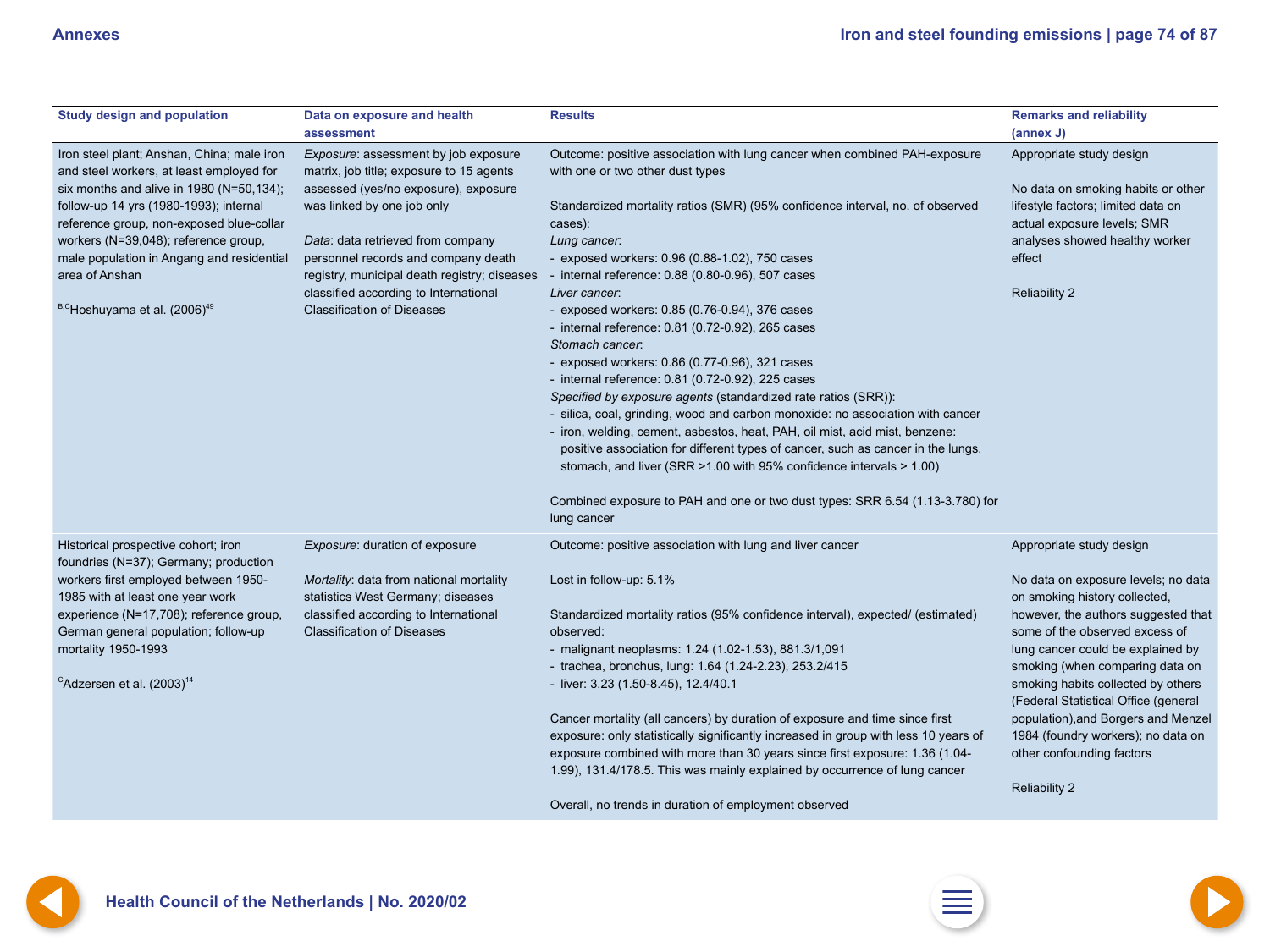<span id="page-74-0"></span>

| <b>Study design and population</b>                                                                                                                                                                                    | Data on exposure and health<br>assessment                                                                                                                                                                      | <b>Results</b>                                                                                                                                                                                                                                                                        | <b>Remarks and reliability</b><br>(annex J)                                                                                                                                                                                                                   |
|-----------------------------------------------------------------------------------------------------------------------------------------------------------------------------------------------------------------------|----------------------------------------------------------------------------------------------------------------------------------------------------------------------------------------------------------------|---------------------------------------------------------------------------------------------------------------------------------------------------------------------------------------------------------------------------------------------------------------------------------------|---------------------------------------------------------------------------------------------------------------------------------------------------------------------------------------------------------------------------------------------------------------|
| Iron and steel foundry in a railway rolling<br>stock manufacture; New Zealand; male<br>workers for at least 3 months working in                                                                                       | Exposure: exposed or not exposed, based<br>on longest held job title.                                                                                                                                          | Outcome: no association found among iron and steel workers regarding all<br>cancers and lung cancer                                                                                                                                                                                   | Appropriate study design, but limited<br>reporting on iron and steel workers                                                                                                                                                                                  |
| foundries between 1945 and 1991<br>(N=3,522 all types of jobs); reference<br>group, administrative workers of the same<br>manufacture with no exposure to any<br>contaminant<br>$B$ Firth et al. (1999) <sup>50</sup> | Mortality: data retrieved from personnel<br>records; death registration records by the<br>Department of Justice; causes of death<br>classified according to International<br><b>Classification of Diseases</b> | Standardized mortality ratio (95% confidence interval), no. observed cases:<br>All cancers<br>- exposed: 1.03 (0.59-1.67), 16 cases<br>- non-exposed: 1.06 (0.89-1.24), 147 cases<br>Lung cancer<br>- exposed: 1.11 (0.35-2.62), 5 cases<br>- non-exposed: 1.04 (0.75-1.40), 42 cases | Authors report that the prevalence<br>of smoking was unknown, and that it<br>could not be excluded as a reason<br>for the increased lung cancer risk in<br>the total workforce, or in different<br>occupational groups<br>No data on exposure levels reported |
|                                                                                                                                                                                                                       |                                                                                                                                                                                                                |                                                                                                                                                                                                                                                                                       | <b>Reliability 2</b>                                                                                                                                                                                                                                          |
| Nested case-control study within cohort;<br>steel manufacturing plant; the USA; male                                                                                                                                  | Exposure: no data presented                                                                                                                                                                                    | Outcome: positive association with bladder cancer in heaters; no association with<br>bladder cancer in other job titles                                                                                                                                                               | Appropriate study design                                                                                                                                                                                                                                      |
| production workers (with 10 or more years<br>of employment, N=16 bladder cancer<br>cases); 4 controls (N=74) selected per                                                                                             | Mortality and other data: cases and<br>controls selected from company records                                                                                                                                  | Study reported only on bladder cancer                                                                                                                                                                                                                                                 | Smoking habits were collected,<br>however It was not possible to<br>adjust analyses for smoking habits                                                                                                                                                        |
| case                                                                                                                                                                                                                  |                                                                                                                                                                                                                | Age-adjusted odds ratios (95% confidence interval, number of exposed cases)                                                                                                                                                                                                           | due to missing data; heat may have<br>influenced the outcome for heaters                                                                                                                                                                                      |
| Mallin et al. (1998) <sup>15</sup>                                                                                                                                                                                    |                                                                                                                                                                                                                | Job title<br>- Heater: 21.1 (2.2-205.8), 3 cases, p<0.01 (OR, logit estimate of relative risk)<br>- Labourer: 0.9 (0.3-2.8), 4 cases<br>- Machine operator/operator learner: 1.1 (0.3-4.4), 3 cases                                                                                   | <b>Reliability 2</b>                                                                                                                                                                                                                                          |
| Iron and steel foundries; Denmark;<br>N=3,056 foundry workers exposed prior to                                                                                                                                        | Exposure: workers exposed before 1970;<br>exposed versus unexposed                                                                                                                                             | Outcome: no association found                                                                                                                                                                                                                                                         | Appropriate study design; limited<br>reporting                                                                                                                                                                                                                |
| 1970; follow-up, 1970-1992; reference<br>group, workers employed in other<br>industries (not exposed, N=43,024)                                                                                                       | Data collection: record linking with Danish<br>Bureau of Statistics; cause of death<br>indicated according international                                                                                       | Standardized mortality ratio (95% confidence interval), observed cases of death:<br>All cancers: 1.10 (0.97-1.25) 255<br>Respiratory tract: 1.01 (0.80-1.25), 84<br>Digestive system: 1.15 (0.90-1.44), 74                                                                            | No data on smoking habits or other<br>lifestyle factors that may have<br>influenced the outcome; no data on                                                                                                                                                   |
| $B$ Hansen (1997) <sup>51</sup>                                                                                                                                                                                       | classification of disease (ICD)                                                                                                                                                                                | Urinary organs: 1.31 (0.85-1.95), 25<br>Blood and lymph: 1.49 (0.97-2.19), 26 cases                                                                                                                                                                                                   | exposure levels<br><b>Reliability 2</b>                                                                                                                                                                                                                       |





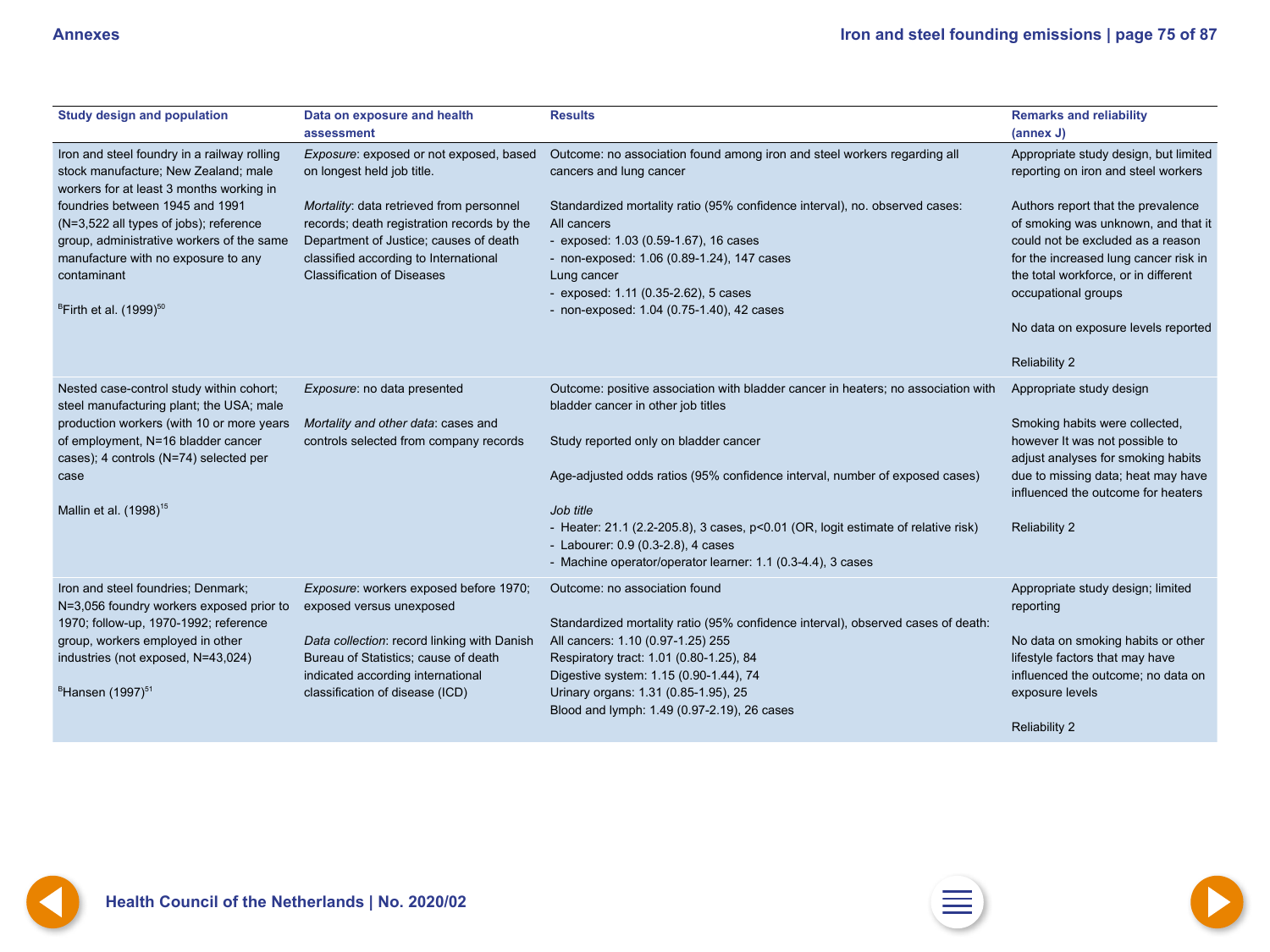<span id="page-75-0"></span>

| <b>Study design and population</b>                                                   | Data on exposure and health<br>assessment                                                  | <b>Results</b>                                                                                                        | <b>Remarks and reliability</b><br>(annex J)                             |
|--------------------------------------------------------------------------------------|--------------------------------------------------------------------------------------------|-----------------------------------------------------------------------------------------------------------------------|-------------------------------------------------------------------------|
| Iron, steel and non-ferrous foundries,<br>N=20 foundries; Finland; follow-up 1950    | Exposure: duration of exposure, type of<br>foundry, category of monoxide and dust          | Outcome: no association found                                                                                         | Appropriate study design                                                |
| -1972; $N=3,876$ workers with at least 3<br>months of exposure (including former and | exposure                                                                                   | N=224 deaths recorded; loss in follow-up 1.3%                                                                         | Subgroup analyses included: age,<br>duration of exposure, foundry type, |
| present workers); reference population,<br>general male population in Finland        | Mortality: cause of death verified by death<br>certificates and; cause specified according | Standardized mortality ratio (SMR, expected/observed), 47,160 person-years:<br>- overall lung cancer: 1.51 (13.9/21), | and job title                                                           |
|                                                                                      | to international classification of diseases;                                               | - 5 yrs exposure: 1.26 (7.9/10)                                                                                       | No data on smoking habits                                               |
| <sup>C,D</sup> Koskela et al. (1976) <sup>52</sup>                                   | only primary cause of lung cancer included                                                 | $-$ > 5 yrs exposure: 1.86 (5.9/11)                                                                                   | collected, but authors report that                                      |
| Note: same cohort as described by                                                    | (verified from Finnish Cancer Registry)                                                    | - iron foundries: $2.70$ (3.7/10), $7,549$ person-years<br>- steel foundries: 0.00 (1.5/0), 3,986 person-years        | excess risk by smoking is not likely;<br>no data on other confounding   |
| Koskela et al. $(1997)^{53}$                                                         | Selection of subjects                                                                      | Nonferrous foundries: 1.43 (0.7/1), 1,213 person-years                                                                | factors; no data on 95% confidence                                      |
|                                                                                      | Basic information from employers' records<br>(history of foundry work); subjects traced    | SMRs are not statistically significant increased compared to reference group                                          | intervals                                                               |
|                                                                                      | from Population Data<br>Register of the Social Insurance Institution                       | Reference population, 176, 468 person-years: 1.45 (42.2/61)                                                           | <b>Reliability 2</b>                                                    |
| Danish national silicosis survey; iron and<br>steel foundries (N=more than 50);      | Exposure: years of working in foundry and<br>type of workplace                             | Outcome: positive association for lung and bladder cancer                                                             | Appropriate study design                                                |
| Denmark; male workers who had x-ray<br>examination in 1967-1969 and 1972-1974        | Data: data retrieved from Central                                                          | Standardized mortality ratios (95% confidence interval, expected/observed)                                            | Common confounding factors not<br>taken into account, such as smoking   |
| (N=6,144); follow-up for disease<br>development 1967 - 1985; reference               | Population Register, Cancer Register;<br>cause specified according to international        | Only data shown with statistically significant outcome                                                                | habits                                                                  |
| group, general Danish population                                                     | classification of diseases                                                                 | Type of cancer                                                                                                        | Note: of the workers included in the                                    |
|                                                                                      |                                                                                            | - all malignant neoplasms: 1.09 (1.01-1.18), 594.4/647                                                                | study, 144 were diagnosed with                                          |
| B,C,D Sherson et al. (1991) <sup>54</sup>                                            |                                                                                            | - lung cancer: 1.30 (1.12-1.51), 127.8/166                                                                            | silicosis. Workers with silicosis did                                   |
|                                                                                      |                                                                                            |                                                                                                                       | not had significant more cancer than                                    |
|                                                                                      |                                                                                            | Years working in foundry<br>- 20-29 yrs (N=900):                                                                      | the non-silicosis group                                                 |
|                                                                                      |                                                                                            | - lung cancer: 1.28 (0.93-1.76), 26.6/38                                                                              | <b>Reliability 2</b>                                                    |
|                                                                                      |                                                                                            | - bladder cancer: 1.72 (1.05-2.66), 11.6/20                                                                           |                                                                         |
|                                                                                      |                                                                                            | $-$ 2 30 yrs (N=613):                                                                                                 |                                                                         |
|                                                                                      |                                                                                            | - lung cancer: 1.85 (1.39-2.45), 25.9/48                                                                              |                                                                         |
|                                                                                      |                                                                                            | - bladder cancer: 1.65 (0.96-2.65), 10.3/17                                                                           |                                                                         |
|                                                                                      |                                                                                            | No association between type of workplace in foundry and                                                               |                                                                         |
|                                                                                      |                                                                                            | lung and bladder cancer risk                                                                                          |                                                                         |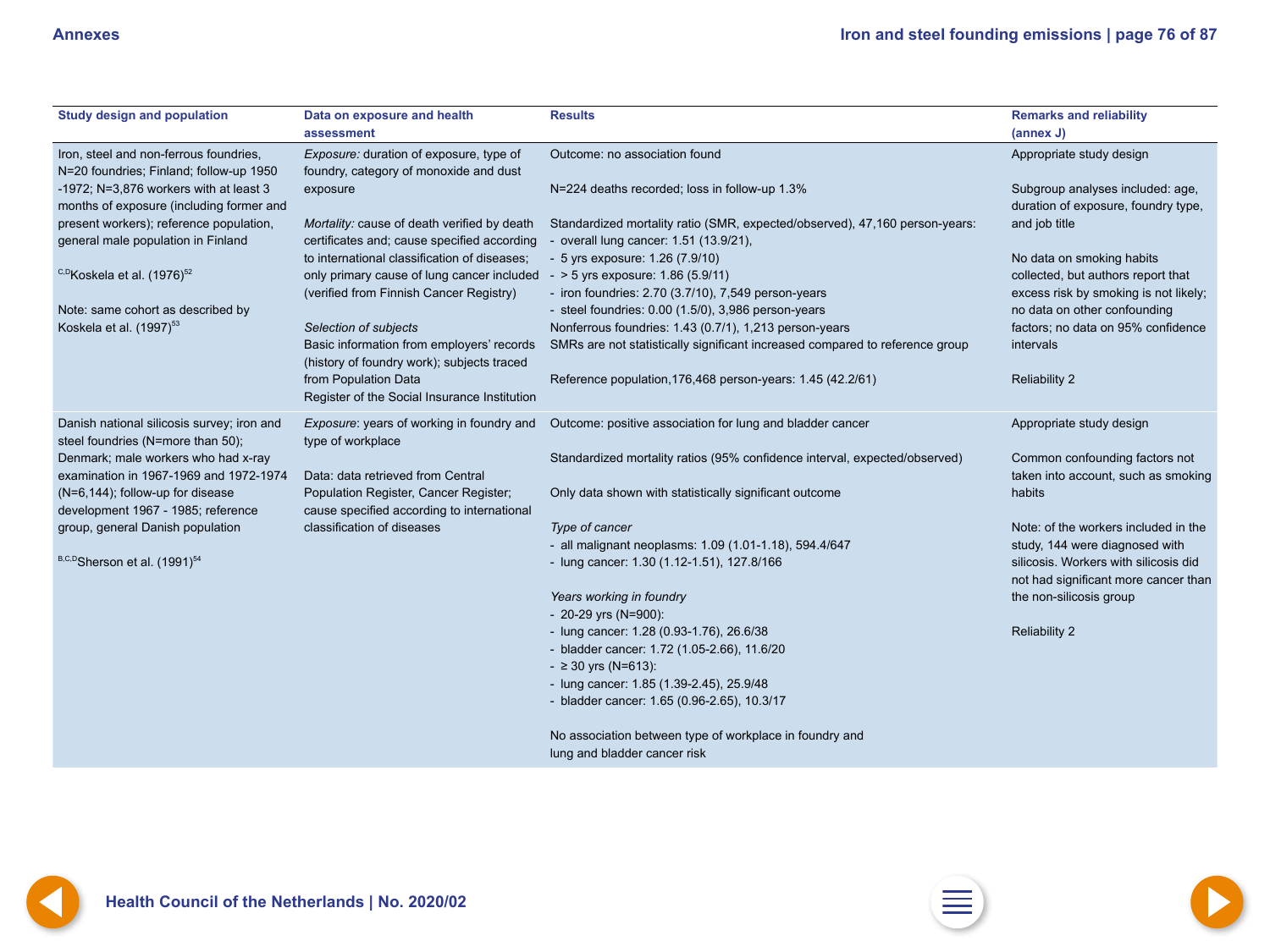<span id="page-76-0"></span>

| <b>Study design and population</b>                                                      | Data on exposure and health<br>assessment                                                                            | <b>Results</b>                                                                                                                                      | <b>Remarks and reliability</b><br>(annex J)                  |
|-----------------------------------------------------------------------------------------|----------------------------------------------------------------------------------------------------------------------|-----------------------------------------------------------------------------------------------------------------------------------------------------|--------------------------------------------------------------|
| Metal foundry industry; Denmark; male<br>moulders (identified from files of a           | Exposure: no data on exposure levels; no<br>data on duration of exposure, job titles or                              | Outcome: positive association with bladder cancer and 'other types of malignant<br>neoplasms', no association with lung cancer                      | Appropriate study design                                     |
| nationwide registry), N=632 (6,069 person-<br>years-at-risk); follow-up 10 years (1970- | working area                                                                                                         | Standardized mortality ratios (95% confidence interval, expected/observed)                                                                          | No data on exposure; no data on<br>other types of cancer; no |
| 1980); reference group, another cohort of                                               | Mortality: Danish Bureau of Statistics (                                                                             | - cancer (all): $1.52$ (1.00-2.21), $17.78/27$                                                                                                      | adjustments on common                                        |
| unexposed skilled workers, N=51,747<br>(481,642 person-years-at-risk)                   | national register of deaths); diseases<br>classified according to International<br><b>Classification of Diseases</b> | - lung cancer: $1.37$ (0.63-2.60), 6.57/9<br>- bladder cancer: 8.96 (3.29-19,49), 0.67/6<br>- other malignant neoplasms: 1.14 (0.59-1.99), 10.54/12 | confounding factors, such as<br>smoking habits               |
| <sup>C,D</sup> Hansen (1991) <sup>55</sup>                                              |                                                                                                                      |                                                                                                                                                     | <b>Reliability 2</b>                                         |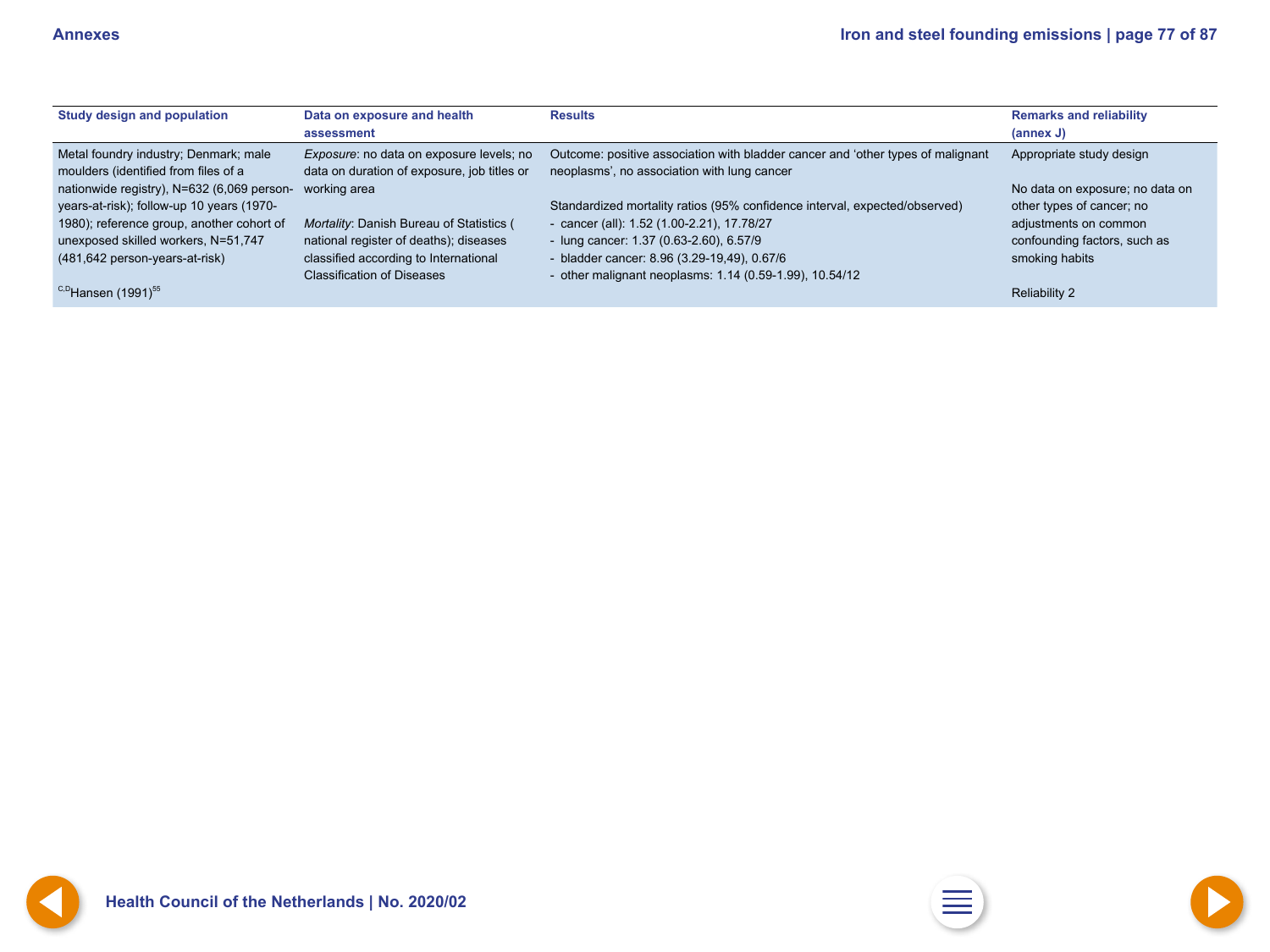<span id="page-77-0"></span>

| <b>Study design and population</b>                                                  | Data on exposure and health                                                 | <b>Results</b>                                                                                                                                                       | <b>Remarks and reliability</b>      |
|-------------------------------------------------------------------------------------|-----------------------------------------------------------------------------|----------------------------------------------------------------------------------------------------------------------------------------------------------------------|-------------------------------------|
|                                                                                     | assessment                                                                  |                                                                                                                                                                      | (annex J)                           |
| Automotive iron foundry; the USA; workers<br>with potential exposure for at least 6 | Exposure: duration of exposure based on<br>work history; exposure levels of | Outcome: positive association with lung cancer in sub group only; no associations<br>with other cancer types, working area, and exposure to formaldehyde or airborne | Appropriate study design            |
| months between 1960-1987 (n=8,147                                                   | substances expressed as low, medium or                                      | silica                                                                                                                                                               | The authors report that lung cancer |
| men, N=627 women); data retrieved from                                              | high; mean years of employment 9.5 years                                    |                                                                                                                                                                      | cases might be associated with      |
| the period 1950-1984/1989; reference                                                |                                                                             | Results concern men only                                                                                                                                             | smoking in whites, but not in       |
| groups, external US population                                                      | Mortality: data from Social Security                                        |                                                                                                                                                                      | non-whites                          |
|                                                                                     | Administration (up to 1988), Pension                                        | Standardized mortality ratio (95% confidence interval), expected/observed:                                                                                           |                                     |
| Additional analyses:                                                                | Benefit Information (from 1988) and                                         | White men (N=5,337):                                                                                                                                                 | No measurements on exposure         |
| (1) analyses of work area; workers                                                  | National Death Index; diseases classified                                   | - all malignant neoplasms: 0.98 (0.84-1.14), 180/177                                                                                                                 | levels; crude analysis method of    |
| categorized according 6 work areas,                                                 | according to International Classification of                                | - lung cancer: 1.23 (0.96-1.54), 58.8/72                                                                                                                             | smoking habits; no data on other    |
| Andjelkovich et al. (1992) <sup>56</sup>                                            | <b>Diseases</b>                                                             | - stomach cancer: 1.67 (0.91-2.81), 8.4/14                                                                                                                           | confounding factors                 |
| (2) nested case-control study on lung                                               |                                                                             | Nonwhite men (2,810):                                                                                                                                                |                                     |
| cancer; formaldehyde exposure,                                                      | Smoking habits taken into account                                           | - all malignant neoplasms: 1.16 (0.99-1.34), 159.2/184                                                                                                               | <b>Reliability 2</b>                |
| airborne silica exposure, Andjelkovich                                              | (percentage smokers: 75.2% of exposed                                       | - lung cancer: 1.32 (1.02-1.67), 50.8/67                                                                                                                             |                                     |
| et al. (1994) <sup>57</sup>                                                         | workers, 72.4% of unexposed workers)                                        | - stomach cancer: 1.11 (0.59-1.90), 11.7/13                                                                                                                          |                                     |
| (3) subcohort; formaldehyde and silica                                              |                                                                             | No association observed between duration of exposure and cancer.                                                                                                     |                                     |
| exposure (cohort, N=3,929 exposed                                                   |                                                                             |                                                                                                                                                                      |                                     |
| men, N=2,032 no exposure; follow-up                                                 |                                                                             | Additional analysis (1)                                                                                                                                              |                                     |
| 1950-1989), Andjelkovich et al.                                                     |                                                                             | No associations found between type of working area and lung cancer; data                                                                                             |                                     |
| $(1995)^{58}$                                                                       |                                                                             | probably influenced by smoking habits                                                                                                                                |                                     |
|                                                                                     |                                                                             |                                                                                                                                                                      |                                     |
| B,C,DAndjelkovich et al. (1990) <sup>59</sup>                                       |                                                                             | Additional analysis (2)                                                                                                                                              |                                     |
|                                                                                     |                                                                             | N=220 lung cancer deaths between 1950-1989; no associations found between                                                                                            |                                     |
|                                                                                     |                                                                             | formaldehyde and/or airborne silica exposure and lung cancer                                                                                                         |                                     |
|                                                                                     |                                                                             |                                                                                                                                                                      |                                     |
|                                                                                     |                                                                             | Additional analysis (3)                                                                                                                                              |                                     |
|                                                                                     |                                                                             | - lung cancer: 200 cases                                                                                                                                             |                                     |
|                                                                                     |                                                                             | - all causes: 2,141 cases                                                                                                                                            |                                     |
|                                                                                     |                                                                             | No association observed between formaldehyde exposure and lung cancer.                                                                                               |                                     |
|                                                                                     |                                                                             | Authors observed an significant association between smoking combined with                                                                                            |                                     |
|                                                                                     |                                                                             | silica exposure, and lung cancer                                                                                                                                     |                                     |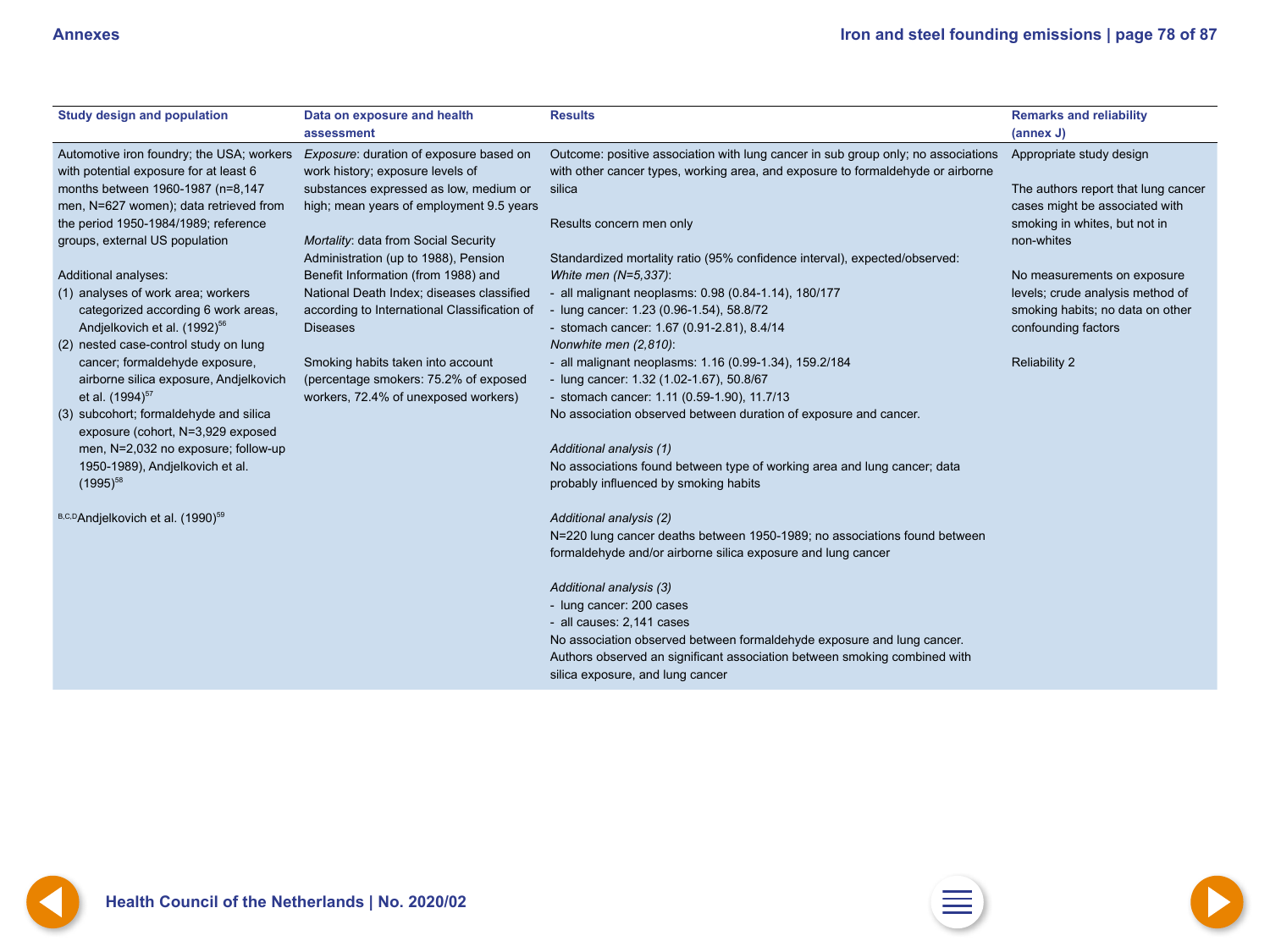<span id="page-78-0"></span>

| <b>Study design and population</b>                                                    | Data on exposure and health<br>assessment                                        | <b>Results</b>                                                                                              | <b>Remarks and reliability</b><br>(annex J)                       |
|---------------------------------------------------------------------------------------|----------------------------------------------------------------------------------|-------------------------------------------------------------------------------------------------------------|-------------------------------------------------------------------|
| Historical prospective cohort;<br>Steel foundries (N=10), member of                   | Exposure: mean duration of employment,<br>9.3 years                              | Outcome: positive association with lung and stomach cancer                                                  | Appropriate study design                                          |
| SCRATA (CTI); the UK; mean follow-up                                                  |                                                                                  | Standardized Mortality Ratios (95% confidence interval), expected/observed                                  | Certain groups with eastern                                       |
| period, 29.2 years; production workers                                                | Mortality: data from National Health                                             |                                                                                                             | surnames were excluded due to                                     |
| (N=10,438), first employed in the period                                              | Service Central Register or National                                             | All cancer types: 1.19 (1.12-1.26), 948.4/1, 129, p<0.001                                                   | suspicious low overall mortality                                  |
| 1946-1965, with at least one year working                                             | Insurance records (1946-1990); diseases                                          | Lung cancer: 1.46 (1.34-1.58), 378.3/551, p<0.001                                                           |                                                                   |
| experience; reference population, general<br>population of England and Wales          | classified according to International<br><b>Classification of Diseases</b>       | Stomach cancer: 1.34 (1.11-1.60), 92.5/1.24, p<0.01                                                         | No data on exposure levels; no data<br>on smoking habits or other |
| <sup>C,D</sup> Sorahan et al. 1994 <sup>60</sup> (earlier results                     | Subgroup analyses on follow-up period,                                           | Lung cancer, specified by duration of employment history (relative risk)<br>- ever: 1.21 (0.98-1.51), N=185 | confounding factors                                               |
| published: Fletcher and Ades (1984) and                                               | start of working; foundry site                                                   | - up to 5 yrs: $1.44$ (1.13-1.82), N=129                                                                    | <b>Reliability 2</b>                                              |
| Sorahan et al. $1989)$ <sup>61</sup>                                                  |                                                                                  | $-$ 2 15 yrs: 1.26 (0.95-1.67), N=80                                                                        |                                                                   |
| Nested case-control in a cohort described<br>by Koskela et al. (1976); iron foundries | Exposure: based on history data (rough<br>classification by type of work, and by | Outcome: positive association for lung cancer; no association with type of work<br>and with PAH exposure    | Appropriate study design                                          |
| (N=13); Finland; male workers with at least                                           | current exposure to PAH (low, some and                                           |                                                                                                             | No data on 95% confidence interval;                               |
| one year of employment in foundry                                                     | heavy exposure)                                                                  | Study based on the assumption that an association between iron foundry work                                 | no adjustments for well-known                                     |
| (N=3,425); registers used from 1918-                                                  |                                                                                  | and lung cancer exists. Goal is to assess the hazard                                                        | confounding factors, such as                                      |
| 1972, cases included up to 1976;                                                      | Mortality: see Koskela et al. (1976)37                                           |                                                                                                             | smoking habits (Internal contrast                                 |
| reference group, general male population                                              | Data on smoking habits included (57% of                                          | N=51 lung cancer cases                                                                                      | in risk not likely                                                |
| in Finland                                                                            | works smoked)                                                                    | N=544 death cases (all causes)                                                                              | to be caused by<br>smoking.)                                      |
| Tola et al. (1979) <sup>18</sup> ; data included from                                 |                                                                                  | Lung cancer, proportional mortality:                                                                        |                                                                   |
| cohort by Koskela et al. (1976) <sup>52</sup>                                         |                                                                                  | 1.44 (35.3 expected cases, 51 observed cases), p<0.05                                                       | <b>Reliability 2</b>                                              |
|                                                                                       |                                                                                  | No clear associations between type of work or current exposure to PAH and lung                              |                                                                   |
|                                                                                       |                                                                                  | cancer, except for:                                                                                         |                                                                   |
|                                                                                       |                                                                                  | - type of work (casters): risk ratio 4.6 (1.9 expected/7 observed), p<0.01                                  |                                                                   |
|                                                                                       |                                                                                  | - Heavy PAH exposure: risk ratio 1.71 (66 controls/ 29 cases)                                               |                                                                   |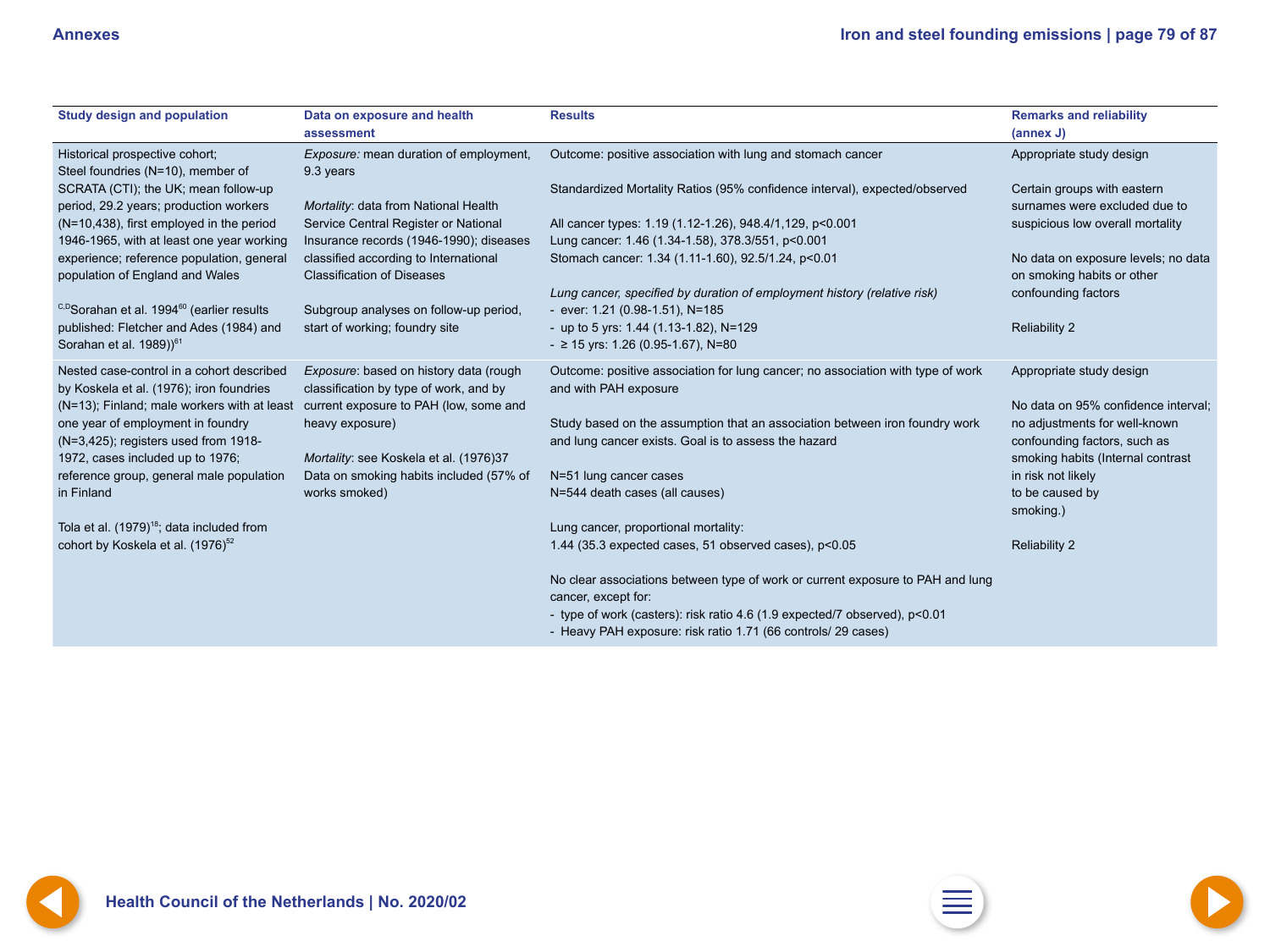<span id="page-79-0"></span>

| <b>Study design and population</b>                                                                     | Data on exposure and health<br>assessment                                                                                                                                                | <b>Results</b>                                                                                                                                                                                                                   | <b>Remarks and reliability</b><br>(annex J)                                    |
|--------------------------------------------------------------------------------------------------------|------------------------------------------------------------------------------------------------------------------------------------------------------------------------------------------|----------------------------------------------------------------------------------------------------------------------------------------------------------------------------------------------------------------------------------|--------------------------------------------------------------------------------|
| Iron, steel and non-ferrous foundries,<br>N=22 iron and steel foundries; Finland;                      | Exposure: exposure levels: low, medium<br>and high depending on physical job                                                                                                             | Outcome: positive association for certain cancer types                                                                                                                                                                           | Appropriate study design                                                       |
| follow-up 1950 - 1987; N=6,415 workers<br>with at least 3 months of exposure                           | demands; data on duration of employment<br>available                                                                                                                                     | Standardized mortality ratio (95% confidence interval, expected/observed)                                                                                                                                                        | No analyses by duration of<br>exposure or job demands                          |
| (including former and present workers);<br>reference population, general male<br>population in Finland | Mortality and other data: cause of death<br>verified by death certificates and<br>Population Information System; cause                                                                   | Cancer development (134,660 person-years):<br>- all types of tumours: 1.29 (1.13-1.47), 184.4/238, p<0.001<br>- lung cancer: 1.43 (1.17-1.74), 71.3/102, p<0.001<br>- cancer digestive organs: 1.50 (1.14-1.94), 39.3/59, p<0.01 | presented; no data on common<br>confounding factors, such as<br>smoking habits |
| <sup>A</sup> Koskela et al. $(1997)^{53}$                                                              | specified according to international<br>classification of diseases; questionnaires                                                                                                       |                                                                                                                                                                                                                                  | <b>Reliability 2</b>                                                           |
| Note: same cohort as described by<br>Koskela et al. (1976) <sup>52</sup>                               | to current and former workers for<br>additional information                                                                                                                              |                                                                                                                                                                                                                                  |                                                                                |
|                                                                                                        | Selection of subjects<br>Basic information from employers' records<br>(history of foundry work); subjects traced<br>from Population Data<br>Register of the Social Insurance Institution |                                                                                                                                                                                                                                  |                                                                                |
| Gray iron foundry of an industrial plant; the<br>USA; male workers for at least one year               | Exposure: duration of exposure (ever<br>employed ( $N=2,861$ ), employed for $> 5$                                                                                                       | Outcome: study is too limited to draw conclusions                                                                                                                                                                                | Appropriate study design, but limited<br>reporting                             |
| between 1938 and 1967 (N=2,861);<br>reference group, general US male                                   | years (N=867))                                                                                                                                                                           | Standardized mortality ratios (expected/observed), white/nonwhite men:<br>$\geq$ 1 month employment                                                                                                                              | No exposure levels determined; no                                              |
| population                                                                                             | Mortality: data retrieved from company<br>personnel records, Social Security                                                                                                             | - cancer (all types): $1.11$ (49.4/55), 0.88 (39.6/35)<br>$\geq$ 5 years employment                                                                                                                                              | data on confounding factors, such<br>as smoking habits; limited data           |
| B,DDecoufle and Wood 197962                                                                            | Administration, and death certificates;<br>diseases classified according to<br>International Classification of Diseases                                                                  | - cancer (all types): $1.13$ (20.4/23), $1.05$ (17.2/18)<br>Most cancers were observed in the stomach and respiratory system.                                                                                                    | reported on statistical analyses and<br>standardized mortality ratios          |
|                                                                                                        |                                                                                                                                                                                          | No statistically significant associations found between being exposed and cancer<br>development                                                                                                                                  | <b>Reliability 3</b>                                                           |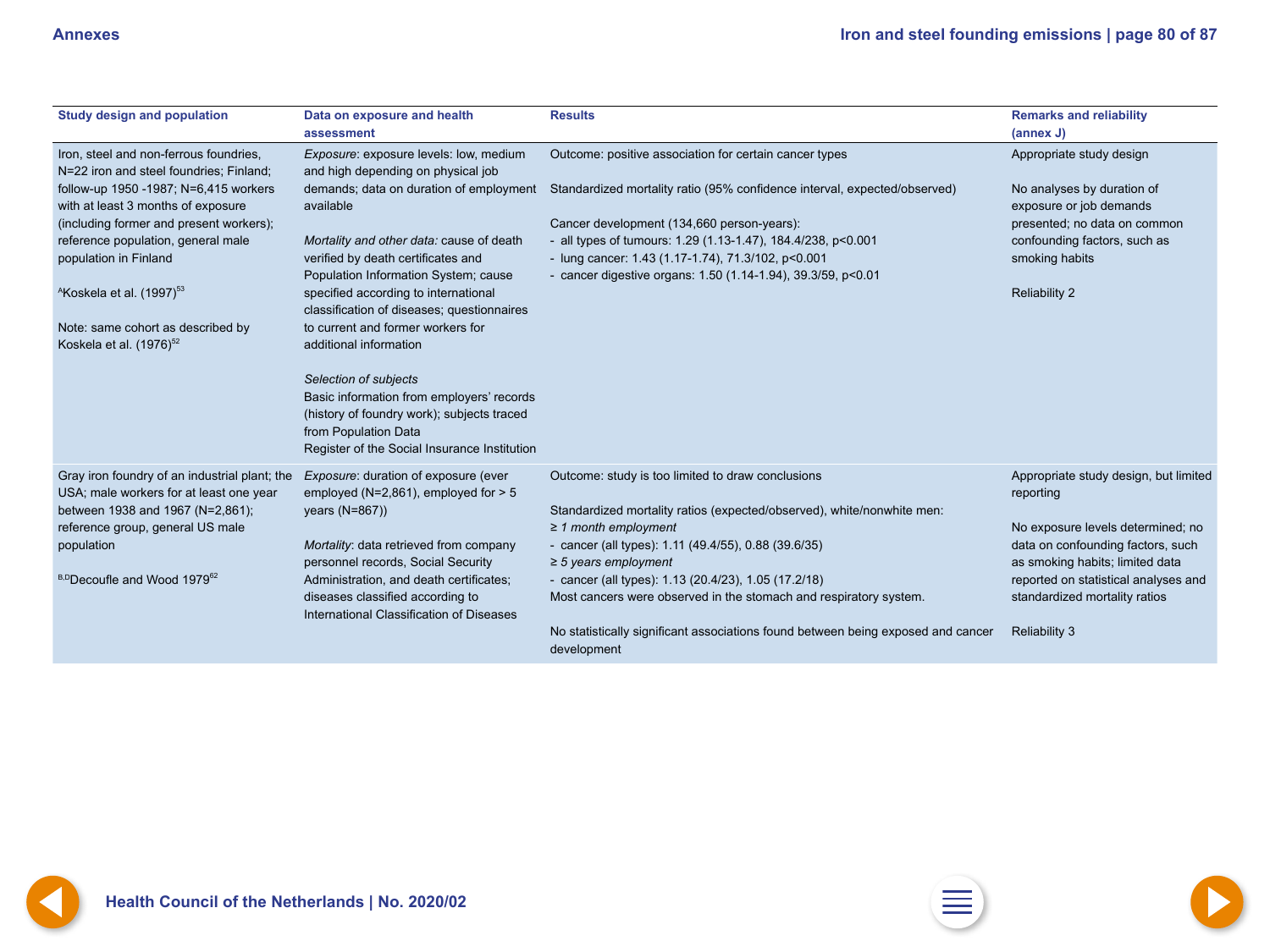<span id="page-80-0"></span>

| <b>Study design and population</b>                                                                                           | Data on exposure and health<br>assessment                    | <b>Results</b>                                                                                                                                                                                                                                           | <b>Remarks and reliability</b><br>(annex J)        |
|------------------------------------------------------------------------------------------------------------------------------|--------------------------------------------------------------|----------------------------------------------------------------------------------------------------------------------------------------------------------------------------------------------------------------------------------------------------------|----------------------------------------------------|
| Cohort study; the USA; 2,167 male<br>workers at seven steel foundries; period of                                             | Exposure: no data                                            | Standardized mortality ratio (SMR), observed/expected deaths                                                                                                                                                                                             | Limitations in study design                        |
| employment 1953; period of follow-up                                                                                         | Data collection: deaths confirmed by death                   | Lung cancer.                                                                                                                                                                                                                                             | Selection of reference group is not                |
| 1953 -1970; reference group, total                                                                                           | certificates; cause of death indicated                       | A: 1.14, 20/17.7                                                                                                                                                                                                                                         | common (all steelworkers in the                    |
| steelworker population in the same plants                                                                                    | according international classification of                    | B: 1.00, 34/34                                                                                                                                                                                                                                           | same plant instead of                              |
|                                                                                                                              | disease (ICD)                                                | C: 1.16, 23/20.1                                                                                                                                                                                                                                         | non-steelworkers in the same                       |
| <sup>C,D</sup> Breslin (1979) <sup>63</sup>                                                                                  |                                                              | Genito-urinary cancer:                                                                                                                                                                                                                                   | plants, or in the general population);             |
|                                                                                                                              | Subcohorts:                                                  | A: 1.75, 12/7.1                                                                                                                                                                                                                                          | no data on smoking habits                          |
|                                                                                                                              | A: first job in 1953 was in the foundry                      | B: 1.28, 17/13.6                                                                                                                                                                                                                                         |                                                    |
|                                                                                                                              | $(N=1, 173)$                                                 | C: 1.62, 14/8.9                                                                                                                                                                                                                                          | <b>Reliability 3</b>                               |
|                                                                                                                              | B: ever employed in the foundry through                      | All cancers:                                                                                                                                                                                                                                             |                                                    |
|                                                                                                                              | 1953 (N=2,167)                                               | A: 1.20*, 71/60.3                                                                                                                                                                                                                                        |                                                    |
|                                                                                                                              | C: employed in the foundry for at least 5                    | B: 1.08, 123/115.2                                                                                                                                                                                                                                       |                                                    |
|                                                                                                                              | years through 1953 (N=958)                                   | C: 1.16, 80/70.3                                                                                                                                                                                                                                         |                                                    |
|                                                                                                                              |                                                              | * statistically significant, p < 0.05                                                                                                                                                                                                                    |                                                    |
|                                                                                                                              |                                                              | Data as reported by Bosetti et al.<br>(95% confidence interval), complete cohort:<br>Lung cancer.<br>SMR 1.00 (0.7-1.4), 34 death cases<br><b>Bladder cancer:</b><br>SMR 1.00 (0.2-2.8), 3 death cases<br>Kidney cancer.<br>1.6 (0.4-4.1), 4 death cases |                                                    |
| Proportional mortality study; member of<br>the Iron Moulders Society of South Africa<br>(IMS-SA); South Africa; N=578 deaths | Exposure: workers categorized according<br>job title and age | Outcome: positive association with lung cancer in age<br>group higher than 65 years old                                                                                                                                                                  | Small study<br>Type of study design is notoriously |
| recorded between 1961-1983; reference<br>group, deaths in general white male                                                 | Mortality: data retrieved from IMS-SA and                    | Proportional mortality ratios (expected/observed)                                                                                                                                                                                                        | prone to bias; according to the                    |
|                                                                                                                              | South African national death records;                        | - age 20-64 yrs (N=372):                                                                                                                                                                                                                                 | authors smoking cannot fully explain               |
| population                                                                                                                   | diseases classified according to                             | - all cancers: 0.75 (53.7/40), p=0.03                                                                                                                                                                                                                    | increased mortality ratios (data not               |
|                                                                                                                              | International Classification of Diseases                     | - lung cancer: 0.84 (15.48/13), p=0.31                                                                                                                                                                                                                   | presented)                                         |
| Sitas et al. (1989) <sup>16</sup>                                                                                            |                                                              | - age $\geq 65$ yrs (N=206):                                                                                                                                                                                                                             |                                                    |
|                                                                                                                              |                                                              | - all cancers: 0.91 (36.12/33), p=0.34<br>- lung cancer: 1.71 (8.75/15), p=0.03                                                                                                                                                                          | <b>Reliability 4</b>                               |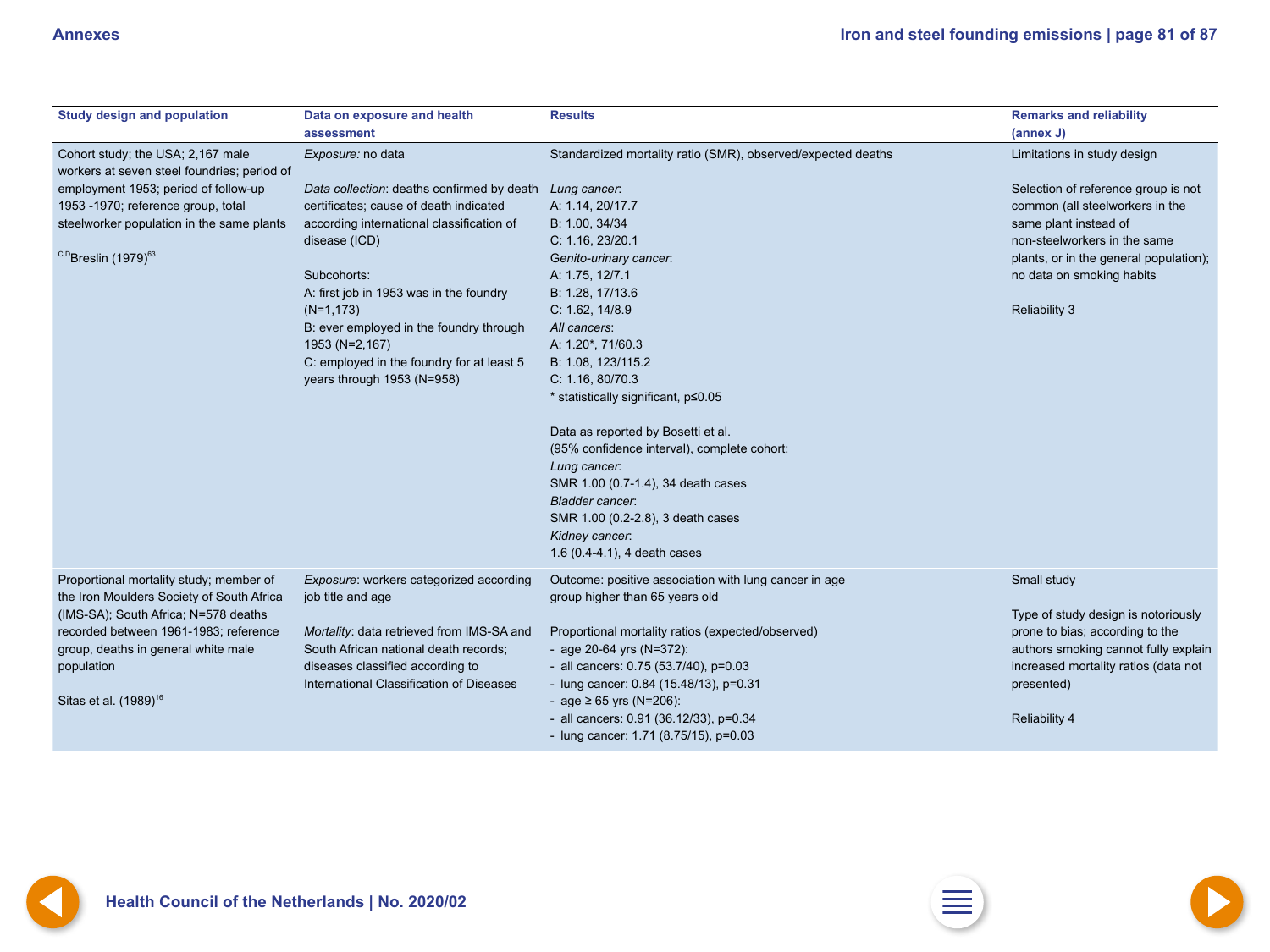<span id="page-81-0"></span>

| <b>Study design and population</b>       | Data on exposure and health<br>assessment | <b>Results</b>                                                | <b>Remarks and reliability</b><br>(annex J) |
|------------------------------------------|-------------------------------------------|---------------------------------------------------------------|---------------------------------------------|
| Proportional mortality study; members of | <i>Exposure:</i> no information given     | Outcome: positive association with lung cancer                |                                             |
| the International Moulders and Allied    |                                           |                                                               | Data on proportional mortality ratios       |
| Workers Union (IMAW); the USA; N=2,990   | Mortality: data obtained from IMAW;       | Proportional mortality ratio (expected/observed):             | are prone to bias; no data on 95%           |
| death cases between 1971-1975;           | diseases classified according to          | All cancers:                                                  | confidence intervals; data not              |
| reference group, deaths in general US    | International Classification of Diseases  | - White workers (N=2,651): $1.10$ (497.65/545), p<0.05        | adjusted for common confounding             |
| male population                          |                                           | - Nonwhite workers (N=339): $1.24$ (69.29/86), p<0.05         | factors, such as smoking habits             |
|                                          | Smoking habits: authors expect limited    | Lung cancer.                                                  |                                             |
| Egan-Baum et al. (1981) <sup>64</sup>    | influence on results since differences in | - white workers: 1.44 (155.17/224), p<0.01                    | <b>Reliability 4</b>                        |
|                                          | smoking habits between exposed and        | - nonwhite workers: 1.76 (22.10/39), p<0.01                   |                                             |
|                                          | non-exposed subjects is considered small  | Other types of cancer not associated with exposure in foundry |                                             |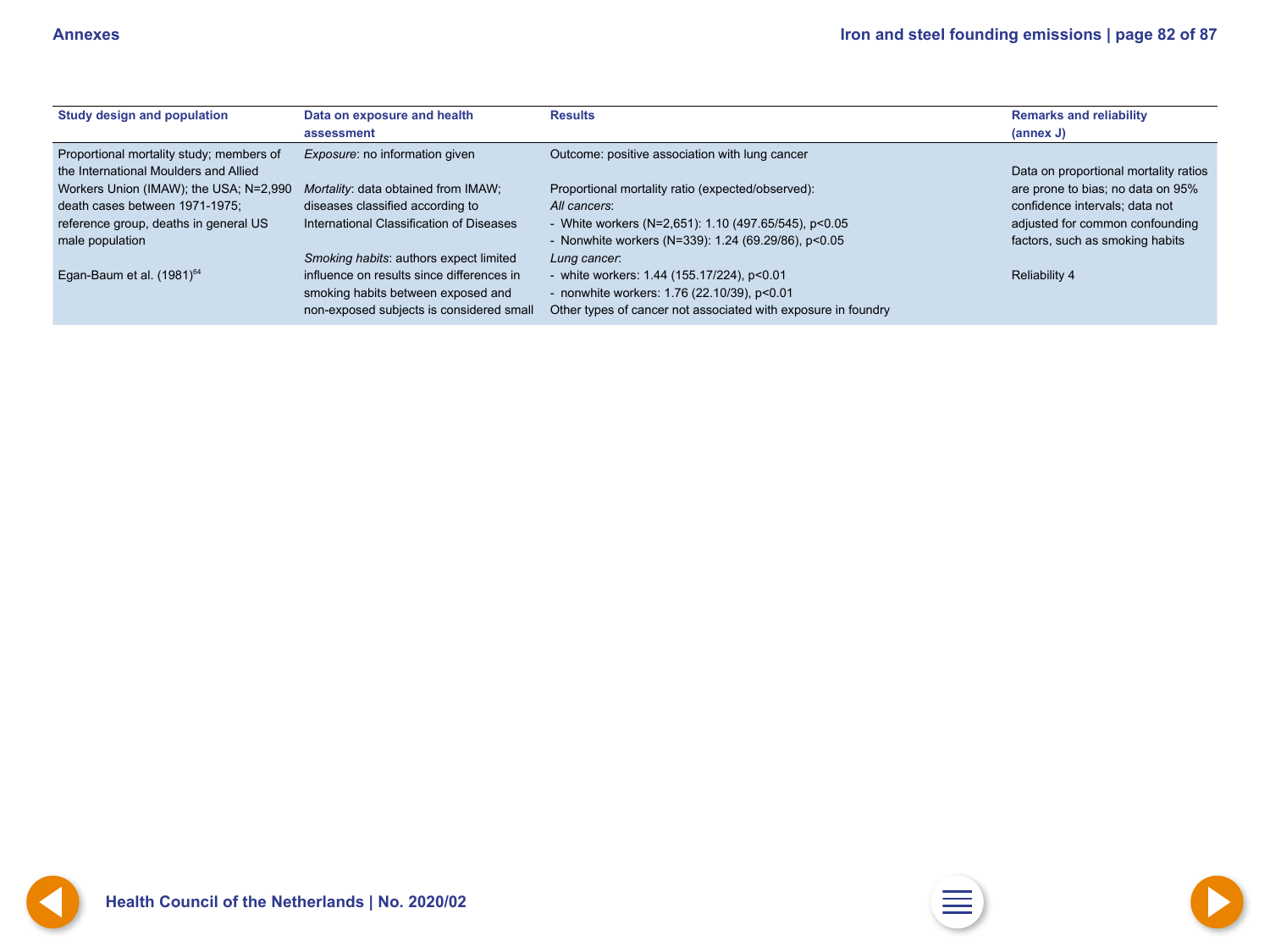# <span id="page-82-0"></span>L epidemiology: case-control studies

| <b>Study design and population</b>                                                                                                                          | Data on exposure and health<br>assessment                                                                                                                                                          | <b>Results</b>                                                                                                                                       | <b>Remarks and reliability</b><br>(annex C)                                             |
|-------------------------------------------------------------------------------------------------------------------------------------------------------------|----------------------------------------------------------------------------------------------------------------------------------------------------------------------------------------------------|------------------------------------------------------------------------------------------------------------------------------------------------------|-----------------------------------------------------------------------------------------|
| Case-control study on worker population in<br>one large iron and steel foundry; Asturias,<br>Spain; male workers, cases were identified                     | Exposure: no data on exposure levels;<br>categorisation by production process.                                                                                                                     | Outcome: positive association found for lung cancer when working in blast<br>furnace area; no associations found for lung cancer in other work areas | Appropriate study design, small<br>study                                                |
| by job records and cancer registries<br>(period 1952-1995), N=144 lung cancer                                                                               | Data collection: Tumor Registry of the<br>General Hospital of Asturias and Tumour                                                                                                                  | Odds ratios (95% confidence interval, cases/controls) of lung cancer (data<br>adjusted for smoking and age)                                          | Adjusted for smoking and age                                                            |
| cases; N=558 age-matched controls<br>(workers) not having lung cancer<br>Rodríguez et al. (2000) <sup>22</sup>                                              | Registry of Asturias; diseases classified<br>according to International Classification of<br>Diseases; data on smoking habits (cases/<br>controls: N=131/436 ever smokers,<br>N=1/108 never smoker | Ever employed in:<br>foundry: 1.64 (0.69-3.91), 10/24<br>- blast furnace: 2.55 (1.25-5.21), 16/36                                                    | No data on other types of cancer;<br>no data on exposure levels<br><b>Reliability 2</b> |
|                                                                                                                                                             |                                                                                                                                                                                                    | By longest held job in:<br>-foundry: 1.91 (0.74-4.93), 9/18<br>-blast furnace: 2.11 (0.78-5.73), 7/17                                                |                                                                                         |
| Population-based study design; area of<br>former coal, iron, and steel industries;                                                                          | Data collection: categorization based on<br>type of work; questionnaire on occupations                                                                                                             | Outcome: no association found for bladder cancer                                                                                                     | Appropriate study design                                                                |
| Germany; cases and controls obtained<br>from three hospitals in Eastern Ruhr area<br>(diagnosed in period 1984-1988; cases                                  | performed and smoking habits;<br>Smoking habits:                                                                                                                                                   | Odds ratio (95% confidence interval, cases/controls) for urothelial cancer<br>(adjusted for smoking habits)                                          | Adjusted for smoking; no data on<br>other types of cancer                               |
| are male workers who were employed for<br>at least 10 years in one of the three<br>industries, prior to investigation<br>Golka et al., (1998) <sup>26</sup> | Cases: 58.3% smokers, 12.2%<br>ex-smokers<br>- Controls: 35.3% smokers, 9.7%<br>ex-smokers                                                                                                         | Iron and steel foundry workers<br>1.1 (0.69-1.69), 8/3, p=0.735                                                                                      | <b>Reliability 2</b>                                                                    |

Golka *et al.,* (1998)<sup>26</sup>

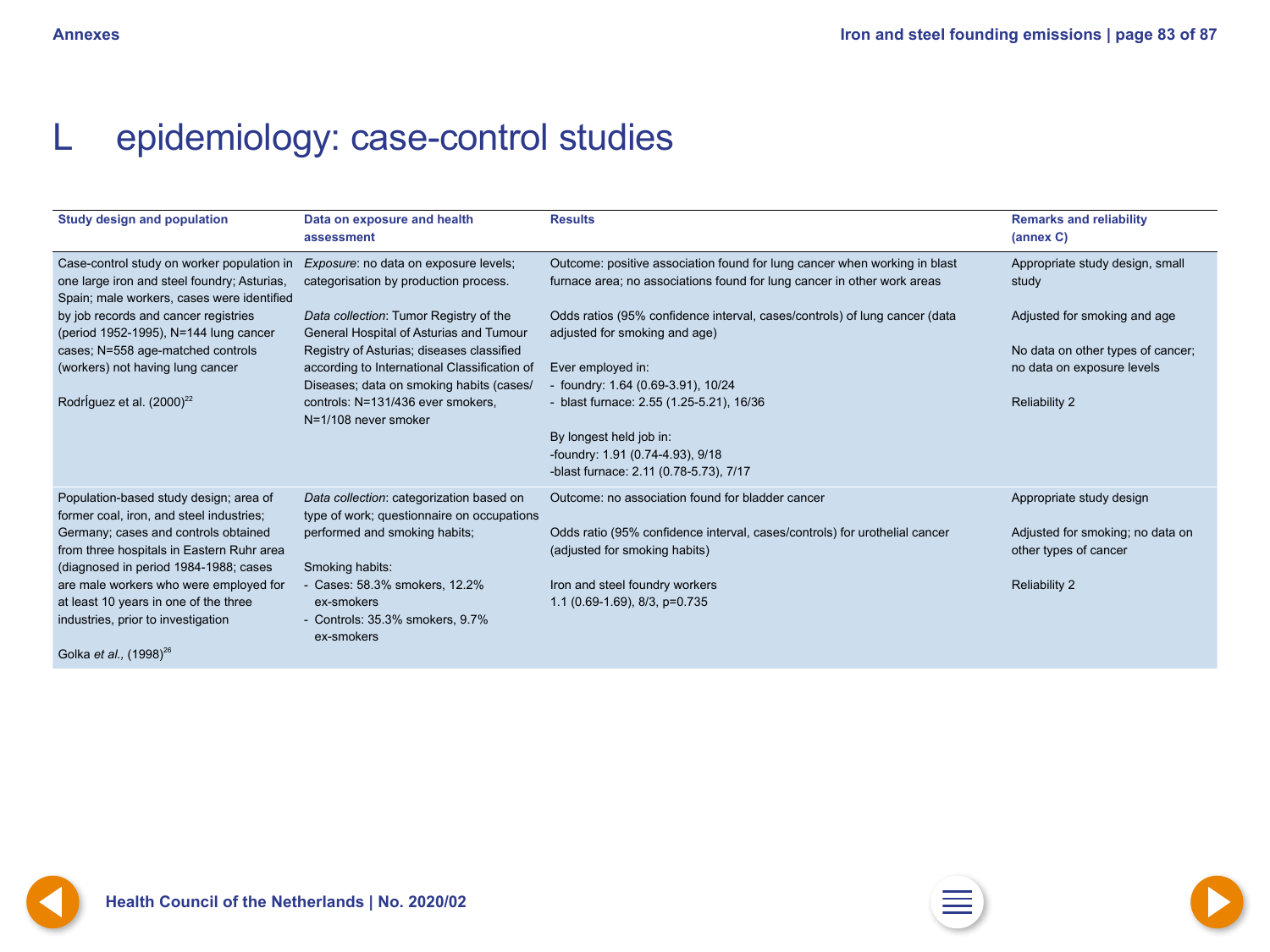<span id="page-83-0"></span>

| <b>Study design and population</b>                                                                                             | Data on exposure and health<br>assessment                                                                 | <b>Results</b>                                                                                                      | <b>Remarks and reliability</b><br>(annex C)                                   |
|--------------------------------------------------------------------------------------------------------------------------------|-----------------------------------------------------------------------------------------------------------|---------------------------------------------------------------------------------------------------------------------|-------------------------------------------------------------------------------|
| Case-control study on worker population in Exposure: no data on exposure levels;<br>a large iron-steel complex; Anshan, China; | data retrieved (personnel records) on                                                                     | Outcome: positive association with lung and stomach cancer                                                          | Appropriate study design                                                      |
| cases selected from active and retired<br>workers which were diagnosed with cancer<br>in the period 1987-1993 (primary lung    | duration of exposure and job activities/<br>working areas                                                 | Odds ratios (95% confidence interval, cases/controls) of lung and stomach cancer<br>(data adjusted smoking and age) | Adjustments made for smoking and<br>age, however no smoking data<br>presented |
| cancer) and 1989-1993 (stomach cancer);                                                                                        | Cancer data collection: municipal cancer                                                                  | Lung cancer (foundry workers; 172 cases, 411 controls)                                                              |                                                                               |
| N=610 cases of primary lung cancer,                                                                                            | registry; medical records from hospitals;                                                                 | - ever worked: 1.8 (1.1-2.8), 48/47                                                                                 | <b>Reliability 2</b>                                                          |
| N=293 cases of stomach cancer in                                                                                               | interviews of cases, controls or next of kin                                                              | - worked < $15$ yrs: 2.7 (1.3-5.7), 21/15                                                                           |                                                                               |
| employees with at least 10 years of<br>employment                                                                              |                                                                                                           | - worked $\geq$ 15 yrs: 1.4 (0.8-2.4), 27/32                                                                        |                                                                               |
|                                                                                                                                |                                                                                                           | Stomach cancer (foundry workers; 91 cases, 411 controls):                                                           |                                                                               |
| Xu et al. (1996) <sup>23, 24</sup>                                                                                             |                                                                                                           | - ever worked: 2.0 (1.1-3.5), 30/47                                                                                 |                                                                               |
|                                                                                                                                |                                                                                                           | - worked < $15$ yrs: $3.9$ (1.7-9.0), $15/14$                                                                       |                                                                               |
|                                                                                                                                |                                                                                                           | - worked $\geq$ 15 yrs: 1.2 (0.6-2.5), 15/33                                                                        |                                                                               |
| Population-based study design; foundries;<br>Poland; N=901 deaths from lung cancer in<br>1980-1985 among males in Crakow;      | Data collection: Next of-kin interviewed to<br>obtain a residential, occupational and<br>smoking history. | Outcome: positive association for lung cancer in longest exposed worker<br>population                               | Appropriate study design, small<br>study                                      |
| N=875 controls selected among men dying<br>from causes other than respiratory cancer                                           | Disease verification: data retrieved from                                                                 | Response rate: 70.7% (cases) and 73.5% (controls)                                                                   | Adjustment for age, smoking, other<br>occupational exposures as potential     |
| or chronic respiratory disease, frequency<br>matched to the cases with regard to age                                           | death certificates from Crakow death<br>register                                                          | N=106 cases and 72 references in steel and iron foundries                                                           | confounders                                                                   |
| Becher et al. $(1989)^{20}$                                                                                                    |                                                                                                           | Simultaneous relative risk (95% confidence interval, cases/control)                                                 | No data on exposure levels; no data<br>on other types of cancer               |
|                                                                                                                                |                                                                                                           | Lung cancer                                                                                                         |                                                                               |
|                                                                                                                                |                                                                                                           | Years of employment in foundry                                                                                      | <b>Reliability 2</b>                                                          |
|                                                                                                                                |                                                                                                           | - 1-20 yrs or unknown: 1.28 (0.75-2.20)                                                                             |                                                                               |
|                                                                                                                                |                                                                                                           | - 20-30 years: $1.58(0.94-2.66)$                                                                                    |                                                                               |
|                                                                                                                                |                                                                                                           | $-$ >30 years: 2.66 (1.31-5.42)                                                                                     |                                                                               |
|                                                                                                                                |                                                                                                           | No data on other types of cancer; no data on cases/controls                                                         |                                                                               |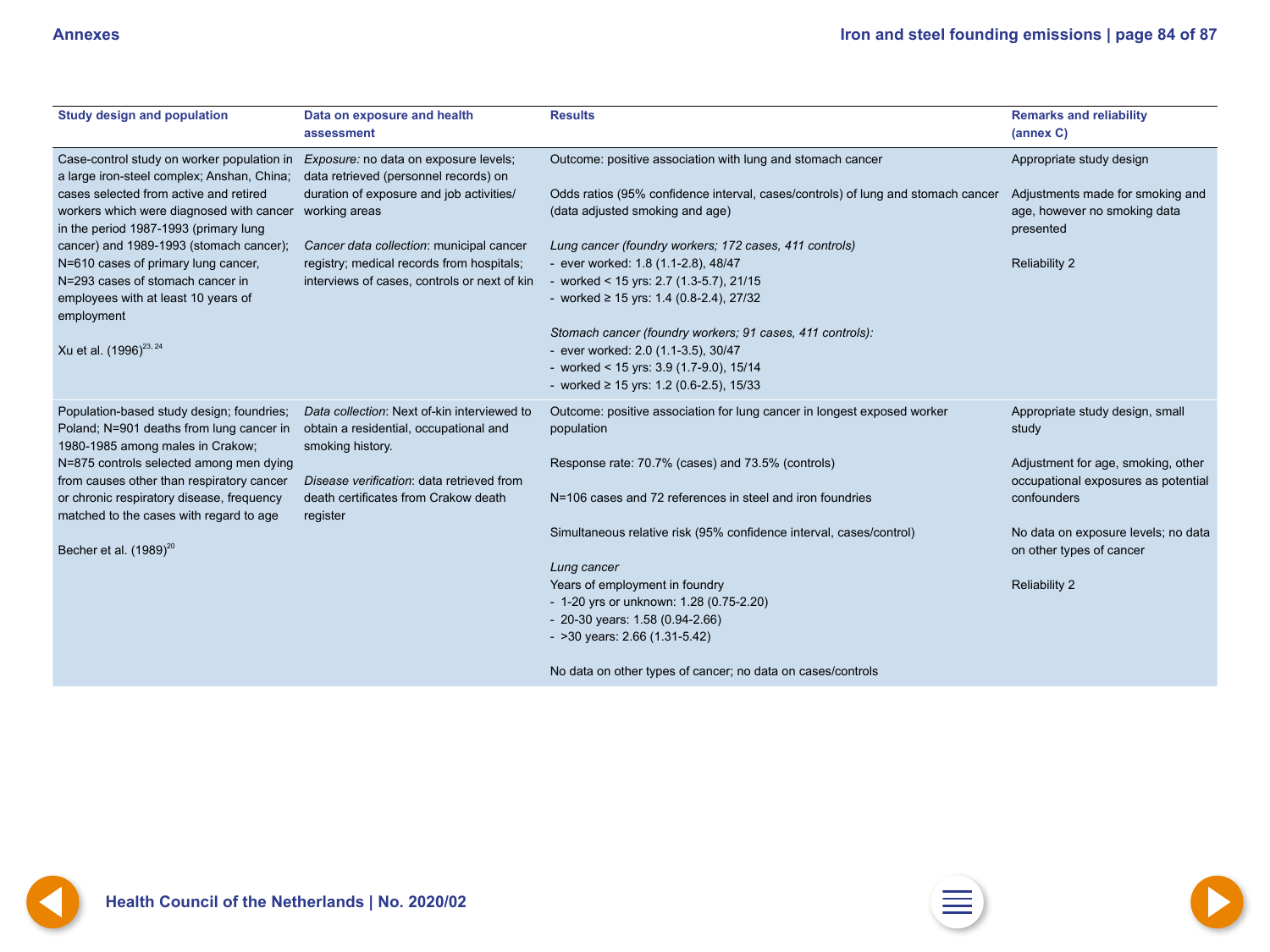<span id="page-84-0"></span>

| <b>Study design and population</b>                                                  | Data on exposure and health<br>assessment                                                    | <b>Results</b>                                                                            | <b>Remarks and reliability</b><br>(annex C) |
|-------------------------------------------------------------------------------------|----------------------------------------------------------------------------------------------|-------------------------------------------------------------------------------------------|---------------------------------------------|
| Population-based study design; steel<br>industry or foundry workers; eastern        | Data collection: Face-to face interview with<br>next-of-kin, recording occupational history, | Outcome: positive association found for lung cancer                                       | Appropriate study design, small<br>study    |
| Pennsylvania, the USA; N=335 white men                                              | smoking history and residential history                                                      | Response rate 94%                                                                         |                                             |
| who died from 1974 to 1977 from lung                                                |                                                                                              |                                                                                           | Adjustment for smoking and age as           |
| cancer; controls (N=332) men, matched to<br>the cases by race, age, sex, county and | Disease verification: pathologically verified<br>primary lung cancer; data retrieved from    | Odds ratios (95% confidence interval, cases/control)                                      | potential confounders                       |
| year of death, and free from respiratory                                            | population mortality registers                                                               | Lung cancer                                                                               | No data on exposure levels or               |
| cancer or chronic respiratory disease                                               |                                                                                              | Employed in steel industry ("usual industry"): 2.2 (1.5-3.3), 80/43                       | employment duration; no data on             |
|                                                                                     |                                                                                              | Employed as foundry worker, mold maker (6 cases and 1 control):                           | other types of cancer                       |
| Blot et al. (1983) <sup>21</sup>                                                    |                                                                                              | $7.1(1.2-42.3), 6/1$                                                                      |                                             |
|                                                                                     |                                                                                              | Smoking did not influence outcomes                                                        | <b>Reliability 2</b>                        |
| Study is part of Occupational Cancer<br>Monitoring (OCCAM) project; Italy, area of  | Exposure: No data on exposure levels;<br>duration of exposure divided into three             | Outcome: positive association found for brain cancer; no trend for years of<br>employment | Appropriate study design                    |
| Umbria (Perugia and Terni); focus on iron                                           | groups:                                                                                      |                                                                                           | No data on other types of cancer;           |
| and steel foundry workers; cases selected                                           | $0-4$ yrs                                                                                    | Odds ratios (90% confidence interval, cases/controls) of brain cancer (adjusted for       | 90% confidence interval instead of          |
| from male workers occupied for at least 1                                           | 5-9 yrs                                                                                      | age and sex)                                                                              | the usual 95% confidence interval,          |
| year since 1974, aged between 35-74                                                 | $\geq 10$ yrs                                                                                |                                                                                           | wide spread of confidence interval          |
| years at diagnosis (N=13,589), and                                                  |                                                                                              | Iron and steel foundry in Terni:                                                          | noted; no data on smoking habits            |
| controls from same population matched for                                           | Data on cancer: Umbria Regional Cancer                                                       | - overall: 9.59 (2.76-33.34), 16 cases, p=0.003                                           |                                             |
| sex, province of residence and 5-y age                                              | Registry (data retrieved from period                                                         | Duration of employment:                                                                   | <b>Reliability 2</b>                        |
| class (N=44,474)                                                                    | 2002-2008)                                                                                   | $-$ 0-4 yrs: 1.00 (-), 2 cases                                                            |                                             |
|                                                                                     |                                                                                              | - 5-9 yrs: $13.64$ (3.27-56.96), 4 cases, p=0.003                                         |                                             |
| Oddone et al. $(2014)^{65}$                                                         |                                                                                              | - $\ge$ 10 years: 8.58 (2.40-30.75), 10 cases, p=0.006                                    |                                             |
| Population-based study design; area of<br>two steel producing plants, of which one  | Data collection: Job and industry recorded<br>from the death certificates; job histories     | Outcome: no association found for lung cancer                                             | Appropriate study design, small<br>study    |
| has a substantial foundry operation;                                                | obtained from employers                                                                      | Relative lung cancer risks (95% confidence interval, number of cases)                     |                                             |
| Canada; subjects (N=967) were men who                                               |                                                                                              |                                                                                           | No smoking                                  |
| died of lung cancer from 1979-1983                                                  | Disease verification: not reported                                                           | - Steelworkers Sault St-Marie: 0.85 (0.58-1.23), 73 cases                                 | Adjustment; no data on exposure             |
| (Hamilton and Sault                                                                 |                                                                                              | - Steelworkers Hamilton: 1.10 (0.89-1.37), 145 cases                                      | levels; no data on other types of           |
| Ste-Marie, Ontario); controls were men                                              |                                                                                              | (Adjusted for age and time period)                                                        | cancer                                      |
| who died from other causes (N=2,827)                                                |                                                                                              | - Foundry work for >5 years (Hamilton): 1.94 (0.75-5.2), 12 cases                         |                                             |
|                                                                                     |                                                                                              |                                                                                           | <b>Reliability 2</b>                        |
| Finkelstein (1994) <sup>25</sup>                                                    |                                                                                              | No association between work in foundries and lung cancer risk                             |                                             |

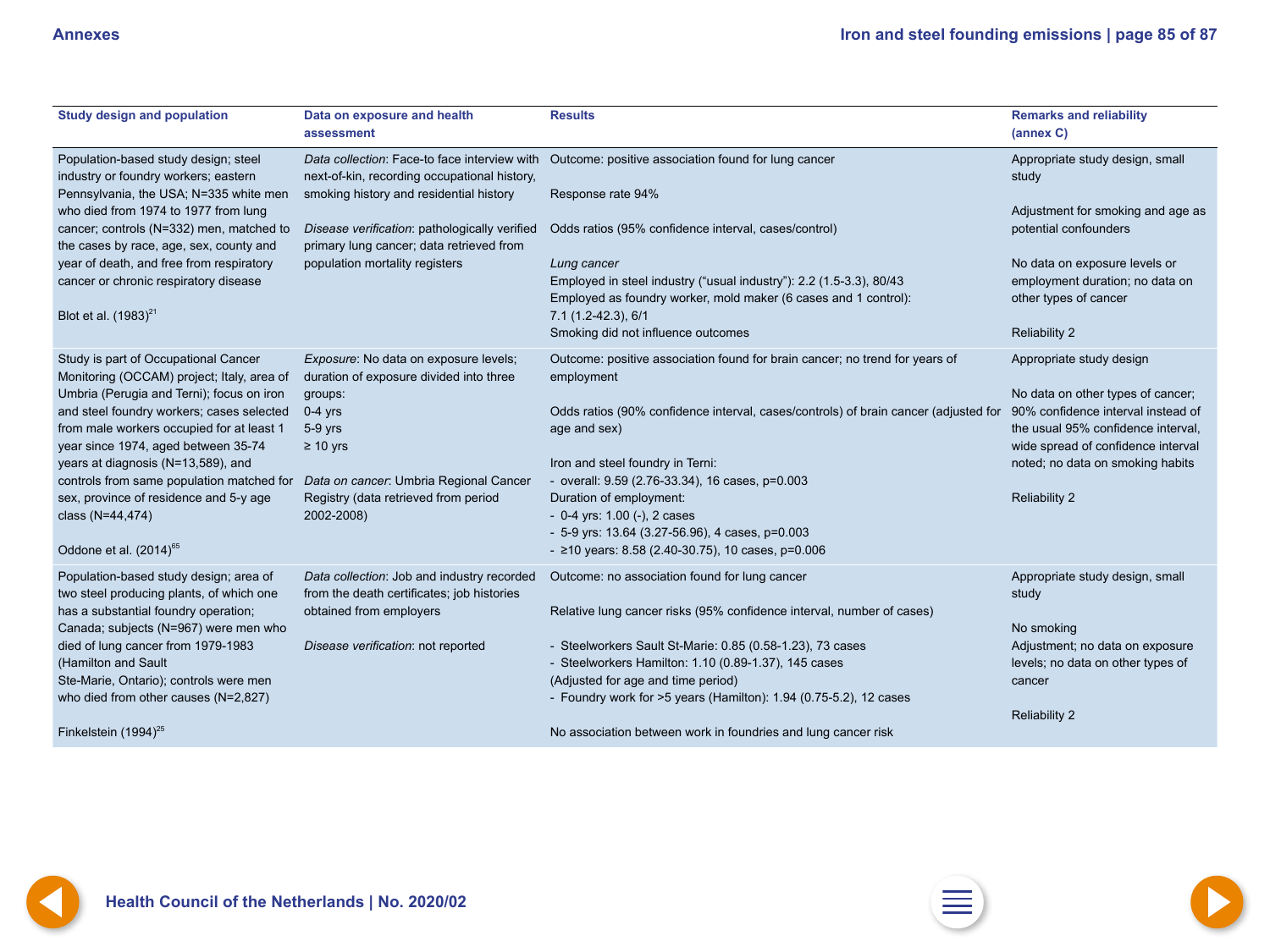### <span id="page-85-0"></span>**The Committee**

The membership of the Subcommittee on Classifying Carcinogenic Substances for the evaluation

of the carcinogenicity and genotoxicity of iron and steel founding emissions

- H.P.J. te Riele, Professor of molecular biology, VU University Amsterdam, and Netherlands Cancer Institute, Amsterdam, chairman
- P.J. Boogaard, Professor of environmental health and human biomonitoring, Wageningen University and Research Centre, and toxicologist,
	- SHELL International BV, The Hague
- M.J.M. Nivard, Molecular biologist and genetic toxicologist, Leiden University Medical Center, Leiden
- E. de Rijk, Toxicologic pathologist, Charles River Laboratories, 's Hertogenbosch
- J.J. Vlaanderen, Epidemiologist, Institute for Risk Assessment Sciences, Utrecht
- J. van Benthem, Genetic toxicologist, RIVM, Bilthoven, *structurally consulted expert*

#### **Observer**

• M. Woutersen, Bureau REACH, RIVM, Bilthoven

#### **Scientific secretary**

• J.M. Rijnkels, The Health Council of the Netherlands, The Hague